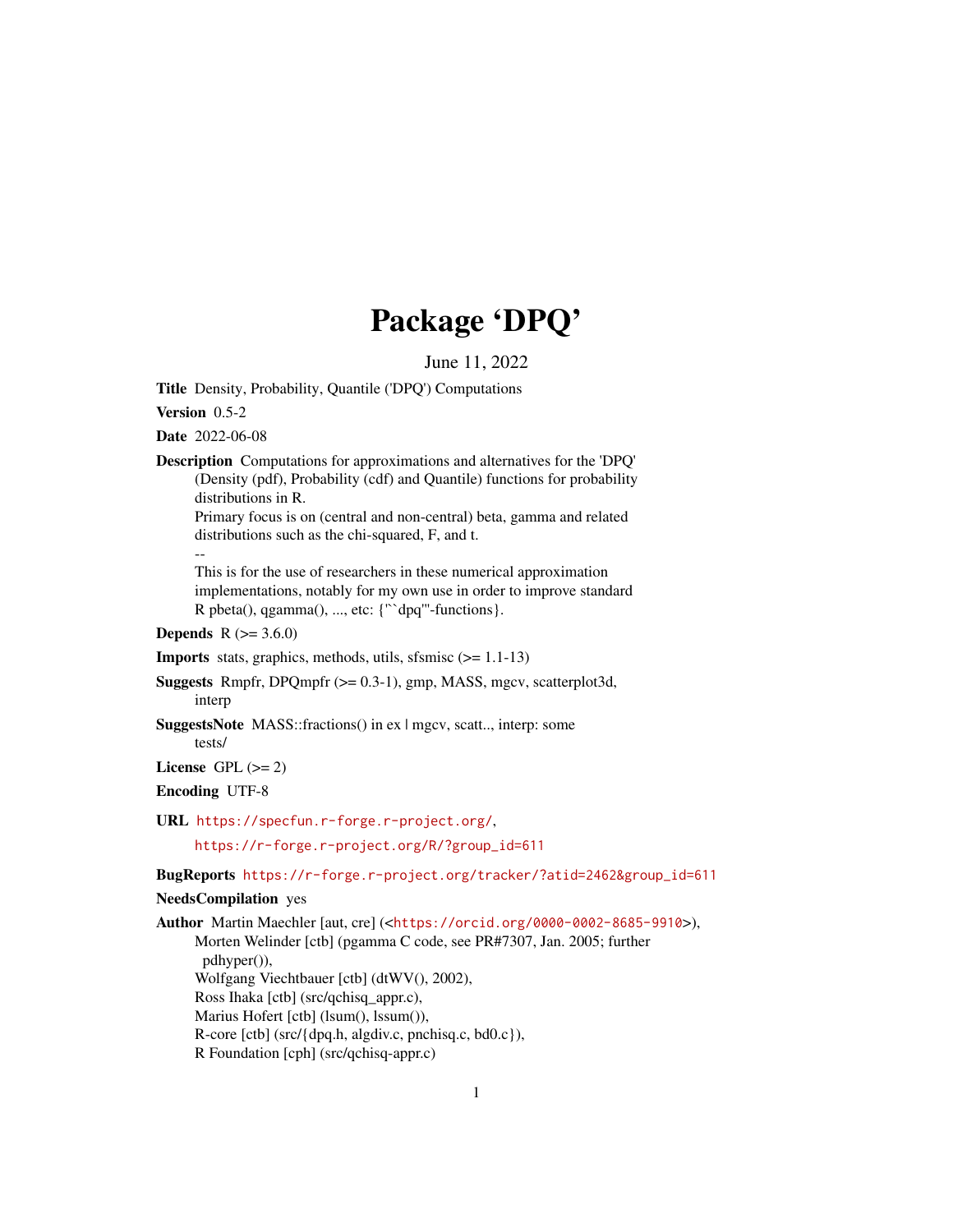Maintainer Martin Maechler <maechler@stat.math.ethz.ch> **Repository CRAN** Date/Publication 2022-06-10 22:00:09 UTC

# R topics documented:

|                                                                                                               | 3              |
|---------------------------------------------------------------------------------------------------------------|----------------|
|                                                                                                               | $\overline{7}$ |
|                                                                                                               | 9              |
|                                                                                                               | 10             |
| b chi                                                                                                         | 11             |
|                                                                                                               | 14             |
|                                                                                                               | 15             |
|                                                                                                               | 17             |
|                                                                                                               | 21             |
|                                                                                                               | 22             |
|                                                                                                               | 23             |
|                                                                                                               | 24             |
|                                                                                                               | 26             |
|                                                                                                               | 28             |
|                                                                                                               | 30             |
|                                                                                                               | 31             |
|                                                                                                               | 32             |
|                                                                                                               | 33             |
|                                                                                                               | 35             |
|                                                                                                               | 36             |
| $lgammaAsymp \dots \dots \dots \dots \dots \dots \dots \dots \dots \dots \dots \dots \dots \dots \dots \dots$ | 37             |
|                                                                                                               | 38             |
|                                                                                                               | 39             |
|                                                                                                               | 41             |
|                                                                                                               | 43             |
| <i>ssum</i>                                                                                                   | 44             |
|                                                                                                               | 45             |
|                                                                                                               | 46             |
|                                                                                                               | 49             |
|                                                                                                               | 51             |
|                                                                                                               | 56             |
|                                                                                                               | 57             |
|                                                                                                               | 59             |
|                                                                                                               | 60             |
|                                                                                                               | 61             |
|                                                                                                               |                |
|                                                                                                               | 62             |
|                                                                                                               | 63             |
|                                                                                                               | 64             |
|                                                                                                               | 66             |
|                                                                                                               | 67             |
|                                                                                                               | 69             |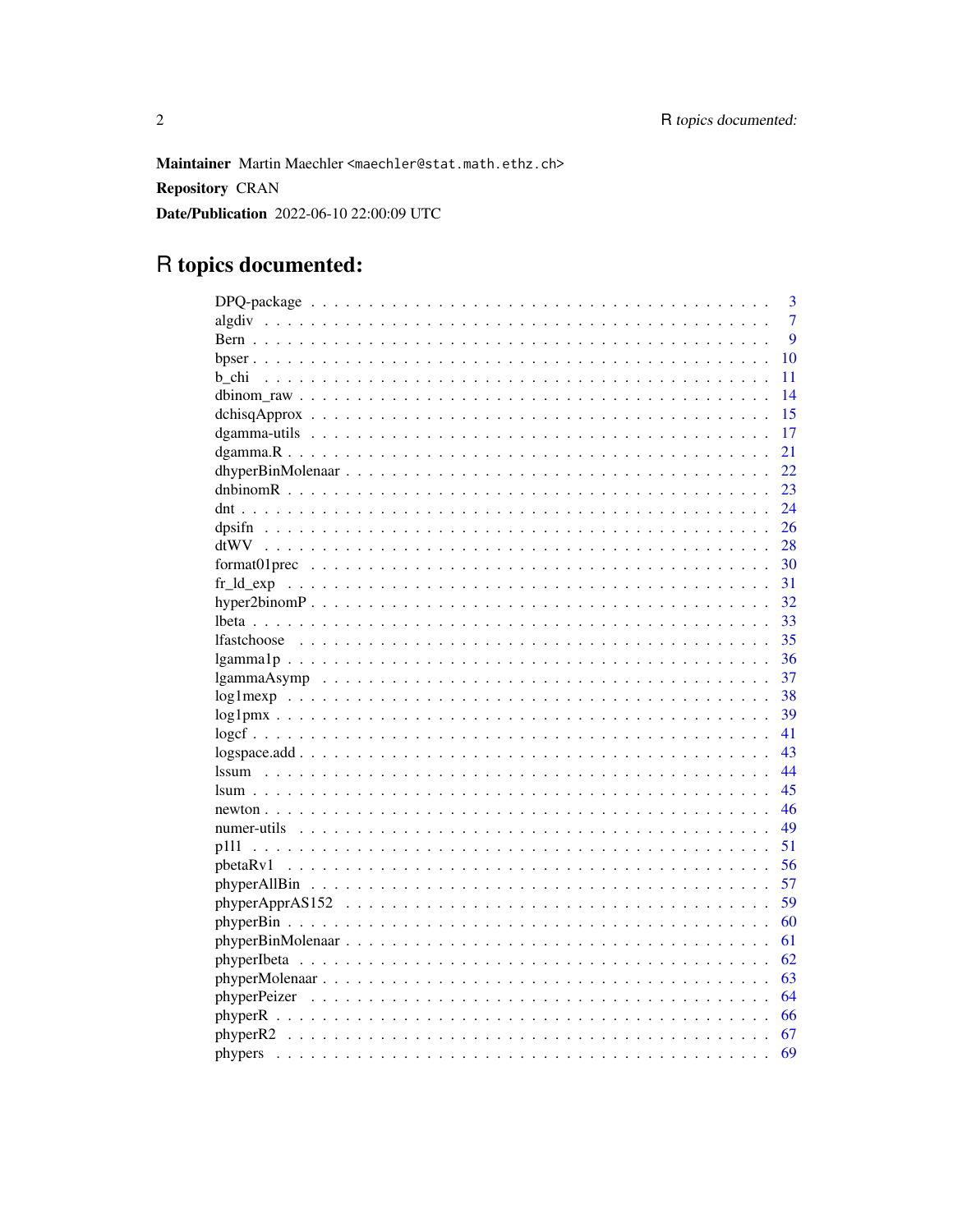# <span id="page-2-0"></span>DPQ-package 3

| Index |  |  |  | <b>110</b> |
|-------|--|--|--|------------|

DPQ-package *Density, Probability, Quantile ('DPQ') Computations*

# Description

Computations for approximations and alternatives for the 'DPQ' (Density (pdf), Probability (cdf) and Quantile) functions for probability distributions in R. Primary focus is on (central and noncentral) beta, gamma and related distributions such as the chi-squared, F, and t. – This is for the use of researchers in these numerical approximation implementations, notably for my own use in order to improve standard R pbeta(), qgamma(), ..., etc: {'"dpq"'-functions}.

# Details

The DESCRIPTION file:

| Package: |                                                                                                                          |
|----------|--------------------------------------------------------------------------------------------------------------------------|
|          | Density, Probability, Quantile ('DPQ') Computations                                                                      |
| Version: |                                                                                                                          |
| Date:    | 2022-06-08                                                                                                               |
|          | Authors@R: c(person("Martin","Maechler", role=c("aut","cre"), email="maechler@stat.math.ethz.ch", comment = c(ORC        |
|          | Description: Computations for approximations and alternatives for the 'DPQ' (Density (pdf), Probability (cdf) and Quanti |
|          | Depends: $R (= 3.6.0)$                                                                                                   |
| Imports: | stats, graphics, methods, utils, sfsmisc $(>= 1.1-13)$                                                                   |
|          | Suggests: Rmpfr, DPQmpfr (>= 0.3-1), gmp, MASS, mgcv, scatterplot3d, interp                                              |
|          | SuggestsNote: MASS::fractions() in ex   mgcv, scatt, interp: some tests/                                                 |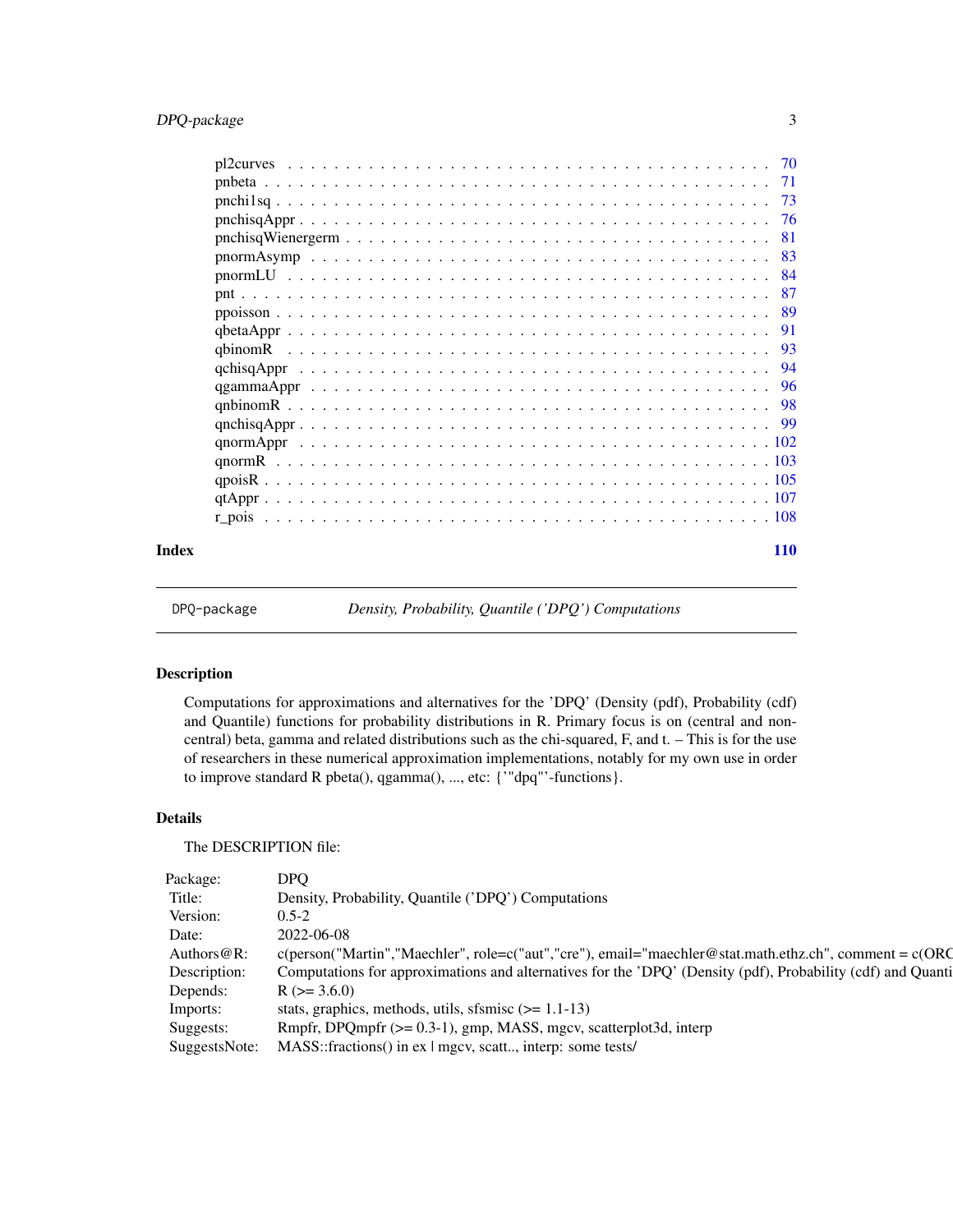4 DPQ-package

| License:           | $GPL (= 2)$                                                                                                            |
|--------------------|------------------------------------------------------------------------------------------------------------------------|
| Encoding:          | UTF-8                                                                                                                  |
| URL:               | https://specfun.r-forge.r-project.org/, https://r-forge.r-project.org/R/?group_id=611                                  |
| <b>BugReports:</b> | https://r-forge.r-project.org/tracker/?atid=2462&group_id=611                                                          |
| Author:            | Martin Maechler [aut, cre] ( <https: 0000-0002-8685-9910="" orcid.org="">), Morten Welinder [ctb] (pgamma C c</https:> |
| Maintainer:        | Martin Maechler <maechler@stat.math.ethz.ch></maechler@stat.math.ethz.ch>                                              |
|                    |                                                                                                                        |

Index of help topics:

| Bern              | Bernoulli Numbers                                 |
|-------------------|---------------------------------------------------|
| DPQ-package       | Density, Probability, Quantile ('DPQ')            |
|                   | Computations                                      |
| M_LN2             | Numerical Utilities - Functions, Constants        |
| algdiv            | Compute $log(gamma(b)/gamma(a+b))$ when $b \ge 8$ |
| b_chi             | Compute E[chi_nu]/sqrt(nu) useful for t- and      |
|                   | chi-Distributions                                 |
| bd0               | Utility Functions for 'dgamma()' - Pure R         |
|                   | Versions                                          |
| bpser             | 'pbeta()' 'bpser' series computation              |
| dbinom_raw        | R's C Mathlib (Rmath) dbinom_raw() Binomial       |
|                   | Probability pure R Function                       |
| dgamma.R          | Gamma Density Function Alternatives               |
| dhyperBinMolenaar | HyperGeometric (Point) Probabilities via          |
|                   | Molenaar's Binomial Approximation                 |
| dnbinomR          | Pure R Versions of R's C (Mathlib) dnbinom()      |
|                   | Negative Binomial Probabilities                   |
| dnchisqR          | Approximations of the (Noncentral) Chi-Squared    |
|                   | Density                                           |
| dntJKBf1          | Non-central t-Distribution Density - Algorithms   |
|                   | and Approximations                                |
| dpsifn            | Psi Gamma Functions Workhorse from R's API        |
| dtWV              | Noncentral t Distribution Density by W.V.         |
| format01prec      | Format Numbers in [0,1] with "Precise" Result     |
| frexp             | Base-2 Representation and Multiplication of       |
|                   | Numbers                                           |
| hyper2binomP      | Transform Hypergeometric Distribution             |
|                   | Parameters to Binomial Probability                |
| lbetaM            | (Log) Beta Approximations                         |
| lfastchoose       | R versions of Simple Formulas for Logarithmic     |
|                   | Binomial Coefficients                             |
| lgamma1p          | Accurate 'log(gamma(a+1))'                        |
| lgammaAsymp       | Asymptotic Log Gamma Function                     |
| log1mexp          | Compute $log(1 - exp(-a))$ and $log(1 + exp(x))$  |
|                   | Numerically Optimally                             |
| log1pmx           | Accurate ' $\log(1+x)$ - x' Computation           |
| logcf             | Continued Fraction Approximation of Log-Related   |
|                   | Power Series                                      |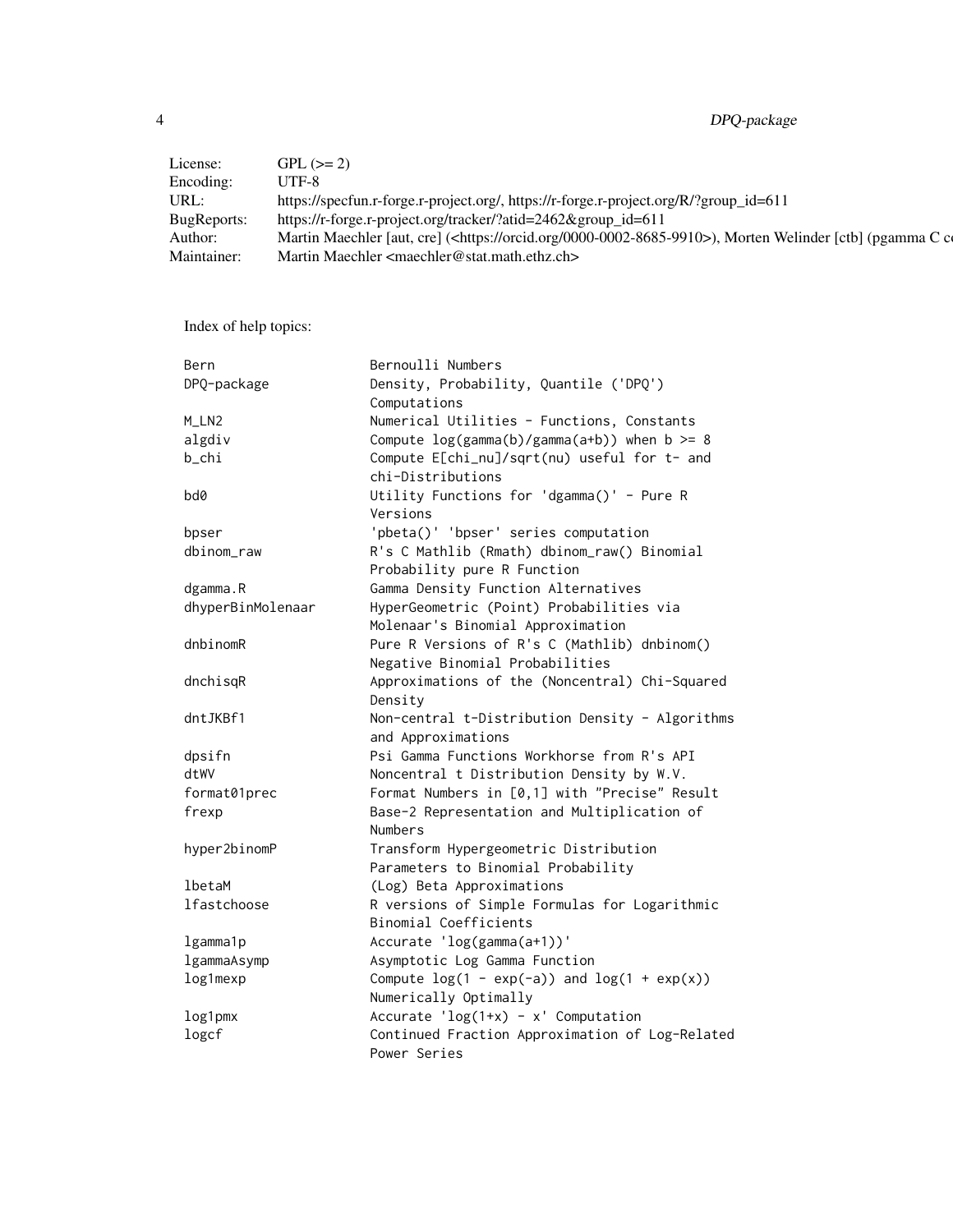| logspace.add      | Logspace Arithmetix - Addition and Subtraction    |
|-------------------|---------------------------------------------------|
| lssum             | Compute Logarithm of a Sum with Signed Large      |
|                   | Summands                                          |
| lsum              | Properly Compute the Logarithm of a Sum (of       |
|                   | Exponentials)                                     |
| newton            | Simple R level Newton Algorithm, Mostly for       |
|                   | Didactical Reasons                                |
| p111              | Numerically Stable p1l1(t) = $(t+1)*log(1+t) - t$ |
| pbetaRv1          | Pure R Implementation of Old pbeta()              |
| pchisqV           | Wienergerm Approximations to (Non-Central)        |
|                   | Chi-squared Probabilities                         |
| phyper1molenaar   | Molenaar's Normal Approximations to the           |
|                   | Hypergeometric Distribution                       |
| phyperAllBin      | Compute Hypergeometric Probabilities via          |
|                   | Binomial Approximations                           |
| phyperApprAS152   | Normal Approximation to cumulative Hyperbolic     |
|                   | Distribution - AS 152                             |
| phyperBin.1       | HyperGeometric Distribution via Approximate       |
|                   | Binomial Distribution                             |
| phyperBinMolenaar | HyperGeometric Distribution via Molenaar's        |
|                   | Binomial Approximation                            |
| phyperIbeta       | Pearson's incomplete Beta Approximation to the    |
|                   | Hyperbolic Distribution                           |
|                   |                                                   |
| phyperPeizer      | Peizer's Normal Approximation to the Cumulative   |
|                   | Hyperbolic                                        |
| phyperR           | R-only version of R's original phyper()           |
|                   | algorithm                                         |
| phyperR2          | Pure R version of R's C level phyper()            |
| phypers           | The Four (4) Symmetric phyper() calls.            |
| pl2curves         | Plot 2 Noncentral Distribution Curves for         |
|                   | Visual Comparison                                 |
| pnbetaAppr2       | Noncentral Beta Probabilities                     |
| pnchi1sq          | (Probabilities of Non-Central Chi-squared         |
|                   | Distribution for Special Cases                    |
| pnchisq           | (Approximate) Probabilities of Non-Central        |
|                   | Chi-squared Distribution                          |
| pnormAsymp        | Asymptotic Approxmation of (Extreme Tail)         |
|                   | 'pnorm()'                                         |
| pnormL_LD10       | Bounds for 1-Phi(.) - Mill's Ratio related        |
|                   | Bounds for pnorm()                                |
| pntR              | Non-central t Probability Distribution -          |
|                   | Algorithms and Approximations                     |
| ppoisErr          | Direct Computation of 'ppois()' Poisson           |
|                   | Distribution Probabilities                        |
| qbetaAppr         | Compute (Approximate) Quantiles of the Beta       |
|                   | Distribution                                      |
| qbinomR           | Pure R Implementation of R's qbinom() with        |
|                   | Tuning Parameters                                 |
|                   |                                                   |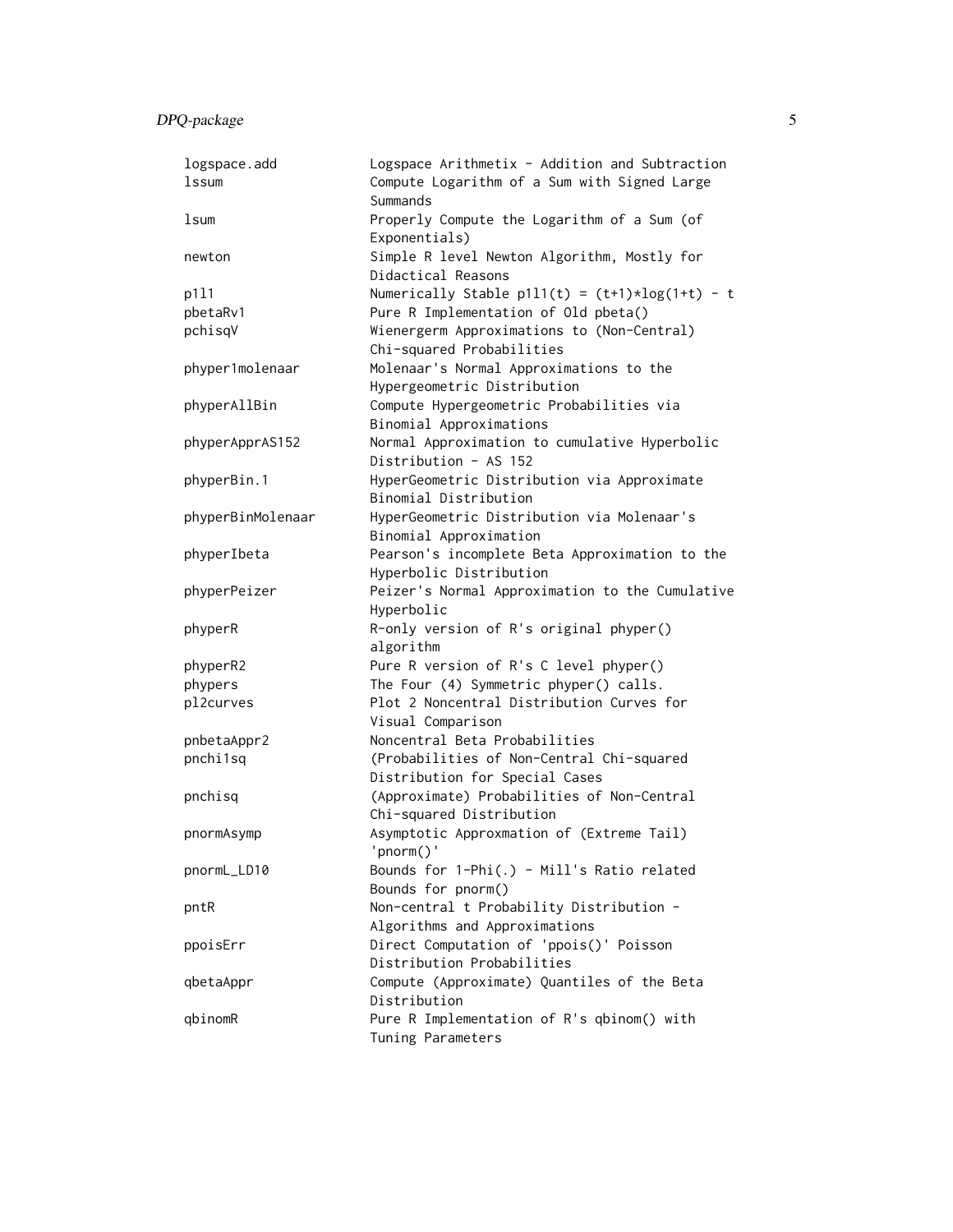| qchisqAppr  | Compute Approximate Quantiles of the           |
|-------------|------------------------------------------------|
|             | Chi-Squared Distribution                       |
| qgammaAppr  | Compute (Approximate) Quantiles of the Gamma   |
|             | Distribution                                   |
| qnbinomR    | Pure R Implementation of R's qnbinom() with    |
|             | Tuning Parameters                              |
| qnchisqAppr | Compute Approximate Quantiles of Noncentral    |
|             | Chi-Squared Distribution                       |
| qnormAppr   | Approximations to 'qnorm()', i.e., z_alpha     |
| qnormR      | Pure R version of R's 'qnorm()' with           |
|             | Diagnostics and Tuning Parameters              |
| qpoisR      | Pure R Implementation of R's qpois() with      |
|             | Tuning Parameters                              |
| gtAppr      | Compute Approximate Quantiles of Non-Central t |
|             | Distribution                                   |
| r_pois      | Compute Relative Size of i-th term of Poisson  |
|             | Distribution Series                            |

Further information is available in the following vignettes:

| Noncentral-Chisg | Noncentral Chi-Squared Probabilities $-$ Algorithms in R (source) |
|------------------|-------------------------------------------------------------------|
| comp-beta        | Computing Beta(a,b) for Large Arguments (source)                  |
| log1pmx-etc      | $log1pmx$ , bd0, stirler - Probability Computations in R (source) |

An important goal is to investigate diverse algorithms and approximations of R's own density  $(d*())$ , probability  $(p*())$ , and quantile  $(q*())$  functions, notably in "border" cases where the traditional published algorithms have shown to be suboptimal, not quite accurate, or even useless.

Examples are border cases of the beta distribution, or non-central distributions such as the noncentral chi-squared and t-distributions.

# Author(s)

Principal author and maintainer: NA

# See Also

The package DPQmpfr (not yet on CRAN), which builds on this package and on **[Rmpfr](#page-0-0).** 

```
## Show problem in R's non-central t-distrib. density (and approximations):
example(dntJKBf)
```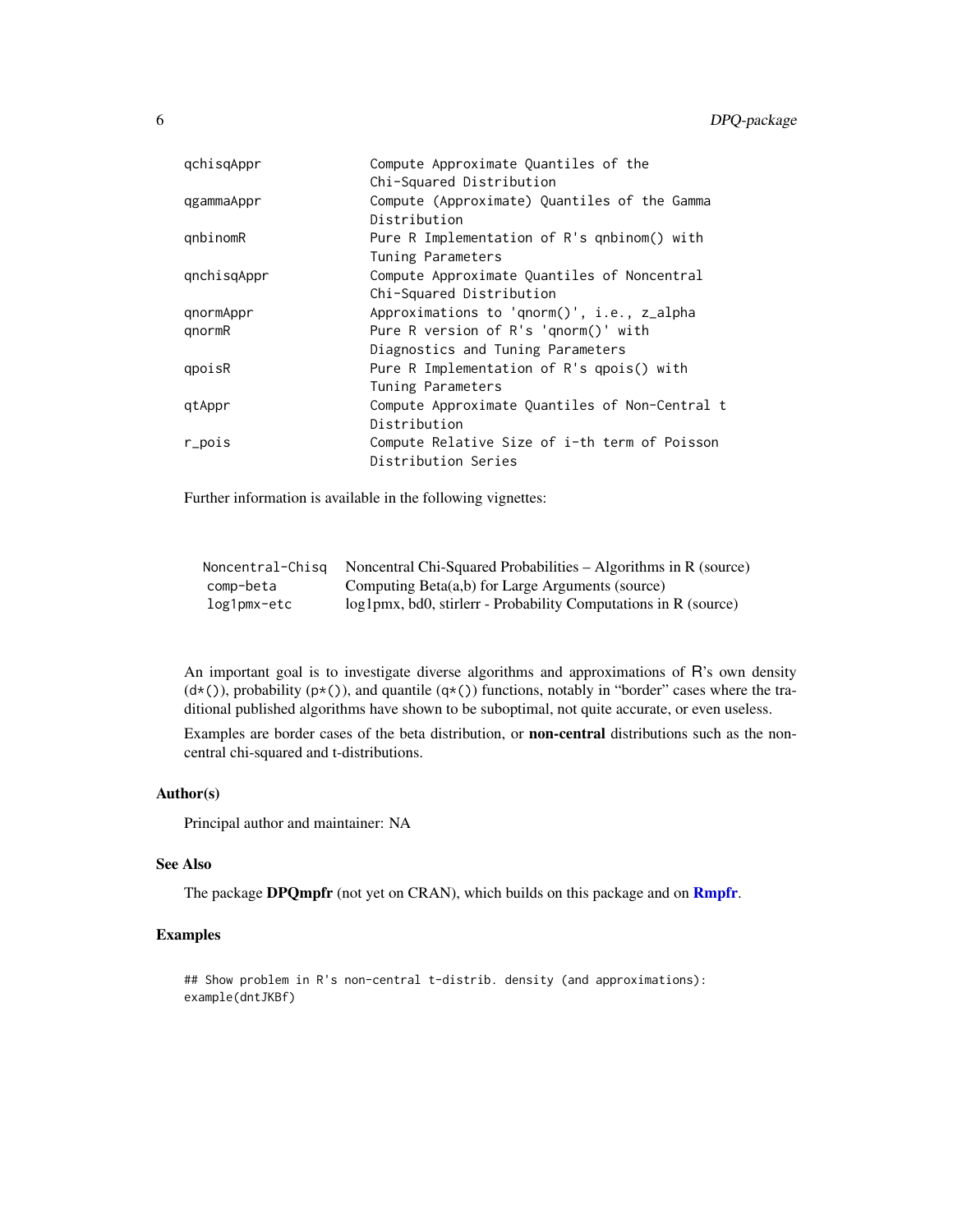<span id="page-6-1"></span><span id="page-6-0"></span>

# Description

Computes

$$
\mathrm{algdiv}(a,b) := \log \frac{\Gamma(b)}{\Gamma(a+b)} = \log \Gamma(b) - \log \Gamma(a+b) = \mathrm{lgamma}(b) - \mathrm{lgamma}(a+b)
$$

in a numerically stable way.

This is an auxiliary function in R's (TOMS 708) implementation of [pbeta\(](#page-0-0)), aka the incomplete beta function ratio.

#### Usage

algdiv(a, b)

# Arguments

a, b numeric vectors which will be recycled to the same length.

#### Details

Note that this is also useful to compute the Beta function

$$
B(a,b) = \frac{\Gamma(a)\Gamma(b)}{\Gamma(a+b)}.
$$

Clearly,

$$
\log B(a, b) = \log \Gamma(a) + \text{algdiv}(a, b) = \log \Gamma(a) - \log \text{Qab}(a, b)
$$

In our '../tests/qbeta-dist.R' we look into computing  $log(pB(p, q))$  accurately for  $p \ll q$ .

We are proposing a nice solution there.

How is this related to algdiv()?

Additionally, we have defined

$$
Qab = Q_{a,b} := \frac{\Gamma(a+b), \Gamma(b)}{2}
$$

such that  $logQab(a, b) := log Qab(a, b)$  fulfills simply

$$
logQab(a,b) = -algdiv(a,b)
$$

see [logQab\\_asy](#page-32-1).

#### Value

a numeric vector of length max(length(a), length(b)) (if neither is of length 0, in which case the result has length 0 as well).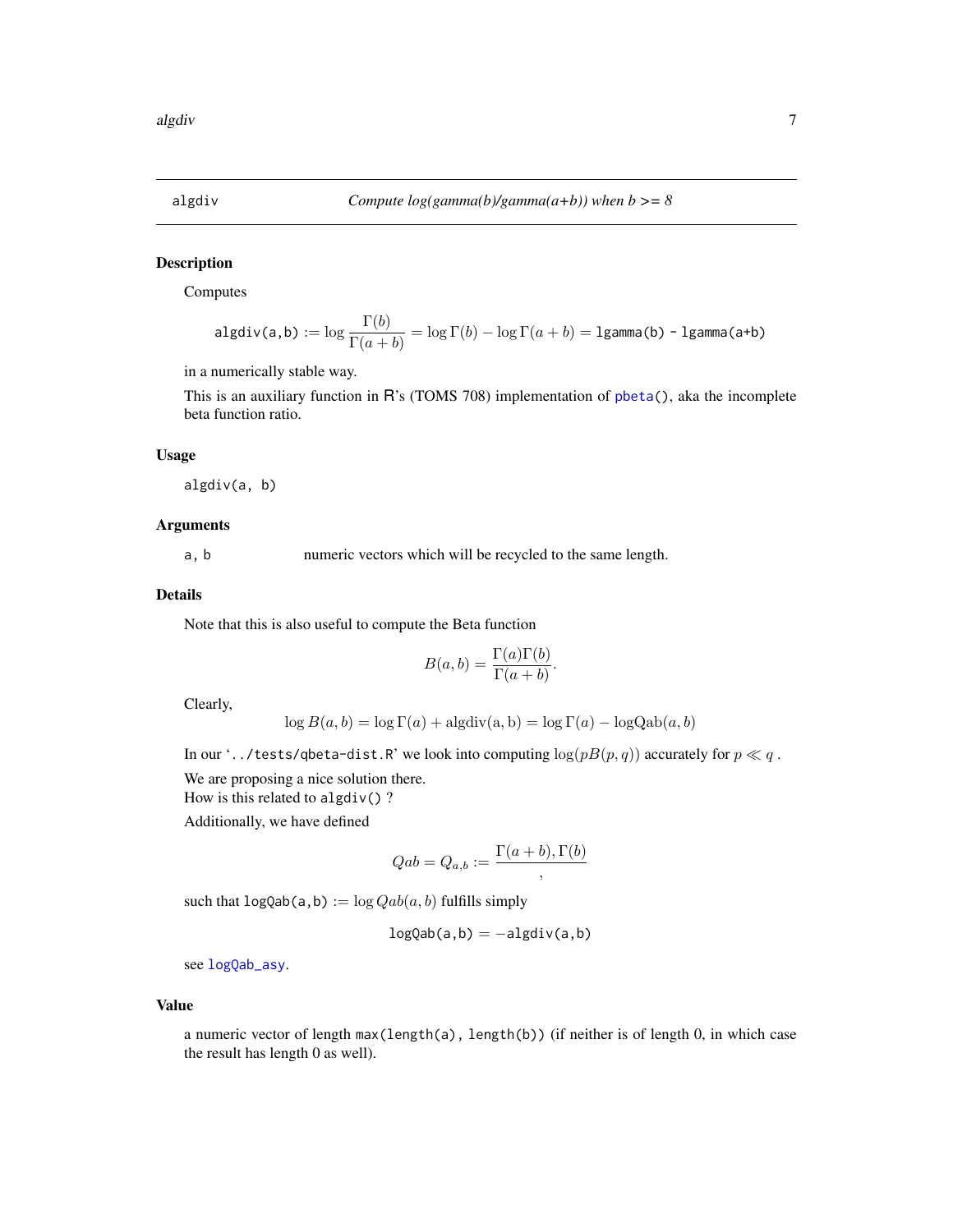#### Author(s)

Didonato, A. and Morris, A., Jr,  $(1992)$ ; algdiv()'s C version from the R sources, authored by the R core team; C and R interface: Martin Maechler

#### References

Didonato, A. and Morris, A., Jr, (1992) Algorithm 708: Significant digit computation of the incomplete beta function ratios, *ACM Transactions on Mathematical Software* 18, 360–373.

# See Also

[gamma](#page-0-0), [beta](#page-0-0); my own [logQab\\_asy\(](#page-32-1)).

```
Qab <- algdiv(2:3, 8:14)
cbind(a = 2:3, b = 8:14, Qab) # recycling with a warning
## algdiv() and my logQab_asy() give *very* similar results for largish b:
all.equal(- algdiv(3, 100),
           logQab_asy(3, 100), tol=0) # 1.283e-16 !!
(lQab <- logQab_asy(3, 1e10))
## relative error
1 + lQab/ algdiv(3, 1e10) # 0 (64b F 30 Linux; 2019-08-15)
## in-and outside of "certified" argument range {b >= 8}:
a. \leftarrow c(1:3, 4*(1:8))/32b. <- seq(1/4, 20, by=1/4)
ad <- t(outer(a., b., algdiv))
## direct computation:
f.algdiv <- function(a,b) lgamma(b) - lgamma(a+b)
ad.d <- t(outer(a., b., f.algdiv))
matplot (b., ad.d, type = "o", cex=3/4,
         main = quote(\log(Gamma(b)/Gamma(a+b)) \sim " vs. algdiv(a,b)"))mtext{text(paste0("a[1:", length(a.), "] = ",paste0(paste(head(paste0(formatC(a.*32), "/32")), collapse=", "), ", .., 1")))
matlines(b., ad, type = "l", lwd=4, lty=1, col=adjustcolor(1:6, 1/2))
abline(v=1, lty=3, col="midnightblue")
all.equal(ad[b. >= 1,], ad.d[b. >= 1,] = 1.5e-5all.equals(d[b. >= 2,], ad.d[b. >= 2,], tol=0)# 3.9e-9
all.equal(ad[b. >= 4,], ad.d[b. >= 4,], tol=0)# 4.6e-13
all.equals(d[b. >= 6,], ad.d[b. >= 6,], tol=2)# 3.0e-15
all.equal(ad[b. > = 8,], ad.d[b. > = 8,], tol=0)# 2.5e-15 (not much better)
```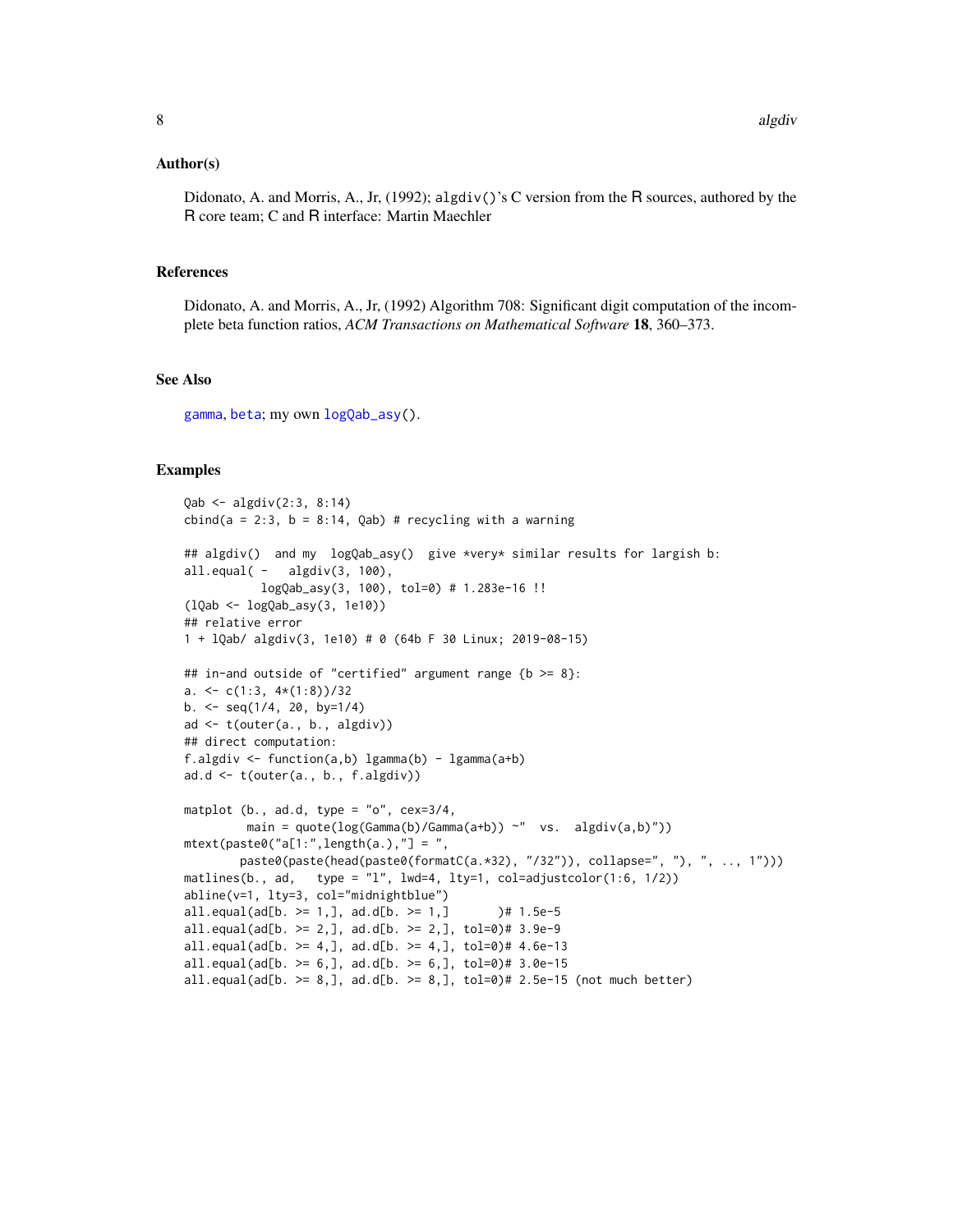<span id="page-8-0"></span>

# Description

Return the *n*-th Bernoulli number  $B_n$ , (or  $B_n^+$ , see the reference), where  $B_1 = +\frac{1}{2}$ .

#### Usage

```
Bern(n, verbose = getOption("verbose", FALSE))
```
#### Arguments

|         | integer, $n > 0$ .                                  |
|---------|-----------------------------------------------------|
| verbose | logical indicating if computation should be traced. |

# Value

The number  $B_n$  of type [numeric](#page-0-0).

A side effect is the *caching* of computed Bernoulli numbers in the hidden [environment](#page-0-0) . bernoulliEnv.

#### Author(s)

Martin Maechler

# References

[https://en.wikipedia.org/wiki/Bernoulli\\_number](https://en.wikipedia.org/wiki/Bernoulli_number)

# See Also

[Bernoulli](#page-0-0) in **[Rmpfr](https://CRAN.R-project.org/package=Rmpfr)** in arbitrary precision via Riemann's  $\zeta$  function.

The next version of package  $gmp$  is to contain Bernoulli $Q($ ), providing exact Bernoulli numbers as big rationals (class "bigq").

```
(B.0.10 <- vapply(0:10, Bern, 1/2))
## [1] 1.00000000 +0.50000000 0.16666667 0.00000000 -0.03333333 0.00000000
## [7] 0.02380952 0.00000000 -0.03333333 0.00000000 0.07575758
if(requireNamespace("MASS")) {
 print( MASS::fractions(B.0.10) )
 ## 1 +1/2 1/6 0 -1/30 0 1/42 0 -1/30 0 5/66
}
```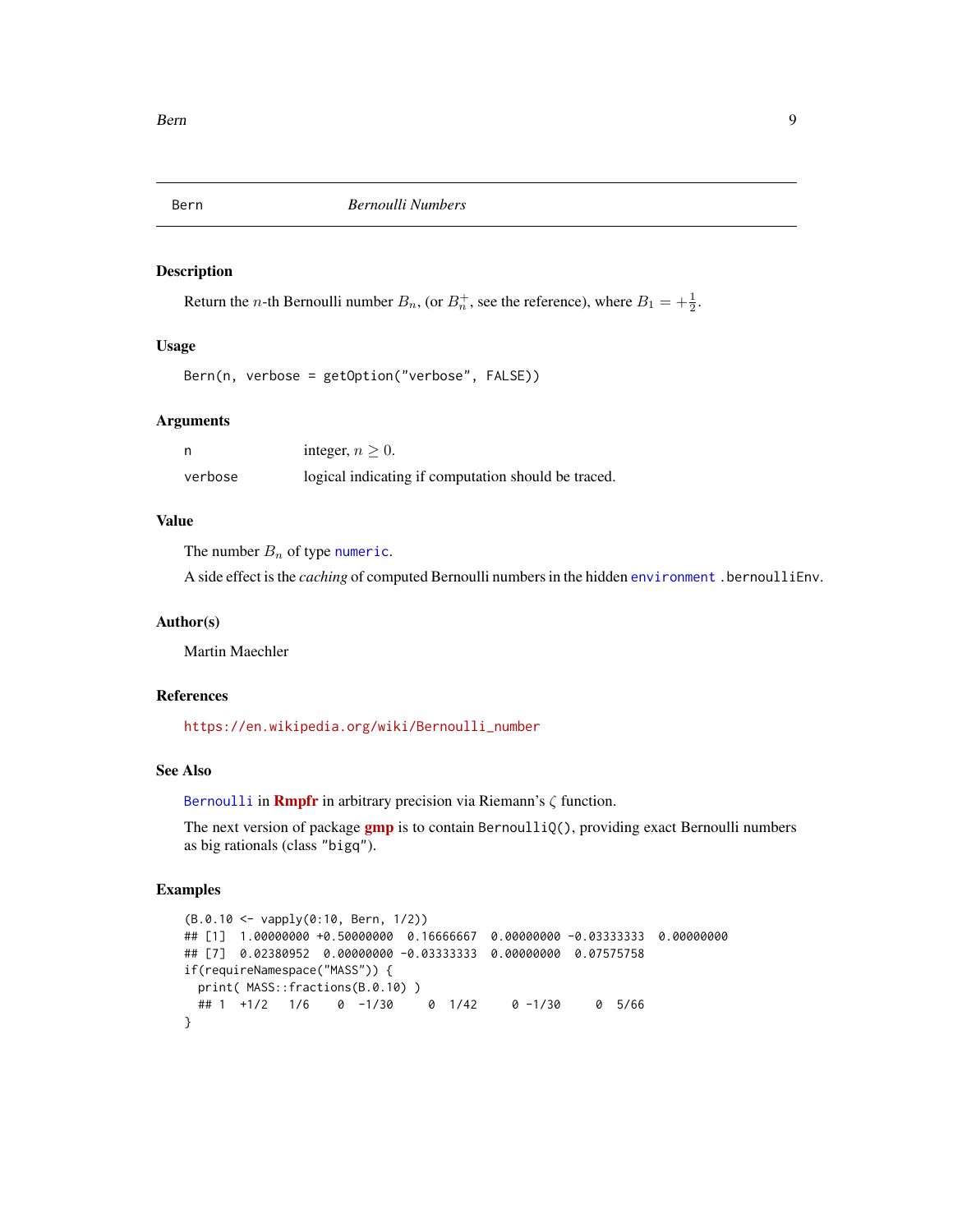# <span id="page-9-0"></span>Description

Compute the bpser series approximation of [pbeta](#page-0-0), the incomplete beta function. Note that when b is integer valued, the series is a *sum* of  $b + 1$  terms.

# Usage

bpser(a, b, x,  $log.p = FALSE$ , eps = 1e-15, verbose = FALSE, warn = TRUE)

# Arguments

| a, b         | numeric and non-negative, the two shape parameters of the beta distribution.                                                        |
|--------------|-------------------------------------------------------------------------------------------------------------------------------------|
| $\mathsf{x}$ | numeric vector of abscissa values in $[0, 1]$ .                                                                                     |
| log.p        | a logical if log(prob) should be returned, allowing to avoid underflow much<br>farther "out in the tails".                          |
| eps          | series convergence (and other) tolerance, a small positive number.                                                                  |
| verbose      | a logical indicating if some intermediate results should be printed to the con-<br>sole.                                            |
| warn         | a logical indicating if bpser () computation problems should be warned about<br><i>in addition</i> to return a non-zero error code. |

# Value

a [list](#page-0-0) with components

|     | the resulting numeric vector.                                                                                 |
|-----|---------------------------------------------------------------------------------------------------------------|
| ier | an integer vector of the same length as x, providing one error code for the com-<br>putation in each $r[i]$ . |
|     |                                                                                                               |

#### Author(s)

Martin Maechler, ported to DPQ; R-Core team for the code in R.

# References

TOMS 708, see [pbeta](#page-0-0)

# See Also

[pbeta](#page-0-0).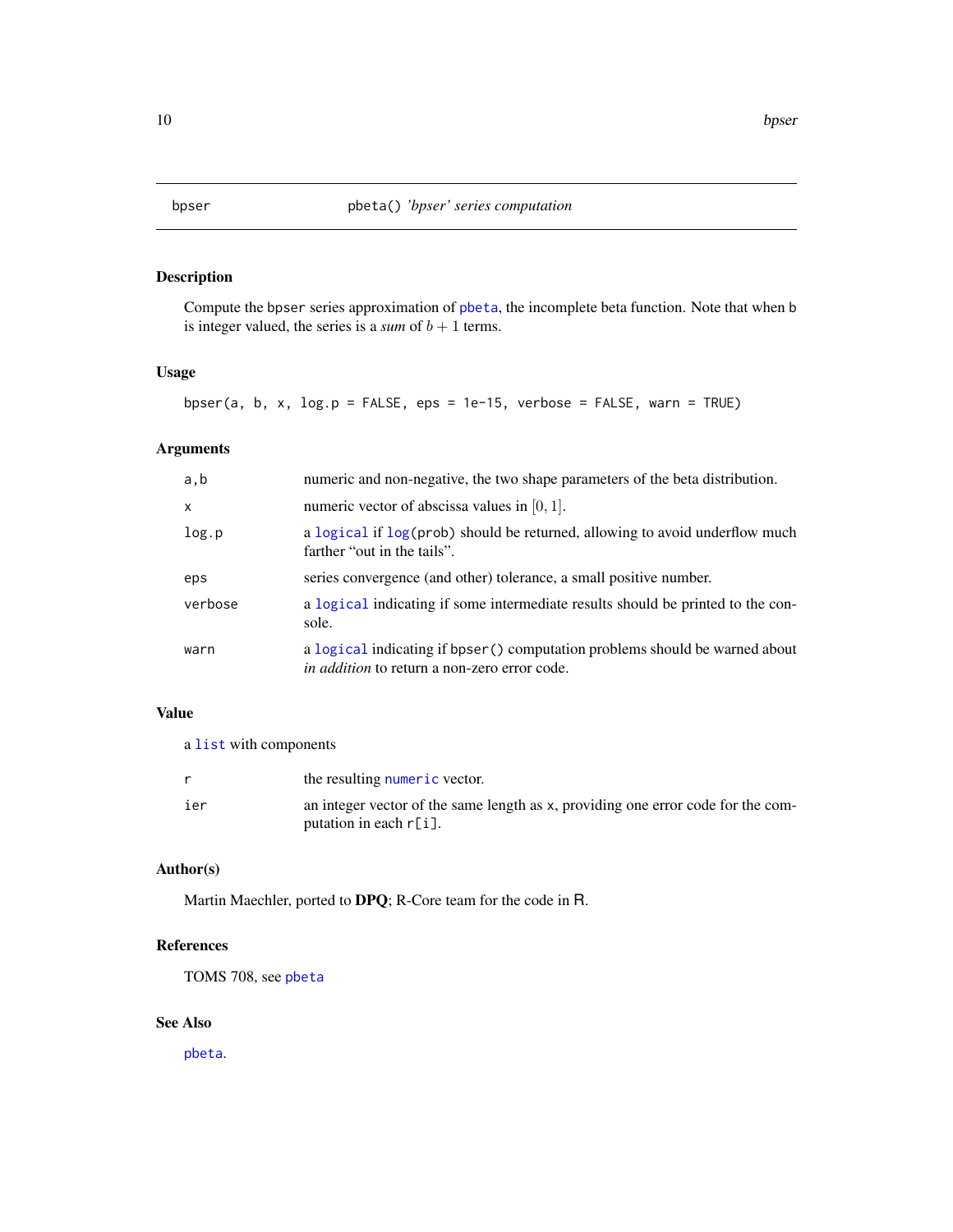#### <span id="page-10-0"></span> $b_{\text{L}}$ chi 11

# Examples

```
with(bpser(100000, 11, (0:64)/64), # all 0 {last one "wrongly"}
     stopifnot(r == c(rep(0, 64), 1), err == 0))bp1e5.11L <- bpser(100000, 11, (0:64)/64, log.p=TRUE)# -> 2 "underflow to -Inf" warnings!
pbe <- pbeta((0:64)/64, 100000, 11, log.p=TRUE)
## verbose=TRUE showing info on number of terms / iterations
ps11.5 <- bpser(100000, 11.5, (0:64)/64, log.p=TRUE, verbose=TRUE)
```
b\_chi *Compute*  $E[\chi_{\perp} \nu]/\sqrt{\nu}$  *useful for t- and chi-Distributions* 

# Description

$$
b_{\chi}(\nu) := E[\chi(\nu)]/\sqrt{\nu} = \frac{\sqrt{2/\nu}\Gamma((\nu+1)/2)}{\Gamma(\nu/2)}
$$

where  $\chi(\nu)$  denotes a chi-distributed random variable, i.e., the square of a chi-squared variable, and  $\Gamma(z)$  is the Gamma function, [gamma\(](#page-0-0)) in R.

This is a relatively important auxiliary function when computing with non-central t distribution functions and approximations, specifically see Johnson et al.(1994), p.520, after (31.26a), e.g., our [pntJW39\(](#page-86-1)).

Its logarithm,

$$
lb_{\chi}(\nu) := log\Big(\frac{\sqrt{2/\nu}\Gamma((\nu+1)/2)}{\Gamma(\nu/2)}\Big),\,
$$

is even easier to compute via [lgamma](#page-0-0) and [log](#page-0-0), and I have used Maple to derive an asymptotic expansion in  $\frac{1}{\nu}$  as well.

Note that  $lb_x(v)$  also appears in the formula for the t-density ([dt](#page-0-0)) and distribution (tail) functions.

# Usage

```
b_{\text{th}} (nu, one.minus = FALSE, c1 = 341, c2 = 1000)
b_chiAsymp(nu, order = 2, one.minus = FALSE)
#lb_chi (nu, ......) # not yet
lb_chiAsymp(nu, order)
c_dt(nu) # warning("FIXME: current c_dt() is poor -- base it on lb_chi(nu) !")
c_dtAsymp(nu) # deprecated in favour of lb_chi(nu)
c_pt(nu) # warning("use better c_dt()") %---> FIXME deprecate even stronger ?
```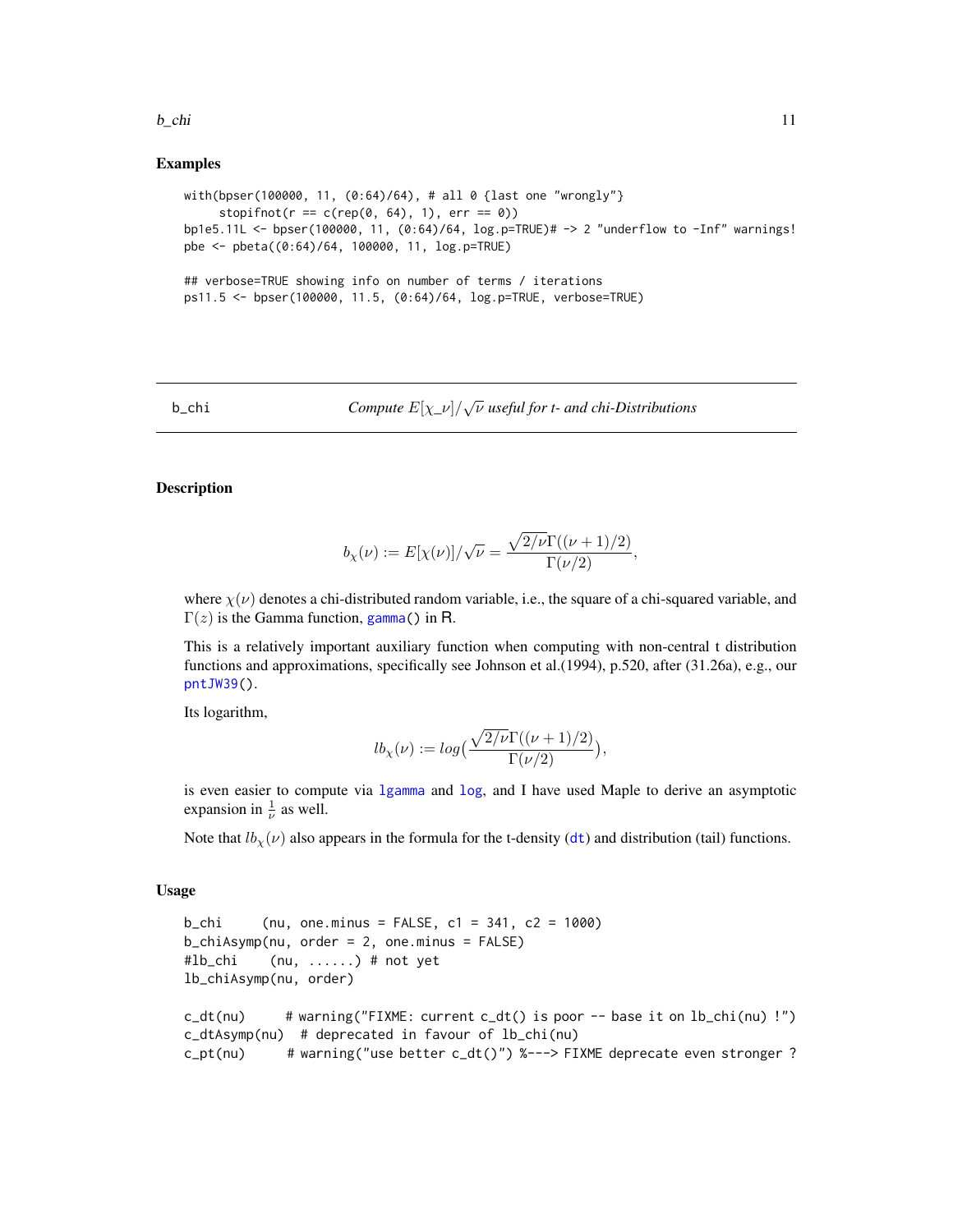#### Arguments

| nu        | non-negative numeric vector of degrees of freedom.                                                                                                                                                                                                                                                                                                                                                                                                                                                                                                                            |
|-----------|-------------------------------------------------------------------------------------------------------------------------------------------------------------------------------------------------------------------------------------------------------------------------------------------------------------------------------------------------------------------------------------------------------------------------------------------------------------------------------------------------------------------------------------------------------------------------------|
| one.minus | logical indicating if $1 - b()$ should be returned instead of $b()$ .                                                                                                                                                                                                                                                                                                                                                                                                                                                                                                         |
| c1, c2    | boundaries for different approximation intervals used:<br>for $0 \leq \mu \leq c1$ , internal b1() is used,<br>for $c1 \leq nu \leq c2$ , internal b2() is used, and<br>for $c2 < \nu$ , the b_chiAsymp() function is used, (and you can use that explicitly,<br>also for smaller nu).<br>FIXME: c1 and c2 were defined when the only asymptotic expansion known<br>to me was the order = 2 one. A future version of $b$ _chi will very likely use<br>$b_{\text{c}}$ chiAsymp(*, order) for higher orders, and the c1 and c2 arguments will<br>change, possibly be abolished. |
| order     | the polynomial order in $\frac{1}{\nu}$ of the asymptotic expansion of $b_{\chi}(\nu)$ for $\nu \to \infty$ .<br>The default, order = 2 corresponds to the order you can get out of the Abramowitz<br>and Stegun (6.1.47) formula. Higher order expansions were derived using Maple<br>by Martin Maechler in 2002, see below, but implemented in b_chiAsymp() only<br>in 2018.                                                                                                                                                                                                |

# Details

One can see that  $b_{\text{c}}$ chi() has the properties of a CDF of a continuous positive random variable: It grows monotonely from  $b_X(0) = 0$  to (asymptotically) one. Specifically, for large nu, b\_chi(nu) = b\_chiAsymp(nu) and

$$
1 - b_{\chi}(\nu) \sim \frac{1}{4\nu}.
$$

More accurately, derived from Abramowitz and Stegun, 6.1.47 (p.257) for a= 1/2, b=0,

$$
\Gamma(z+1/2)/\Gamma(z) \sim \sqrt{(z)*(1-1/(8z)+1/(128z^2)+O(1/z^3))},
$$

and applied for  $b_{\chi}(\nu)$  with  $z = \nu/2$ , we get

$$
b_{\chi}(\nu) \sim 1 - (1/(4\nu) * (1 - 1/(8\nu)) + O(\nu^{-3})),
$$

which has been implemented in b\_chiAsymp( $*$ , order=2) in 1999.

Even more accurately, Martin Maechler, used Maple to derive an asymptotic expansion up to order 15, here reported up to order 5, namely with  $r := \frac{1}{4\nu}$ ,

$$
b_{\chi}(\nu) = c_{\chi}(r) = 1 - r + \frac{1}{2}r^{2} + \frac{5}{2}r^{3} - \frac{21}{8}r^{4} - \frac{399}{8}r^{5} + O(r^{6}).
$$

# Value

a numeric vector of the same length as nu.

# Author(s)

Martin Maechler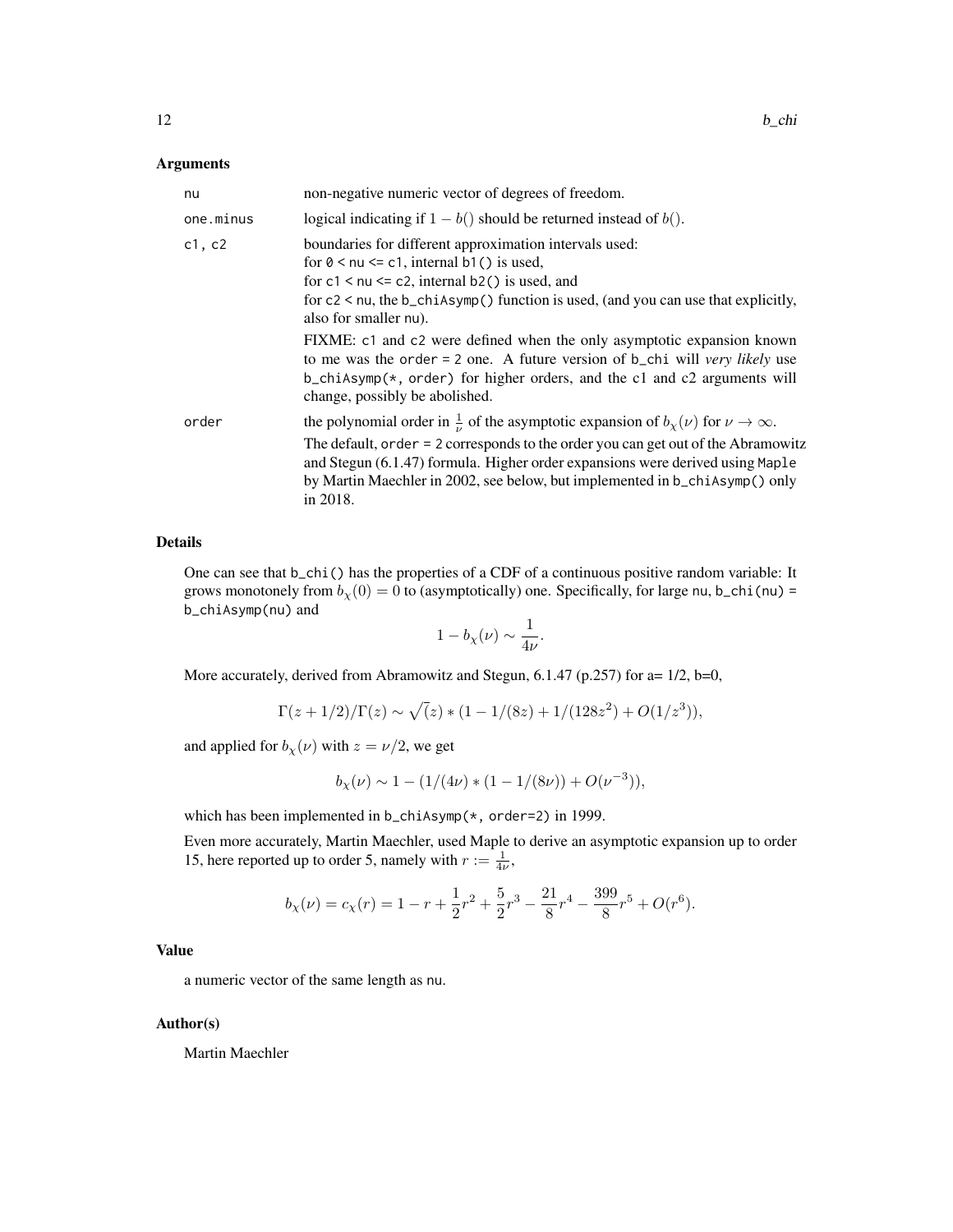$b_{\text{L}}$ chi 13

# References

Johnson, Kotz, Balakrishnan (1995) *Continuous Univariate Distributions*, Vol 2, 2nd Edition; Wiley.

Formula on page 520, after (31.26a)

Abramowitz, M. and Stegun, I. A. (1972) *Handbook of Mathematical Functions*. New York: Dover. [https://en.wikipedia.org/wiki/Abramowitz\\_and\\_Stegun](https://en.wikipedia.org/wiki/Abramowitz_and_Stegun) provides links to the full text which is in public domain.

# See Also

The t-distribution (base R) page [pt](#page-0-0); our [pntJW39\(](#page-86-1)).

```
curve(b_chi, 0, 20); abline(h=0:1, v=0, lty=3)
r <- curve(b_chi, 1e-10, 1e5, log="x")
with(r, lines(x, b_chi(x, one.minus=TRUE), col = 2))
## Zoom in to c1-region
rc1 <- curve(b_chi, 340.5, 341.5, n=1001)# nothing to see
e <- 1e-3; curve(b_chi, 341-e, 341+e, n=1001) # nothing
e <- 1e-5; curve(b_chi, 341-e, 341+e, n=1001) # see noise, but no jump
e <- 1e-7; curve(b_chi, 341-e, 341+e, n=1001) # see float "granularity"+"jump"
## Zoom in to c2-region
rc2 <- curve(b_chi, 999.5, 1001.5, n=1001) # nothing visible
e <- 1e-3; curve(b_chi, 1000-e, 1000+e, n=1001) # clear small jump
c2 < -1500e <- 1e-3; curve(b_chi(x,c2=c2), c2-e, c2+e, n=1001)# still
## - - - -
c2 < -3000e \le 1e-3; curve(b_chi(x,c2=c2), c2-e, c2+e, n=1001)# ok asymp clearly better!!
curve(b_chiAsymp, add=TRUE, col=adjustcolor("red", 1/3), lwd=3)
if(requireNamespace("Rmpfr")) {
xm <- Rmpfr::seqMpfr(c2-e, c2+e, length.out=1000)
}
## - - - -
c2 < -4000e \le -1e-3; curve(b_chi(x,c2=c2), c2-e, c2+e, n=1001)# ok asymp clearly better!!
curve(b_chiAsymp, add=TRUE, col=adjustcolor("red", 1/3), lwd=3)
grCol <- adjustcolor("forest green", 1/2)
curve(b_chi, 1/2, 1e11, log="x")
curve(b{\_}chiAsymp, add = TRUE, col = grCol, lwd = 3)## 1-b(nu) ~= 1/(4 nu) a power function <==> linear in log-log scale:
curve(b_chi(x, one.minus=TRUE), 1/2, 1e11, log="xy")
curve(b{\_}chiAsymp(x, one.minus=TRUE), add = TRUE, col = grCol, lwd = 3)
```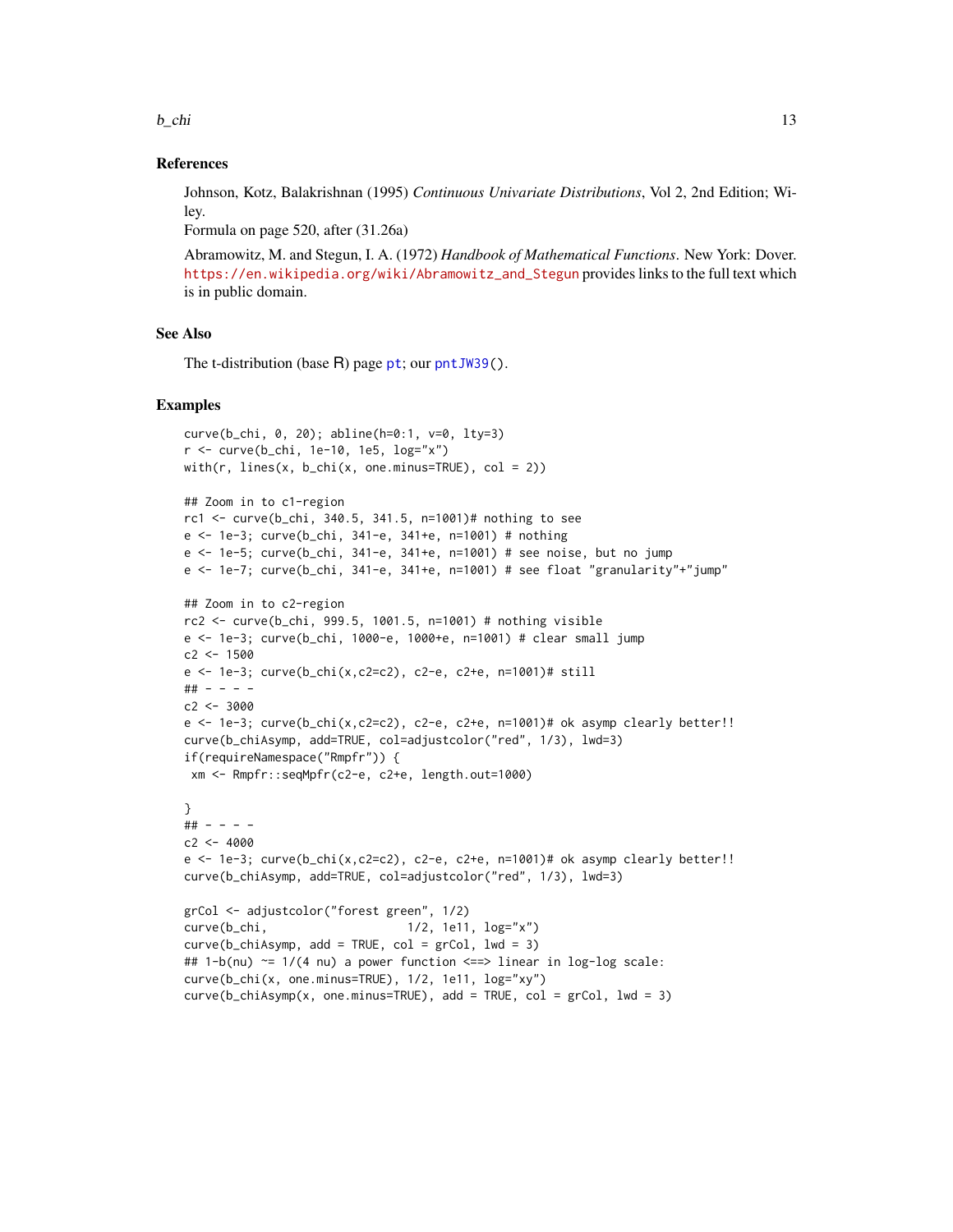<span id="page-13-1"></span><span id="page-13-0"></span>

# Description

A pure R implementation of R's C API ('Mathlib' specifically) dbinom\_raw() function which computes binomial probabilities *and* is continuous in x, i.e., also "works" for non-integer x.

# Usage

dbinom\_raw (x, n, p, q = 1-p, log = FALSE, verbose = getOption("verbose"))

# Arguments

| $\mathsf{x}$ | vector with values typically in 0:n, but here allowed to non-integer values.                                                                                 |
|--------------|--------------------------------------------------------------------------------------------------------------------------------------------------------------|
| n            | called size in $R$ 's dbinom().                                                                                                                              |
| p            | called prob in $\mathbb{R}$ 's dbinom(), the success probability, hence in [0, 1].                                                                           |
| q            | mathemically the same as $1 - p$ , but may be (much) more accurate, notably<br>when small.                                                                   |
| log          | logical indicating if the $log()$ of the resulting probability should be returned;<br>useful notably in case the probability itself would underflow to zero. |
| verbose      | integer indicating the amount of verbosity of diagnostic output, $\theta$ means no out-<br>put, 1 more, etc.                                                 |

# Value

numeric vector of the same length as x (which may have to be thought of recycled along n, p and/or q.

# Author(s)

R Core and Martin Maechler

# See Also

Note that our CRAN package **[Rmpfr](https://CRAN.R-project.org/package=Rmpfr)** provides [dbinom](#page-0-0), an mpfr-accurate function to be used used instead of R's or this pure R version relying  $\text{bd0}()$  and  $\text{stirlerr}()$  where the latter currently only provides accurate double precision accuracy.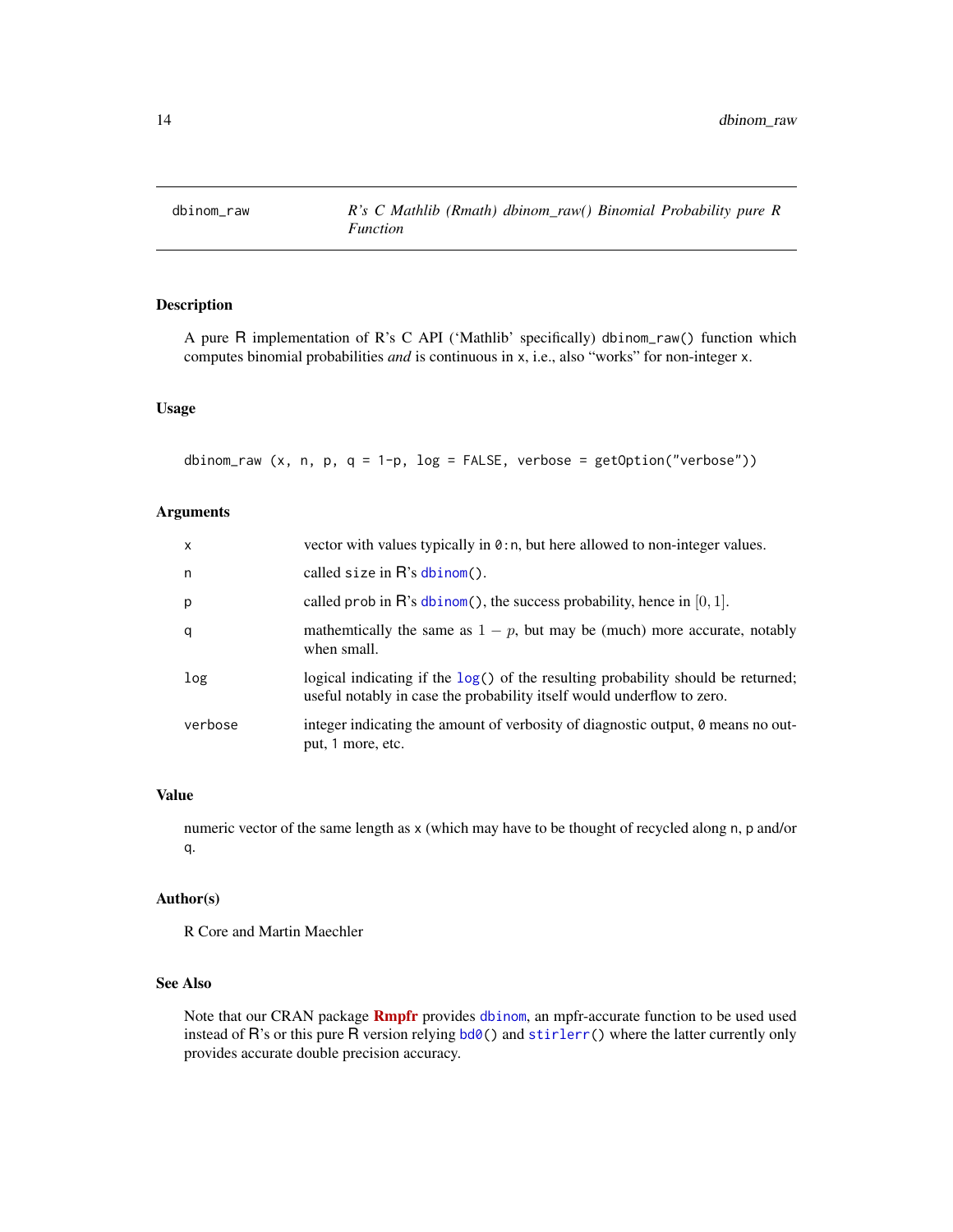# <span id="page-14-0"></span>dchisqApprox 15

# Examples

```
for(n in c(3, 10, 27, 100, 500, 2000, 5000, 1e4, 1e7, 1e10)) {
x \leq if(n \leq 2000) 0:n else round(seq(0, n, length.out=2000))
 p \le -3/4stopifnot(all.equal(dbinom_raw(x, n, p, q=1-p),
                     dbinom (x, n, p), tol = 1e-14))
}
n \le -1024; x \le -0:nplot(x, dbinom_rraw(x, n, p, q=1-p) - dbinom(x, n, p), type="1", main = "|db_r(x) - db(x)|")plot(x, dbinom_{raw}(x, n, p, q=1-p) / dbinom(x, n, p) - 1, type="b", log='y",main = "rel.err. |db_r(x / db(x) - 1)|")
```
dchisqApprox *Approximations of the (Noncentral) Chi-Squared Density*

# Description

Compute the density function  $f(x, *)$  of the (noncentral) chi-squared distribution.

# Usage

| dnchisaR | $(x, df, ncp, log = FALSE,$                                      |  |
|----------|------------------------------------------------------------------|--|
|          | eps = $5e-15$ , termSml = $1e-10$ , ncpLarge = $1000$ )          |  |
|          | dnchisqBessel(x, df, ncp, log = FALSE)                           |  |
|          | dchisqAsym (x, df, ncp, log = FALSE)                             |  |
|          | dnoncentchisq(x, df, ncp, kmax = floor(ncp/2 + 5 * (ncp/2)^0.5)) |  |

#### Arguments

| $\mathsf{x}$ | non-negative numeric vector.                                                                                                                                                                                                                                                                                                                                            |
|--------------|-------------------------------------------------------------------------------------------------------------------------------------------------------------------------------------------------------------------------------------------------------------------------------------------------------------------------------------------------------------------------|
| df           | degrees of freedom (parameter), a positive number.                                                                                                                                                                                                                                                                                                                      |
| ncp          | non-centrality parameter $\delta$ ;                                                                                                                                                                                                                                                                                                                                     |
| log          | logical indicating if the result is desired on the log scale.                                                                                                                                                                                                                                                                                                           |
| eps          | positive convergence tolerance for the series expansion: Terms are added while<br>term $* q$ > (1-q) $*eps$ , where q is the term's multiplication factor.                                                                                                                                                                                                              |
| termSml      | positive tolerance: in the series expansion, terms are added to the sum as long as<br>they are not smaller than $\text{termSm1} * \text{sum}$ even when convergence according to<br>eps had occurred. This was not part of the original C code, but was added later<br>for safeguarding against infinite loops, from $PR#14105$ , e.g., for dchisq(2000,<br>$2, 1000$ . |
| ncpLarge     | in the case where mid underflows to $\theta$ , when log is true, or ncp $\geq$ = ncpLarge,<br>use a central approximation. In theory, an optimal choice of ncplarge would<br>not be arbitrarily set at 1000 (hardwired in R's dchisq() here), but possibly<br>also depend on x or df.                                                                                   |
| kmax         | the number of terms in the sum for dnoncent chisq().                                                                                                                                                                                                                                                                                                                    |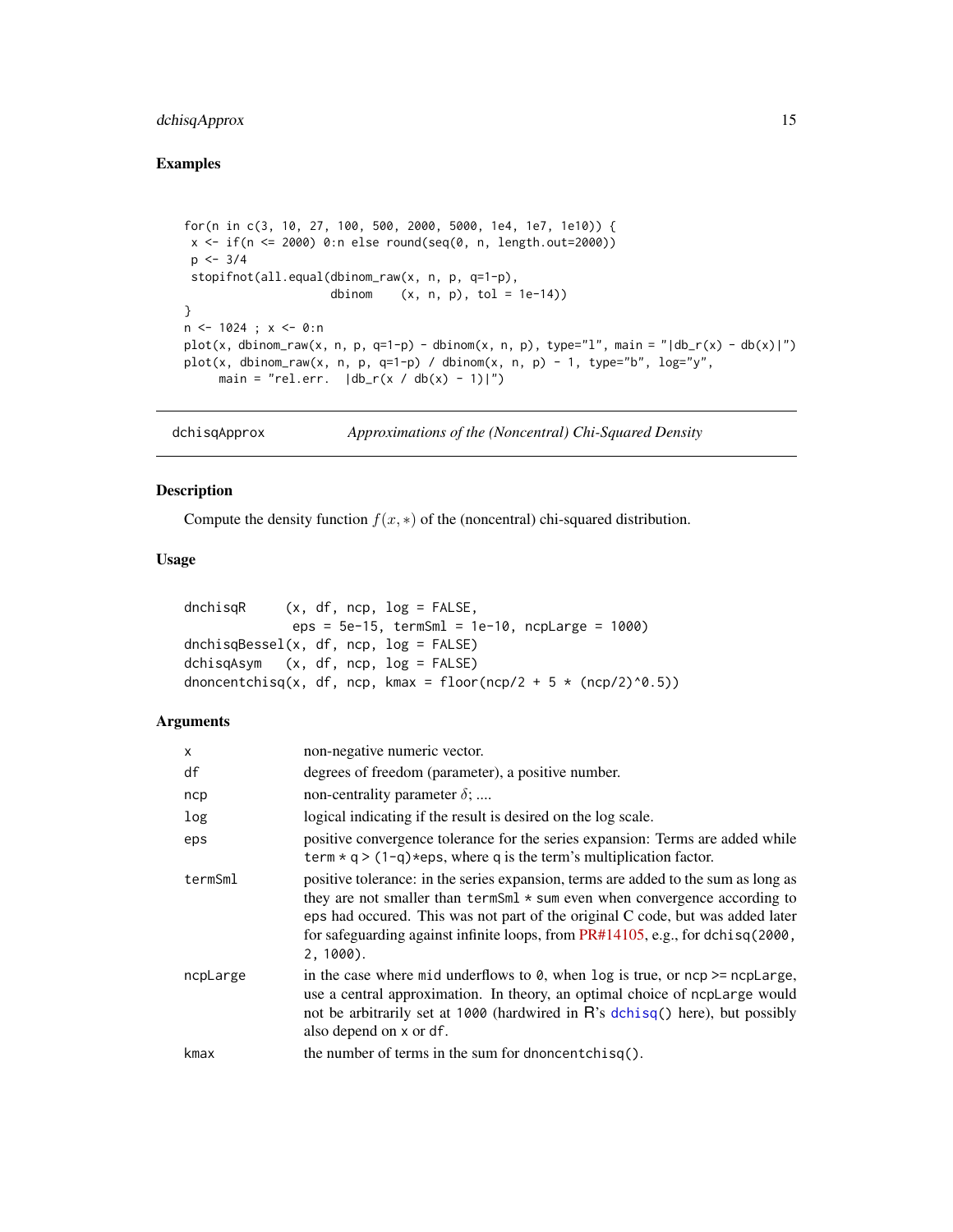#### Details

dnchisqR() is a pure R implementation of R's own C implementation in the sources, 'R/src/nmath/dnchisq.c', additionally exposing the three "tuning parameters" eps, termSml, and ncpLarge.

dnchisqBessel() implements Fisher(1928)'s exact closed form formula based on the Bessel function  $I_{nu}$ , i.e., R's [besselI\(](#page-0-0)) function; specifically formula (29.4) in Johnson et al. (1995).

dchisqAsym() is the simple asymptotic approximation from Abramowitz and Stegun's formula 26.4.27, p. 942.

dnoncentchisq() uses the (typically defining) infinite series expansion directly, with truncation at kmax, and terms  $t_k$  which are products of a Poisson probability and a central chi-square density, i.e., terms t.k := [dpois\(](#page-0-0)k, lambda =  $ncp/2$ ) \* [dchisq\(](#page-0-0)x, df =  $2*k$ + df) for k = 0, 1, ..., kmax.

#### Value

numeric vector similar to x, containing the (logged if log=TRUE) values of the density  $f(x, *)$ .

#### Note

These functions are mostly of historical interest, notably as R's [dchisq\(](#page-0-0)) was not always very accurate in the noncentral case, i.e., for ncp > 0.

#### **Note**

R's [dchisq\(](#page-0-0)) is typically more uniformly accurate than the approximations nowadays, apart from dnchisqR() which should behave the same. There may occasionally exist small differences between dnchisqR(x,  $\star$ ) and [dchisq\(](#page-0-0)x,  $\star$ ) for the same parameters.

#### Author(s)

Martin Maechler, April 2008

# References

Abramowitz, M. and Stegun, I. A. (1972) *Handbook of Mathematical Functions*. New York: Dover. [https://en.wikipedia.org/wiki/Abramowitz\\_and\\_Stegun](https://en.wikipedia.org/wiki/Abramowitz_and_Stegun) provides links to the full text which is in public domain.

Johnson, N.L., Kotz, S. and Balakrishnan, N. (1995) Continuous Univariate Distributions Vol~2, 2nd ed.; Wiley.

Chapter 29, Section *3 Distribution*, (29.4), p. 436.

# See Also

R's own [dchisq\(](#page-0-0)).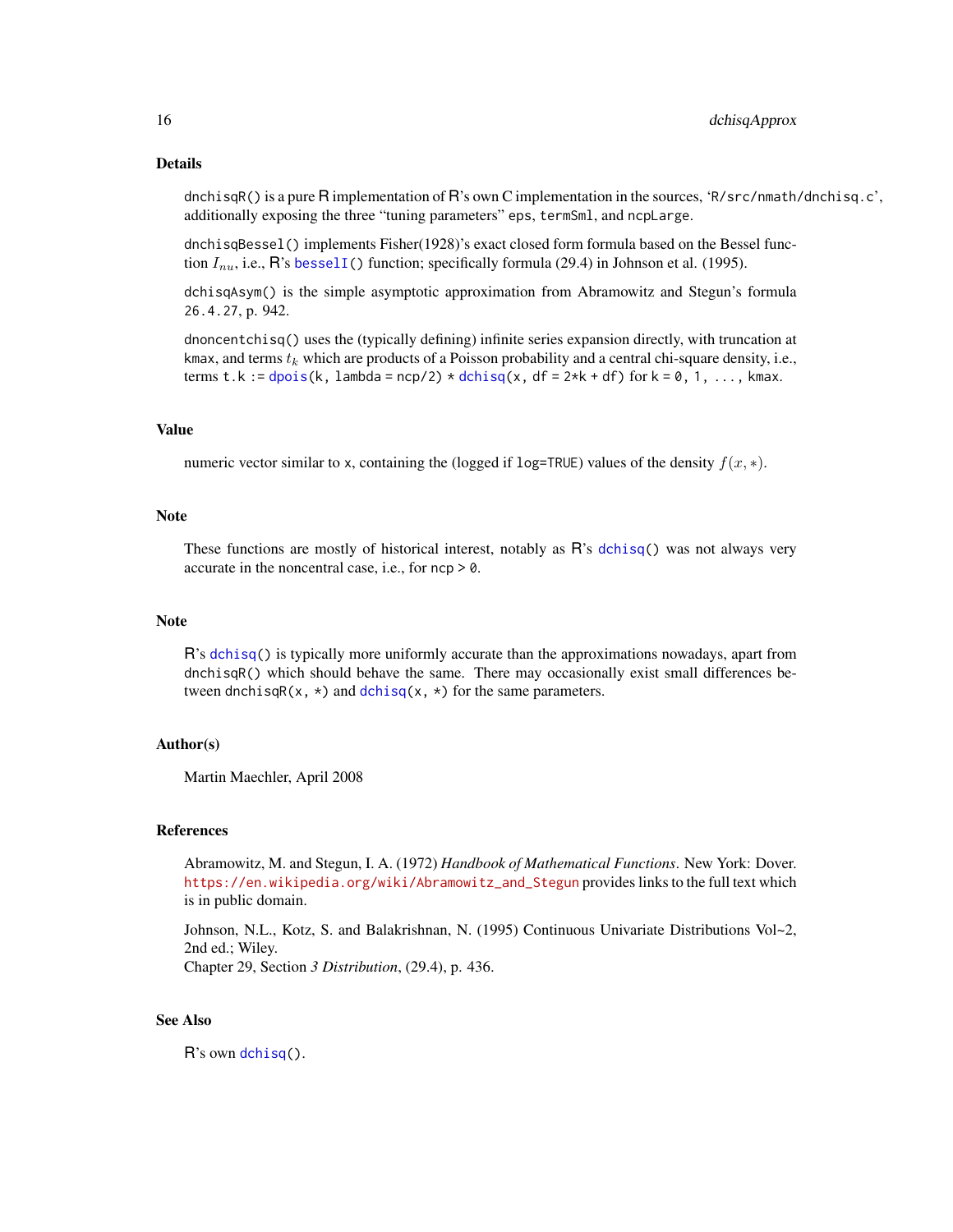# <span id="page-16-0"></span>dgamma-utils 17

#### Examples

```
x \leftarrow sort(out(c(1, 2, 5), 2^(-4:5)))fRR \leq - dchisq (x, 10, 2)f.R \leq dnchisqR(x, 10, 2)all.equal(fRR, f.R, tol = 0) # 64bit Lnx (F 30): 1.723897e-16
stopifnot(all.equal(fRR, f.R, tol = 4e-15))
```
dgamma-utils *Utility Functions for* dgamma() *– Pure R Versions*

#### <span id="page-16-1"></span>Description

Mostly, pure R transcriptions of the C code utility functions for [dgamma\(](#page-0-0)) and similar "base" density functions by Catherine Loader.

bd0C() interfaces to C code which corresponds to R's C Mathlib (Rmath) bd0().

These have extra arguments with defaults that correspond to R's Mathlib C code hardwired cutoffs and tolerances.

#### Usage

```
dpois_raw(x, lambda, log=FALSE,
          version,
          small.x__lambda = .Machine$double.eps,
          ## the defaults for version will probably change in the future
          \text{bd0.delta} = 0.1,
          ## optional arguments of log1pmx() :
        tol_logcf = 1e-14, eps2 = 0.01, minL1 = -0.79149064, trace.lcf = verbose,
          log CF = if (is.numeric(x)) logcf else logcFR,verbose = FALSE)
dpois_simpl (x, lambda, log=FALSE)
dpois_simpl0(x, lambda, log=FALSE)
bd0(x, np,
    delta = 0.1, maxit = as.integer(-1100 / log2(delta)),
    s0 = .Machine$double.xmin,
    verbose = getOption("verbose"))
bd0C(x, np, delta = 0.1, maxit = 1000L, version = "R4.0", verbose = getOption("verbose"))
# "simple" log1pmx() based versions :
bd0_p111d1(x, M, tol_logcf = 1e-14, ...)bd0_p111d (x, M, tol_logcf = 1e-14, ...)
\text{bd}\varphi_1\text{1pm} (x, M, tol_logcf = 1e-14, ...)
ebd0 (x, M, verbose = getOption("verbose"), ...) # experimental, may disappear !!
ebd0C(x, M, verbose = getOption("verbose"))
```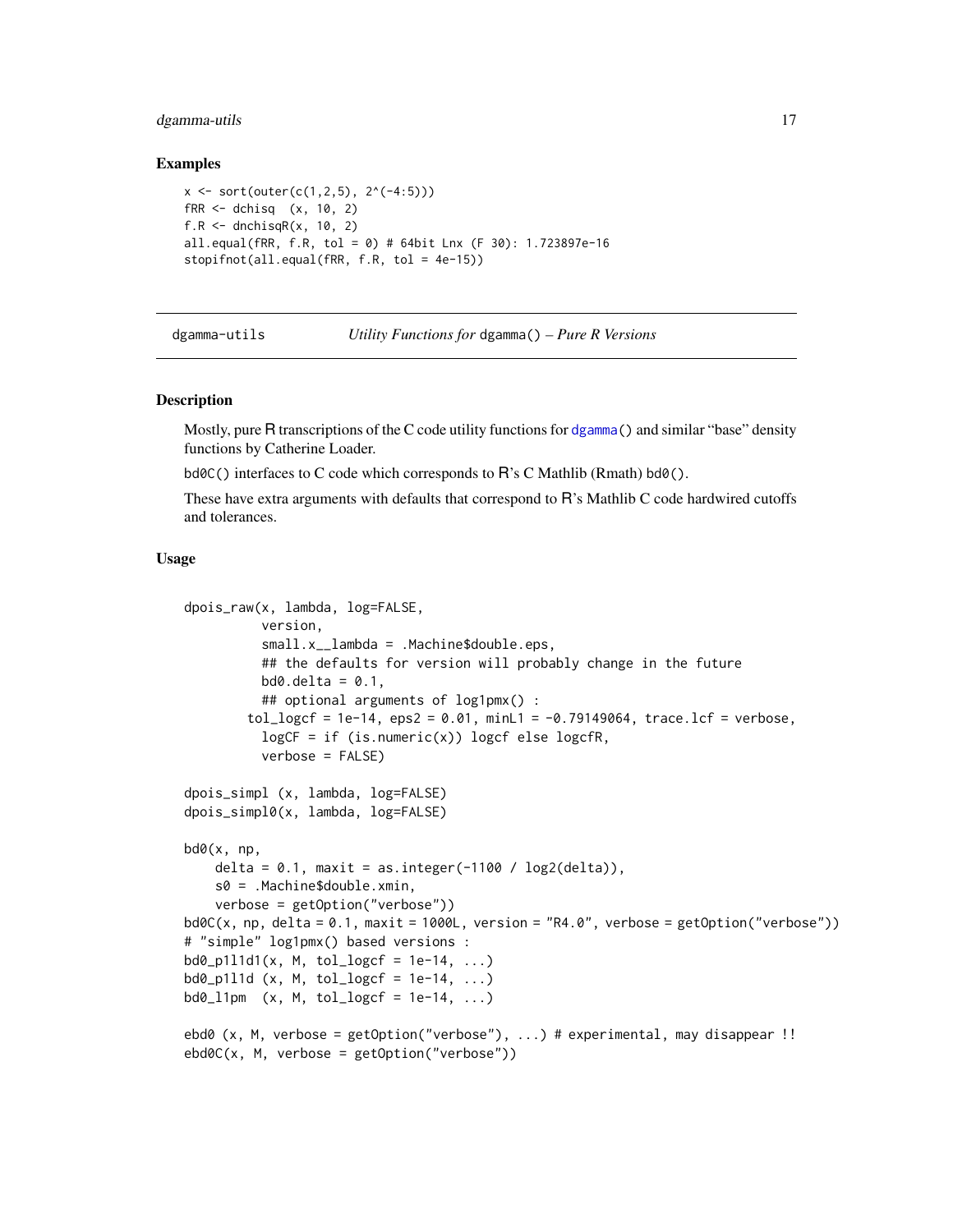```
stirlerr(n, scheme = c("R3", "R4.x"),cutoffs = switch(scheme
                       , R3 = c(15, 35, 80, 500), R4.x = c(7.5, 8.5, 10.625, 12.125, 20, 26, 55, 200, 3300)
                        ),
        use.halves = missing(cutoffs),
        verbose = FALSE)
stirlerr_simpl(n, minPrec = 128L)
```
 $lgammacor(x, nalgm = 5, xbig = 2^26.5)$ 

# Arguments

| x, n             | numeric (or number-alike such as "mpfr").                                                                                                                                                                                                                                                                                                                                                                |
|------------------|----------------------------------------------------------------------------------------------------------------------------------------------------------------------------------------------------------------------------------------------------------------------------------------------------------------------------------------------------------------------------------------------------------|
| lambda, np, M    | each numeric (or number-alike ); distribution parameters.                                                                                                                                                                                                                                                                                                                                                |
| log              | logical indicating if the log-density should be returned, otherwise the density at<br>x.                                                                                                                                                                                                                                                                                                                 |
| verbose          | logical indicating if some information about the computations are to be printed.                                                                                                                                                                                                                                                                                                                         |
| small.x__lambda  |                                                                                                                                                                                                                                                                                                                                                                                                          |
|                  | positive number; for dpois_raw(x, lambda), when x/lambda is not larger than<br>small.x_lambda, the direct log poisson formula is used instead of ebd0(),<br>$\text{bd0}()$ or stirlerr().                                                                                                                                                                                                                |
| delta, bd0.delta |                                                                                                                                                                                                                                                                                                                                                                                                          |
|                  | a non-negative number $< 1$ (practically required to be $\leq .99$ ), a cutoff for bd $\theta$ ()<br>where a continued fraction series expansion is used when $ x - M  < delta *$<br>$(x+M).$                                                                                                                                                                                                            |
|                  | tol_logcf, eps2, minL1, trace.lcf, logCF,                                                                                                                                                                                                                                                                                                                                                                |
|                  | optional tuning arguments passed to $\log 1pm(x)$ , and to its options passed to<br>$logcf()$ .                                                                                                                                                                                                                                                                                                          |
| maxit            | the number of series expansion terms to be used in bd $\Theta$ () when $ x-M $ is small.<br>The default is k such that $\delta^{2k} \leq 2^{-1022-52}$ , i.e., will underflow to zero.                                                                                                                                                                                                                   |
| s0               | the very small $s_0$ determining that $\text{bd}\theta() = \text{s}$ already before the locf series ex-<br>pansion.                                                                                                                                                                                                                                                                                      |
| version          | a character string specifying the version of $bd0()$ used.                                                                                                                                                                                                                                                                                                                                               |
| scheme           | a character string specifying the cutoffs scheme for stirlerr().                                                                                                                                                                                                                                                                                                                                         |
| cutoffs          | an increasing numeric vector, required to start with with cutoffs $[1] \le 15$<br>specifying the cutoffs to switch from 2 to 3 to , up to 10 term approxima-<br>tions for non-small n, where the direct formula loses precision. When missing<br>(as by default), scheme is used, where scheme = $"R3"$ chooses $(15, 35, 80, 500)$ ,<br>the cutoffs in use in $R$ versions up to (and including) 4.0.z. |
| use.halves       | logical indicating if the full-accuracy prestored values should be use when<br>$2n \in \{0, 1, \ldots, 30\}$ , i.e., $n \leq 15$ and n is integer or integer + $\frac{1}{2}$ . Turn this<br>off to judge the underlying approximation accuracy by comparison with MPFR.<br>However, keep the default TRUE for back-compatibility.                                                                        |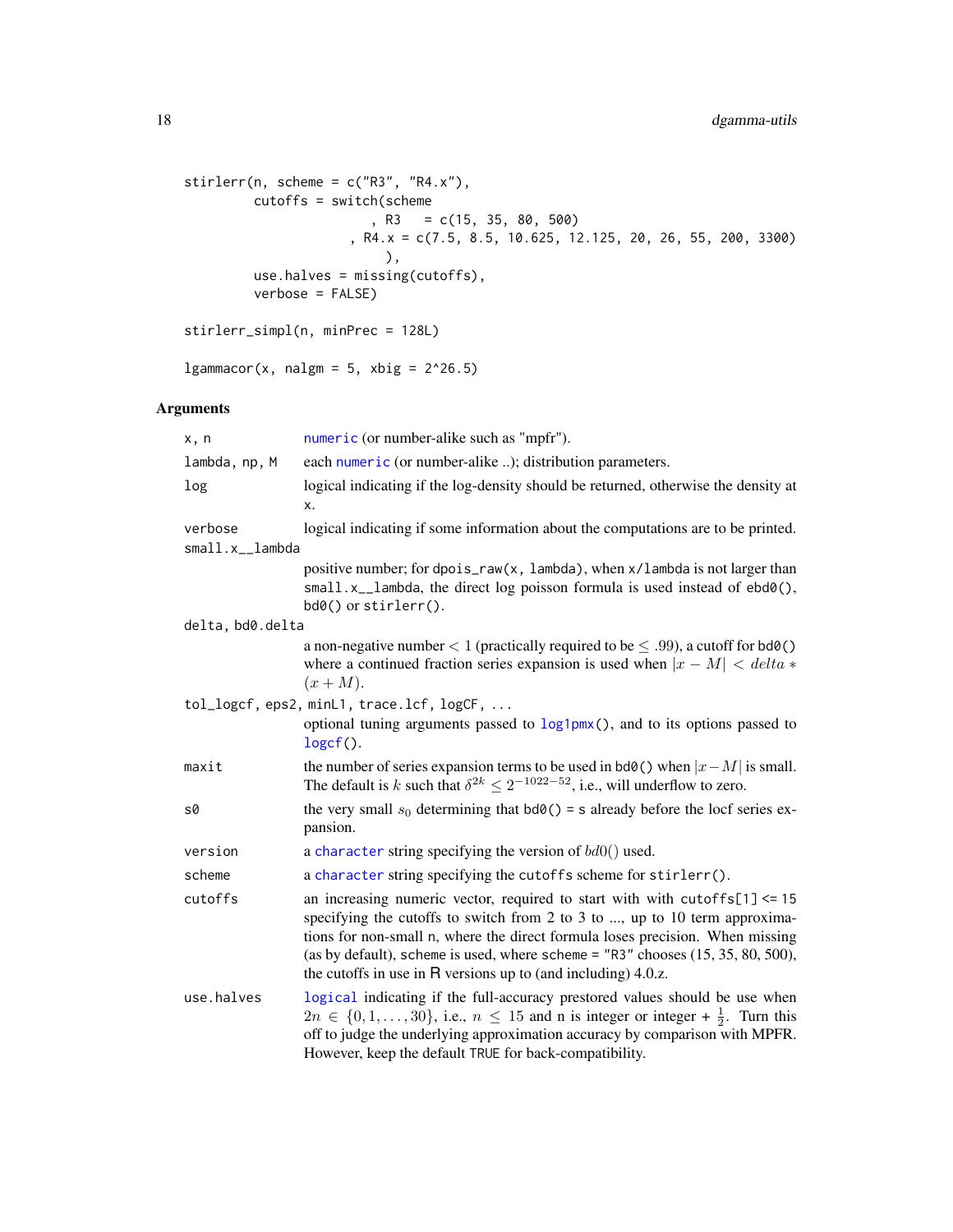# dgamma-utils 19

| minPrec | a positive integer; for stirlerr_simpl, the minimal accuracy or precision in<br>bits when mpfr numbers are used.                                                                                            |
|---------|-------------------------------------------------------------------------------------------------------------------------------------------------------------------------------------------------------------|
| nalgm   | number of terms to use for Chebyshev polynomial approximation in 1 gammacor().<br>The default, 5, is the value hard wired in R's C Mathlib.                                                                 |
| xbig    | a large positive number; if $x \ge -x \le y$ , the simple asymptotic approximation<br>1gammacor(x) := 1/(12*x) is used. The default, $2^{26.5} = 94906265.6$ , is the<br>value hard wired in R's C Mathlib. |

#### Details

bd0(): Loader's "Binomial Deviance" function; for  $x, M > 0$  (where the limit  $x \to 0$  is allowed). In the case of [dbinom](#page-0-0), x are integers (and  $M = np$ ), but in general x is real.

$$
bd_0(x,M) := M \cdot D_0\left(\frac{x}{M}\right),
$$

where  $D_0(u) := u \log(u) + 1 - u = u(\log(u) - 1) + 1$ . Hence

$$
bd_0(x, M) = M \cdot \left(\frac{x}{M} (\log(\frac{x}{M}) - 1) + 1\right) = x \log(\frac{x}{M}) - x + M.
$$

A different way to rewrite this from Martyn Plummer, notably for important situation when  $|x - M| \ll M$ , is using  $t := (x - M)/M$  (and  $|t| \ll 1$  for that situation), equivalently,  $\frac{x}{M} = 1 + t$ . Using  $t$ ,

$$
bd_0(x,M) = \log(1+t) - t \cdot M = M \cdot [(t+1)(\log(1+t)-1)+1] = M \cdot [(t+1)\log(1+t)-t] = M \cdot p_1 l_1(t),
$$

and

$$
p_1 l_1(t) := (t+1)\log(1+t) - t = \frac{t^2}{2} - \frac{t^3}{6}...
$$

where the Taylor series expansion is useful for small  $|t|$ .

Note that  $bd0(x, M)$  now also works when x and/or M are arbitrary-accurate mpfr-numbers (package [Rmpfr](https://CRAN.R-project.org/package=Rmpfr)).

#### Value

a numeric vector "like" x; in some cases may also be an (high accuracy) "mpfr"-number vector, using CRAN package **[Rmpfr](https://CRAN.R-project.org/package=Rmpfr).** 

lgammacor(x) originally returned NaN for all  $|x| < 10$ , as its Chebyshev polynomial approximation has been constructed for  $x \in [10, xbig]$ , specifically for  $u \in [-1, 1]$  where  $t := 10/x \in [1/x_B, 1]$ and  $u := 2t^2 - 1 \in [-1 + \epsilon_B, 1].$ 

# Author(s)

Martin Maechler

# References

C. Loader (2000), see [dbinom](#page-0-0)'s documentation.

Our package vignette *log1pmx, bd0, stirlerr - Probability Computations in R*.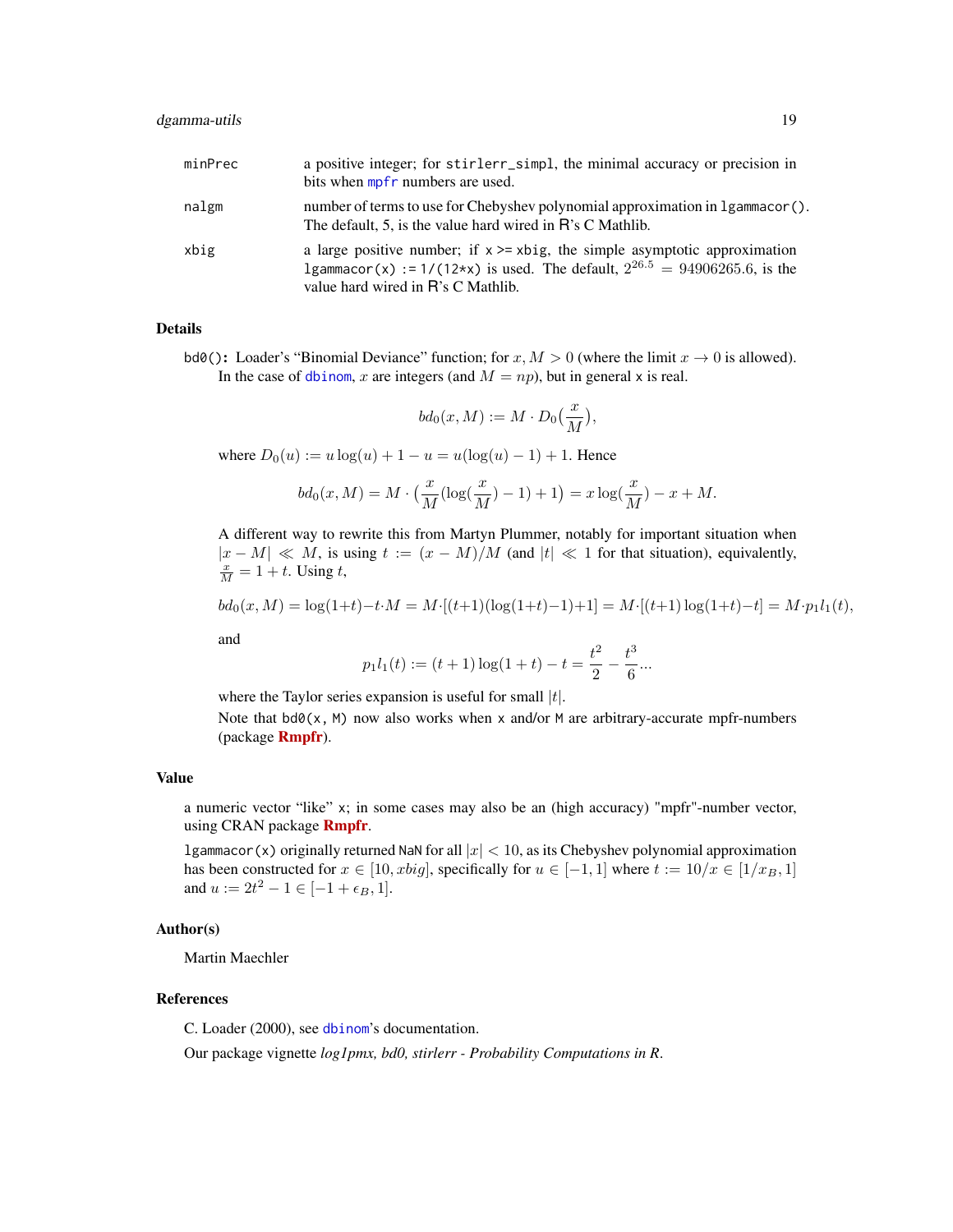#### See Also

[dgamma](#page-0-0), [dpois](#page-0-0). High precision versions [stirlerrM\(](#page-0-0)n) and stirlerrSer(n,k) in package [DPQmpfr](https://CRAN.R-project.org/package=DPQmpfr) (via the **[Rmpfr](https://CRAN.R-project.org/package=Rmpfr)** and  $\text{gmp}$  $\text{gmp}$  $\text{gmp}$  packages).

```
n <- seq(1, 50, by=1/4)
st.n <- stirlerr(n) # now vectorized
stopifnot(identical(st.n, sapply(n, stirlerr)))
plot(n, st.n, type = "b", log="xy", ylab = "stirlerr(n)")
x <- 800:1200
bd0x1k < - bd0(x, np = 1000)plot(x, bd0x1k, type="1", ylab = "bd0(x, np=1000)")bd0x1kC < - bd0C(x, np = 1000)lines(x, bd0x1kC, col=2)
bd0.1d1 <- bd0_p1l1d1(x, 1000)
bd0.1d <- bd0_p1l1d (x, 1000)
bd0.1pm <- bd0_l1pm (x, 1000)
stopifnot(exprs = {
    all.equal(bd0x1kC, bd0x1k, tol=1e-15) # even tol=0 currently ..
    all.equal(bd0x1kC, bd0.1d1, tol=1e-15)
    all.equal(bd0x1kC, bd0.1d , tol=1e-15)
    all.equal(bd0x1kC, bd0.1pm, tol=1e-15)
})
str(log1pmx) ##--> play with { tol_logcf, eps2, minL1, trace.lcf, logCF }
ebd0x1k <- ebd0 (x, 1000)
exC <- ebd0C(x, 1000)
stopifnot(all.equal(exC, ebd0x1k, tol=4e-16))
lines(x, colSums(ebd0x1k), col=adjustcolor(4, 1/2), lwd=4)
x < -0:250dp <- dpois (x, 48, log=TRUE)# R's 'stats' pkg function
dp.r <- dpois_raw(x, 48, log=TRUE)
all.equal(dp, dp.r, tol = 0) # on Linux 64b, see TRUE
stopifnot(all.equal(dp, dp.r, tol = 1e-14))
## dpois_raw() versions:
(vers <- eval(formals(dpois_raw)$version))
mv <- sapply(vers, function(v) dpois_raw(x, 48, version=v))
matplot(x, mv, type="h", log="y", main="dpois_raw(x, 48, version=*)") # "fine"
if(all(mv[, "ebd0_C1"] == mv[, "ebd0_v1"]) {
    cat("versions 'ebd0_C1' and 'ebd0_v1' are identical for lambda=48\n")
    mv \leq -mv[, vers != "ebd0_C1"]
}
## now look at *relative* errors -- need "Rmpfr" for "truth"
if(requireNamespace("Rmpfr")) {
    dM <- Rmpfr::dpois(Rmpfr::mpfr(x, 256), 48)
    asN <- Rmpfr::asNumeric
```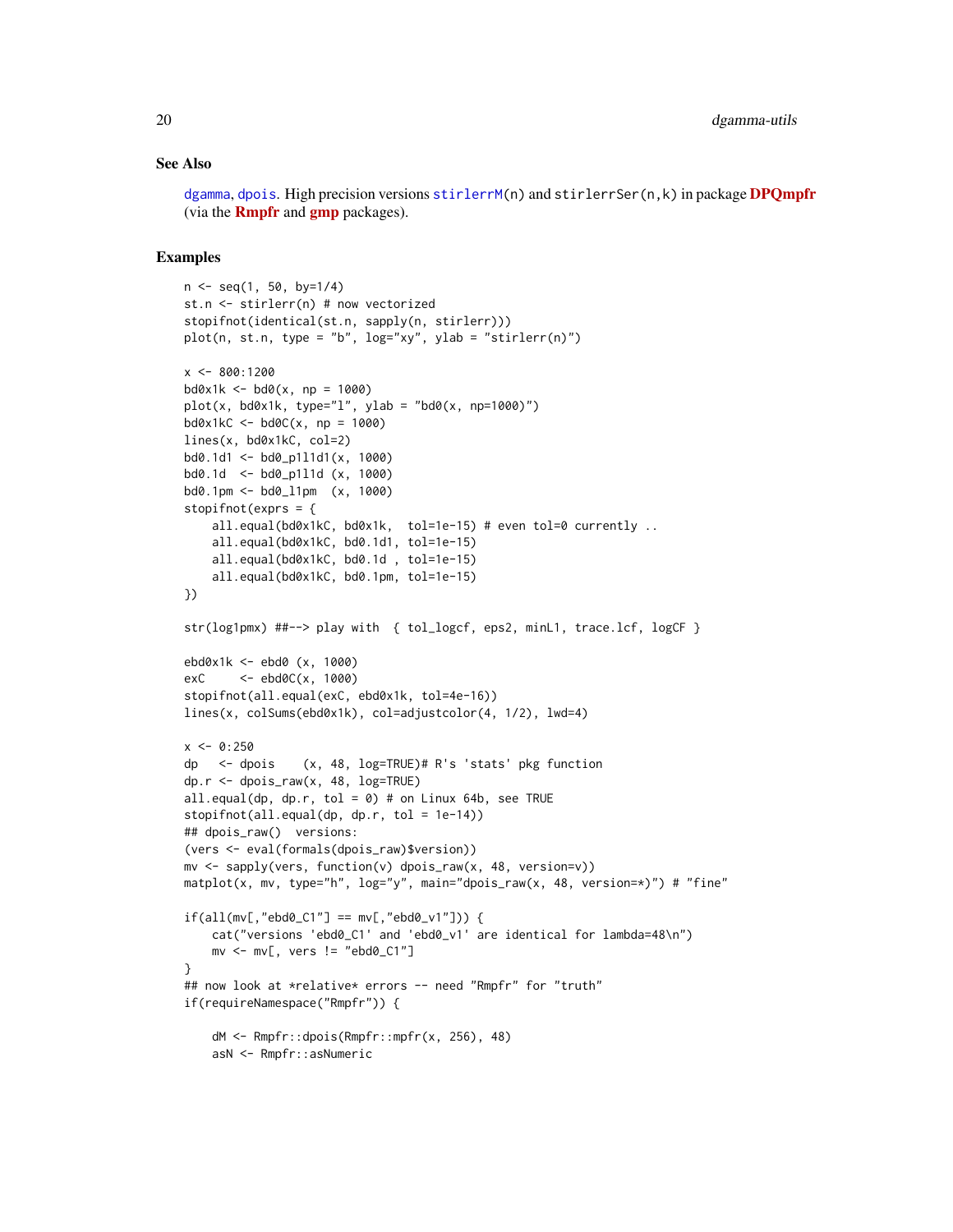#### <span id="page-20-0"></span>dgamma. $R$  21

```
relE \leq asN(mv / dM - 1)
   cols <- adjustcolor(1:ncol(mv), 1/2)
   mtit \leq "relative Errors of dpois_raw(x, 48, version = \star )"
   matplot(x, relE, type="l", col=cols, lwd=3, lty=1, main=mtit)
    legend("topleft", colnames(mv), col=cols, lwd=3, bty="n")
   matplot(x, abs(relE), ylim=pmax(1e-18, range(abs(relE))), type="l", log="y",
            main=mtit, col=cols, lwd=2, lty=1, yaxt="n")
    sfsmisc::eaxis(2)
    legend("bottomright", colnames(mv), col=cols, lwd=2, bty="n", ncol=3)
    ee <- c(.5, 1, 2)* 2^-52; eC <- quote(epsilon[C])
    abline(h=ee, 1ty=2, col="gray", 1wd=c(1,2,1))axis(4, at=ee[2:3], expression(epsilon[C], 2 * epsilon[C]), col="gray", las=1)
   par(new=TRUE)
   plot(x, asN(dM), type="h", col=adjustcolor("darkgreen", 1/3), axes=FALSE, ann=FALSE)
    stopifnot(abs(relE) < 8e-13) # seen 2.57e-13
}# Rmpfr
```
dgamma.R *Gamma Density Function Alternatives*

### Description

dgamma.R() is aimed to be an R level "clone" of R's C level implementation [dgamma](#page-0-0) (from package stats).

#### Usage

```
dgamma.R(x, shape, scale = 1, log)
```
#### Arguments

| X     | non-negative numeric vector.                                                                                  |
|-------|---------------------------------------------------------------------------------------------------------------|
| shape | non-negative shape parameter of the Gamma distribution.                                                       |
| scale | positive scale parameter; note we do not see the need to have a rate parameter<br>as the standard R function. |
| log   | logical indicating if the result is desired on the log scale.                                                 |

# Value

numeric vector of the same length as x (which may have to be thought of recycled along shape and/or scale.

#### Author(s)

Martin Maechler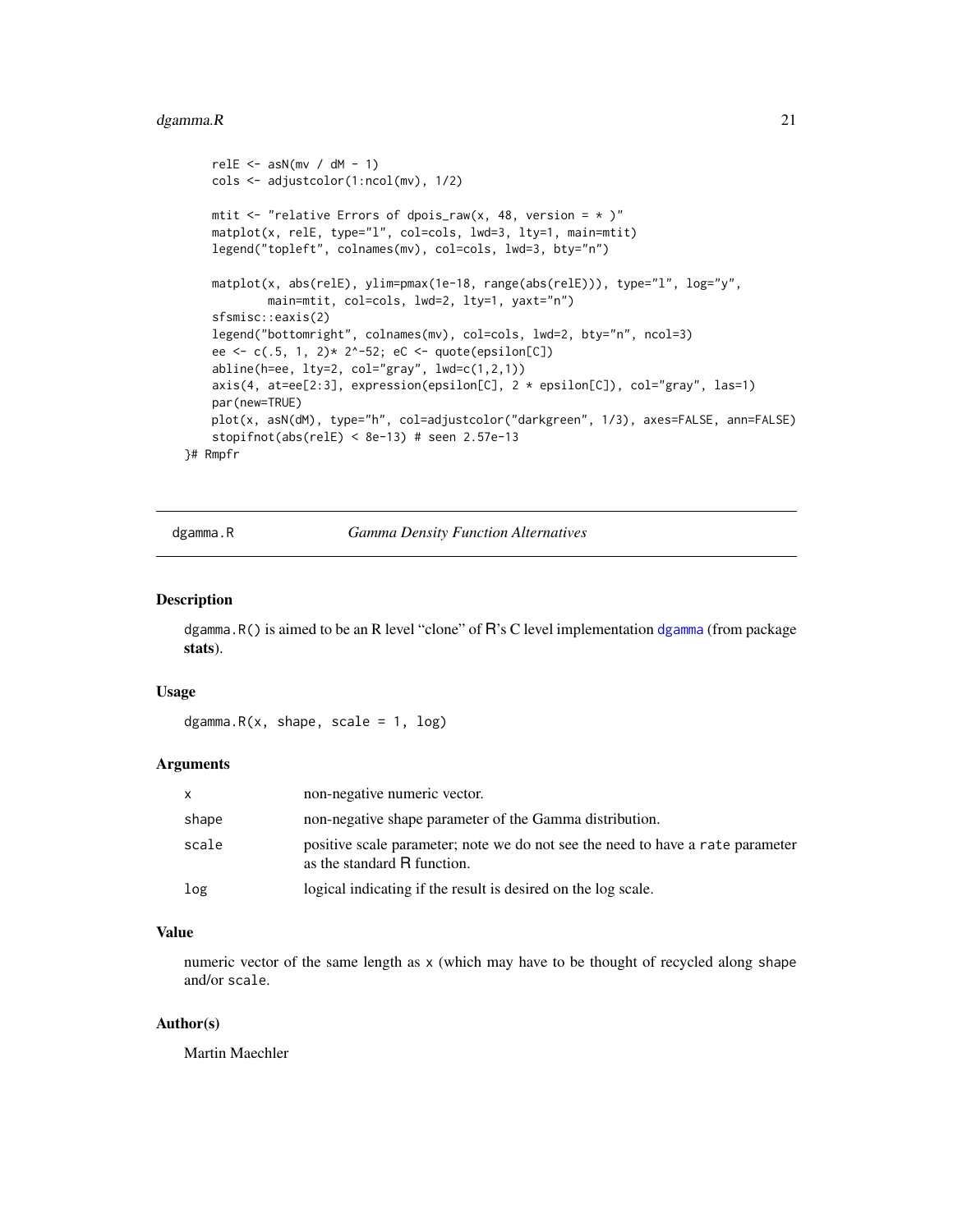# <span id="page-21-0"></span>See Also

(As  $\overline{R}$ 's C code) this depends crucially on the "workhorse" function [dpois\\_raw\(](#page-16-1)).

#### Examples

```
## TODO: ... regular case .. use all.equal() ...
## From R's <R>/tests/d-p-q-r-tst-2.R -- replacing dgamma() w/ dgamma.R()
## PR#17577 - dgamma(x, shape) for shape < 1 (=> +Inf at x=0) and very small x
stopifnot(exprs = {
   all.equal(dgamma.R(2^-1027, shape = .99 , log=TRUE), 7.1127667376, tol=1e-10)
   all.equal(dgamma.R(2^-1031, shape = 1e-2, log=TRUE), 702.8889158, tol=1e-10)
   all.equal(dgamma.R(2^-1048, shape = 1e-7, log=TRUE), 710.30007699, tol=1e-10)
   all.equal(dgamma.R(2^-1048, shape = 1e-7, scale = 1e-315, log=TRUE),
             709.96858768, tol=1e-10)
})
## R's dgamma() gave all Inf in R <= 3.6.1 [and still there in 32-bit Windows !]
```
<span id="page-21-1"></span>

| dhyperBinMolenaar | HyperGeometric (Point) Probabilities via Molenaar's Binomial Ap- |  |
|-------------------|------------------------------------------------------------------|--|
|                   | proximation                                                      |  |

# Description

Compute hypergeometric (point) probabilities via Molenaar's binomial approximation, [hyper2binomP\(](#page-31-1)).

#### Usage

dhyperBinMolenaar(x, m, n, k, log = FALSE)

#### **Arguments**

| x<br>$\ddotsc$                                                                            |  |
|-------------------------------------------------------------------------------------------|--|
| m<br>$\ddotsc$                                                                            |  |
| n<br>$\ddotsc$                                                                            |  |
| k<br>$\ddotsc$                                                                            |  |
| log<br>logical indication if the logarithm $log(P)$ should be returned (instead of $P$ ). |  |

#### Details

. . .

#### Value

. . .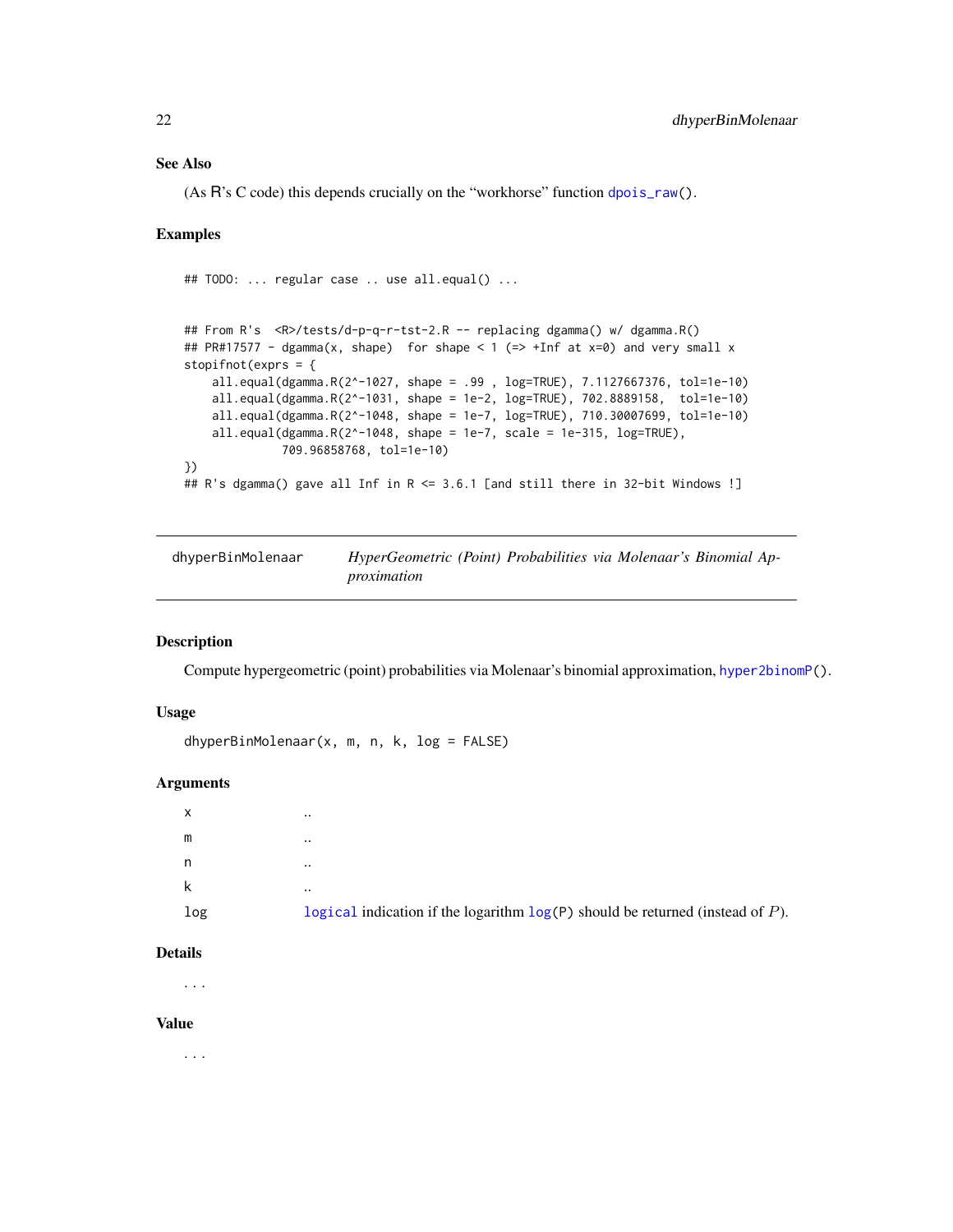#### <span id="page-22-0"></span>dnbinomR 23

#### Author(s)

Martin Maechler

# References

. . .

# See Also

R's own [dhyper\(](#page-0-0)) which uses more sophisticated computations.

# Examples

```
## The function is simply defined as
function (x, m, n, k, log = FALSE)
 dbinom(x, size = k, prob = hyper2binomP(x, m, n, k), log = log)
```

| dnbinomR |                      |  |  | Pure R Versions of R's C (Mathlib) dnbinom() Negative Binomial |  |
|----------|----------------------|--|--|----------------------------------------------------------------|--|
|          | <i>Probabilities</i> |  |  |                                                                |  |

# Description

Compute pure R implementations of R's C Mathlib (Rmath) [dnbinom\(](#page-0-0)) binomial probabilities, allowing to see the effect of the cutoff eps.

# Usage

dnbinomR (x, size, prob, log = FALSE, eps = 1e-10) dnbinom.mu(x, size, mu,  $log = FALSE$ , eps = 1e-10)

#### Arguments

x, size, prob, mu, log see R's [dnbinom\(](#page-0-0)).

eps non-negative number specifying the cutoff for "small x/size", in which case the 2-term approximation from Abramowitz and Stegun, 6.1.47 (p.257) is preferable to the [dbinom\(](#page-0-0)) based evaluation.

# Value

numeric vector of the same length as x (which may have to be thought of recycled along size and prob or mu.

#### Author(s)

R Core and Martin Maechler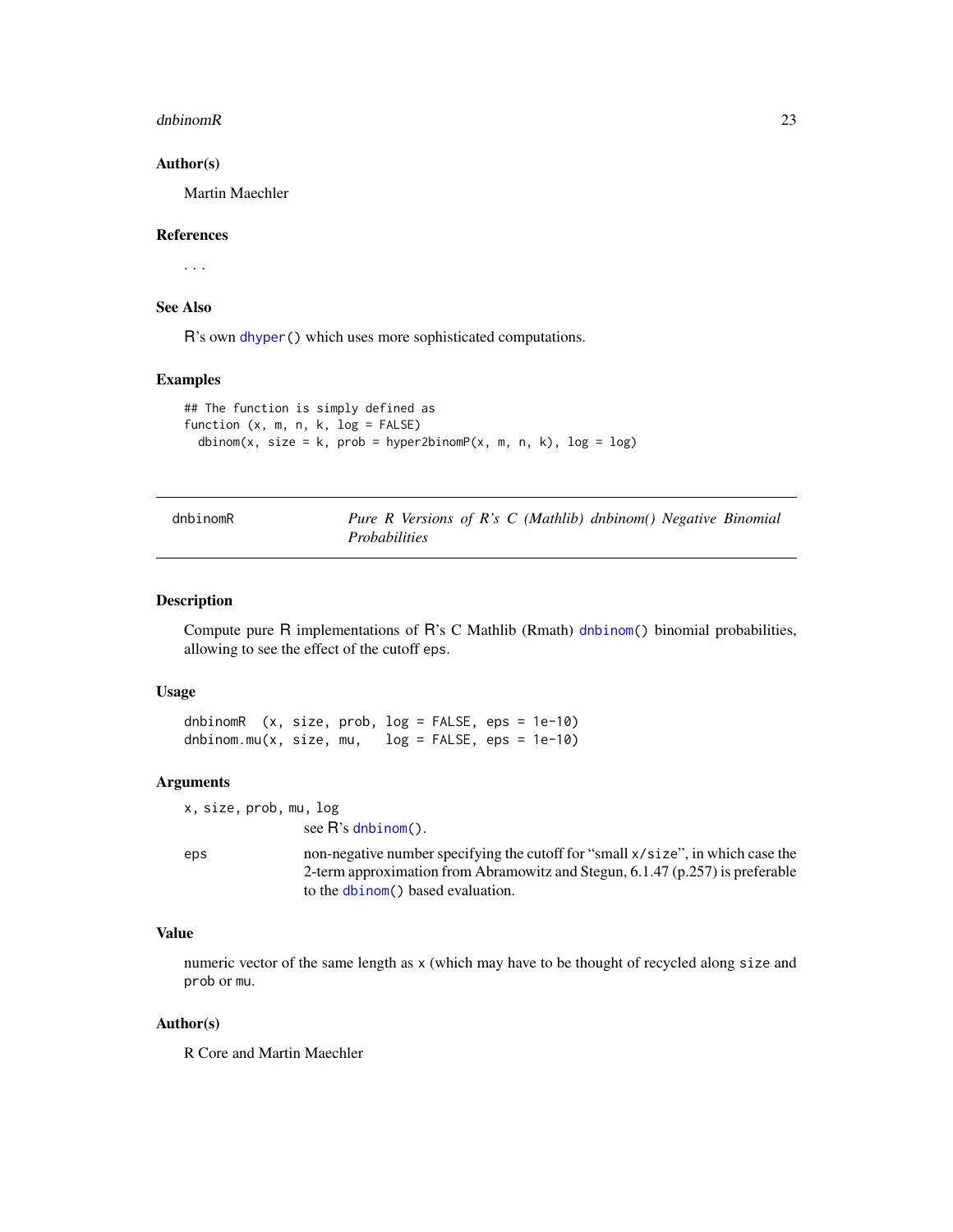#### <span id="page-23-0"></span>References

Abramowitz, M. and Stegun, I. A. (1972) *Handbook of Mathematical Functions*. New York: Dover. [https://en.wikipedia.org/wiki/Abramowitz\\_and\\_Stegun](https://en.wikipedia.org/wiki/Abramowitz_and_Stegun) provides links to the full text which is in public domain.

#### See Also

[dbinom\\_raw](#page-13-1); Note that our CRAN package **[Rmpfr](https://CRAN.R-project.org/package=Rmpfr)** provides [dnbinom](#page-0-0), [dbinom](#page-0-0) and more, where mpfr-accurate functions are used instead of R's (and our pure R version of)  $bd0()$  $bd0()$  and  $stirlerr()$  $stirlerr()$ .

# Examples

```
stopifnot( dhbinomR(\emptyset, 1, 1) == 1 )
size <- 1000 ; x <- 0:size
dnb \le dnbinomR(x, size, prob = 5/8, log = FALSE, eps = 1e-10)
plot(x, dnb, type="b")
all.equal(dnb, dnbinom(x, size, prob = 5/8)) ## mean rel. diff: 0.00017...
dnbm \le dnbinom.mu(x, size, mu = 123, eps = 1e-10)
all.equal(dnbm, dnbinom(x, size, mu = 123)) # Mean relative diff: 0.00069...
```
dnt *Non-central t-Distribution Density - Algorithms and Approximations*

#### <span id="page-23-1"></span>Description

dntJKBf1 implements the summation formulas of Johnson, Kotz and Balakrishnan (1995), (31.15) on page 516 and (31.15') on p.519, the latter being typo-corrected for a missing factor  $1/j!$ .

dntJKBf() is [Vectorize\(](#page-0-0)dntJKBf1, c("x","df","ncp")), i.e., works vectorized in all three main arguments x, df and ncp.

The functions .dntJKBch1() and .dntJKBch() are only there for didactical reasons allowing to check that indeed formula  $(31.15)$  in the reference is missing a j! factor in the denominator.

The dntJKB $f^*()$  functions are written to also work with arbitrary precise numbers of [class](#page-0-0) ["mpfr"](#page-0-0) (from package **[Rmpfr](https://CRAN.R-project.org/package=Rmpfr)**) as arguments.

#### Usage

```
dntJKBf1(x, df, ncp, log = FALSE, M = 1000)
dntJKBf (x, df, ncp, log = FALSE, M = 1000)## The "checking" versions, only for proving correctness of formula:
.dntJKBch1(x, df, ncp, log = FALSE, M = 1000, check=FALSE, tol.check = 1e-7)
.dntJKBch (x, df, ncp, log = FALSE, M = 1000, check=FALSE, tol.check = 1e-7)
```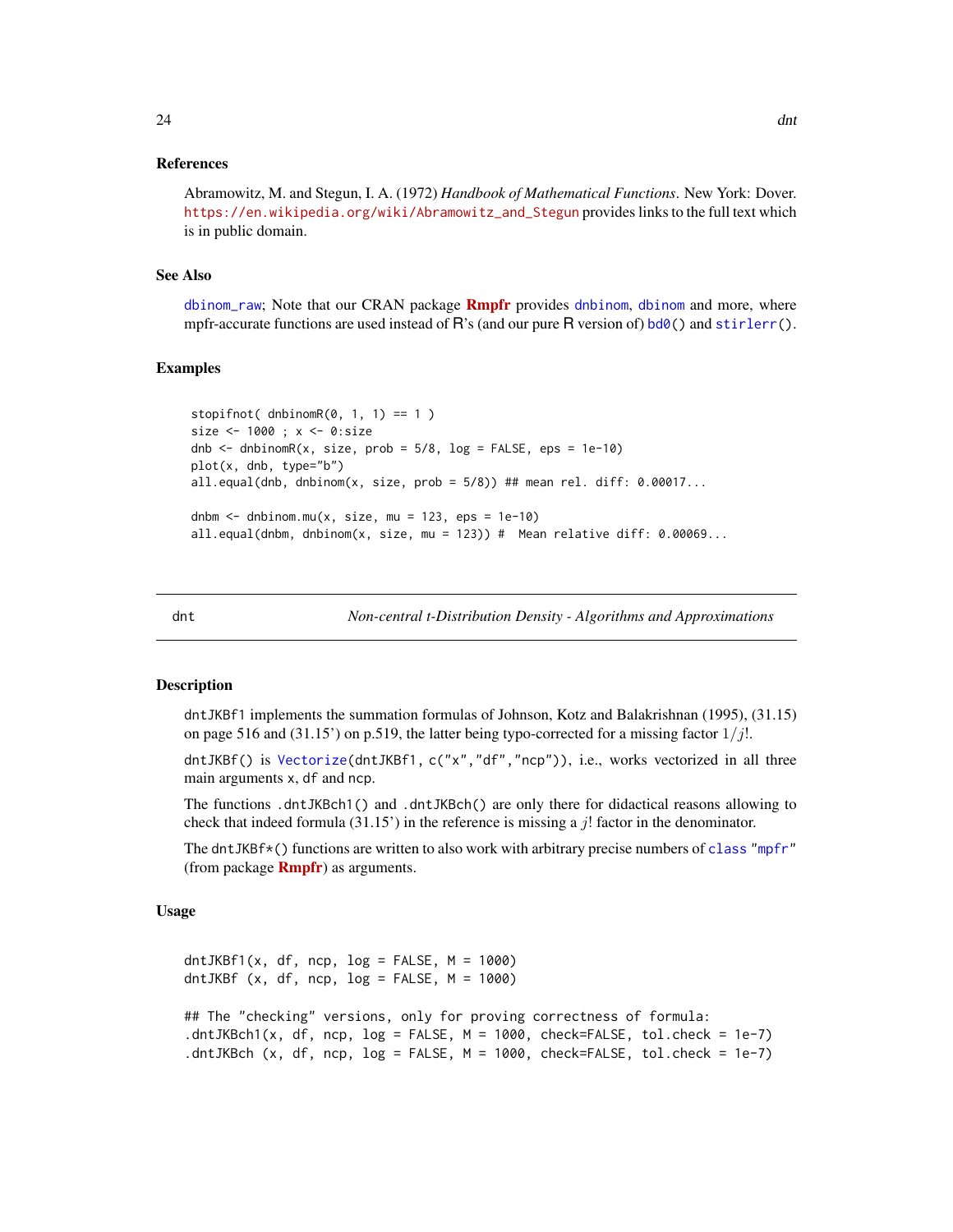# Arguments

| x, df, ncp | see $\mathsf{R}$ 's $\mathsf{dt}(\cdot)$ ; note that each can be of class "mpfr".                 |
|------------|---------------------------------------------------------------------------------------------------|
| log        | as in $dt()$ , a logical indicating if $log(f(x, k))$ should be returned instead of<br>$f(x, *).$ |
| м          | the number of terms to be used, a positive integer.                                               |
| check      | logical indicating if checks of the formula equalities should be done.                            |
| tol.check  | tolerance to be used for $all$ . equal() when check is true.                                      |

# Details

How to choose M optimally has not been investigated yet.

Note that relatedly,

R's source code 'R/src/nmath/dnt.c' has claimed from 2003 till 2014 but wrongly that the noncentral t density  $f(x, *)$  is

```
f(x, df, ncp) =df'(df/2) * exp(-.5*ncp^2) /(sqrt(pi)*gamma(df/2)*(df+x^2)^*((df+1)/2)) *sum_{k=0}^Inf gamma((df + k + df)/2)*ncp^k / prod(1:k)*(2*x^2/(df+x^2))^(k/2) .
```
These functions (and this help page) prove that it was wrong.

# Value

a number for dntJKBf1() and .dntJKBch1().

a numeric vector of the same length as the maximum of the lengths of x, df, ncp for dntJKBf() and .dntJKBch().

# Author(s)

Martin Maechler

# References

Johnson, N.L., Kotz, S. and Balakrishnan, N. (1995) Continuous Univariate Distributions Vol~2, 2nd ed.; Wiley. Chapter 31, Section *5 Distribution Function*, p.514 ff

# See Also

R's [dt](#page-0-0); (an improved version of) Viechtbauer's proposal: [dtWV](#page-27-1).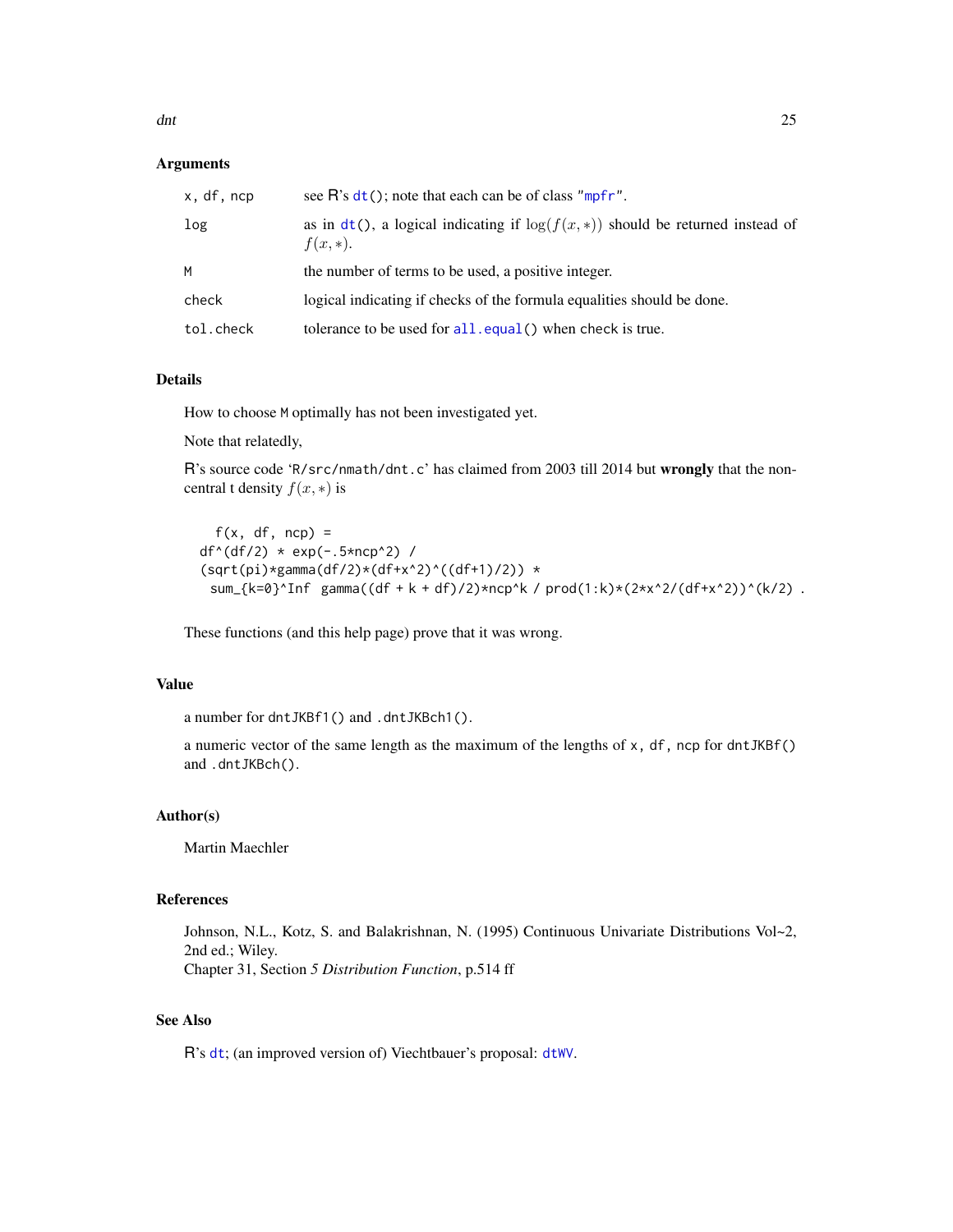```
tt <- seq(0, 10, len = 21)ncp <- seq(0, 6, len = 31)
dt3R <- outer(tt, ncp, dt, df = 3)
dt3JKB \leq outer(tt, ncp, dntJKBf, df = 3)
all.equal(dt3R, dt3JKB) # Lnx(64-b): 51 NA's in dt3R
x \le - seq(-1,12, by=1/16)
fx < - dt(x, df=3, ncp=5)re1 <- 1 - .dntJKBch(x, df=3, ncp=5) / fx ; summary(warnings()) # slow, with warnings
op \le - options(warn = 2) # (=> warning == error, for now)
re2 \le 1 - dntJKBf (x, df=3, ncp=5) / fx # faster, no warnings
stopifnot(all.equal(re1[!is.na(re1)], re2[!is.na(re1)], tol=1e-6))
head(cbind(x, fx, rel, rel), 20)
matplot(x, log10(abs(cbind(re1, re2))), type = "o", cex = 1/4)
## One of the numerical problems in "base R"'s non-central t-density:
options(warn = \theta) # (factory def.)
x <- 2^seq(-12, 32, by=1/8) ; df <- 1/10
dtm \le cbind(dt(x, df=df, log=True),
             dt(x, df=df, ncp=df/2, log=TRUE),
             dt(x, df=df, ncp=df, log=TRUE),
             dt(x, df=df, ncp=df*2, log=TRUE)) #.. quite a few warnings:
summary(warnings())
matplot(x, dtm, type="l", log = "x", xaxt="n",
        main = "dt(x, df=1/10, log=TRUE) central and noncentral")
sfsmisc::eaxis(1)
legend("right", legend=c("", paste0("ncp = df",c("/2","","*2"))),
       lty=1:4, col=1:4, bty="n")
 # ---- using MPFR high accuracy arithmetic (too slow for routine testing) ---
## no such kink here:
x. <- if(requireNamespace("Rmpfr")) Rmpfr::mpfr(x, 256) else x
system.time(dtJKB <- dntJKBf(x., df=df, ncp=df, log=TRUE)) # 21s (!) was only 7s ???
lines(x, dtJKB, col=adjustcolor(3, 1/2), lwd=3)
options(op) # reset to prev.
## Relative Difference / Approximation errors :
plot(x, 1 - dtJKB / dtm[, 3], type="1", log="x")plot(x, 1 - dtJKB / dtm[,3], type="l", log="x", xaxt="n", ylim=c(-1,1)*1e-3); sfsmisc::eaxis(1)
plot(x, 1 - \text{d}tJKB / \text{d}tm[, 3], type="1", log='x", xaxt="n", ylim=c(-1,1)*1e-7); sfsmisc::eaxis(1)plot(x, abs(1 - dtJKB / dtm[, 3]), type="1", log="xy", axes=FALSE, main ="dt(*, 1/10, 1/10, log=TRUE) relative approx. error",
     sub= paste("Copyright © 2019 Martin Mächler --- ", R.version.string))
for(j in 1:2) sfsmisc::eaxis(j)
```
<span id="page-25-0"></span>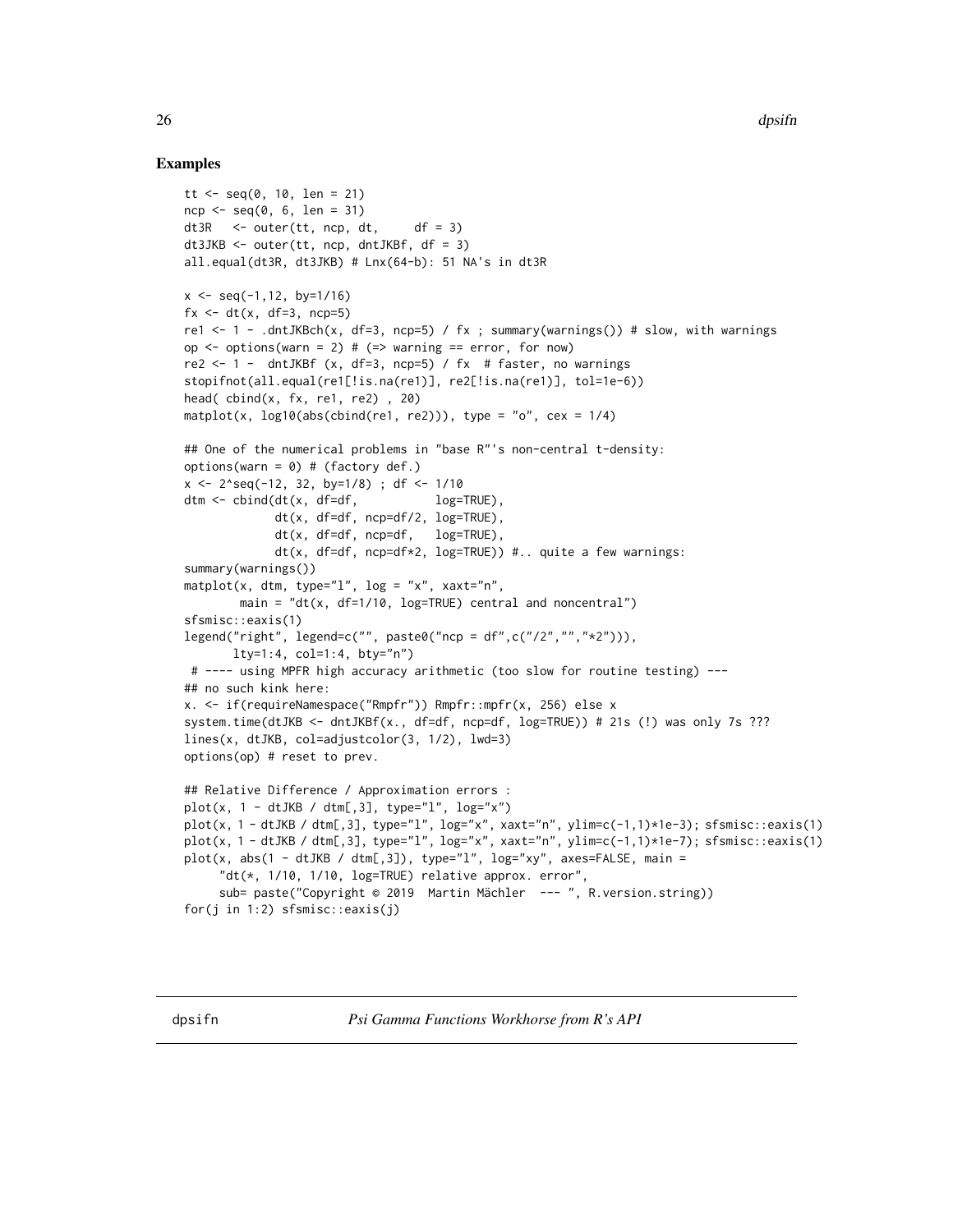#### dpsifn 27

# Description

Log Gamma derivatives, Psi Gamma functions. dpsifn() is an R interface to the R API function R\_dpsifn().

#### Usage

dpsifn(x, m, deriv1 =  $\theta$ L, k2 = FALSE)

# Arguments

| $\mathsf{x}$ | numeric vector.                                        |
|--------------|--------------------------------------------------------|
| m            | number of derivatives to return, an integer $\geq 0$ . |
| deriv1       | "start" derivative                                     |
| k2           | a logical specifying if kode = 2 should be applied.    |

# Details

dpsifn() is the underlying "workhorse" of R's own [digamma](#page-0-0), [trigamma](#page-0-0) and (generalized) [psigamma](#page-0-0) functions.

It is useful, e.g., when several derivatives of  $\log \Gamma = 1$ gamma are desired. It computes and returns length-m sequence  $(-1)^{k+1}/\Gamma(k+1)\cdot \psi^{(k)}(x)$  for  $k=n,n+1,\ldots,n+m-1,$  where  $n=$ deriv1, and  $\psi^{(k)}(x)$  is the k-th derivative of  $\psi(x)$ , i.e., psigamma(x,k). For more details, see the comments in 'src/nmath/polygamma.c'.

# Value

| A numeric $l_x \times m$ matrix (where $l_x$ =length(x)) of scaled $\psi^{(k)}(x)$ values. The matrix has |  |  |
|-----------------------------------------------------------------------------------------------------------|--|--|
| attributes                                                                                                |  |  |

| underflow | of $lx$ integer counts of the number of under- and over-flows, in computing the   |
|-----------|-----------------------------------------------------------------------------------|
|           | corresponding i-th matrix column for $x[i]$ .                                     |
| ierr      | length- $l_x$ integer vector of error codes, where $\theta$ is normal/successful. |

# Author(s)

Martin Maechler (R interface); R Core et al., see [digamma](#page-0-0).

# References

See those in [psigamma](#page-0-0)

# See Also

[digamma](#page-0-0), [trigamma](#page-0-0), [psigamma](#page-0-0).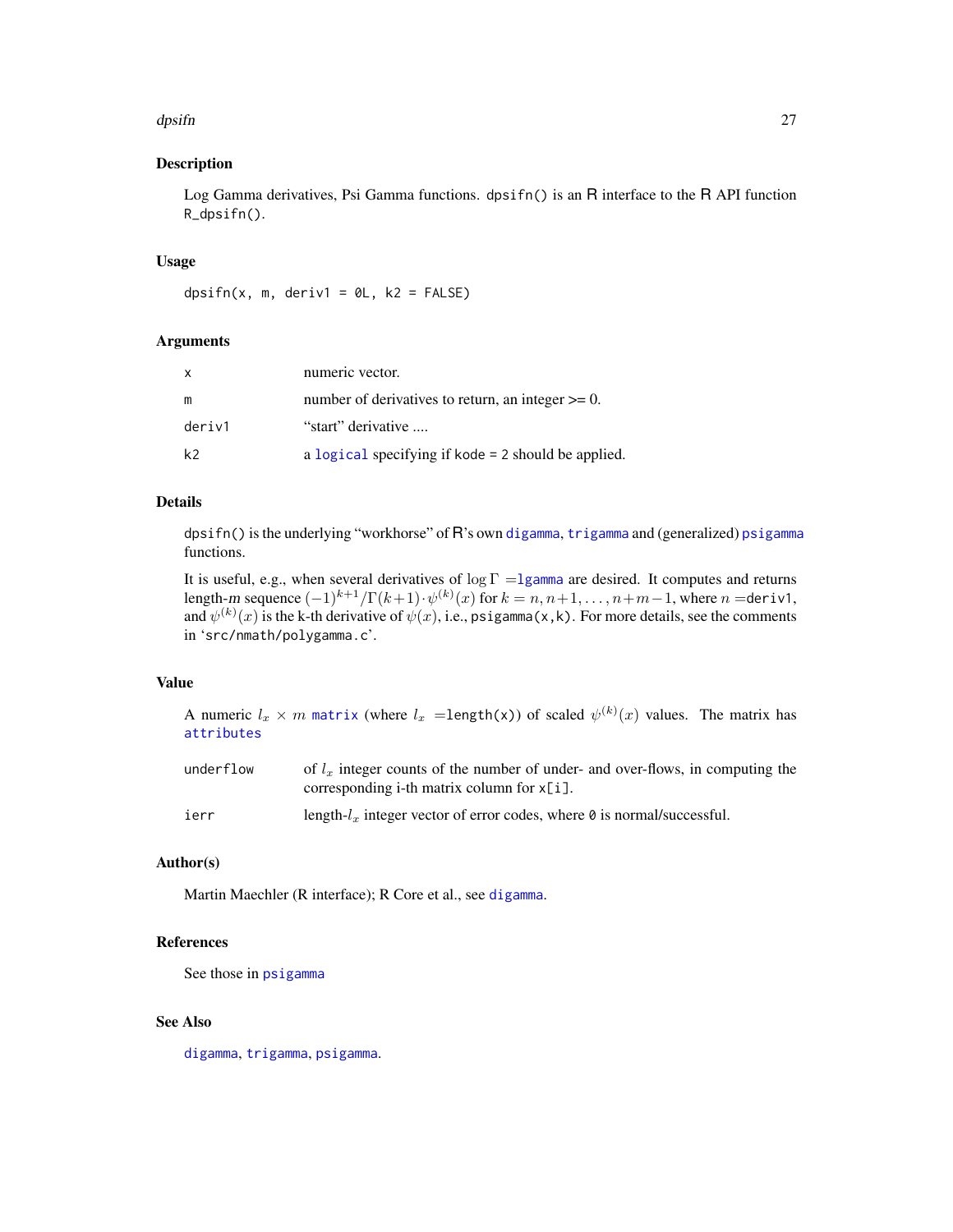#### Examples

```
x \le - seq(-3.5, 6, by=1/4)
dpx \le dpsifn(x, m = if(getRversion() >= 4.2) 7 else 5)
dpx # in R <= 4.2.1, see that sometimes the 'nz' (under-over-flow count) was uninitialized !!
j \leftarrow -11+seq_len(nrow(dpx)); (fj <- (-1)^(j+1)*gamma(j+1))
## mdpsi <- cbind(di = digamma(x), -dpx[1,],## tri= trigamma(x), dpx[2,],
## tetra=psigamma(x,2), -2*dpx[3,],
## penta=psigamma(x,3), 6*dpx[4,],
\# hexa =psigamma(x,4), -24*dpx[5,],
## hepta=psigamma(x,5), 120*dpx[6,],
## octa =psigamma(x,6),-720*dpx[7,])
## cbind(x, ie=attr(dpx,"errorCode"), round(mdpsi, 4))
str(psig <- outer(x, j, psigamma))
dpsi <- t(fj * (`attributes<-`(dpx, list(dim=dim(dpx)))))
if(getRversion() \geq 4.2) {
     print( all.equal(psig, dpsi, tol=0) )# -> see 1.185e-16
 stopifnot( all.equal(psig, dpsi, tol=1e-15) )
} else { # R \le 4.1.x; dpsifn(x, ..) *not* ok for x < 0i \le x \ge 0print( all.equal(psig[i,], dpsi[i,], tol=0) )# -> see 1.95e-16
 stopifnot( all.equal(psig[i,], dpsi[i,], tol=1e-15) )
}
```
<span id="page-27-1"></span>

dtWV *Noncentral t Distribution Density by W.V.*

#### **Description**

Compute the density function  $f(x)$  of the t distribution with df degrees of freedom and noncentrality parameter ncp, according to Wolfgang Viechtbauer's proposal in 2002.

#### Usage

 $dtWV(x, df, ncp = 0, log = FALSE)$ 

#### Arguments

| X   | numeric vector.                                                                 |
|-----|---------------------------------------------------------------------------------|
| df  | degrees of freedom ( $> 0$ , maybe non-integer). df = Inf is allowed.           |
| ncp | non-centrality parameter $\delta$ ; If omitted, use the central t distribution. |
| log | logical; if TRUE, $log(f(x))$ is returned instead of $f(x)$ .                   |

# Details

The formula used is "asymptotic": Resnikoff and Lieberman (1957), p.1 and p.25ff, proposed to use recursive polynomials for (*integer !*) degrees of freedom  $f = 1, 2, \ldots, 20$ , and then, for df=  $f > 20$ , use the asymptotic approximation which Wolfgang Viechtbauer proposed as a first version of a non-central t density for  $R$  (when  $dt$  ) did not yet have an ncp argument).

<span id="page-27-0"></span>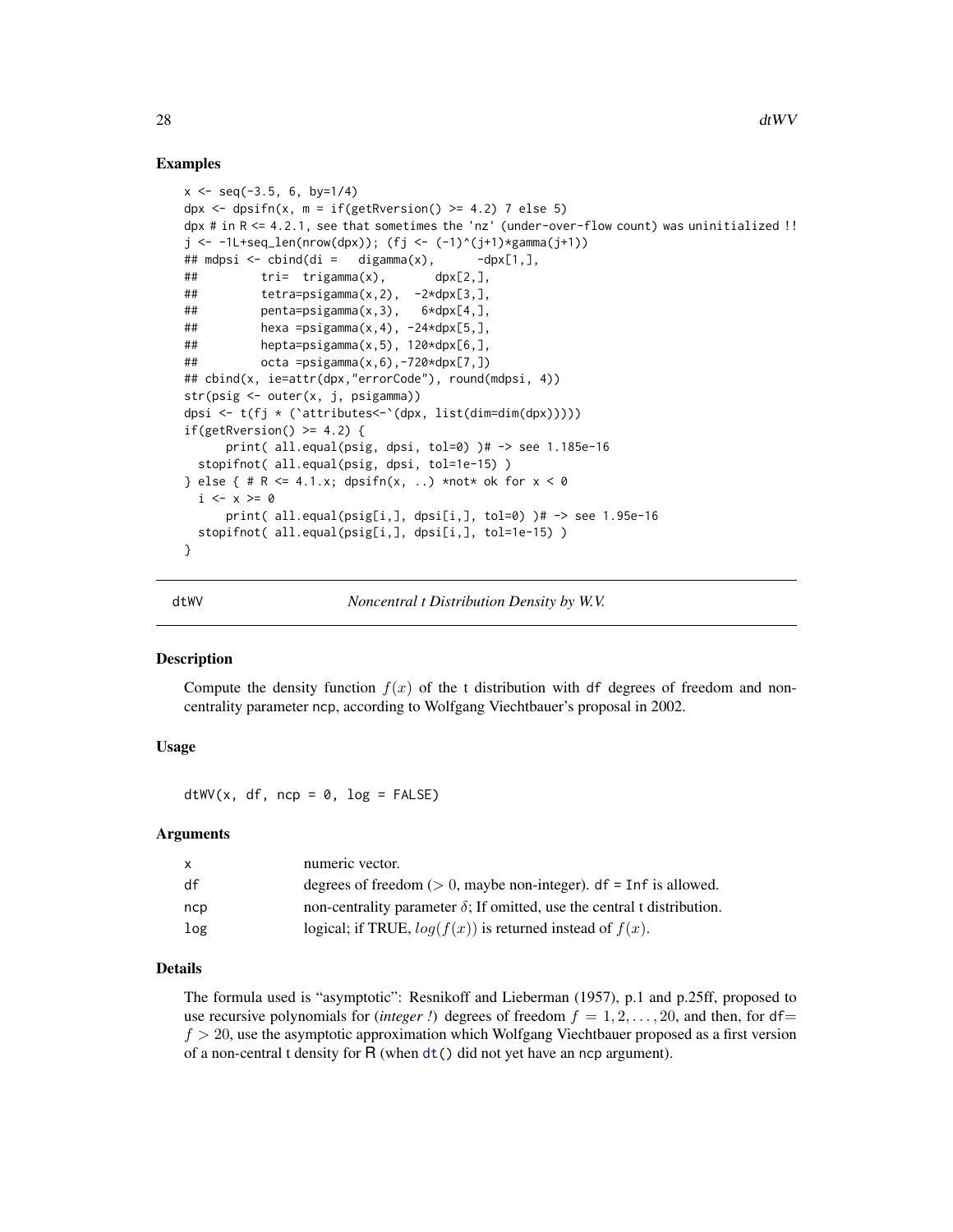#### dtWV 29

# Value

numeric vector of density values, properly recycled in  $(x, df, ncp)$ .

# Author(s)

Wolfgang Viechtbauer (2002) post to R-help ([https://stat.ethz.ch/pipermail/r-help/2002-](https://stat.ethz.ch/pipermail/r-help/2002-October/026044.html)October/ [026044.html](https://stat.ethz.ch/pipermail/r-help/2002-October/026044.html)), and Martin Maechler (log argument; tweaks, notably recycling).

#### References

Resnikoff, George J. and Lieberman, Gerald J. (1957) *Tables of the non-central t-distribution*; Technical report no. 32 (LIE ONR 32), April 1, 1957; Applied Math. and Stat. Lab., Stanford University. https://statistics.stanford.edu/technical-reports/tables-non-central-t-distribution-density-functio

# See Also

[dt](#page-0-0), R's (C level) implementation of the (non-central) t density; [dntJKBf](#page-23-1), for Johnson et al.'s summation formula approximation.

```
tt <- seq(0, 10, len = 21)ncp \leq -seq(0, 6, len = 31)dt3R \le outer(tt, ncp, dt, df = 3)
dt3WV \leq outer(tt, ncp, dtWV, df = 3)
all.equal(dt3R, dt3WV) # rel.err 0.00063
dt25R \le outer(tt, ncp, dt, df = 25)
dt25WV <- outer(tt, ncp, dtWV, df = 25)
all.equal(dt25R, dt25WV) # rel.err 1.1e-5
x \le -10:700fx \leq -dt (x, df = 22, ncp =100)1fx \leq dt (x, df = 22, ncp =100, log=TRUE)
1fV \leq dtWV(x, df = 22, ncp =100, log=TRUE)head(lfx, 20) # shows that R's dt(*, log=TRUE) implementation is "quite suboptimal"
## graphics
opa <- par(no.readonly=TRUE)
par(mar=.1+c(5,4,4,3), mgp = c(2, .8, 0))
plot(fx \sim x, type="1")
par(new=TRUE) ; cc <- c("red", adjustcolor("orange", 0.4))
plot(1fx \sim x, type = "o", pole=".", col=cc[1], cex=2, ann=FALSE, yaxt="n")sfsmisc::eaxis(4, col=cc[1], col.axis=cc[1], small.args = list(col=cc[1]))
lines(x, lfV, col=cc[2], lwd=3)
dtt1 <- " dt"; dtt2 <- "(x, df=22, ncp=100"; dttL <- paste0(dtt2,", log=TRUE)")
legend("right", c(paste0(dtt1,dtt2,")"), paste0(c(dtt1,"dtWV"), dttL)),
       lty=1, lwd=c(1,1,3), col=c("black", cc), bty = "n")par(opa) # reset
```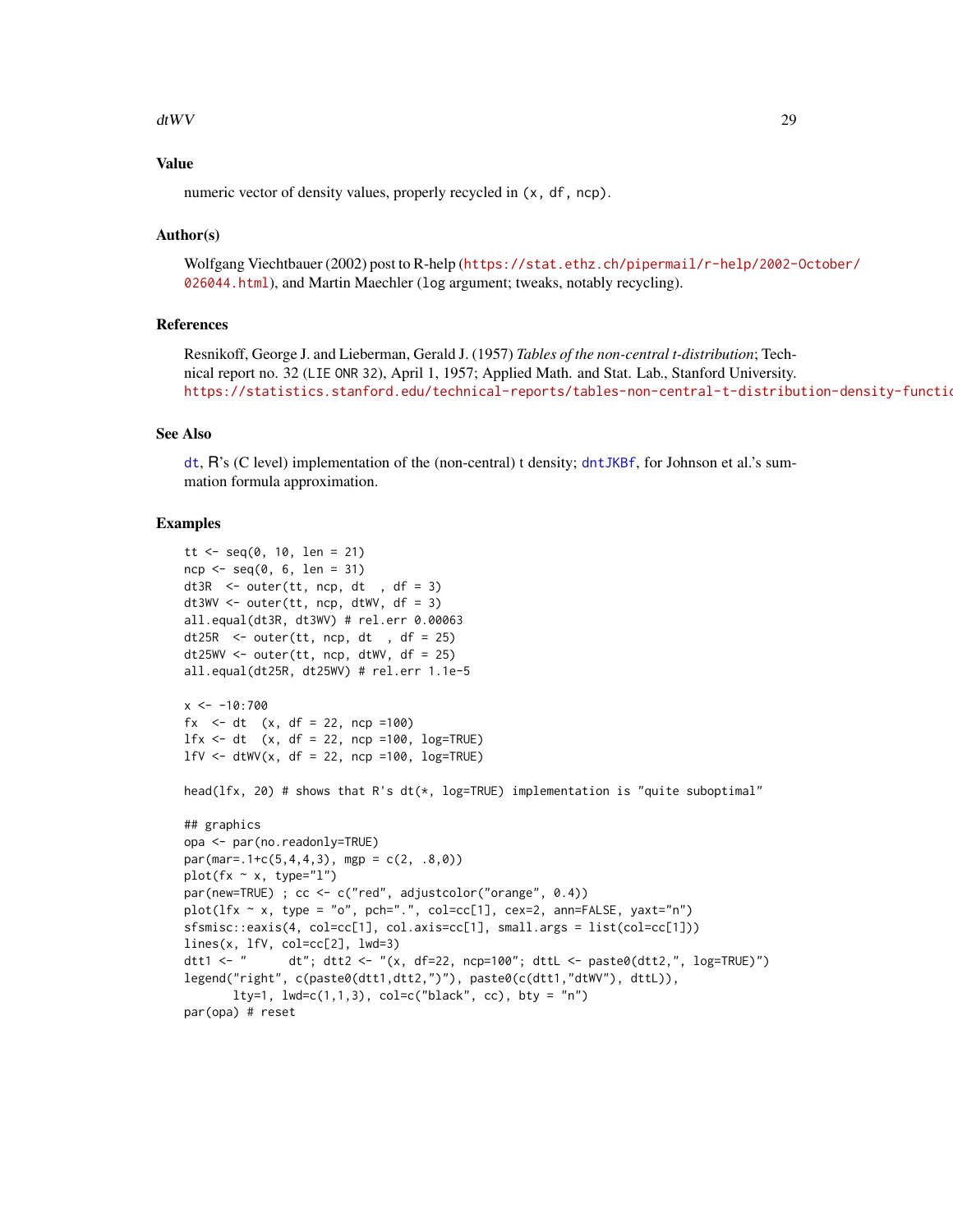<span id="page-29-0"></span>

# Description

Format numbers in [0,1] with "precise" result, notably using "1-.." if needed.

#### Usage

```
format01prec(x, digits = get0ption("digits"), width = digits + 2,
            eps = 1e-06, ...,FUN = function(x, ...) formatC(x, flag = "-", ...))
```
# Arguments

| $\mathsf{x}$ | numbers in $[0,1]$ ; (still works if not)                                                                                                                              |
|--------------|------------------------------------------------------------------------------------------------------------------------------------------------------------------------|
| digits       | number of digits to use; is used as $FUN(*, digits = digits)$ or $FUN(*, digits)$<br>$=$ digits $-5$ ) depending on x or eps.                                          |
| width        | desired width (of strings in characters), is used as $FUN(*, width = width)$ or<br>FUN( $*$ , width = width - 2) depending on x or eps.                                |
| eps          | small positive number: Use '1-' for those x which are in $(1 - eps, 1]$ . The<br>author has claimed in the last millennium that (the default) 1e-6 is <i>optimal</i> . |
| $\cdots$     | optional further arguments passed to $FUN(x, digits, width, )$ .                                                                                                       |
| <b>FUN</b>   | a function used for format()ing; must accept both a digits and width argu-<br>ment.                                                                                    |

# Value

a [character](#page-0-0) vector of the same length as x.

# Author(s)

Martin Maechler, 14 May 1997

#### See Also

[formatC](#page-0-0), [format.pval](#page-0-0).

```
## Show that format01prec() does reveal more precision :
cbind(format (1 - 2^x - (16:24)),format01prec(1 - 2^-(16:24)))
## a bit more variety
e \leftarrow c(2 \text{seq}(-24, \emptyset, \text{ by=2}), 10 \text{°-(7:1)})ee <- sort(unique(c(e, 1-e)))
```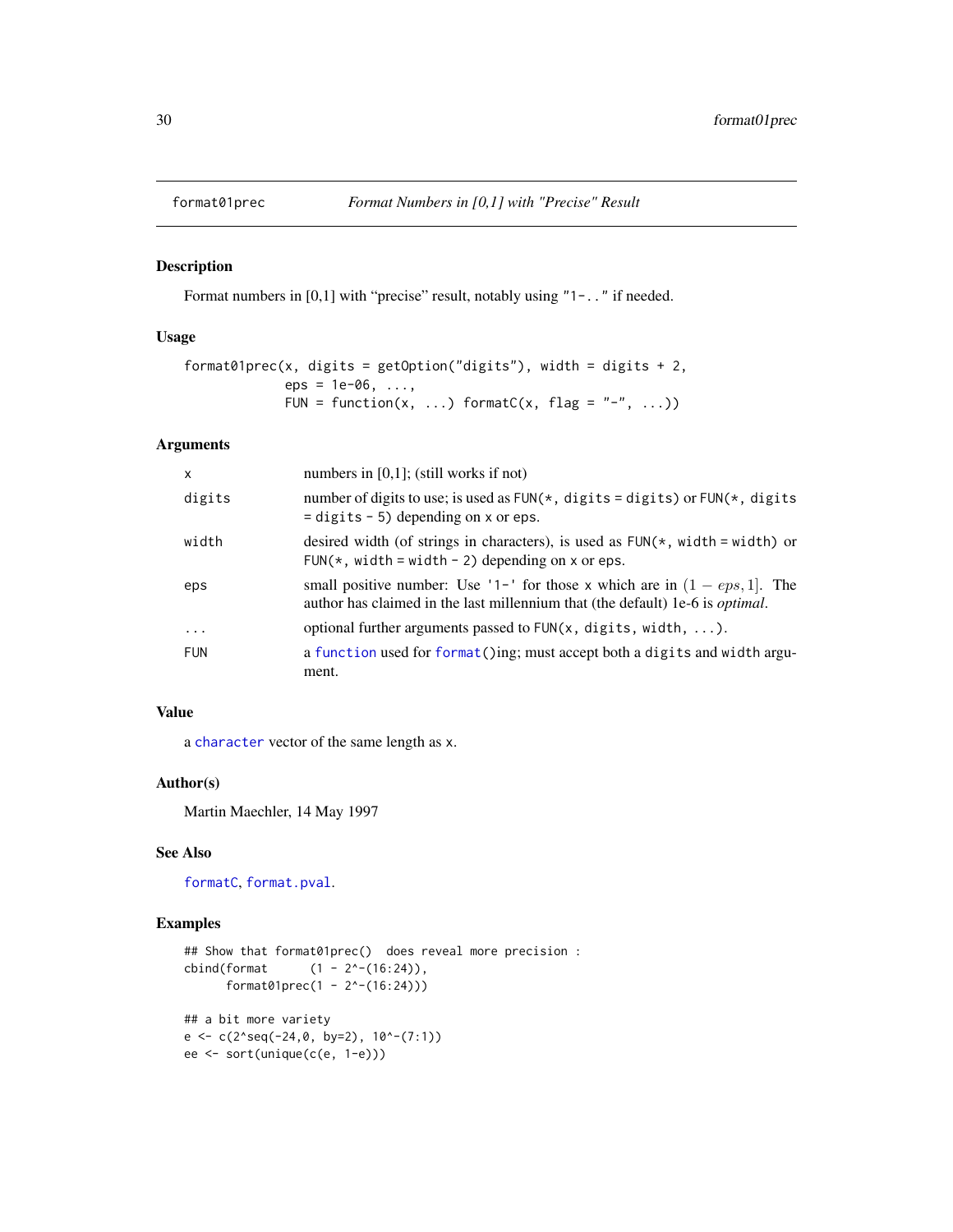```
noquote(ff <- format01prec(ee))
data.frame(ee, format01prec = ff)
```
fr\_ld\_exp *Base-2 Representation and Multiplication of Numbers*

# Description

Both are R versions of C99 (and POSIX) standard C (and C++) mathlib functions of the same name.

frexp(x) computes base-2 exponent e and "mantissa", or *fraction* r, such that  $x = r * 2^e$ , where  $r \in [0.5, 1)$  (unless when x is in c(0, -Inf, Inf, NaN) where r == x and e is 0), and e is integer valued.

ldexp(f, E) is the *inverse* of frexp(): Given fraction or mantissa f and integer exponent E, it returns  $x = f * 2^E$ . Viewed differently, it's the fastest way to multiply or divide (double precision) numbers with  $2^E$ .

# Usage

frexp(x) ldexp(f, E)

# Arguments

|    | numeric (coerced to double) vector.                                                                                                       |
|----|-------------------------------------------------------------------------------------------------------------------------------------------|
| f  | numeric fraction (vector), in $[0.5, 1)$ .                                                                                                |
| F. | integer valued, exponent of 2, i.e., typically in (-1024-50): 1024, otherwise the<br>result will underflow to 0 or overflow to $+/-$ Inf. |

#### Value

frexp returns a [list](#page-0-0) with named components r (of type double) and e (of type integer).

# Author(s)

Martin Maechler

# References

On unix-alikes, typically man frexp and man ldexp

# See Also

Vaguely relatedly, [log1mexp\(](#page-37-1)), [lsum](#page-44-1), [logspace.add](#page-42-1).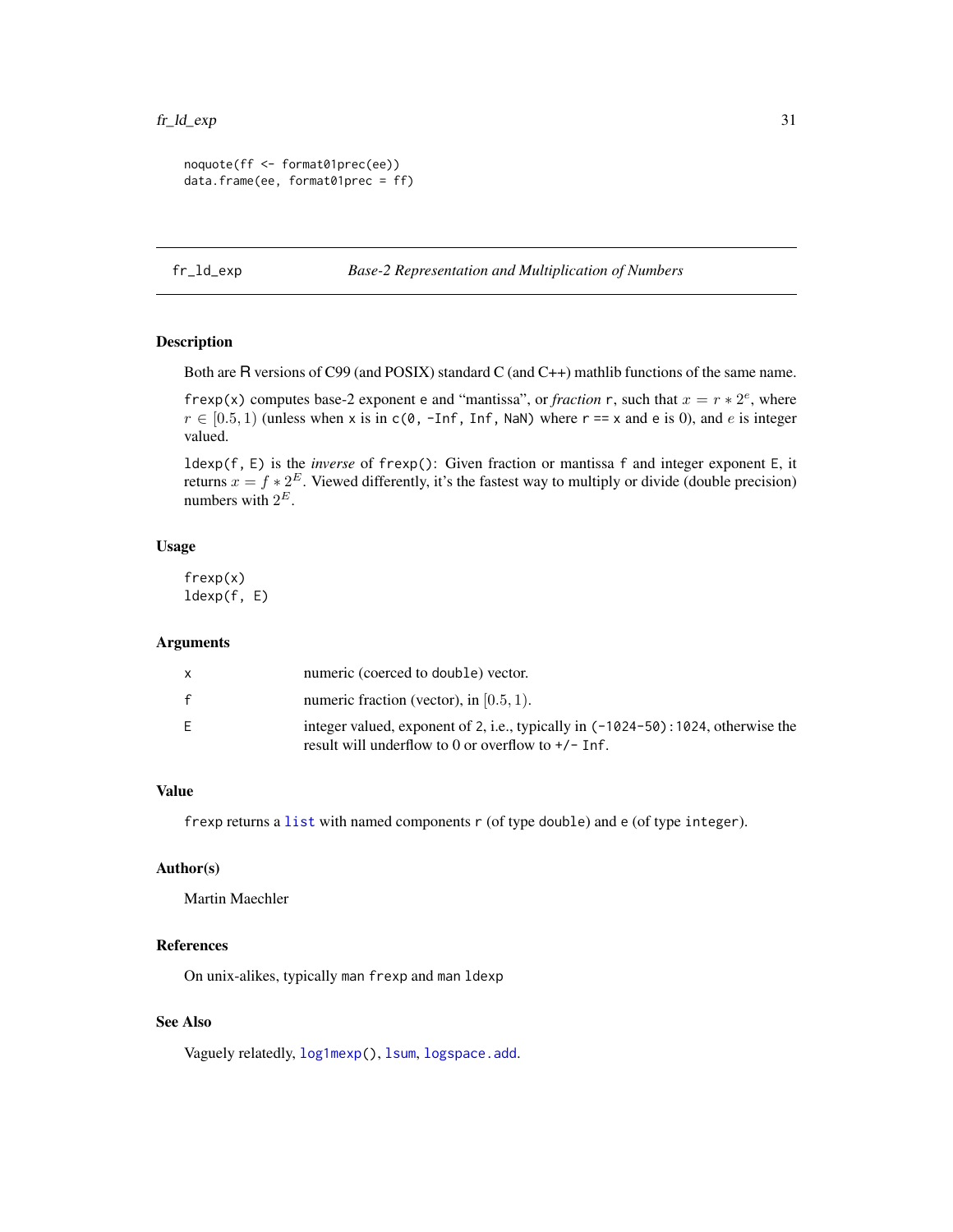# Examples

```
set.seed(47)
x \leftarrow c(0, 2^(-3:3), (-1:1)/0,rlnorm(2^12, 10, 20) * sample(c(-1,1), 512, replace=TRUE))head(x, 12)which(!(iF <- is.finite(x))) # 9 10 11
rf \leftarrow frexp(x)sapply(rF, summary) # (nice only when x had no NA's ..)
data.frame(x=x[!iF], lapply(rF, `[`, !iF))
## by C.99/POSIX 'r' should be the same as 'x' for these,
## x r e
## 1 -Inf -Inf 0
## 2 NaN NaN 0
## 3 Inf Inf 0
## but on Windows, we've seen 3 NA's :
ar \leq abs(rF$r)
ldx \leftarrow \text{with}(rF, \text{ldexp}(r, e))stopifnot(exprs = {
  0.5 \leq ar[iF 8 x != 0]ar[iF] < 1is.integer(rF$e)
  all.equal(x[iF], ldx[iF], tol= 4*.Machine$double.eps)
  ## but actually, they should even be identical, well at least when finite
  identical(x[iF], ldx[iF])
})
```
<span id="page-31-1"></span>

| hyper2binomP | Transform Hypergeometric Distribution Parameters to Binomial Prob- |
|--------------|--------------------------------------------------------------------|
|              | ability                                                            |

# Description

Transform the three parameters of the hypergeometric distribution function to the probability parameter of the corresponding binomial distribution.

#### Usage

hyper2binomP(x, m, n, k)

#### Arguments

| X |  |
|---|--|
| m |  |
| n |  |
| k |  |

#### Details

. . .

<span id="page-31-0"></span>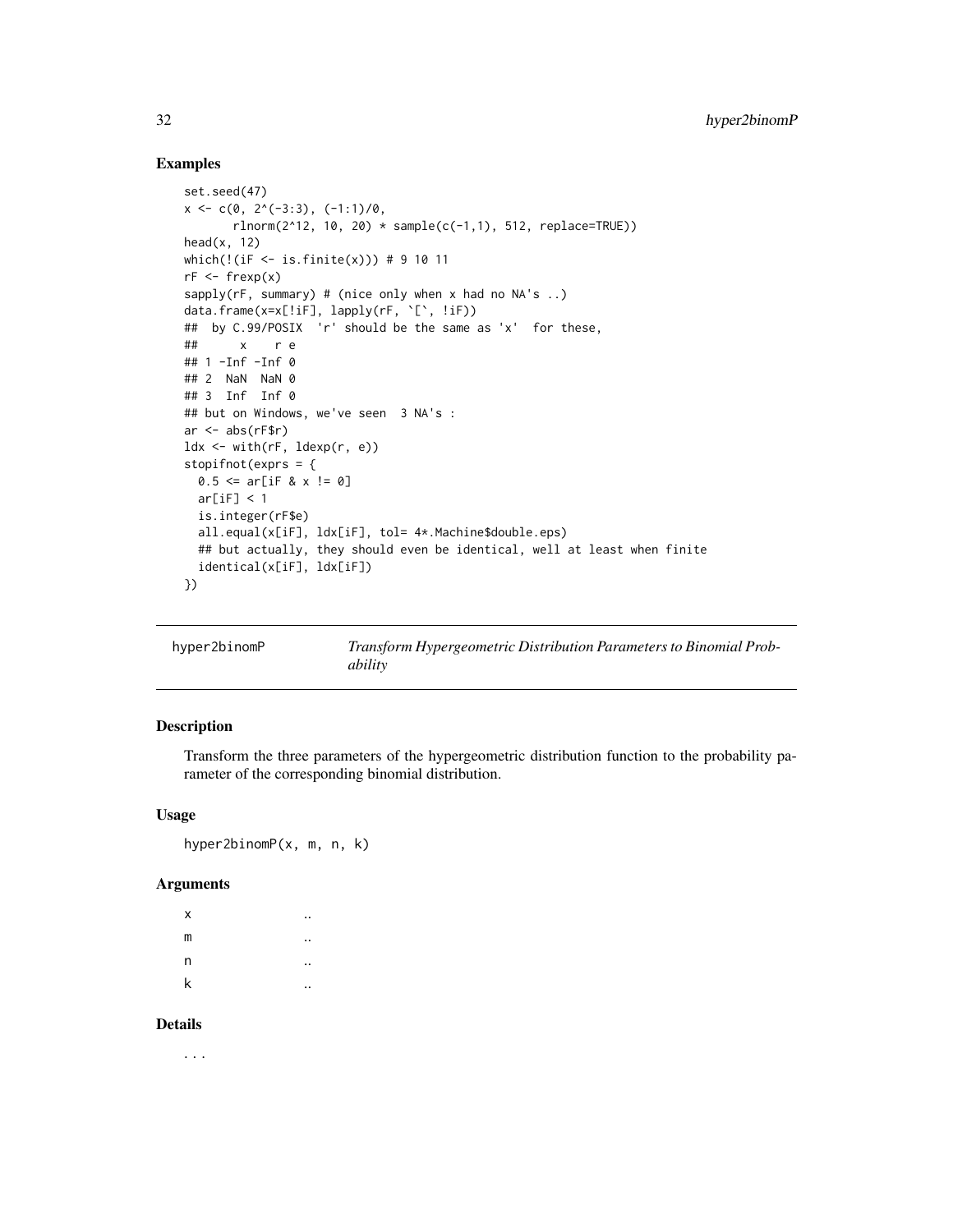<span id="page-32-0"></span>lbeta 33

# Value

a number, the binomial probability.

### See Also

[phyper](#page-0-0), [pbinom](#page-0-0).

[dhyperBinMolenaar\(](#page-21-1)) which is based on hyper2binomP().

# Examples

```
hyper2binomP(3,4,5,6) # 0.38856
## The function is simply defined as
function (x, m, n, k)
{
   N \leq -m + np \le -m/NN.n \le N - (k - 1)/2(m - x/2)/N.n - k * (x - k * p - 1/2)/(6 * N.n^2)}
```
<span id="page-32-2"></span>

lbeta *(Log) Beta Approximations*

# <span id="page-32-1"></span>Description

Compute log[\(beta\(](#page-0-0)a,b)) in a simple (fast) or asymptotic way.

#### Usage

```
lbetaM (a, b, k.max = 5, give.all = FALSE)
lbeta_asy(a, b, k.max = 5, give. all = FALSE)lbetaMM (a, b, cutAsy = 1e-2, verbose = FALSE)
betaI(a, n)
lbetaI(a, n)
logQab_asy(a, b, k.max = 5, give.all = FALSE)
Qab_terms(a, k)
```
# Arguments

| a, b, n  | the Beta parameters, see beta; n must be a positive integer and "small". |
|----------|--------------------------------------------------------------------------|
| k.max    | $\ddot{\phantom{0}}$                                                     |
| give.all | logical                                                                  |
| cutAsy   | cutoff value from where to switch to asymptotic formula.                 |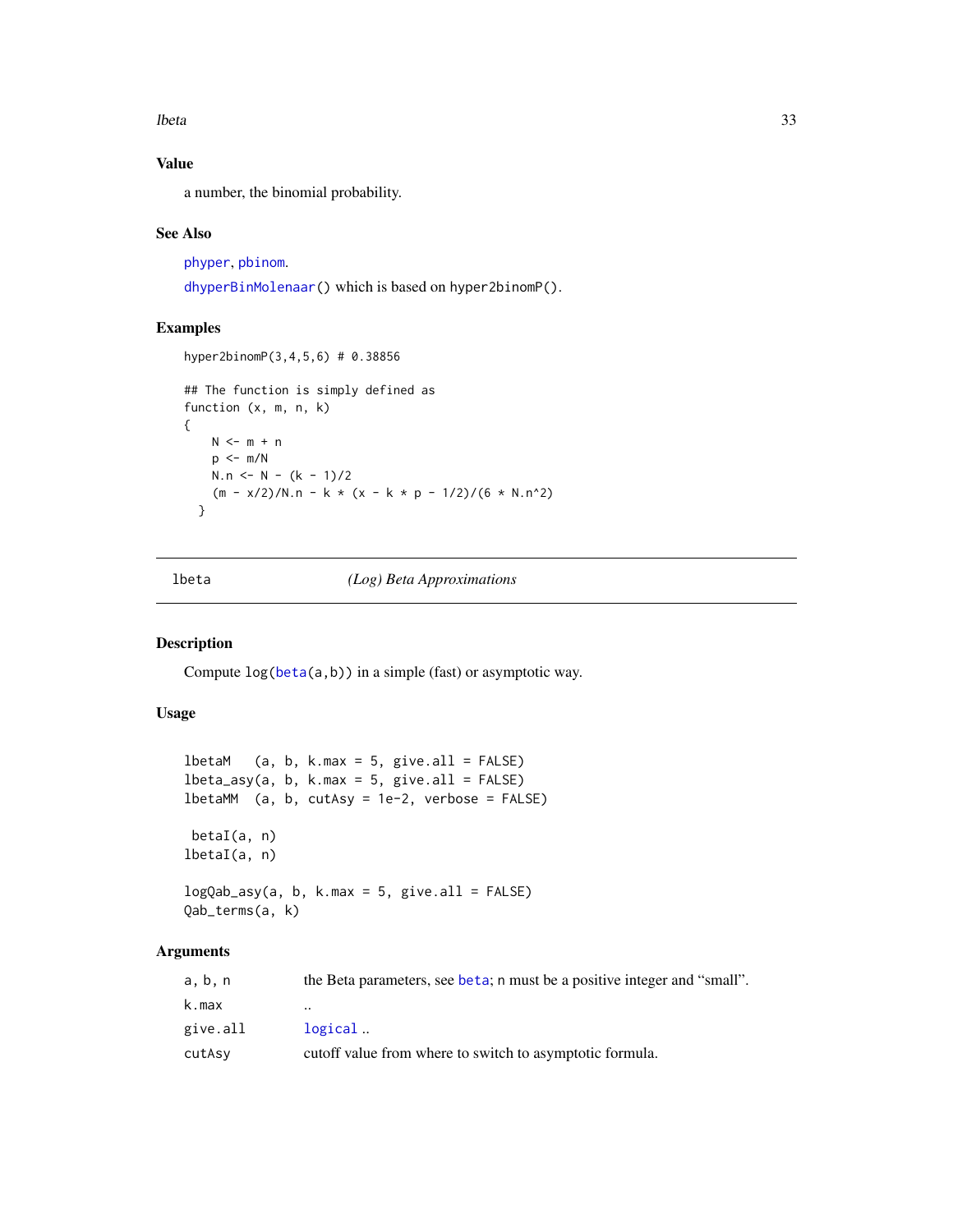| verbose | logical (or integer) indicating if and how much monitoring information should<br>be printed to the console. |
|---------|-------------------------------------------------------------------------------------------------------------|
| k       | the number of terms in the series expansion of Qab_terms(), currently must be<br>in $0, 1, , 5$ .           |

# Details

All lbeta\*() functions compute log[\(beta\(](#page-0-0)a,b)).

We use  $Qab = Qab(a, b)$  for

$$
Q_{a,b} := \frac{\Gamma(a+b)}{\Gamma(b)},
$$

which is numerically challenging when b becomes large compared to a, or  $a \ll b$ .

With the beta function

$$
B(a,b) = \frac{\Gamma(a)\Gamma(b)}{\Gamma(a+b)} = \frac{\Gamma(a)}{Qab},
$$

and hence

$$
\log B(a, b) = \log \Gamma(a) + \log \Gamma(b) - \log \Gamma(a + b) = \log \Gamma(a) - \log Qab,
$$

or in R,  $lBeta(a,b) := lgamma(a) - logQab(a,b)$ .

Indeed, typically everything has to be computed in log scale, as both  $\Gamma(b)$  and  $\Gamma(a + b)$  would overflow numerically for large b. Consequently, we use  $logQab*($ ), and for the large b case logQab\_asy() specifically,

$$
logQab(a, b) := log(Qab(a, b)).
$$

Note this is related to trying to get asymptotic formula for Γ ratios, notably formula (6.1.47) in Abramowitz and Stegun.

Note how this is related to computing  $qbeta()$  $qbeta()$  in boundary cases, and see [algdiv\(](#page-6-1)) 'Details' about this.

We also have a vignette about this, but really the problem has been adressed pragmatically by the authors of TOMS 708, see the 'References' in [pbeta](#page-0-0), by their routine [algdiv\(](#page-6-1)) which also is available in our package DPQ.

#### Value

a fast or simple (approximate) computation of [lbeta\(](#page-32-2)a,b).

# Author(s)

Martin Maechler

#### References

Abramowitz, M. and Stegun, I. A. (1972) *Handbook of Mathematical Functions*. New York: Dover. [https://en.wikipedia.org/wiki/Abramowitz\\_and\\_Stegun](https://en.wikipedia.org/wiki/Abramowitz_and_Stegun) provides links to the full text which is in public domain. Formula (6.1.47), p.257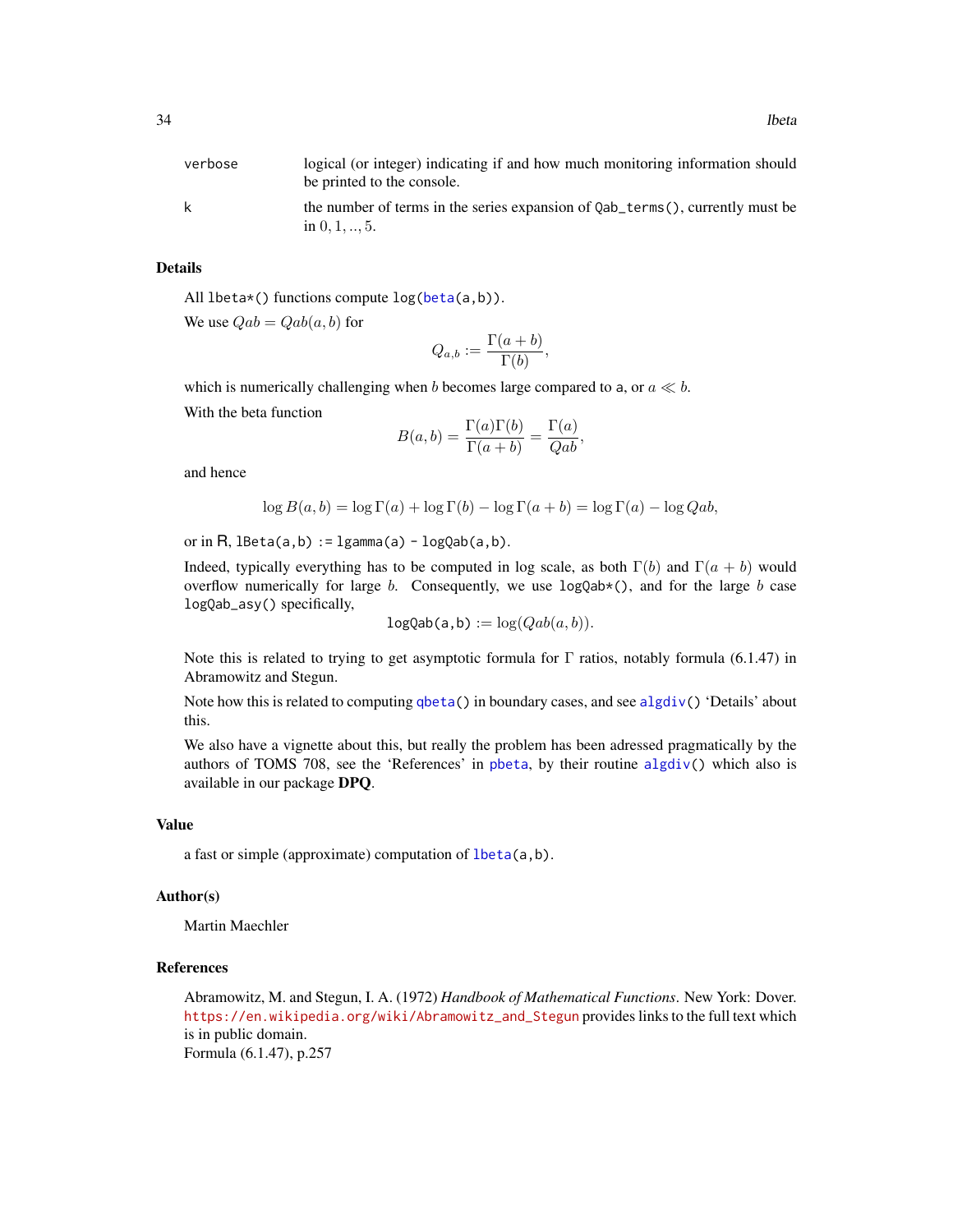#### <span id="page-34-0"></span>lfastchoose 35

# See Also

R's [beta](#page-0-0) function; [algdiv\(](#page-6-1)).

#### Examples

## TODO

lfastchoose *R versions of Simple Formulas for Logarithmic Binomial Coefficients*

# Description

Provide R versions of simple formulas for computing the logarithm of (the absolute value of) binomial coefficients, i.e., simpler, more direct formulas than what (the C level) code of R's [lchoose\(](#page-0-0)) computes.

# Usage

lfastchoose(n, k) f05lchoose(n, k)

#### Arguments

| n | a numeric vector.                |
|---|----------------------------------|
|   | a integer valued numeric vector. |

# Value

a numeric vector with the same attributes as  $n + k$ .

#### Author(s)

Martin Maechler

# See Also

[lchoose](#page-0-0).

# Examples

```
lfastchoose # function(n, k) lgamma(n + 1) - lgamma(k + 1) - lgamma(n - k + 1)
f05lchoose # function(n, k) lfastchoose(n = floor(n + 0.5), k = floor(k + 0.5))
```
## interesting cases ?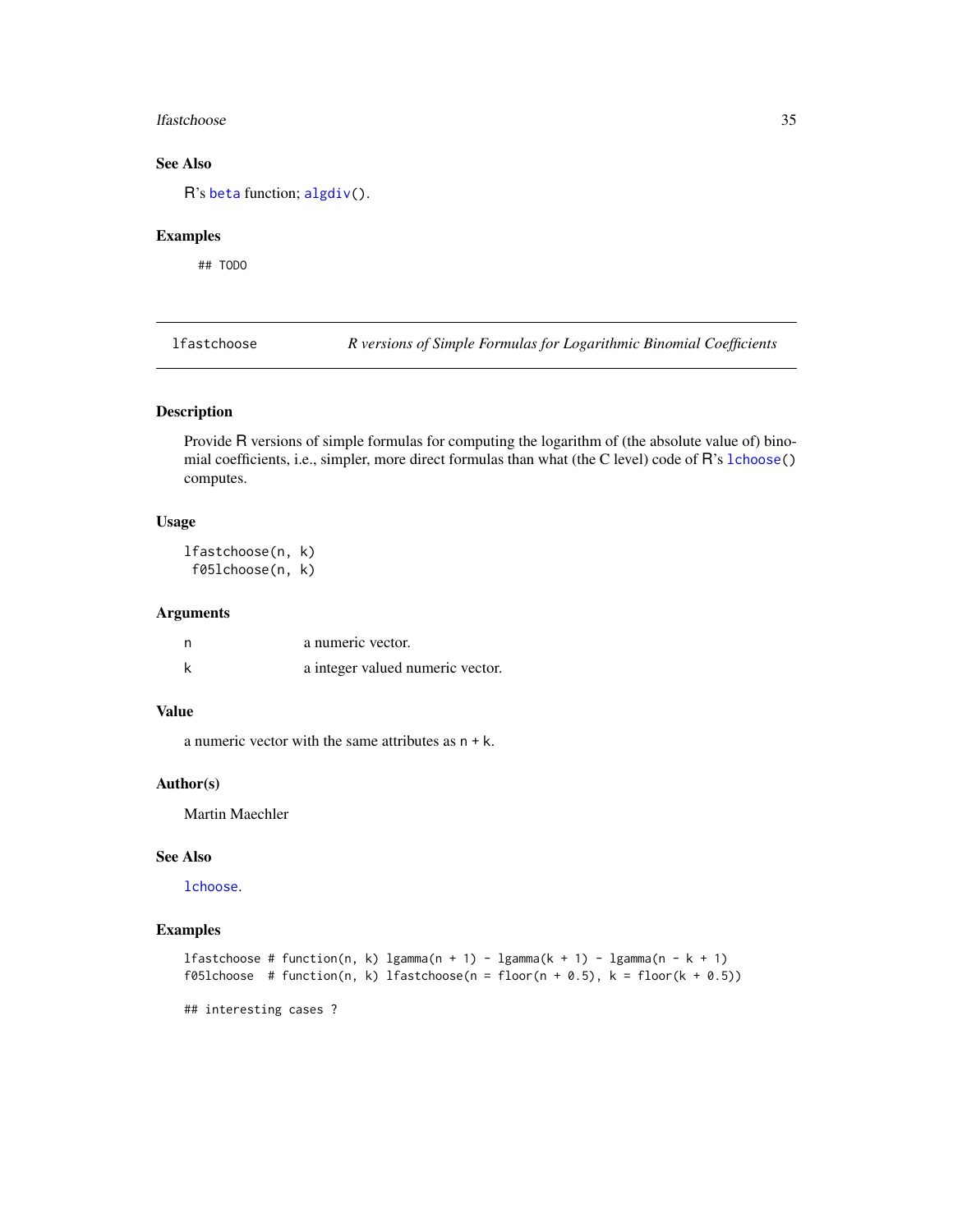<span id="page-35-0"></span>

#### Description

Compute

```
l\Gamma_1(a) := \log \Gamma(a+1) = \log(a \cdot \Gamma(a)) = \log a + \log \Gamma(a),
```
which is "in principle" the same as  $\log(\text{gamma}(a+1))$  or  $\text{lgamma}(a+1)$ , accurately also for (very) small  $a (0 < a < 0.5)$ .

#### Usage

lgamma1p (a, tol\_logcf = 1e-14,  $f.tol = 1, ...$ ) lgamma1p.(a, cutoff.a = 1e-6,  $k = 3$ ) lgamma1p\_series(x, k) lgamma1pC(x)

#### Arguments

| a, x      | a numeric vector.                                                                                        |
|-----------|----------------------------------------------------------------------------------------------------------|
| tol_logcf | for 1gamma1p(): a non-negative number passed to $logcf()$ (and $log1pmx()$ )<br>which calls $logcf()$ ). |
| f.tol     | numeric (factor) used in $log1pmx(*, tol\_logcf = f. tol * tol\_logcf)$ .                                |
| $\cdot$   | further optional arguments passed on to $log1pm(x)$ .                                                    |
| cutoff.a  | for 1gamma1p. (): a positive number indicating the cutoff to switch from                                 |
| k         | an integer, the number of terms in the series expansion used internally.                                 |

# Details

lgamma1p() is an R translation of the function (in Fortran) in Didonato and Morris (1992) which uses a 40-degree polynomial approximation.

lgamma1p\_series(x, k) is Taylor series approximation of order k, (derived via Maple), which is  $-\gamma x + \pi^2 x^2/12 + O(x^3)$ , where  $\gamma$  is Euler's constant 0.5772156649. ...

lgamma1pC() is an interface to R C API ('Mathlib' / 'Rmath.h') function.

# Value

a numeric vector with the same attributes as a.

# Author(s)

Morten Welinder (C code of Jan 2005, see R's bug issue [PR#7307\)](https://bugs.R-project.org/show_bug.cgi?id=7307) for 1gamma1p().

Martin Maechler, notably for 1 gamma1p\_series() which works with package **[Rmpfr](https://CRAN.R-project.org/package=Rmpfr)** but otherwise may be *much* less accurate than Morten's 40 term series!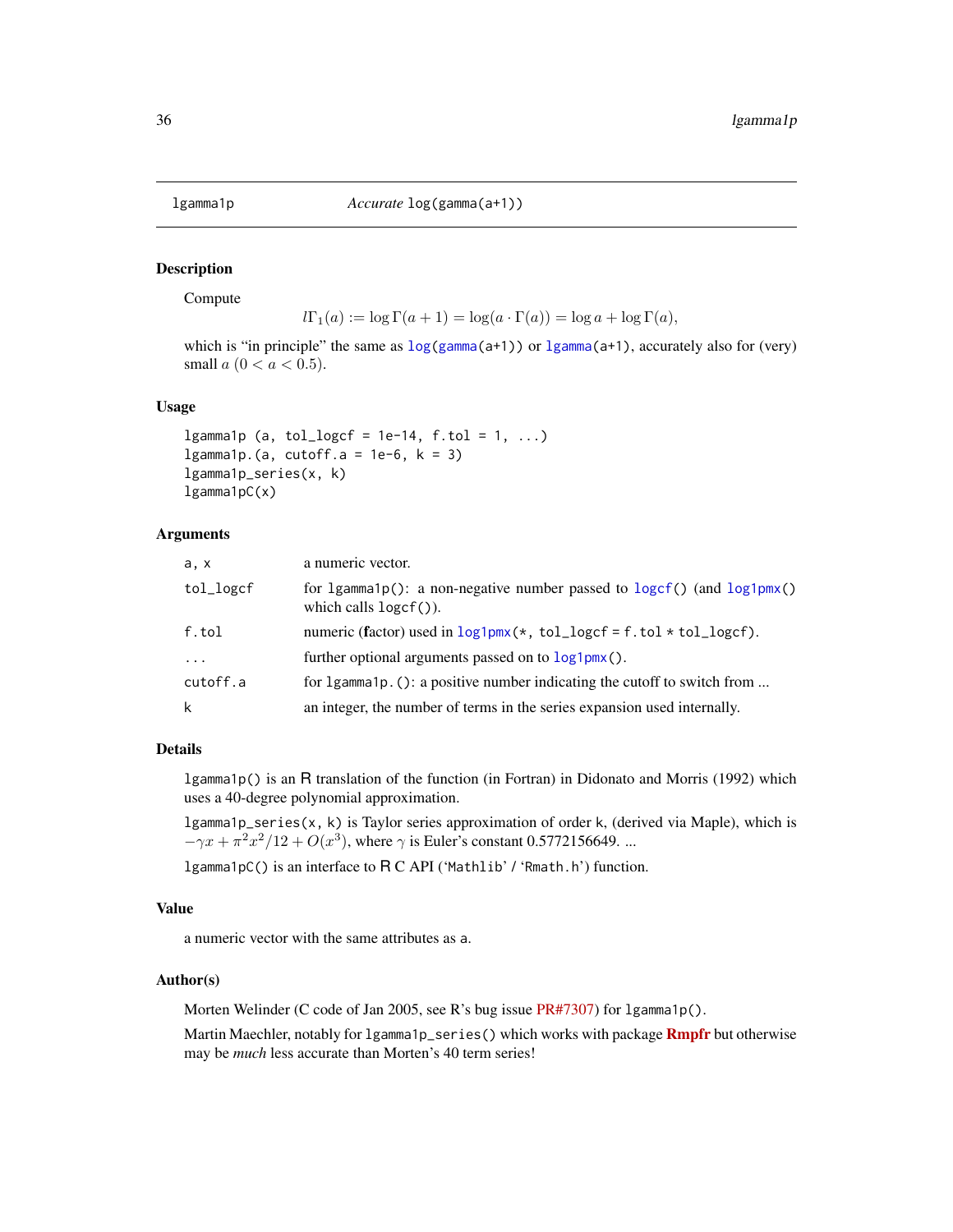## lgammaAsymp 37

#### References

Didonato, A. and Morris, A., Jr, (1992) Algorithm 708: Significant digit computation of the incomplete beta function ratios. *ACM Transactions on Mathematical Software*, 18, 360–373; see also [pbeta](#page-0-0).

## See Also

[log1pmx](#page-38-0), [log1p](#page-0-0), [pbeta](#page-0-0).

## Examples

```
curve(-log(x*gamma(x)), 1e-30, .8, log="xy", col="gray50", lwd = 3,axes = FALSE, ylim = c(1e-30,1)sfsmisc::eaxis(1); sfsmisc::eaxis(2)
at <- 10^(1-4*(0:8))abline(h = at, v = at, col = "lightgray", lty = "dotted")
curve(-lgamma( 1+x), add=TRUE, col="red2", lwd=1/2)# underflows even earlier
curve(-lgamma1p (x), add=TRUE, col="blue") -> lgxy
curve(-lgamma1p.(x), add=TRUE, col=adjustcolor("forest green",1/4),
      1wd = 5, 1ty = 2for(k in 1:7)
  curve(-lgamma1p_series(x, k=k), add=TRUE, col=paste0("gray",30+k*8), lty = 3)
stopifnot(with(lgxy, all.equal(y, -lgamma1pC(x))))
```

| lgammaAsymp |  | Asymptotic Log Gamma Function |
|-------------|--|-------------------------------|
|-------------|--|-------------------------------|

## Description

Compute an n-th order asymptotic approximation to log Gamma function, using Bernoulli numbers [Bern\(](#page-8-0)k) for k in  $1, \ldots, 2n$ .

#### Usage

lgammaAsymp(x, n)

#### Arguments

|   | numeric vector                              |
|---|---------------------------------------------|
| n | integer specifying the approximation order. |

## Value

numeric vector with the same attributes ([length\(](#page-0-0)) etc) as x, containing approximate  $lgamma(x)$  $lgamma(x)$ values.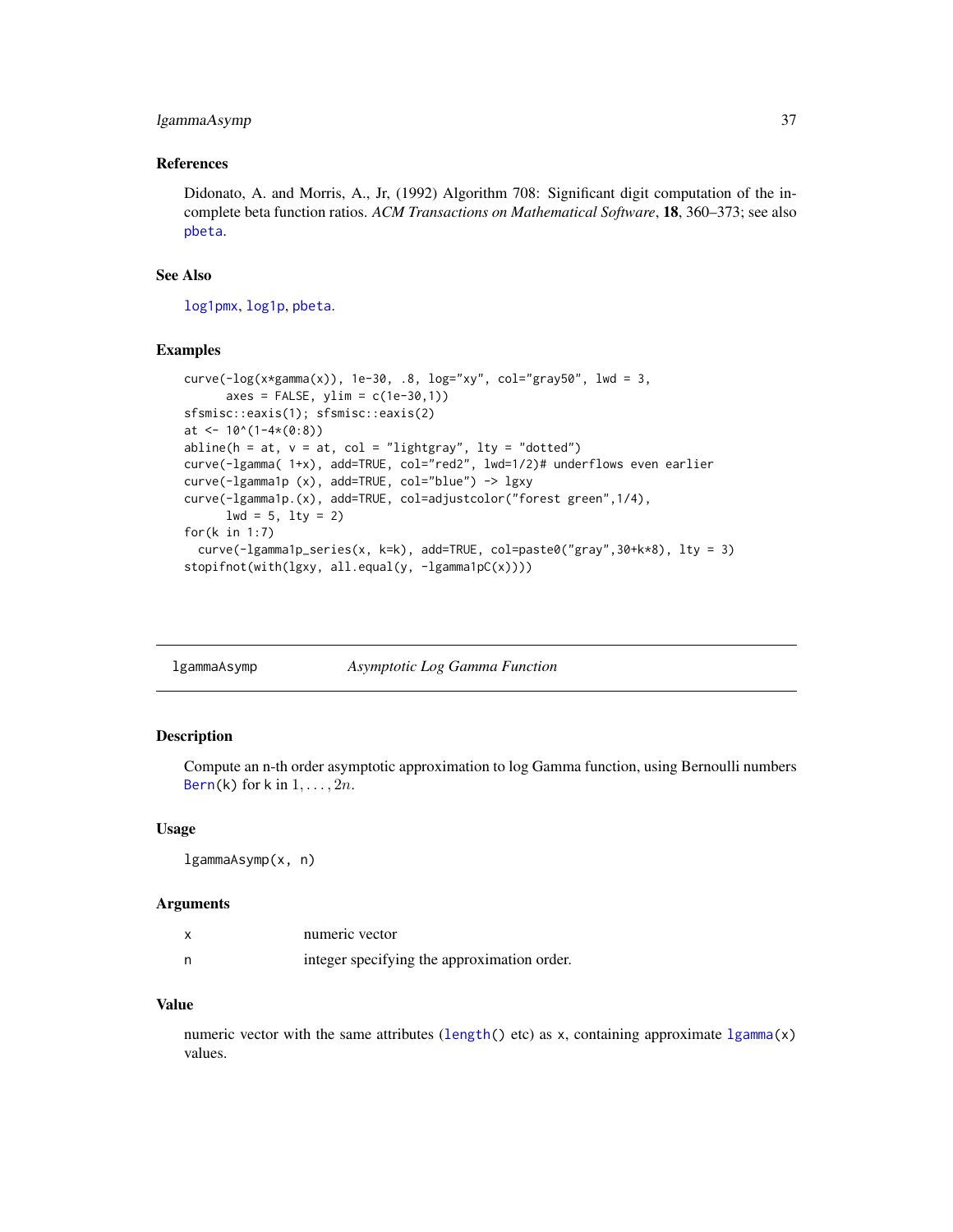### Author(s)

Martin Maechler

#### See Also

[lgamma](#page-0-0).

## Examples

```
##---- Should be DIRECTLY executable !! ----
##-- ==> Define data, use random,
##--or do help(data=index) for the standard data sets.
## The function is currently defined as
function (x, n)
{
    s <- (x - 1/2) * log(x) - x + log(2 * pi)/2if (n \geq 1) {
       Ix2 <- 1/(x * x)k < -1:nBern(2 * n)Bf \le rev(.bernoulliEnv$.Bern[k]/(2 * k * (2 * k - 1)))
       bsum \leq Bf[1]
       for (i in k[-1]) bsum <- Bf[i] + bsum * Ix2
       s + bsum/x
   }
   else s
 }
```
<span id="page-37-0"></span>log1mexp *Compute* log*(1 -* exp*(-a)) and* log(1+ exp(x)) *Numerically Optimally*

## Description

Compute  $f(a) = log(1 - exp(-a))$  quickly and numerically accurately.

log1mexp() is simple pure R code;

log1mexpC() is an interface to R C API ('Mathlib' / 'Rmath.h') function.

log1pexpC() is an interface to R's 'Mathlib' double function log1pexp() which computes  $log(1+$  $\exp(x)$ ), accurately, notably for large x, say,  $x > 720$ .

# Usage

```
log1mexp (x)
log1mexpC(x)
log1pexpC(x)
```
### Arguments

x numeric vector of positive values.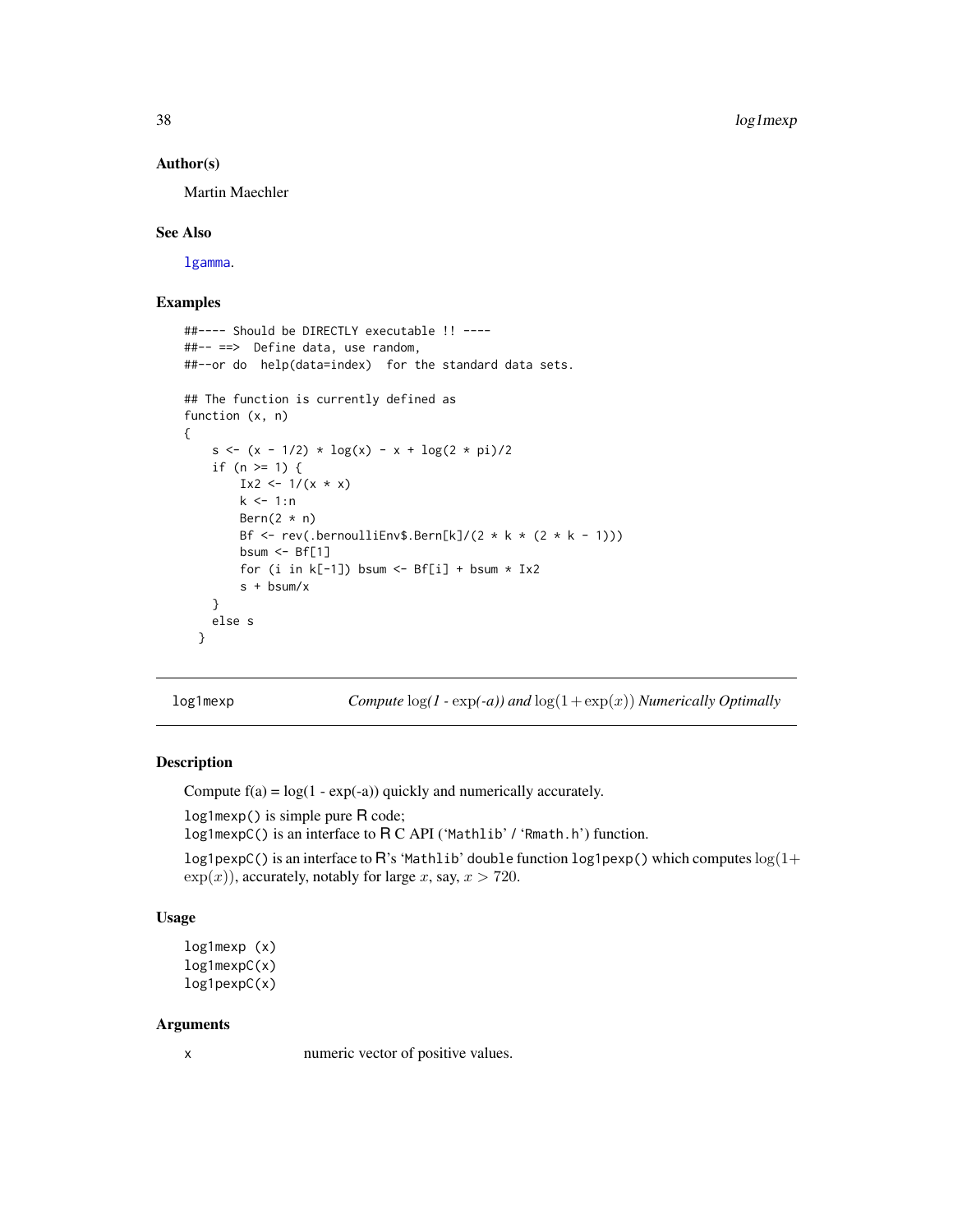#### log1pmx 39

## Author(s)

Martin Maechler

### References

Martin Mächler (2012). Accurately Computing  $log(1 - exp(-|a|))$ ; [https://CRAN.R-project.](https://CRAN.R-project.org/package=Rmpfr/vignettes/log1mexp-note.pdf) [org/package=Rmpfr/vignettes/log1mexp-note.pdf](https://CRAN.R-project.org/package=Rmpfr/vignettes/log1mexp-note.pdf).

# See Also

The [log1mexp\(](#page-37-0)) function in CRAN package [copula](https://CRAN.R-project.org/package=copula), and the corresponding vignette (in the 'References').

## Examples

```
11m.xy <- curve(log1mexp(x), -10, 10, n=1001)
stopifnot(with(l1m.xy, all.equal(y, log1mexpC(x))))
x \leq - seq(0, 710, length=1+710*2^4); stopifnot(diff(x) == 1/2^4)
11pm \leftarrow \text{cbind}(\text{log1p}(\exp(x)),log1pexpC(x))
matplot(x, l1pm, type="l", log="xy") # both look the same
iF \leftarrow is.finite(11pm[,1])stopifnot(all.equal(l1pm[iF,2], l1pm[iF,1], tol=1e-15))
```
<span id="page-38-0"></span>log1pmx *Accurate* log(1+x) - x *Computation*

# Description

Compute

 $\log(1+x)-x$ 

accurately also for small x, i.e.,  $|x| \ll 1$ .

Since April 2021, the pure R code version  $\log 1pm(x)$  also works for "mpfr" numbers (from package [Rmpfr](https://CRAN.R-project.org/package=Rmpfr)).

### Usage

```
log1pmx (x, tol_logcf = 1e-14, eps2 = 0.01, minL1 = -0.79149064,
        trace.lcf = FALSE,
        logCF = if(is.numeric(x)) logcf else logcfr.)log1pmxC(x) # TODO in future: arguments (minL1, eps2, tol_logcf),
             # possibly with *different* defaults (!)
```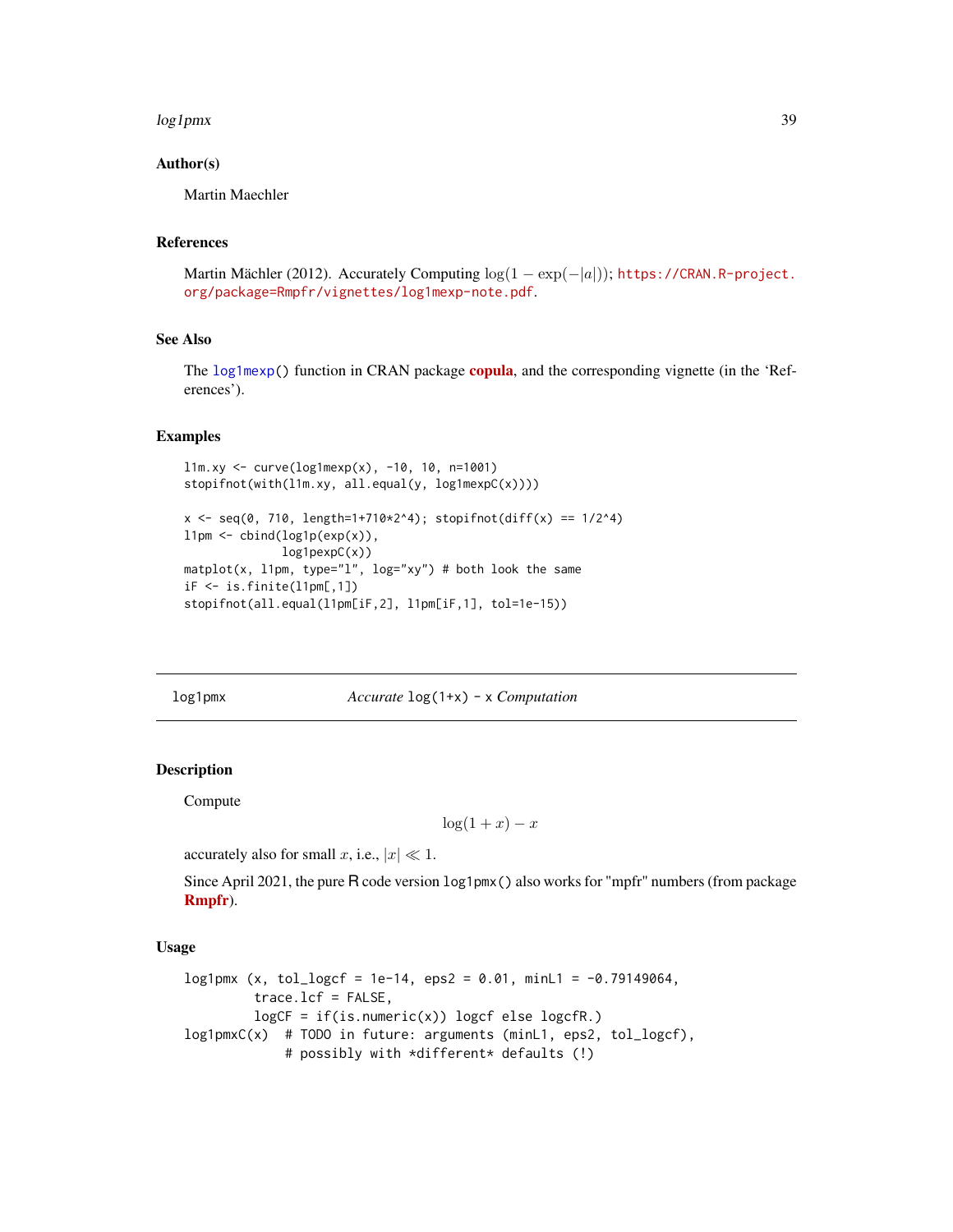## Arguments

| x         | numeric (or "mpfr" number) vector with values $x > -1$ .                                                                                                                                                                                                                                      |
|-----------|-----------------------------------------------------------------------------------------------------------------------------------------------------------------------------------------------------------------------------------------------------------------------------------------------|
| tol_logcf | a non-negative number indicating the tolerance (maximal relative error) for the<br>auxiliary loger <sup>()</sup> function.                                                                                                                                                                    |
| eps2      | non-negative cutoff where the algorithm switches from a few terms, to using<br>logcf () explicitly. Note that for more accurate mpfr-numbers the default eps =<br>$.01$ is too large, even more so when the tolerance is lowered (from 1e-14).                                                |
| minL1     | negative cutoff, called minLog1Value in Morten Welinder's C code for log1pmx()<br>in 'R/src/nmath/pgamma.c', hard coded there to $-0.79149064$ which seems not<br>optimal for computation of $\log 1pm(x)$ , at least in some cases, and hence the de-<br>fault may be changed in the future. |
| trace.lcf | logical used in logcf(, trace=trace.lcf).                                                                                                                                                                                                                                                     |
| log CF    | the function to be used as $logcf()$ . The default chooses the pure $R logcfR()$<br>when x is not numeric, and chooses the C-based logcf() when is . numeric(x)<br>is true.                                                                                                                   |

## Details

In order to provide full accuracy, the computations happens differently in three regions for  $x$ ,

 $m_l = \text{minL1} = -0.79149064$ 

is the first cutpoint,

$$
x < m_l
$$
 or  $x > 1$ : use  $\log 1 \text{pmx}(x) := \log 1 \text{p}(x) - x$ ,  $|x| < \epsilon_2$ : use  $t(((2/9 * y + 2/7)y + 2/5)y + 2/3)y - x)$ ,  $x \in [ml, 1]$ , and  $|x| \geq \epsilon_2$ : use  $t(2y \log c f(y, 3, 2) - x)$ ,

where  $t := \frac{x}{2+x}$ , and  $y := t^2$ .

Note that the formulas based on  $t$  are based on the (fast converging) formula

$$
\log(1+x) = 2\left(r + \frac{r^3}{3} + \frac{r^5}{5} + \dots\right),\,
$$

where  $r := x/(x + 2)$ , see the reference.

log1pmxC() is an interface to R C API ('Rmathlib') function.

# Value

a numeric vector (with the same attributes as x).

## Author(s)

A translation of Morten Welinder's C code of Jan 2005, see R's bug issue [PR#7307,](https://bugs.R-project.org/show_bug.cgi?id=7307) parametrized and tuned by Martin Maechler.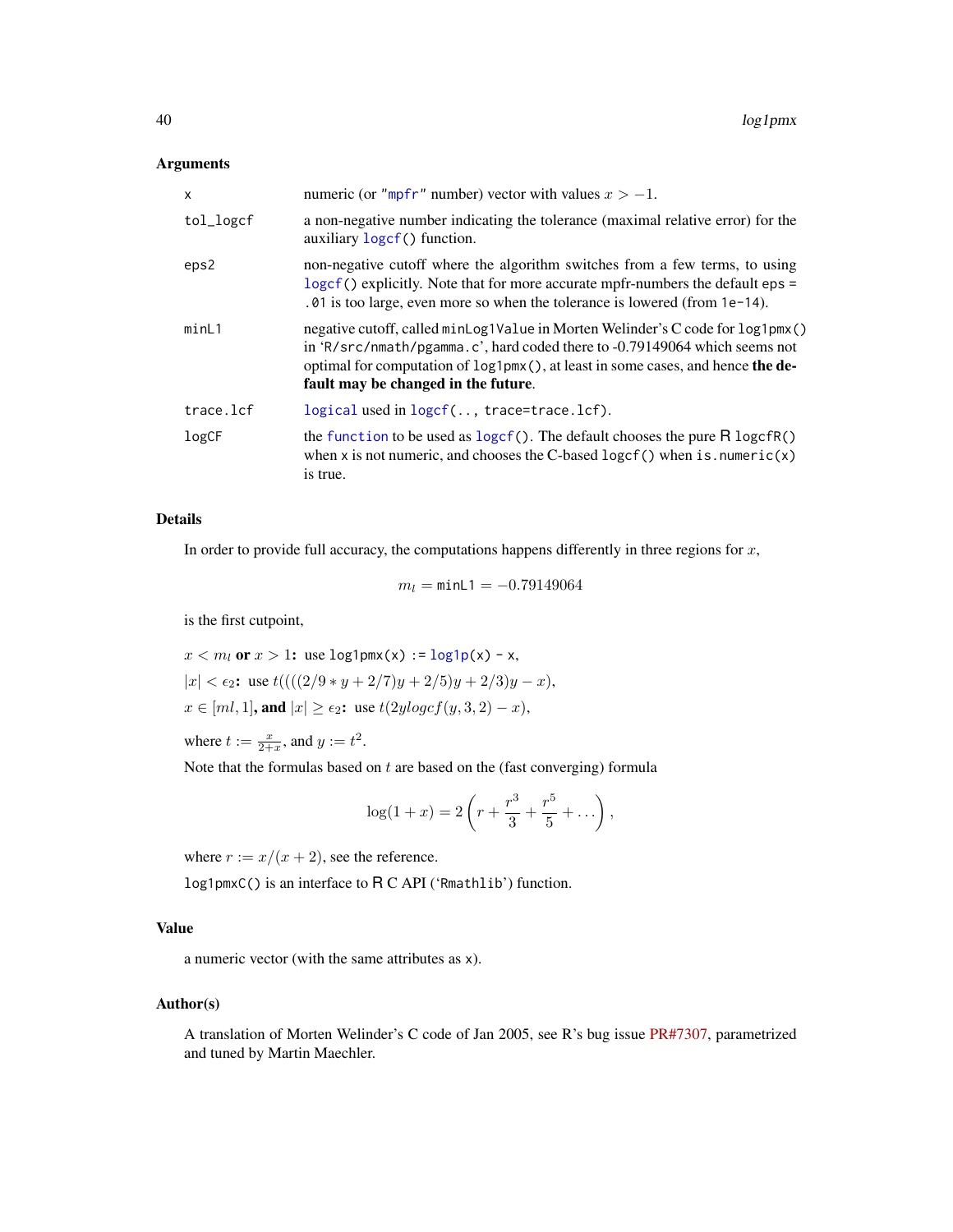$\log$ cf  $\frac{41}{2}$ 

## References

Abramowitz, M. and Stegun, I. A. (1972) *Handbook of Mathematical Functions*. New York: Dover. [https://en.wikipedia.org/wiki/Abramowitz\\_and\\_Stegun](https://en.wikipedia.org/wiki/Abramowitz_and_Stegun) provides links to the full text which is in public domain. Formula (4.1.29), p.68.

Martin Mächler (2021).

*log1pmx, . . . Computing . . . Probabilities in* R. (DPQ package vignette)

## See Also

[logcf](#page-40-0), the auxiliary function, [lgamma1p](#page-35-0) which calls log1pmx, [log1p](#page-0-0)

### Examples

```
(doExtras <- DPQ:::doExtras()) # TRUE e.g. if interactive()
n1 <- if(doExtras) 1001 else 201
curve(log1pmx, -.9999, 7, n=n1); abline(h=0, v=-1:0, lty=3)
curve(log1pmx, -.1, .1, n=n1); abline(h=0, v=0, lty=3)
curve(log1pmx, -.01, .01, n=n1) -> l1xz2; abline(h=0, v=0, lty=3)
## C and R versions correspond closely:
with(l1xz2, stopifnot(all.equal(y, log1pmxC(x), tol = 1e-15)))
e <- if(doExtras) 2^-12 else 2^-8; by.p <- 1/(if(doExtras) 256 else 64)
xd <- c(seq(-1+e, 0+100*e, by=e), seq(by.p, 5, by=by.p)) # length 676 or 5476 if do.X.
plot(xd, log1pmx(xd), type="l", col=2, main = "log1pmx(x)")
abline(h=0, v=-1:0, lty=3)
## much more graphics etc in ../tests/dnbinom-tst.R (and the vignette, see above)
```
<span id="page-40-0"></span>

logcf *Continued Fraction Approximation of Log-Related Power Series*

### **Description**

Compute a continued fraction approximation to the series (infinite sum)

$$
\sum_{k=0}^{\infty} \frac{x^k}{i+k \cdot d} = \frac{1}{i} + \frac{x}{i+d} + \frac{x^2}{i+2*d} + \frac{x^3}{i+3*d} + \dots
$$

Needed as auxiliary function in  $log1pm(x)$  and  $lgammalp()$ .

## Usage

```
logcfr (x, i, d, eps, maxit = 10000L, trace = FALSE)
logcfR.(x, i, d,eps, maxit = 10000L, trace = FALSE)logcf (x, i, d, eps, trace = FALSE)
```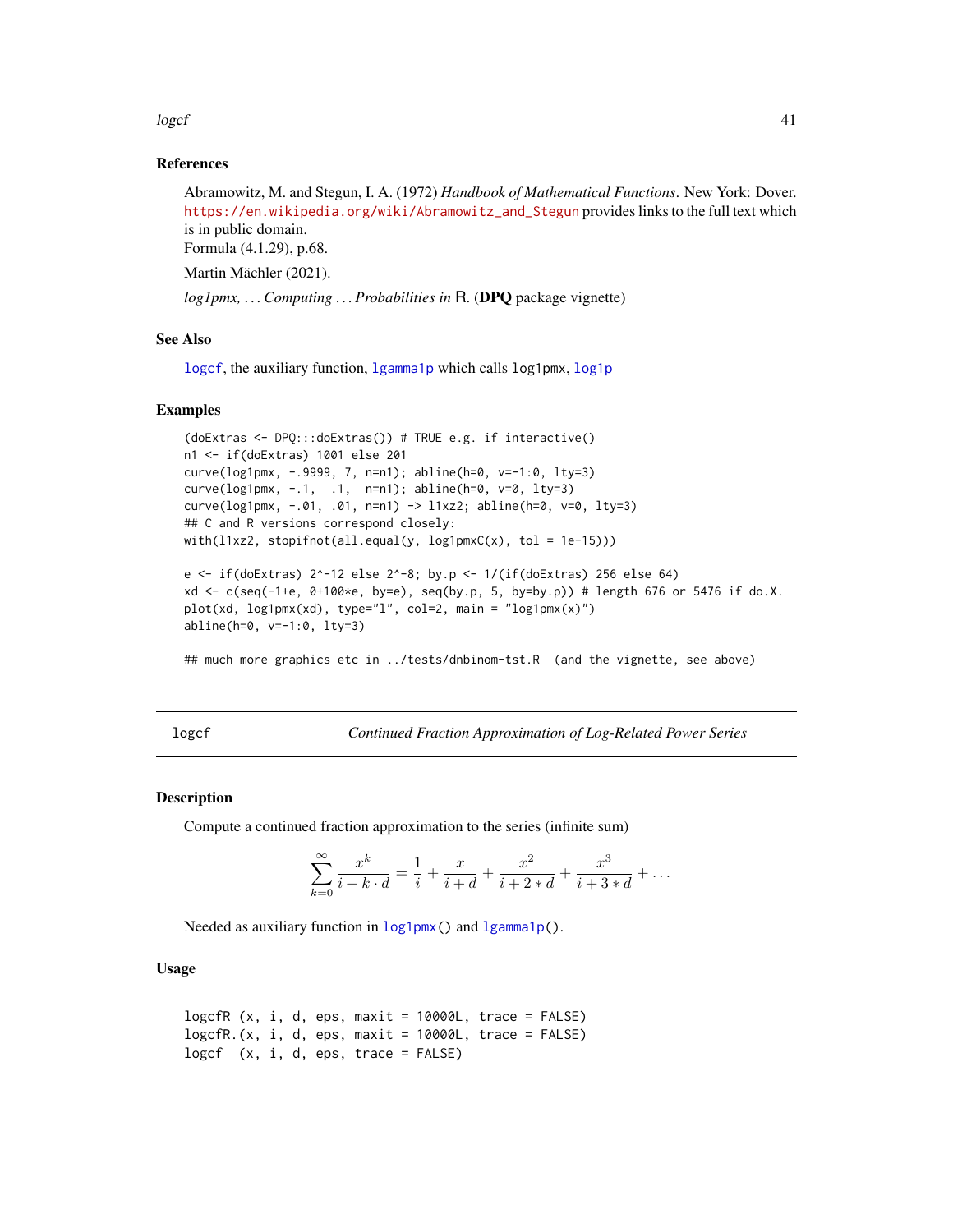### **Arguments**

| x     | numeric vector of values typically less than 1. "mpfr" (of potentially high preci-<br>sion, package <b>Rmpfr</b> ) work in $\text{logcfr*}(x,*)$ .            |
|-------|---------------------------------------------------------------------------------------------------------------------------------------------------------------|
| i     | positive numeric                                                                                                                                              |
| d     | non-negative numeric                                                                                                                                          |
| eps   | positive number, the convergence tolerance.                                                                                                                   |
| maxit | a positive integer, the maximal number of iterations or terms in the truncated<br>series used.                                                                |
| trace | logical (or non-negative integer in the future) indicating if (and how much) di-<br>agnostic output should be printed to the console during the computations. |

## Details

- logcfR.(): a pure R version where the iterations happen vectorized in x, only for those components x[i] they have not yet converged. This is particularly beneficial for not-very-short "mpfr" vectors x, and still conceptually equivalent to the logcfR() version.
- logcfR(): a pure R version where each  $x[i]$  is treated separately, hence "properly" vectorized, but slowly so.
- logcf(): only for [numeric](#page-0-0) x, calls into (a clone of) R's own (non-API currently) logcf() C Rmathlib function.

### Value

a numeric-alike vector with the same attributes as x. For the logcfR\*() versions, an "mpfr" vector if x is one.

#### **Note**

Rescaling is done by (namespace hidden) "global" scalefactor which is  $2^{256}$ , represented exactly (in [double](#page-0-0) precision).

#### Author(s)

Martin Maechler, based on R's 'nmath/pgamma.c' implementation.

### See Also

[lgamma1p](#page-35-0), [log1pmx](#page-38-0), and [pbeta](#page-0-0), whose prinicipal algorithm has evolved from TOMS 708.

## Examples

```
x \leftarrow (-2:1)/2logcf (x, 2,3, eps=1e-7, trace=TRUE) # shows iterations for each x[]
logcfr(x, 2, 3, eps=1e-7, trace=TRUE) # 1 line per x[]logcfR(x, 2,3, eps=1e-7, trace= 2 ) # shows iterations for each x[]n \le 2049; x \le -\text{seq}(-1,1, \text{length.out} = n)[-n]; stopifnot(diff(x) == 1/1024)
```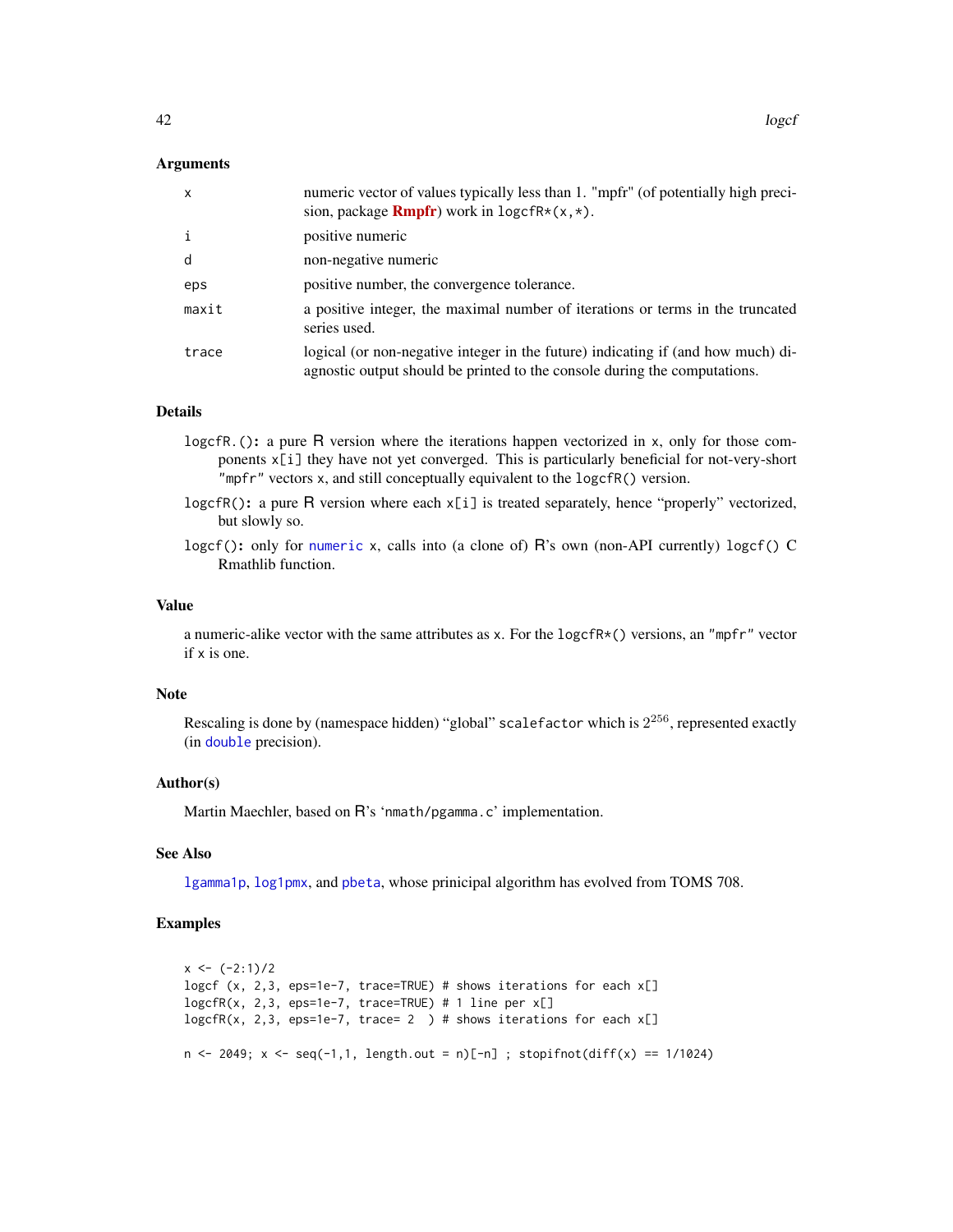## logspace.add 43

```
plot(x, (lcf <- logcf(x, 2, 3,eps=1e-12)), type="1", col=2)lcR <- logcfR (x, 2,3, eps=1e-12); all.equal(lcf, lcR , tol=0)
lcR.<- logcfR.(x, 2,3, eps=1e-12); all.equal(lcf, lcR., tol=0)
stopifnot(exprs = {
  all.equal(lcf, lcR., tol=1e-14)# seen 0 (!)
  all.equal(lcf, lcR, tol=1e-14)# seen 0 (!) -- failed for a while
})
132 \le curve(logcf(x, 3, 2, eps=1e-7), -3, 1)
abline(h=0,v=1, lty=3, col="gray50")
plot(y~x, 132, log="y", type = "o", main = "logcf(\star, 3,2) in log-scale")
```
logspace.add *Logspace Arithmetix – Addition and Subtraction*

#### Description

Compute the log(arithm) of a sum (or difference) from the log of terms without causing overflows and without throwing away large handfuls of accuracy.

 $logspace.add(lx, ly):=$ 

 $\log(\exp(lx) + \exp(ly))$ 

 $logspace.sub(lx, ly):=$ 

 $\log(\exp(lx) - \exp(ly))$ 

#### Usage

logspace.add(lx, ly) logspace.sub(lx, ly)

### Arguments

lx, ly numeric vectors, typically of the same [length](#page-0-0), but will be recycled to common length as with other R arithmetic.

## Value

a [numeric](#page-0-0) vector of the same length as x+y.

### Note

This is really from R's C source code for [pgamma\(](#page-0-0)), i.e., '<R>/src/nmath/pgamma.c' The function definitions are very simple, logspace.sub() using [log1mexp\(](#page-37-0)).

## Author(s)

Morten Welinder (for R's pgamma()); Martin Maechler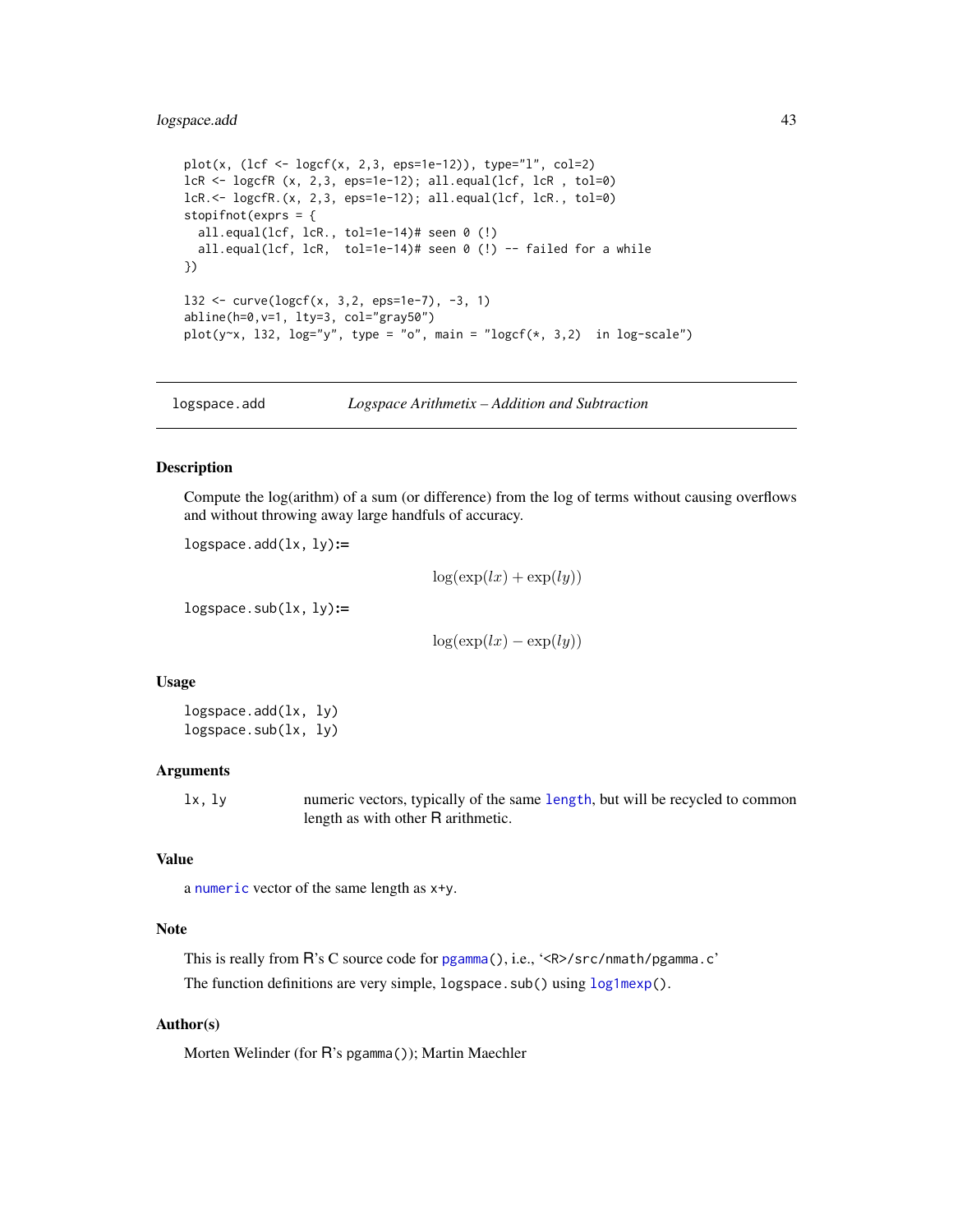44 lssum

## See Also

[lsum](#page-44-0), [lssum](#page-43-0); then [pgamma\(](#page-0-0))

### Examples

```
set.seed(12)
ly < - rnorm(100, sd = 50)lx \leftarrow ly + abs(rnorm(100, sd=100)) # lx - ly must be positive for *.sub()stopifnot(exprs = {
  all.equal(logspace.add(lx,ly),
             log(exp(lx) + exp(ly)), tol=1e-14)
  all.equal(logspace.sub(lx,ly),
             log(exp(lx) - exp(ly)), tol=1e-14)
})
```
<span id="page-43-0"></span>lssum *Compute Logarithm of a Sum with Signed Large Summands*

#### Description

Properly compute  $\log(x_1 + \ldots + x_n)$  for given log absolute values 1xabs =  $log(|x_1|), ..., log(|x_n|)$ and corresponding signs signs =  $sign(x_1), ..., sign(x_n)$ . Here,  $x_i$  is of arbitrary sign.

Notably this works in many cases where the direct sum would have summands that had overflown to +Inf or underflown to -Inf.

This is a (simpler, vector-only) version of [copula](https://CRAN.R-project.org/package=copula):::lssum() (CRAN package copula).

Note that the *precision* is often not the problem for the direct summation, as R's [sum\(](#page-0-0)) internally uses "long double" precision on most platforms.

## Usage

lssum(lxabs, signs, l.off = max(lxabs), strict = TRUE)

## Arguments

| lxabs  | n-vector of values $\log( x_1 ), \ldots, \log( x_n ).$                 |
|--------|------------------------------------------------------------------------|
| signs  | corresponding signs $sign(x_1), \ldots, sign(x_n)$ .                   |
| l.off  | the offset to substract and re-add; ideally in the order of $max(.)$ . |
| strict | logical indicating if the function should stop on some negative sums.  |

#### Value

$$
log(x_1 + ... + x_n) == log(sum(x)) = log(sum(sign(x)*|x|)) == log(sum(sign(x)*exp(log(|x|)))) == log(exp(log(x0)*|x|)) == log(exp(log(x0)*|x|)) == log(exp(log(x0)*|x|)) == log(exp(log(x0)*|x|)) == log(exp(log(x0)*|x|)) == log(exp((log(x0)*|x|)) == log(exp((log(x0)*|x|)) == log(exp((log(x0)*|x|)) == log(exp((log(x0)*|x|)) == log(exp((log(x0)*|x|)) == log(exp((log(x0)*|x|)) == log(exp((log(x0)*|x|)) == log(exp((log(x0)*|x|)) == log(exp((log(x0)*|x|)) == log(exp((log(x0)*|x|)) == log(exp((log(x0)*|x|)) == log(exp((log(x0)*|x|)) == log(exp((log(x0)*|x|)) == log(exp((log(x0)*|x|)) == log(exp((log(x0)*|x|)) == log(exp((log(x0)*|x|)) == log(exp((log(x0)*|x|)) == log(exp((log(x0)*|x|)) == log(exp((log(x0)*|x|)) == log(exp((log(x0)*|x|)) == log(exp((log(x0)*|x|)) == log(exp((log(x0)*|x|)) == log(exp((log(x0)*|x|)) == log(exp((log(x0)*|x|)) == log(exp((log(x0)*|x|)) == log(exp((log(x0)*|x|)) == log(exp((log(x0)*|x|)) == log(exp((log(x0)*|x|)) == log(exp((log(x0)*|x|)) == log(exp((log(x0)*|x|)) == log(exp((log(x0)*|x|)) == log(exp((log(x0)*|x|)) == log(exp((log(x0)*|x|)) == log(exp((log(x0)*|x|)) == log(exp((log(x0)*|x|)) == log(exp((log(x0)*|x|)) == log(exp((log(x0)*|x|)) == log(exp((log(x0)*|x|)) == log(exp((log(x0)*|x|)) == log(exp((log(x0)*|x|)) == log(exp((log(x0)*|x|)) == log(exp((log(x0)*|x|)) == log(exp((log(x0)*|x|)) == log(exp((log(x0)*|x|)) == log(exp((log(x0)*|x|)) == log(exp((log(x0)*|x|)) == log(exp((log(x0)*|x|)) == log(exp((log(x0)*|x|)) == log(exp((log(x0)*|x|)) == log(exp((log(x0)*|x|)) == log(exp((log(x0)*|x|)) == log(exp((log(x0)*|x|)) == log(exp((log(x0)*|x|)) == log(exp((log(x0)*|x|)) == log(exp((log(x0)*|x|)) == log(exp((log(x0
$$

# Author(s)

Marius Hofert and Martin Maechler (for package [copula](https://CRAN.R-project.org/package=copula)).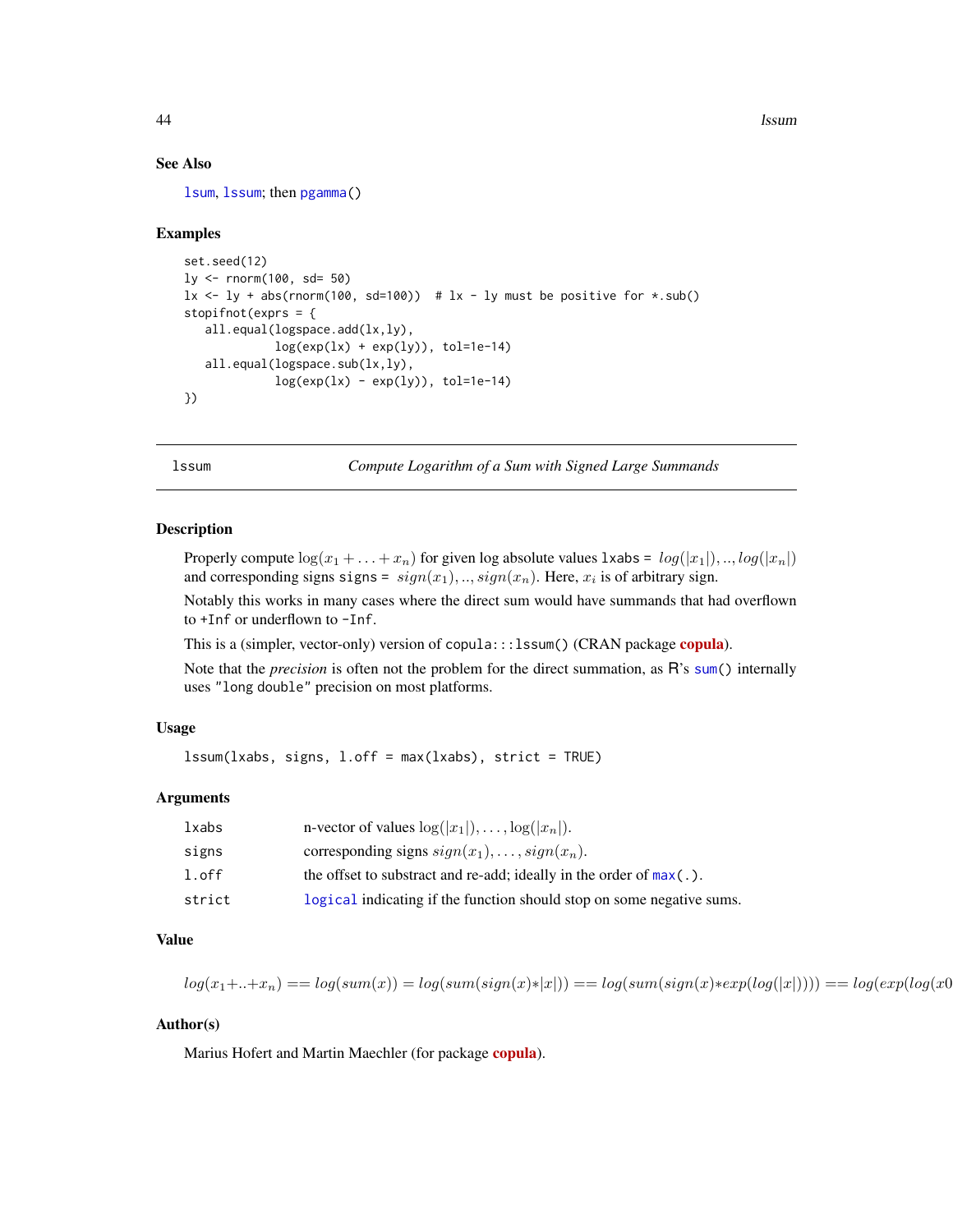lsum 45

# See Also

[lsum\(](#page-44-0)) which computes an exponential sum in log scale with *out* signs.

#### Examples

```
rSamp \le function(n, lmean, lsd = 1/4, roundN = 16) {
 lax \le sort((1+1e-14*rnorm(n))*round(roundN*rnorm(n, m = lmean, sd = lsd))/roundN)
 sx \leq -rep\_len(c(-1,1), n)list(lax=law, sx=sx, x = sx*exp(lax))}
set.seed(101)
L1 <- rSamp(1000, lmean = 700) # here, lssum() is not needed (no under-/overflow)
summary(as.data.frame(L1))
ax \leq exp(lax \leq L1$lax)
hist(lax); rug(lax)
hist( ax); rug( ax)
sx <- L1$sx
table(sx)
(lsSimple < - log(sum(L1$x))) # 700.0373
(1sS \leq -1ssum(1xabs = 1ax, signs = sx))# ditto
lsS - lsSimple # even exactly zero (in 64b Fedora 30 Linux which has nice 'long double')
stopifnot(all.equal(700.037327351478, lsS, tol=1e-14), all.equal(lsS, lsSimple))
L2 <- within(L1, { lax <- lax + 10; x <- sx*exp(lax) }) ; summary(L2$x) # some -Inf, +Inf
(lsSimpl2 < -log(sum(L2$ x))) # NaN
(lsS2 <- lssum(lxabs = L2$ lax, signs = L2$ sx)) # 710.0373
stopifnot(all.equal(lsS2, lsS + 10, tol = 1e-14))
```
<span id="page-44-0"></span>lsum *Properly Compute the Logarithm of a Sum (of Exponentials)*

#### **Description**

Properly compute  $\log(x_1 + \ldots + x_n)$ . for given  $\log(x_1), \ldots, \log(x_n)$ . Here,  $x_i > 0$  for all i. If the inputs are denoted  $l_i = log(x_i)$  for  $i = 1, 2, ..., n$ , we compute  $log(sum(exp(1[\;]))$ , numerically stably.

Simple vector version of [copula](https://CRAN.R-project.org/package=copula):::lsum() (CRAN package copula).

#### Usage

 $lsum(lx, l.off = max(lx))$ 

| lx    | n-vector of values $log(x_1)$ ,, $log(x_n)$ .                                              |
|-------|--------------------------------------------------------------------------------------------|
| l.off | the offset to substract and re-add; ideally in the order of the maximum of each<br>column. |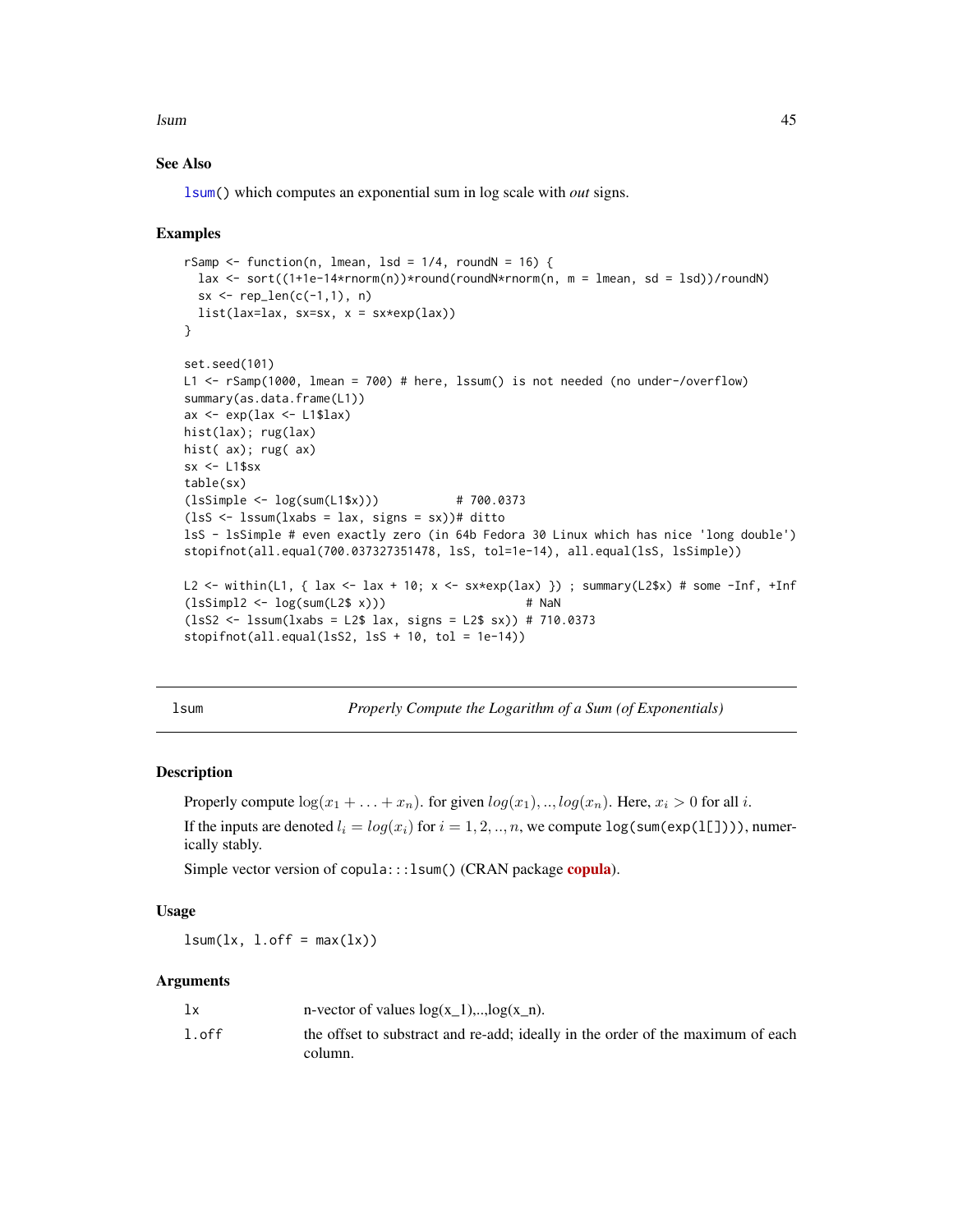46 newton and the set of the set of the set of the set of the set of the set of the set of the set of the set of the set of the set of the set of the set of the set of the set of the set of the set of the set of the set of

#### Value

 $log(x_1+...+x_n) = log(sum(x)) = log(sum(exp(log(x))) = log(exp(log(x_max))*sum(exp(log(x)-log(x_max))))$ 

# Author(s)

Originally, via paired programming: Marius Hofert and Martin Maechler.

### See Also

[lssum\(](#page-43-0)) which computes a sum in log scale with specified (typically alternating) signs.

#### Examples

```
## The "naive" version :
lsum0 <- function(lx) log(sum(exp(lx)))
lx1 < -10*(-80:70) # is easy
lx2 < -600:750 # lsum0() not ok [could work with rescaling]
lx3 < --(750:900) # lsum0() = -Inf - not good enoughm3 \le- cbind(lx1,lx2,lx3)
lx6 <- lx5 <- lx4 <- lx3
lx4[149:151] < -1nf # # = log(0)1x5[150] < - Inf
lx6[1] < - NA_real_
m6 \le cbind(m3, lx4, lx5, lx6)
stopifnot(exprs = {
  all.equal(lsum(lx1), lsum0(lx1))
  all.equal((ls1 <- lsum(lx1)), 700.000045400960403, tol=8e-16)
  all.equal((ls2 <- lsum(lx2)), 750.458675145387133, tol=8e-16)
  all.equal((ls3 <- lsum(lx3)), -749.541324854612867, tol=8e-16)
  ## identical: matrix-version <==> vector versions
  identical(lsum(lx4), ls3)
  identical(lsum(lx4), lsum(head(lx4, -3))) # the last three were -Inf
  identical(lsum(lx5), Inf)
  identical(lsum(lx6), lx6[1])
  identical((lm3 <- apply(m3, 2, lsum)), c(lx1=ls1, lx2=ls2, lx3=ls3))
  identical(apply(m6, 2, 1sum), c(lm3, 1x4=1s3, 1x5=Inf, 1x6=1x6[1]))})
```
newton *Simple R level Newton Algorithm, Mostly for Didactical Reasons*

#### Description

Given the function  $G()$  and its derivative  $g()$ , newton() uses the Newton method, starting at  $x\theta$ , to find a point xp at which G is zero.  $G()$  and  $g()$  may each depend on the same parameter (vector) z.

Convergence typically happens when the stepsize becomes smaller than eps.

keepAll = TRUE to also get the vectors of consecutive values of x and  $G(x, z)$ ;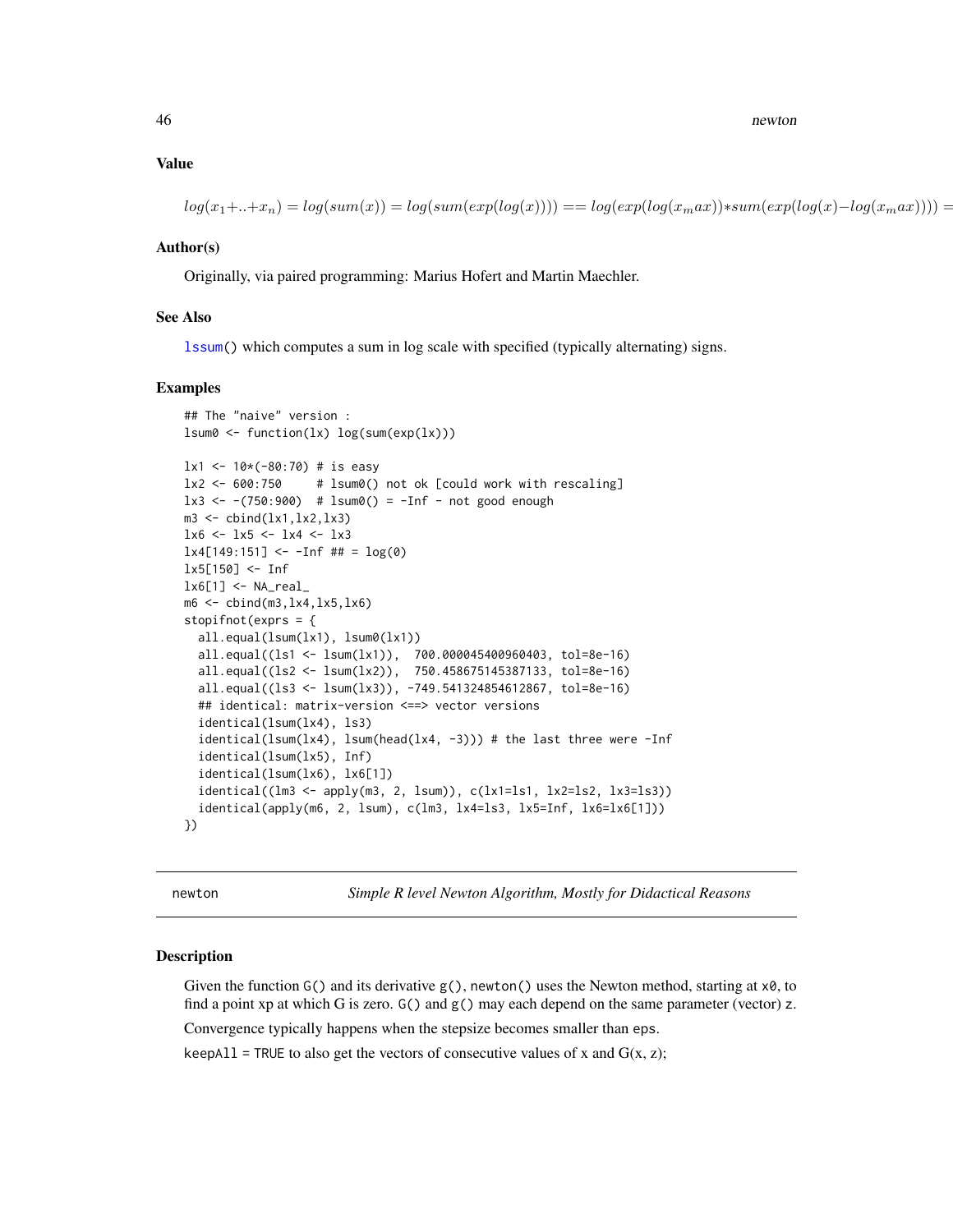#### newton and the contract of the contract of the contract of the contract of the contract of the contract of the contract of the contract of the contract of the contract of the contract of the contract of the contract of the

# Usage

```
newton(x0, G, g, z,
       xMin = -Inf, xMax = Inf, warnRng = TRUE,
       dxMax = 1000, eps = 0.0001, maxiter = 1000L,
      warnIter = missing(maxiter) || maxiter >= 10L,
      keepAll = NA)
```
# Arguments

| x0         | numeric start value.                                                                                                                                        |
|------------|-------------------------------------------------------------------------------------------------------------------------------------------------------------|
| G, g       | must be functions, mathematically of their first argument, but they can accept<br>parameters; g() must be the derivative of G.                              |
| z          | parameter vector for $G()$ and $g()$ , to be kept fixed.                                                                                                    |
| xMin, xMax | numbers defining the allowed range for x during the iterations; e.g., useful to set<br>to 0 and 1 during quantile search.                                   |
| warnRng    | logical specifying if a warning should be signalled when start value x0 is<br>outside [xMin, xMax] and hence will be changed to one of the boundary values. |
| dxMax      | maximal step size in $x$ -space. (The default 1000 is quite arbitrary, do set a good<br>maximal step size yourself!)                                        |
| eps        | positive number, the <i>absolute</i> convergence tolerance.                                                                                                 |
| maxiter    | positive integer, specifying the maximal number of Newton iterations.                                                                                       |
| warnIter   | logical specifying if a warning should be signalled when the algorithm has not<br>converged in maxiter iterations.                                          |
| keepAll    | logical specifying if the full sequence of $x$ - and $G(x,*)$ values should be kept<br>and returned:                                                        |
|            | NA, the default: newton returns a small list of final "data", with 4 components<br>$x=x*, G=G(x*, z)$ , it, and converged.                                  |
|            | TRUE: returns an extended list, in addition containing the vectors x. vec and<br>G. vec.                                                                    |
|            | FALSE: returns only the $x*$ value.                                                                                                                         |

## Details

Because of the quadrative convergence at the end of the Newton algorithm, often  $x^*$  satisfies approximately  $|G(x*, z)| < eps^2$ .

newton() can be used to compute the quantile function of a distribution, if you have a good starting value, and provide the cumulative probability and density functions as R functions G and g respectively.

### Value

The result always contains the final x-value x∗, and typically some information about convergence, depending on the value of keepAll, see above: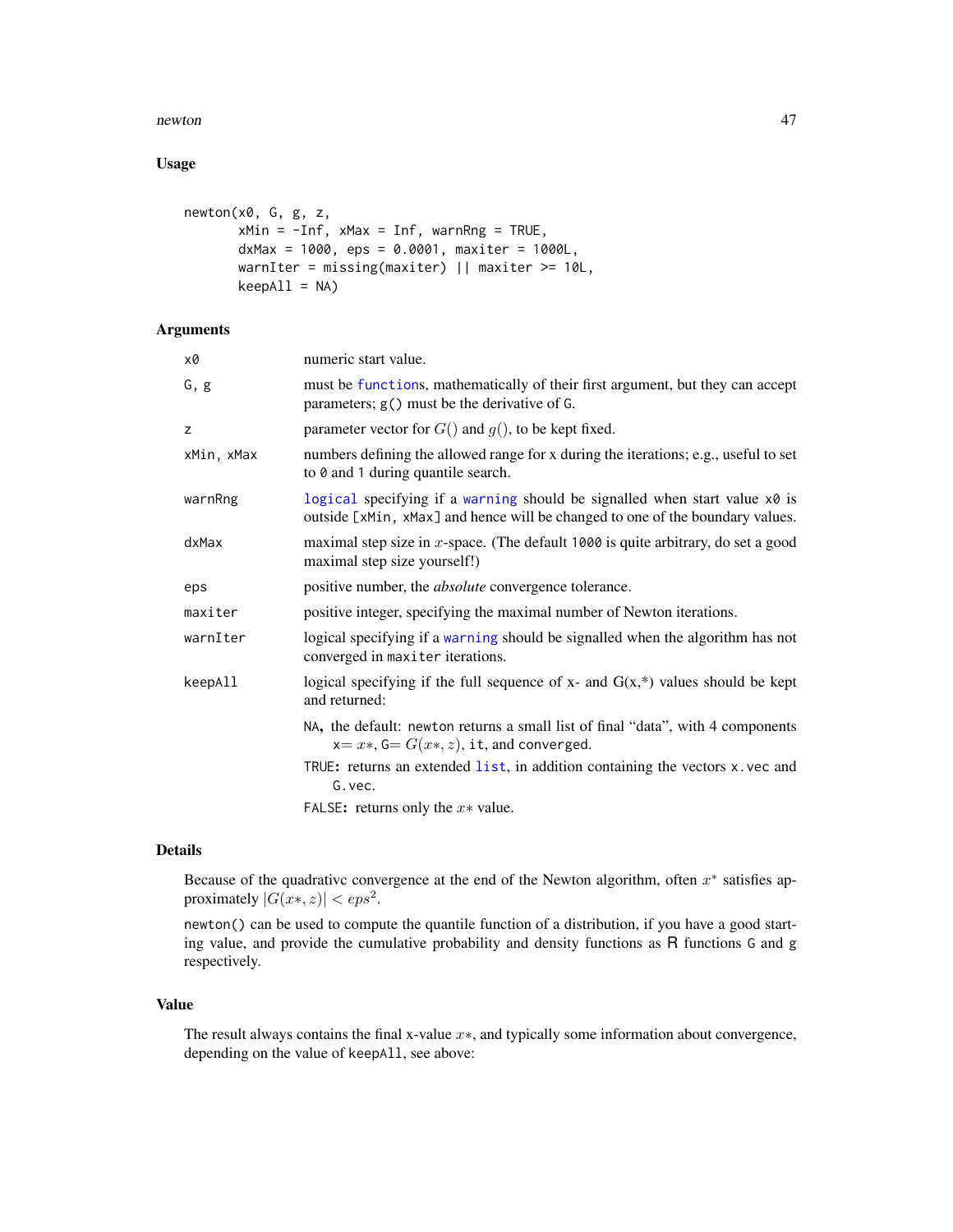| x           | the optimal $x^*$ value (a number).                                                                                                    |
|-------------|----------------------------------------------------------------------------------------------------------------------------------------|
| G           | the function value $G(x*, z)$ , typically very close to zero.                                                                          |
| it          | the integer number of iterations used.                                                                                                 |
| convergence | logical indicating if the Newton algorithm converged within maxiter iterations.                                                        |
| x.vec       | the full vector of x values, $\{x0, \ldots, x^*\}$ .                                                                                   |
| G.vec       | the vector of function values (typically tending to zero), i.e., $G(x \cdot vec, \cdot)$ (even<br>when $G(x, .)$ would not vectorize). |

#### Author(s)

Martin Maechler, ca. 2004

#### References

Newton's Method on Wikipedia, [https://en.wikipedia.org/wiki/Newton%27s\\_method](https://en.wikipedia.org/wiki/Newton%27s_method).

## See Also

[uniroot\(](#page-0-0)) is much more sophisticated, works without derivatives and is generally faster than newton().

newton(.) is currently crucially used (only) in our function  $qchisqN($ ).

### Examples

```
## The most simple non-trivial case : Computing SQRT(a)
  G \leftarrow function(x, a) x^2 - ag \leftarrow function(x, a) 2*xnewton(1, G, g, z = 4 ) # z = a -- converges immediately
  newton(1, G, g, z = 400) # bad start, needs longer to converge
## More interesting, and related to non-central (chisq, e.t.) computations:
## When is x * log(x) < B, i.e., the inverse function of G = x * log(x):
xlx \leftarrow function(x, B) x * log(x) - Bdx1x \leftarrow function(x, B) log(x) + 1Nxlx <- function(B) newton(B, G=xlx, g=dxlx, z=B, maxiter=Inf)$x
N1 \le function(B) newton(B, G=xlx, g=dxlx, z=B, maxiter = 1)$x
N2 <- function(B) newton(B, G=xlx, g=dxlx, z=B, maxiter = 2)$x
Bs <- c(outer(c(1,2,5), 10^(0:4)))
plot (Bs, vapply(Bs, Nxlx, pi), type = "l", log ="xy")
lines(Bs, vapply(Bs, N1, pi), col = 2, lwd = 2, lty = 2)
lines(Bs, vapply(Bs, N2, pi), col = 3, lwd = 3, lty = 3)
BL \leq c(outer(c(1,2,5), 10^(0:6)))
plot (BL, vapply(BL, Nxlx, pi), type = "l", log ="xy")
lines(BL, BL, col="green2", lty=3)
lines(BL, vapply(BL, N1 , pi), col = 2, lwd = 2, lty = 2)lines(BL, vapply(BL, N2, pi), col = 3, lwd = 3, lty = 3)
```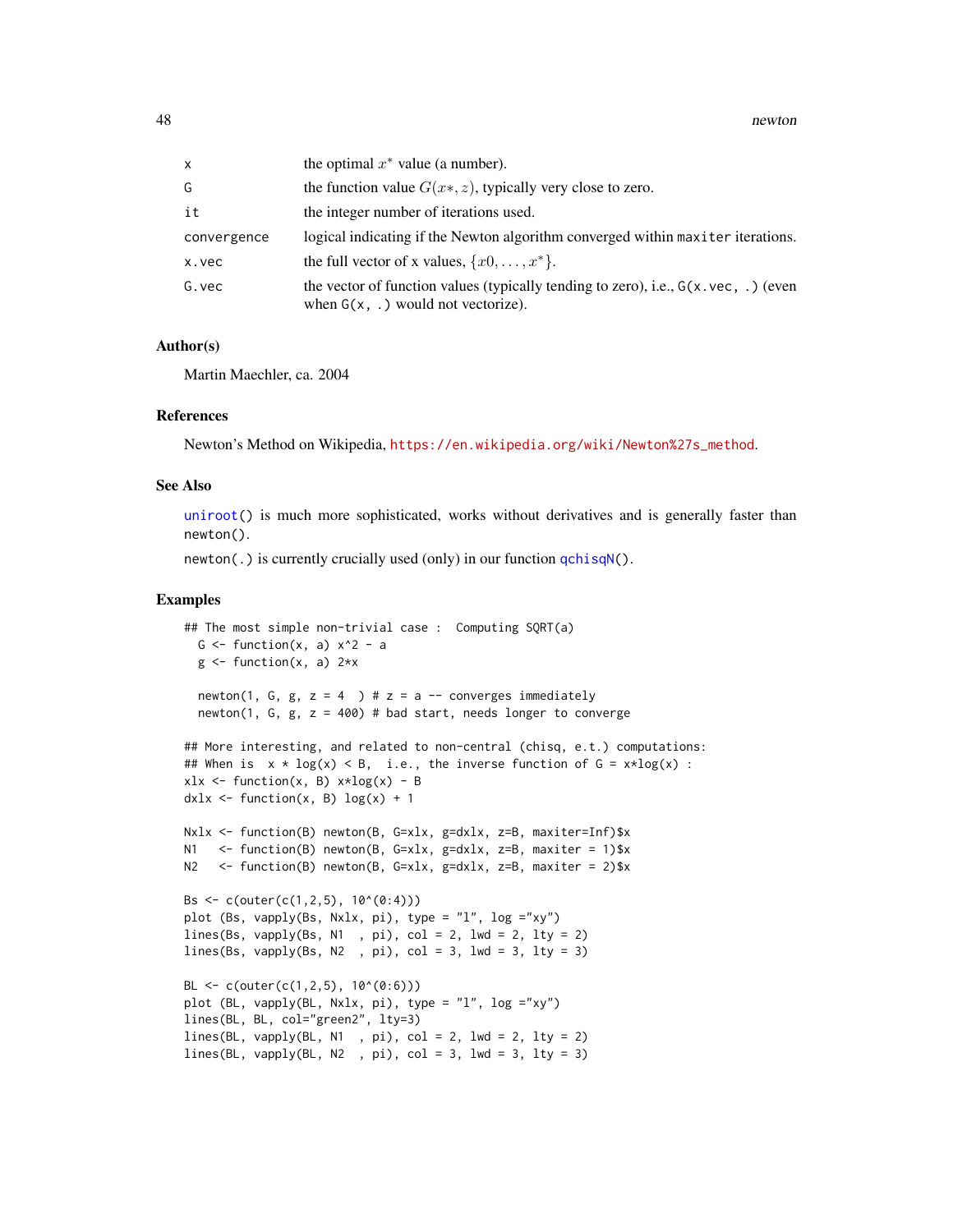```
## Better starting value from an approximate 1 step Newton:
iL1 <- function(B) 2*B / (log(B) + 1)lines(BL, iL1(BL), lty=4, col="gray20") ## really better ==> use it as start
Nxlx <- function(B) newton(iL1(B), G=xlx, g=dxlx, z=B, maxiter=Inf)$x
N1 <- function(B) newton(iL1(B), G=xlx, g=dxlx, z=B, maxiter = 1)$x
N2 <- function(B) newton(iL1(B), G=xlx, g=dxlx, z=B, maxiter = 2)$x
plot (BL, vapply(BL, Nxlx, pi), type = "o", log ="xy")
lines(BL, iL1(BL), lty=4, col="gray20")
lines(BL, vapply(BL, N1, pi), type = "o", col = 2, lwd = 2, lty = 2)
lines(BL, vapply(BL, N2, pi), type = "o", col = 3, lwd = 2, lty = 3)
## Manual 2-step Newton
iL2 <- function(B) { 1B \leq log(B) ; B*(1B+1) / (1B * (1B - log(1B) + 1)) }
lines(BL, iL2(BL), col = adjustcolor("sky blue", 0.6), lwd=6)
##==> iL2() is very close to true curve
## relative error:
iLtrue <- vapply(BL, Nxlx, pi)
cbind(BL, iLtrue, iL2=iL2(BL), relErL2 = 1-iL2(BL)/iLtrue)
## absolute error (in log-log scale; always positive!):
plot(BL, iL2(BL) - iLtrue, type = "o", log="xy", axes=FALSE)
if(requireNamespace("sfsmisc")) {
  sfsmisc::eaxis(1)
  sfsmisc::eaxis(2, sub10=2)
} else {
  cat("no 'sfsmisc' package; maybe install.packages(\"sfsmisc\") ?\n")
  axis(1); axis(2)}
## 1 step from iL2() seems quite good:
B. <- BL[-1] # starts at 2
NL2 <- lapply(B., function(B) newton(iL2(B), G=xlx, g=dxlx, z=B, maxiter=1))
str(NL2)
iL3 <- sapply(NL2, '[['', 'x'')cbind(B., iLtrue[-1], iL2=iL2(B.), iL3, relE.3 = 1- iL3/iLtrue[-1])
x. < -iL2(B.)all.equal(iL3, x. - xlx(x., B.) / dxlx(x.)) ## 7.471802e-8
## Algebraic simplification of one newton step :
all.equal((x.+B.)/(log(x.)+1), x. - xlx(x., B.) / dxlx(x.), tol = 4e-16)
iN1 <- function(x, B) (x+B) / (\log(x) + 1)B < - 12345iN1(iN1(iN1(B, B),B),B)
Nxlx(B)
```
numer-utils *Numerical Utilities - Functions, Constants*

### Description

The DPQ package provides some numeric constants used in some of its distribution computations.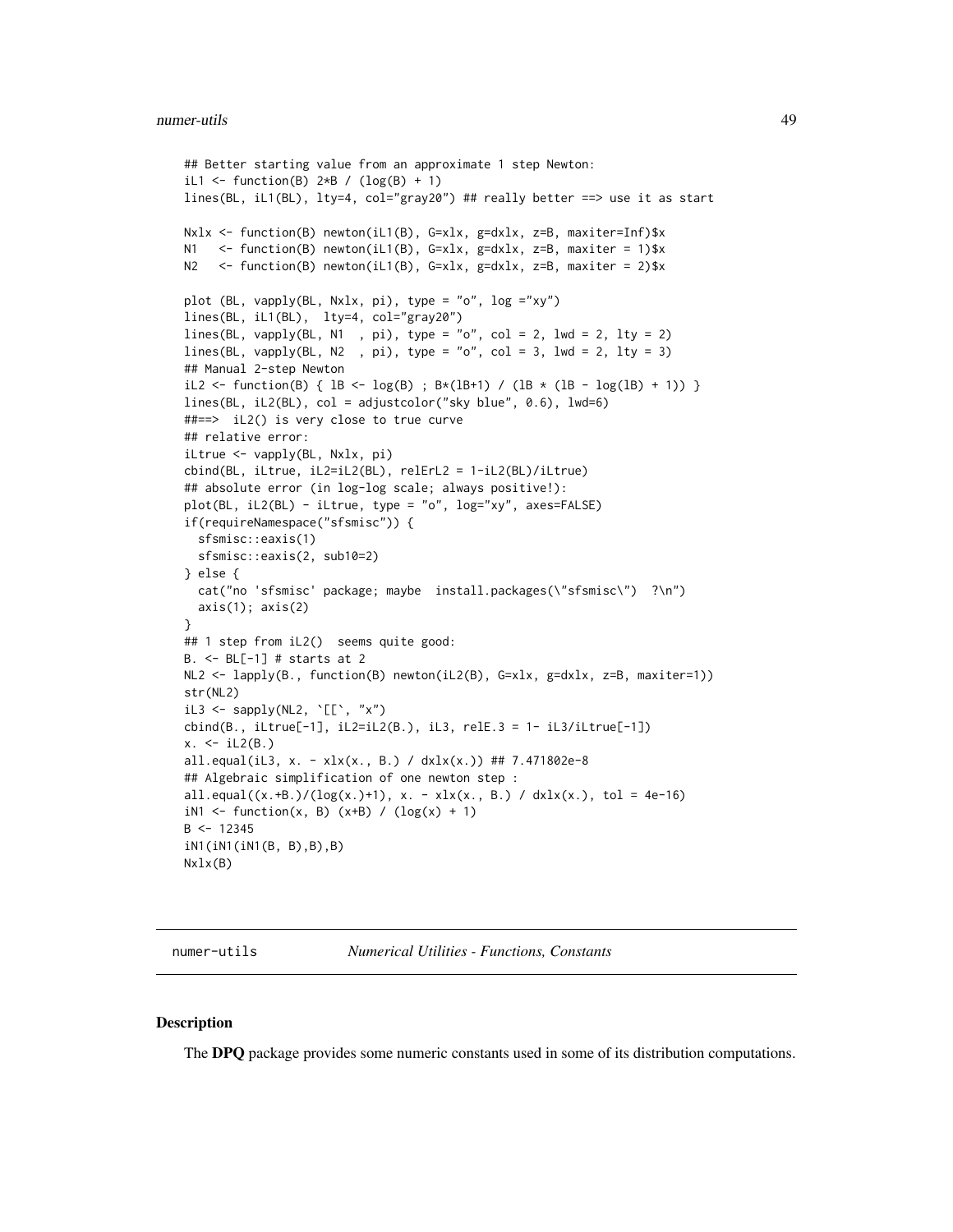all\_mpfr() and any\_mpfr() return [TRUE](#page-0-0) iff all (or 'any', respectively) of their arguments inherit from [class](#page-0-0) "mpfr" (from package **[Rmpfr](https://CRAN.R-project.org/package=Rmpfr)**).

logr(x, a) computes  $log(x / (x + a))$  $log(x / (x + a))$  in a numerically stable way.

modf(x) splits each x into integer part (as [trunc\(](#page-0-0)x)) and fractional (remainder) part in  $(-1, 1)$  and corresponds to the R version of the C99 (and POSIX) standard C (and C++) mathlib functions of the same name.

# Usage

```
## Numeric Constants : % mostly in ../R/beta-fns.R
M_LN2 \# = \log(2) = 0.693...M_SQRT2 # = sqrt(2) = 1.4142...
M_cutoff # := If |x| > |k| * M_cutoff, then log[ exp(-x) * k^x ] = -x - x\# = 3196577161300663808 ~= 3.2e+18
M_minExp \# = \log(2) \times \text{Machine}\$ \text{double.min}.\text{exp } # \approx -708.396\ldotsG_half # = sqrt(pi) = Gamma( 1/2 )## Functions :
all_mpr(...)any_mpfr(...)
logr(x, a) # == \log(x / (x + a)) -- but numerically smart; x >= 0, a > -x
modf(x)
okLongDouble(lambda = 999, verbose = 0L, tol = 1e-15)
```
### Arguments

| $\cdot \cdot \cdot$ | numeric or "mpfr" numeric vectors.                                                                                |
|---------------------|-------------------------------------------------------------------------------------------------------------------|
| x, a                | number-like, not negative, now may be vectors of length(.) $> 1$ .                                                |
| lambda              | a number, typically in the order of $500-10'000$ .                                                                |
| verbose             | a non-negative integer, if not zero, oklongDouble() prints the intermediate long<br>double computations' results. |
| tol                 | numerical tolerance used to determine the accuracy required for near equality in<br>okLongDouble().               |

#### Details

all\_mpfr(),

[all](#page-0-0)\_mpfr() : test if all or [any](#page-0-0) of their arguments or of class "mpfr" (from package  $Rmpfr$ ). The arguments are evaluated only until the result is determined, see the example.

logr() computes  $\log(x/(x + a))$  in a numerically stable way.

## Value

The numeric constant in the first case; a numeric (or "mpfr") vector of appropriate size in the 2nd case.

okLongDouble() returns a [logical](#page-0-0), [TRUE](#page-0-0) iff the long double arithmetic with expl() and logl() seems to work accurately and consistently for exp(-lambda) and log(lambda).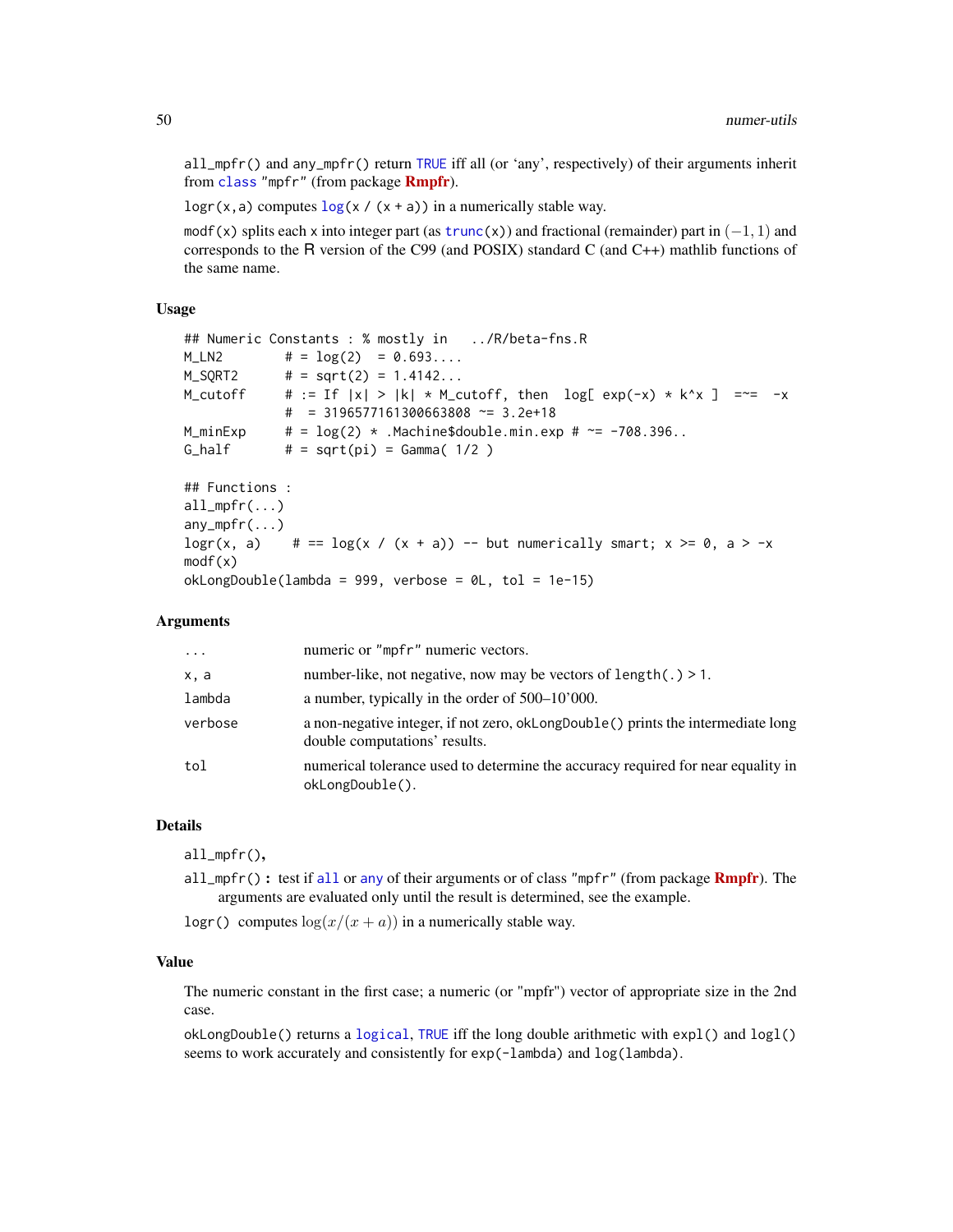p111 51

## Author(s)

Martin Maechler

## See Also

[.Machine](#page-0-0)

### Examples

```
(Ms <- ls("package:DPQ", pattern = "^M"))
lapply(Ms, function(nm) { cat(nm,": "); print(get(nm)) }) -> .tmp
logr(1:3, a=1e-10)
okLongDouble(verbose=TRUE) # verbose: show (C-level) computations
## typically TRUE, but not e.g. in a valgrinded R-devel of Oct.2019
## Here is typically the "boundary":
rr <- try(uniroot(function(x) okLongDouble(x) - 1/2,
             c(11350, 11400), tol=1e-7, extendInt = "yes"))
str(rr, digits=9) ## seems somewhat platform dependent: now see
## $ root : num 11376.563
## $ estim.prec: num 9.313e-08
## $ iter : int 29
set.seed(2021); x <- runif(100, -7,7)
mx \leq -modf(x)with(mx, head( cbind(x, i=mx$i, fr=mx$fr) )) # showing the first cases
with(mx, stopifnot( x == fr + i,
                     i == true(x),
               sign(fr) == sign(x)))
```
p1l1 *Numerically Stable p1l1(t) = (t+1)\*log(1+t) - t*

### **Description**

The binomial deviance function  $bd0(x,M)$  $bd0(x,M)$  can mathematically be re-written as  $bd0(x, M) = M *$  $p1l1((x - M)/M)$  where we look into providing numerically stable formula for  $p1l1(t)$  as its mathematical formula  $p111(t) = (t + 1) \log(1 + t) - t$  suffers from cancellation for small |t|, even when  $\log 1p(t)$  is used instead of  $\log(1+t)$ .

Using a hybrid implementation, p1l1() uses a direct formula, now the stable one in p1l1p(), for  $|t| > c$  and a series approximation for  $|t| \leq c$  for some c.

NB: The re-expression [log1pmx\(](#page-38-0)) is almost perfect; it fixes the cancellation problem entirely (and exposes the fact that  $\log 1pm$  ()'s internal cutoff seems sub optimal.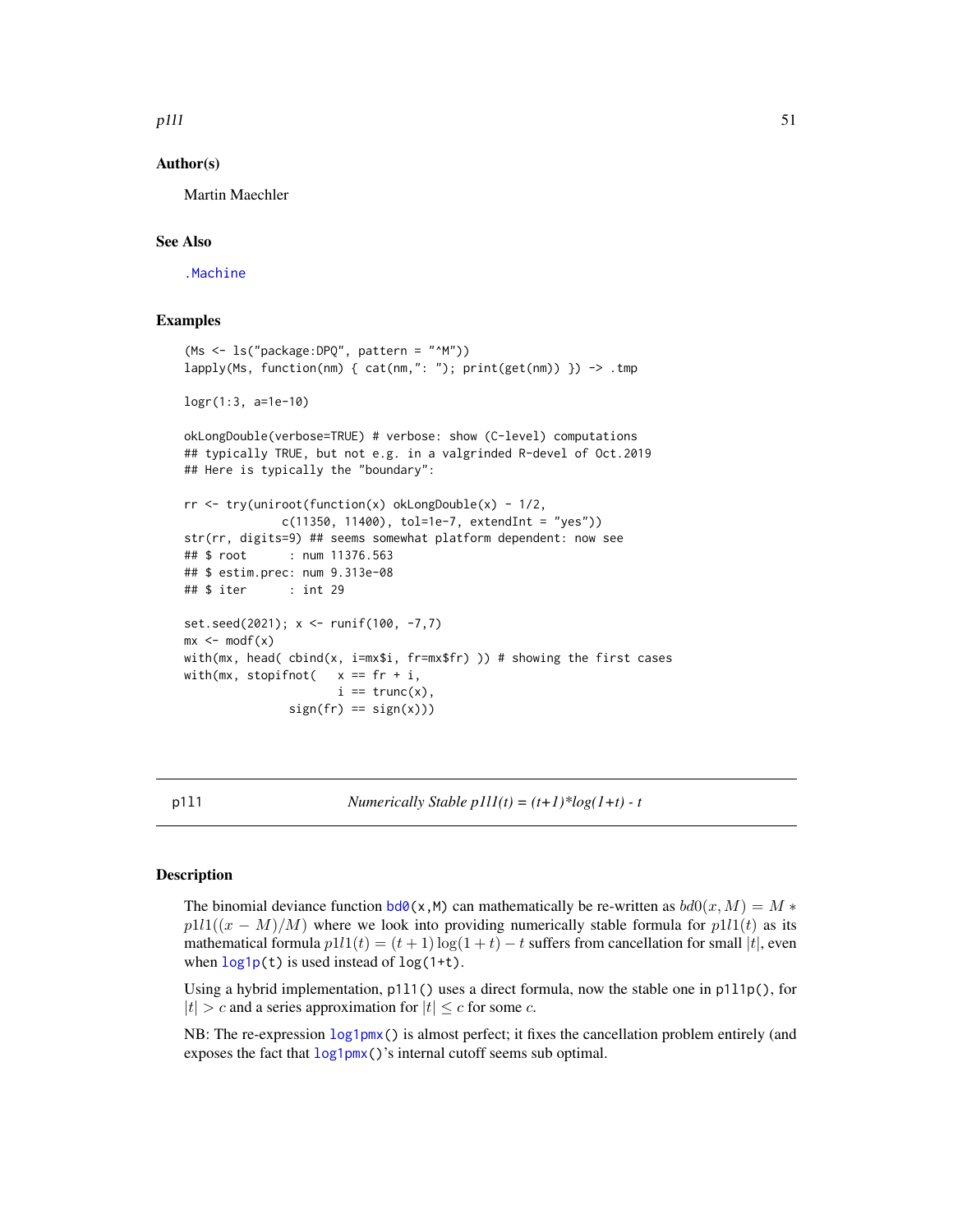# Usage

```
p1l1p (t, ...)
p1l1. (t)
p111 (t, F = t^2/2)
p111ser(t, k, F = t^2/2)p111ser(t, k, F = t^2/2)
```
## Arguments

| t       | numeric a-like vector ("mpfr" included), larger (or equal) to -1.                                                                                        |
|---------|----------------------------------------------------------------------------------------------------------------------------------------------------------|
| $\cdot$ | optional (tuning) arguments, passed to $log1pm(x)$ .                                                                                                     |
| k       | small positive integer, the number of terms to use in the Taylor series approxi-<br>mation $p111ser(t,k)$ of $p111(t)$ .                                 |
| F.      | numeric vector of multiplication factor; <i>must</i> be $t^2/2$ for the p111() function,<br>but can be modified, e.g. in more direct bd0() computations. |

# Details

for now see in  $\text{bd}\theta$  ().

## Value

numeric vector "as" t.

## Author(s)

Martin Maechler

# See Also

[bd0](#page-16-0); our package vignette *log1pmx, bd0, stirlerr - Probability Computations in R*. [dbinom](#page-0-0) the latter for the C.Loader(2000) reference.

## Examples

```
t < - seq(-1, 4, by=1/64)
plot(t, p1l1ser(t, 1), type="l")
lines(t, p1l1.(t), lwd=5, col=adjustcolor(1, 1/2)) # direct formula
for(k in 2:6) lines(t, p1l1ser(t, k), col=k)
```

```
## zoom in
t \leq -2^seq(-59,-1, by=1/4)
t < -c(-rev(t), 0, t)stopifnot(!is.unsorted(t))
k.s <- 1:12; names(k.s) <- paste0("k=", 1:12)
```

```
## True function values: use Rmpfr with 256 bits precision: ---
### eventually move this to ../tests/ & ../vignettes/log1pmx-etc.Rnw
```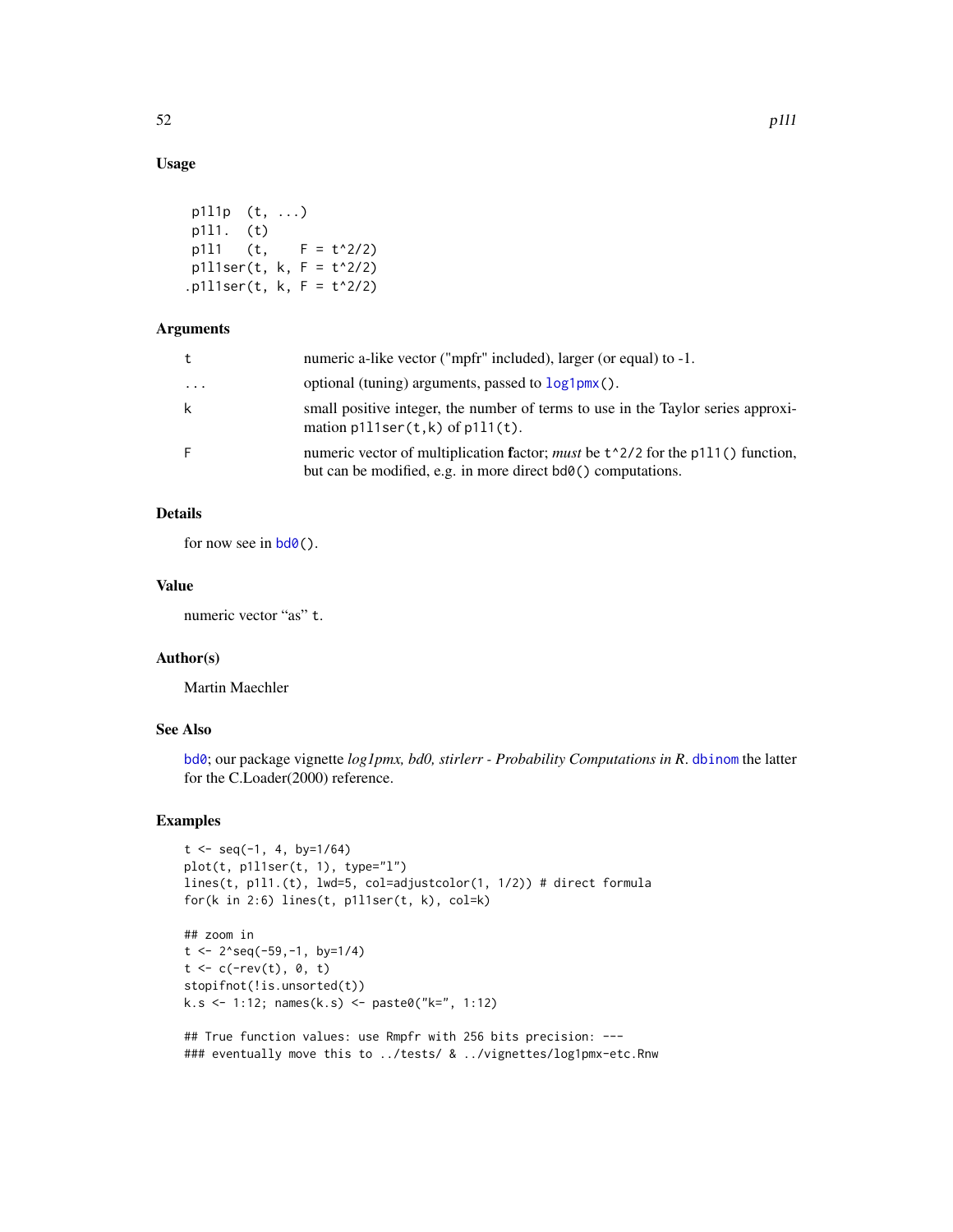```
#### FIXME: eventually replace with if(requireNamespace("Rmpfr")){ ......}
#### =====
if((needRmpfr <- is.na(match("Rmpfr", (srch0 <- search())))))
    require("Rmpfr")
p1l1.T <- p1l1.(mpfr(t, 256)) # "true" values
p1l1.n <- asNumeric(p1l1.T)
all.equal(sapply(k.s, function(k) p111ser(t,k)) -> m.p111,
          sapply(k.s, function(k) .p1l1ser(t,k)) \rightarrow m.p1l., tolerance = 0)
p1tab <-
    cbind(b1 = bd0(t+1, 1),b.10 = bd0(10*t+10,10)/10,\text{dict} = p111.(t),p111p = p111p(t),
          p1l1 = p1l1 (t),
          sapply(k.s, function(k) p1l1ser(t,k)))
matplot(t, p1tab, type="l", ylab = "p1l1*(t)")
## (absolute) error:
##' legend for matplot()
mpLeg <- function(leg = colnames(p1tab), xy = "top", col=1:6, lty=1:5, lwd=1,
                  pch = c(1L:9L, 0L, letters, LETTERS)[seq\_along(leg)], ...)legend(xy, legend=leg, col=col, lty=lty, lwd=lwd, pch=pch, ncol=3, ...)
titAbs <- "Absolute errors of p1l1(t) approximations"
matplot(t, asNumeric(p1tab - p1l1.T), type="o", main=titAbs); mpLeg()
i \leq abs(t) \leq 1/10 ## zoom in a bit
matplot(t[i], abs(asNumeric((p1tab - p1l1.T)[i,])), type="o", log="y",
        main=titAbs, ylim = c(1e-18, 0.003); mpLeg()
## Relative Error
titR <- "|Relative error| of p1l1(t) approximations"
matplot(t[i], abs(asNumeric((p1tab/p1l1.T - 1)[i,])), type="o", log="y",
        ylim = c(1e-18, 2^-10), main=titR)
mpLeg(xy="topright", bg= adjustcolor("gray80", 4/5))
i \leq -abs(t) \leq 2^{\lambda} - 10 # zoom in more
matplot(t[i], abs(asNumeric((p1tab/p1l1.T - 1)[i,])), type="o", log="y",
        ylim = c(1e-18, 1e-9))
mpLeg(xy="topright", bg= adjustcolor("gray80", 4/5))
## Correct number of digits
corDig <- asNumeric(-log10(abs(p1tab/p1l1.T - 1)))
cbind(t, round(corDig, 1))# correct number of digits
matplot(t, corDig, type="o", ylim = c(1,17))
(cN <- colnames(corDig))
legend(-.5, 14, cN, col=1:6, lty=1:5, pch = c(1L:9L, 0L, letters), ncol=2)
## plot() function >>>> using global (t, corDig) <<<<<<<<<<<<<<<<<<<<<<<<<<<<<<<<
p.relEr \le function(i, ylim = c(11,17), type = "o",
                    leg.pos = "left", insect=1/128,main = sprintf(
                        "Correct #{Digits} in p1l1() approx., notably Taylor(k=1 .. %d)",
                                    max(k.s))
```
{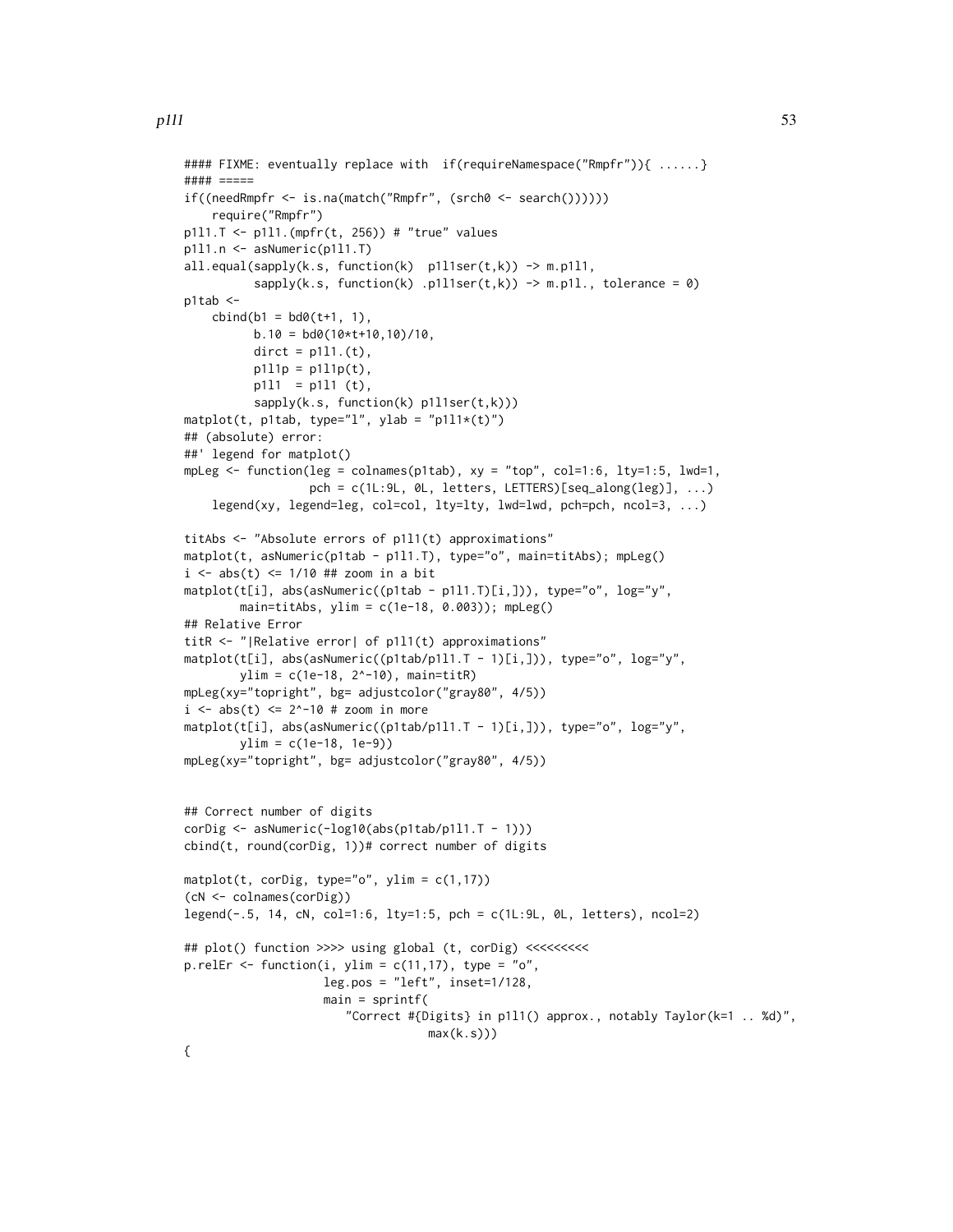```
if((neg \leftarrow all(t[i] \leftarrow 0)))t <- -tstopifnot(all(t[i] > 0), length(ylim) == 2) # as we use log="x"
    matplot(t[i], corDig[i,], type=type, ylim=ylim, log="x", xlab = quote(t), xaxt="n",
            main=main)
    legend(leg.pos, cN, col=1:6, lty=1:5, pch = c(1L:9L, 0L, letters), ncol=2,
           bg=adjustcolor("gray90", 7/8), inset=inset)
    t.epsC <- -log10(c(1,2,4)* .Machine$double.eps)
    axis(2, at=t.epsC, labels = expression(epsilon[C], 2*epsilon[C], 4*epsilon[C]),
         las=2, col=2, line=1)
    tenRs <- function(t) floor(log10(min(t))) : ceiling(log10(max(t)))
    tenE \leq -tenRs(t[i])tE <- 10^tenE
    abline (h = t.\text{epsC},
            v = tE, lty=3, col=adjustcolor("gray",.8), lwd=2)
    AX <- if(requireNamespace("sfsmisc")) sfsmisc::eaxis else axis
    AX(1, at= tE, labels = as.expression(
                      lapply(tenE,
                             if(neg)
                                  function(e) substitute(-10^{E}, list(E = e+0))
                             else
                                  function(e) substitute( 10^{e}[E}, list(E = e+0)))))
}
p.relEr(t > 0, ylim = c(1,17))
p.relEr(t > 0) # full positive range
p.relEr(t < 0) # full negative range
if(FALSE) {## (actually less informative):
p.relEr(i = 0 < t & t < .01) ## positive small t
p.relEr(i = -.1 < t & t < 0) ## negative small t
}
## Find approximate formulas for accuracy of k=k* approximation
d.corrD <- cbind(t=t, as.data.frame(corDig))
names(d.corrD) <- sub("k=", "nC_", names(d.corrD))
fmod \le function(k, data, cut.y.at = -log10(2 * .Machine$double.eps),
                 good.y = -log10(.Machine$double.eps), # \sim 15.654
                 verbose=FALSE) {
    varNm <- paste0("nC_",k)
    stopifnot(is.numeric(y <- get(varNm, data, inherits=FALSE)),
              is.numeric(t <- data$t))# '$' works for data.frame, list, environment
    i \leq 3 \leq y \& y \leq cut.y.ati.pos \leq - i & t > 0
    i.neg \leq -i & t < 0if(verbose) cat(sprintf("k=%d >> y <= %g ==> #{pos. t} = %d ; #{neg. t} = %d\n",
                            k, cut.y.at, sum(i.pos), sum(i.neg)))
   nCoefLm <- function(x,y) `names<-`(.lm.fit(x=x, y=y)$coeff, c("int", "slp"))
  nC.t < - function(x,y) { cf < - nCoefLm(x,y); c(cf, t.\theta = exp((good.y - cf[[1]])/cf[[2]])) }
   cbind(pos = nC.t(cbind(1, log( t[i.pos])), y[i.pos]),neg = nC.t(cbind(1, log(-t[i.neg])), y[i.neg]))}
rr <- sapply(k.s, fmod, data=d.corrD, verbose=TRUE, simplify="array")
```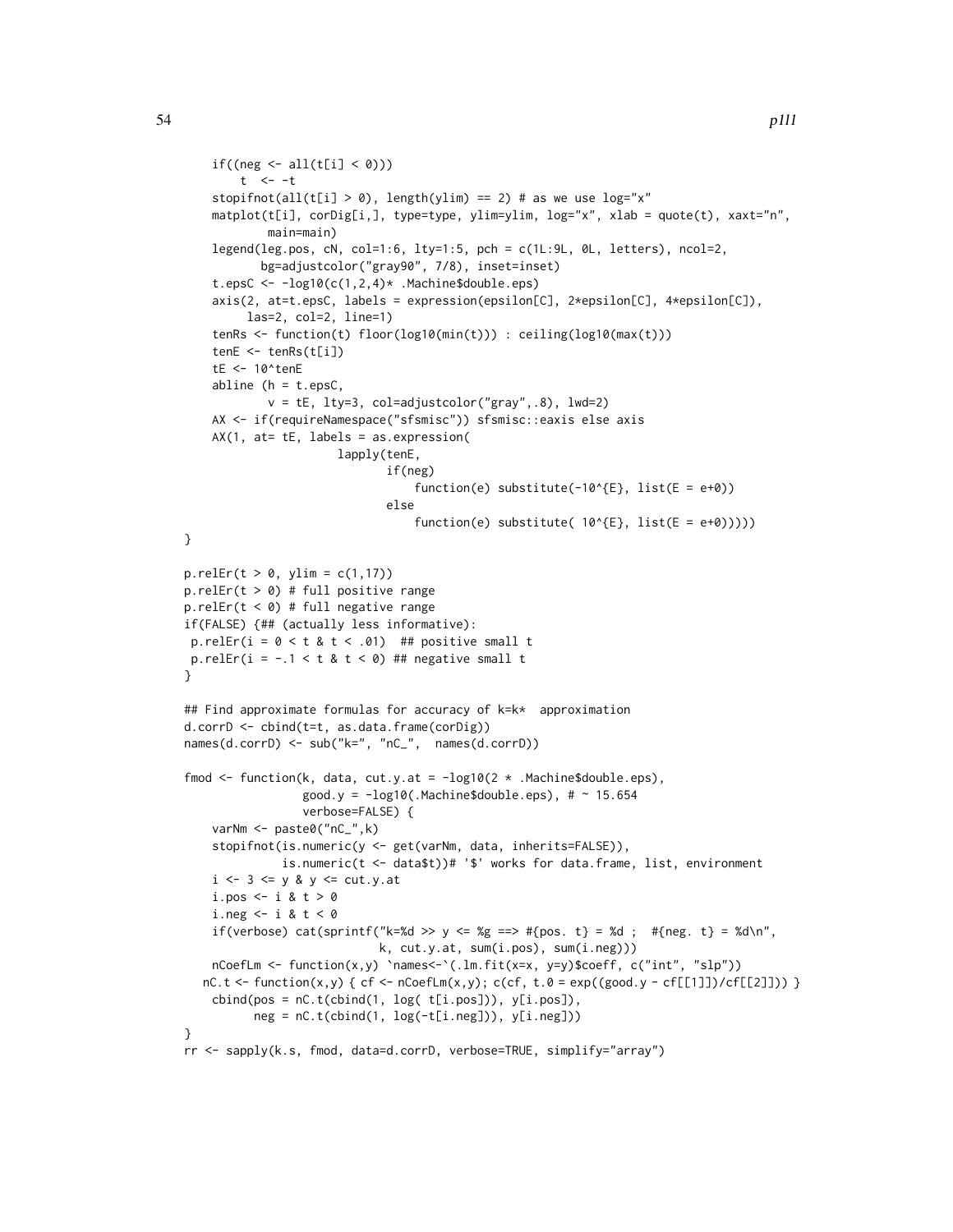```
stopifnot(rr["slp", 1 \le 0) # all slopes are negative (important!)
maplot(k.s, t(rr['slp", .]), type='o", xlab = quote(k), ylab = quote(slope[k]))## fantastcally close to linear in k
## The numbers, nicely arranged
ftable(aperm(rr, c(3,2,1)))
signif(t(rr["t.0",,]),3) # ==> Should be boundaries for the hybrid p1l1()
## pos neg
## k=1 6.60e-16 6.69e-16
## k=2 3.65e-08 3.65e-08
## k=3 1.30e-05 1.32e-05
## k=4 2.39e-04 2.42e-04
## k=5 1.35e-03 1.38e-03
## k=6 4.27e-03 4.34e-03
## k=7 9.60e-03 9.78e-03
## k=8 1.78e-02 1.80e-02
## k=9 2.85e-02 2.85e-02
## k=10 4.13e-02 4.14e-02
## k=11 5.62e-02 5.64e-02
## k=12 7.24e-02 7.18e-02
###------------- Well, p1l1p() is really basically good enough ... with a small exception:
rErr1k <- curve(asNumeric(p1l1p(x) / p1l1.(mpfr(x, 4096)) - 1), -.999, .999,
                n = 4000, col=2, lwd=2)
abline(h = c(-8, -4, -2:2, 4, 8) * 2^2 - 52, 1ty=2, col=adjustcolor("gray20", 1/4))## well, have a "spike" at around -0.8 -- why?
plot(abs(y) \sim x, data = rErr1k, ylim = c(4e-17, max(abs(y))),ylab=quote(abs(hat(p)/p - 1)),
     main = "p1l1p(x) -- Relative Error wrt mpfr(*. 4096) [log]",
     col=2, 1wd=1.5, type = "b", cex=1/2, log="y", yaxt="n")
sfsmisc::eaxis(2)
eps124 <- c(1, 2, 4, 8)* 2^x - 52abline(h = eps124, lwd=c(3,1,1,1), lty=c(1,2,2,2), col=adjustcolor("gray20", 1/4))axLab <- expression(epsilon[c], 2*epsilon[c], 4*epsilon[c], 8*epsilon[c])
axis(4, at =eps124, labels = axLab, col="gray20", las=1)abline(v= -.791, lty=3, lwd=2, col="blue4") # -.789 from visual ..
##--> The "error" is in log1pmx() which has cutoff minLog1Value = -0.79149064
##--> which is clearly not optimal, at least not for computing p1l1p()
d \le -1/2048; x \le -\text{seq}(-1+d, 1, \text{ by}=d)p1l1Xct <- p1l1.(mpfr(x, 4096))
rEx.5 \leq<br>sa Numeric(p1l1p(x, minL1 = -0.5) / p1l1Xct - 1)lines(x, abs(rEx.5), lwd=2.5, col=adjustcolor(4, 1/2)); abline(v=-.5, lty=2, col=4)rEx.25 \leq -asNumeric(p1l1p(x, minL1 = -0.25) / p1l1Xct - 1)
lines(x, abs(rEx.25), lwd=3.5, col=adjustcolor(6, 1/2)); abline(v=-.25, lty=2,col=6)
lines(lowess(x, abs(rEx.5), f=1/20), col=adjustcolor(4,offset=rep(1,4)/3), lwd=3)
lines(lowess(x, abs(rEx.25), f=1/20), col=adjustcolor(6,offset=rep(1,4)/3), lwd=
3)
rEx.4 \le asNumeric(p1l1p(x, tol_logcf=1e-15, minL1 = -0.4) / p1l1Xct - 1)
lines(x, abs(rEx.4), lwd=5.5, col=adjustcolor("brown", 1/2)); abline(v=-.25, lty=2,col="brown")
```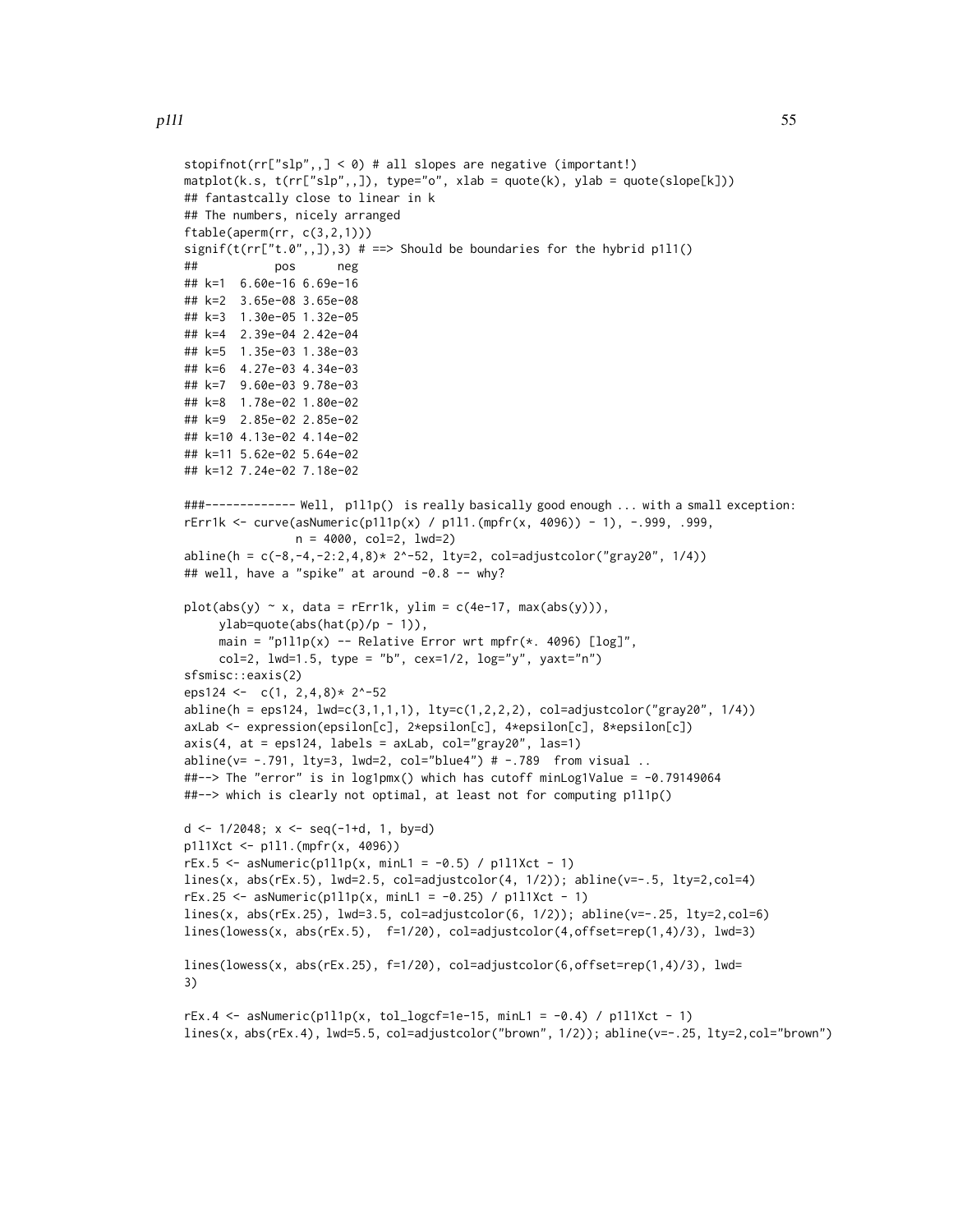```
if(needRmpfr && isNamespaceLoaded("Rmpfr"))
   detach("package:Rmpfr")
```
pbetaRv1 *Pure R Implementation of Old pbeta()*

#### Description

pbetaRv1() is an implementation of the original ("version 1" [pbeta\(](#page-0-0)) function in R (versions  $\leq$ 2.2.x), before we started using TOMS 708 bratio() instead, see that help page also for references.

pbetaRv1() is basically a manual translation from C to R of the underlying pbeta\_raw() C function, see in R's source tree at [https://svn.r-project.org/R/branches/R-2-2-patches/src/](https://svn.r-project.org/R/branches/R-2-2-patches/src/nmath/pbeta.c) [nmath/pbeta.c](https://svn.r-project.org/R/branches/R-2-2-patches/src/nmath/pbeta.c)

For consistency within R, we are using R's argument names (q, shape1, shape2) instead of C code's (x, pin, qin ).

It is only for the *central* beta distribution.

### Usage

```
pbetaRv1(q, shape1, shape2, lower.tail = TRUE,
         eps = 0.5 * .Machine$double.eps,
         sml = .Machine$double.xmin,
         verbose = 0)
```
### Arguments

q, shape1, shape2

|            | non-negative numbers, q in $[0, 1]$ , see pheta.                                                                                                                                                                     |
|------------|----------------------------------------------------------------------------------------------------------------------------------------------------------------------------------------------------------------------|
| lower.tail | indicating if $F(q;*)$ should be returned or the upper tail probability $1-F(q)$ .                                                                                                                                   |
| eps        | the tolerance used to determine congerence, eps has been hard coded in C code<br>to 0.5 $\star$ . Machine \$double. eps which is equal to $2^{-53}$ or 1.110223e-16.                                                 |
| sml        | the smallest positive number on the typical platform. The default . Machine\$double.xmin<br>is hard coded in the C code (as DBL_MIN), and this is equal to $2^{-1022}$ or 2.225074e-308<br>on all current platforms. |
| verbose    | integer indicating the amount of verbosity of diagnostic output, 0 means no out-<br>put, 1 more, etc.                                                                                                                |

## Value

a number.

## Note

The C code contains *This routine is a translation into C of a Fortran subroutine by W. Fullerton of Los Alamos Scientific Laboratory.*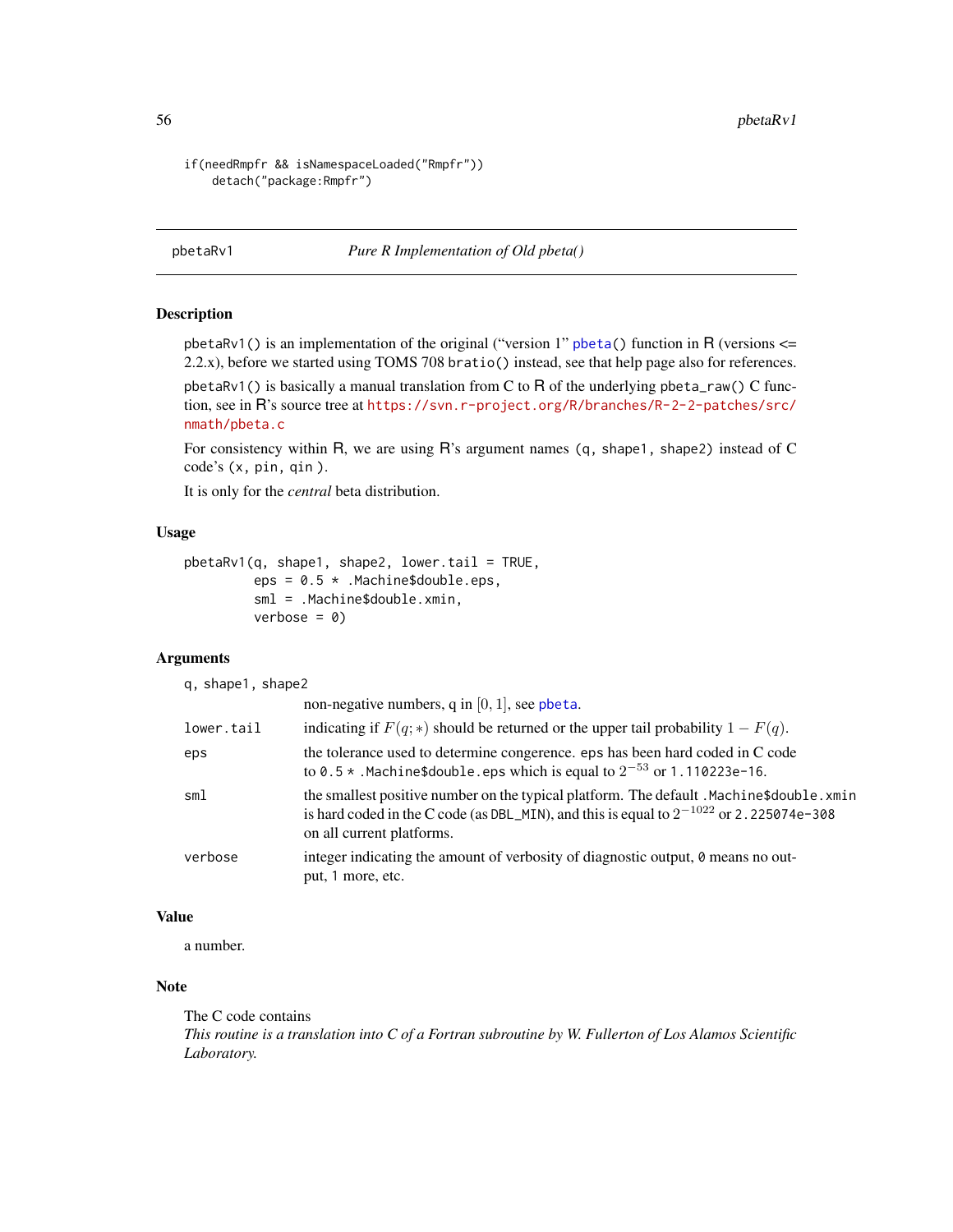## phyperAllBin 57

## Author(s)

Martin Maechler

## References

(From the C code:)

Nancy E. Bosten and E.L. Battiste (1974). Remark on Algorithm 179 (S14): Incomplete Beta Ratio. *Communications of the ACM*, 17(3), 156–7.

### See Also

[pbeta](#page-0-0).

# Examples

```
all.equal(pbetaRv1(1/4, 2, 3),
           pbeta (1/4, 2, 3))
set.seed(101)
N < - 1000x <- sample.int(7, N, replace=TRUE) / 8
a \leftarrow \text{rlnorm}(N)b \leftarrow 5*rlnorm(N)pbt \leq pbeta(x, a, b)for(i in 1:N) \{stopifnot(all.equal(pbetaRv1(x[i], a[i], b[i]), pbt[i]))
   cat("." , if(i % 20 == 0) paste0(i, "\\n"))}
```
phyperAllBin *Compute Hypergeometric Probabilities via Binomial Approximations*

## Description

- phyperAllBinM() computes all four Molenaar binomial approximations to the hypergeometric cumulative distribution function [phyper\(](#page-0-0)).
- phyperAllBin() computes Molenaar's four, plus the other four [phyperBin.1\(](#page-59-0)), \*.2, \*.3, and  $\star$  . 4.

## Usage

phyperAllBin (m, n, k, q = .suppHyper(m, n, k), lower.tail = TRUE, log.p = FALSE) phyperAllBinM(m, n, k, q = .suppHyper(m, n, k), lower.tail = TRUE, log.p = FALSE) .suppHyper(m, n, k)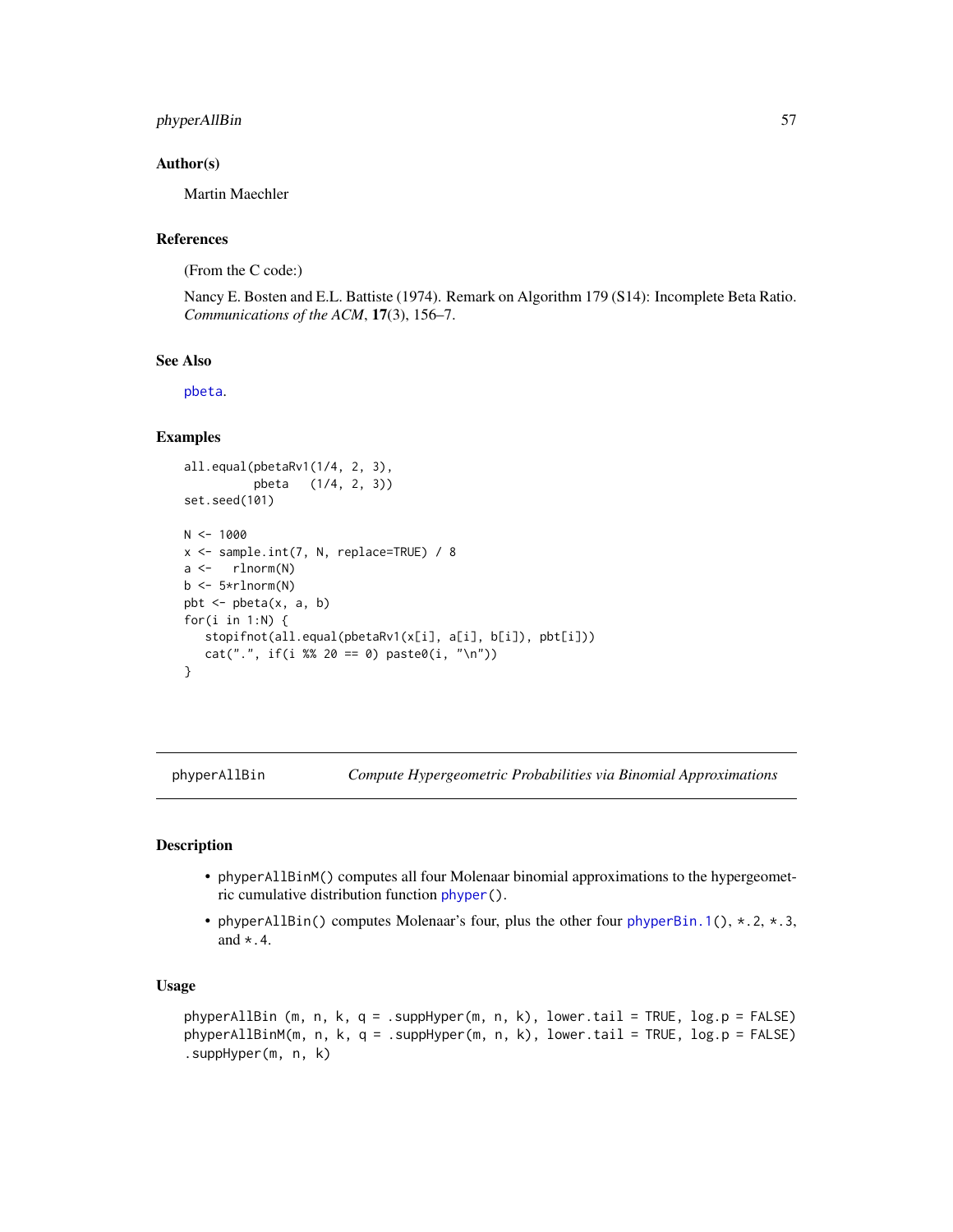#### Arguments

| m          | the number of white balls in the urn.                                                                                                                                                                                        |
|------------|------------------------------------------------------------------------------------------------------------------------------------------------------------------------------------------------------------------------------|
| n          | the number of black balls in the urn.                                                                                                                                                                                        |
| k          | the number of balls drawn from the urn, hence must be in $0, 1, \ldots, m+n$ .                                                                                                                                               |
| q          | vector of quantiles representing the number of white balls drawn without re-<br>placement from an urn which contains both black and white balls. The default,<br>. suppHyper $(m, n, k)$ provides the full (finite) support. |
| lower.tail | logical; if TRUE (default), probabilities are $P[X \le x]$ , otherwise, $P[X > x]$ .                                                                                                                                         |
| log.p      | logical; if TRUE, probabilities $p$ are given as $log(p)$ .                                                                                                                                                                  |

## Value

the phyperAllBin\*() functions return a numeric [matrix](#page-0-0), with each column a different approximation to [phyper\(](#page-0-0)m, n, k, q, lower.tail, log.p).

Note that the columns of phyperAllBinM() are a *subset* of those from phyperAllBin().

### Author(s)

Martin Maechler

## References

See those in [phyperBinMolenaar](#page-60-0).

# See Also

[phyperBin.1](#page-59-0) etc, and [phyperBinMolenaar](#page-60-0). [phyper](#page-0-0)

### Examples

```
.suppHyper # very simple:
stopifnot(identical(.suppHyper, ignore.environment = TRUE,
         function (m, n, k) max(0, k-n):min(k, m)))
phBall <- phyperAllBin (5,15, 7)
phBalM <- phyperAllBinM(5,15, 7)
stopifnot(identical(
            phBall[, colnames(phBalM)] ,
            phBalM)
         , .suppHyper(5, 15, 7) == 0:5
\lambdaround(phBall, 4)
## relative Error: number of correct digits =
cbind(q = 0:5, round(-log10(abs(1 - phBall / phyper(0:5, 5,15,7))), digits=2))
```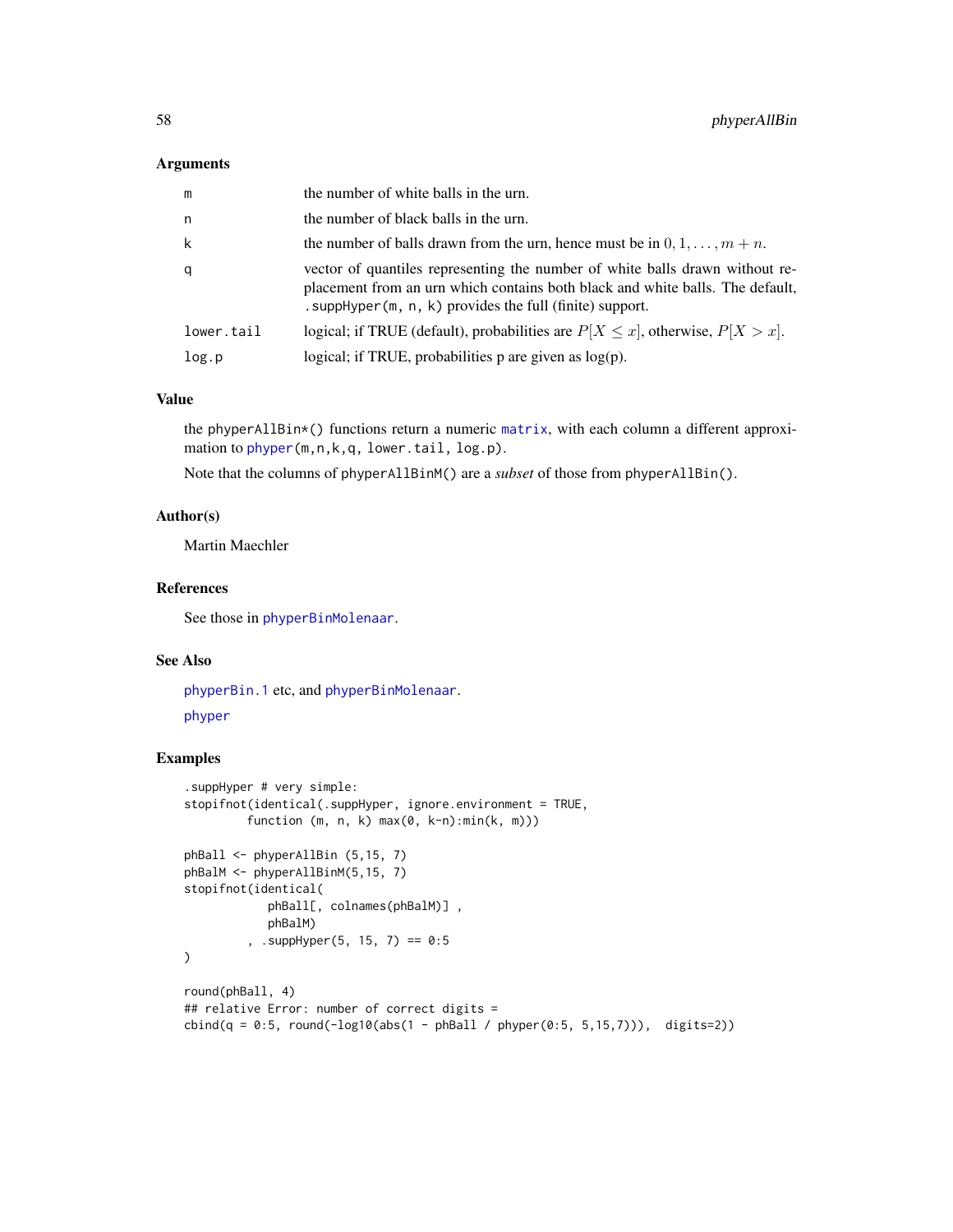## Description

Compute the normal approximation (via [pnorm\(](#page-0-0).) from AS 152 to the cumulative hyperbolic distribution function [phyper\(](#page-0-0)).

#### Usage

phyperApprAS152(q, m, n, k)

### Arguments

| a | vector of quantiles representing the number of white balls drawn without re-<br>placement from an urn which contains both black and white balls. |
|---|--------------------------------------------------------------------------------------------------------------------------------------------------|
| m | the number of white balls in the urn.                                                                                                            |
| n | the number of black balls in the urn.                                                                                                            |
| k | the number of balls drawn from the urn, hence must be in $0, 1, \ldots, m+n$ .                                                                   |

#### Value

a [numeric](#page-0-0) vector of the same length (etc) as q.

#### Note

I have Fortran (and C code translated from Fortran) which says

ALGORITHM AS R77 APPL. STATIST. (1989), VOL.38, NO.1 Replaces AS 59 and AS 152 Incorporates AS R86 from vol.40(2)

## Author(s)

Martin Maechler, 19 Apr 1999

## References

Lund, Richard E. (1980) Algorithm AS 152: Cumulative Hypergeometric Probabilities. *Journal of the Royal Statistical Society. Series C (Applied Statistics)*, 29(2), 221–223. [doi:10.2307/2986315](https://doi.org/10.2307/2986315)

Shea, B. (1989) Remark AS R77: A Remark on Algorithm AS 152: Cumulative Hypergeometric Probabilities. *JRSS C (Applied Statistics)*, 38(1), 199–204. [doi:10.2307/2347696](https://doi.org/10.2307/2347696)

Berger, R. (1991) Algorithm AS R86: A Remark on Algorithm AS 152: Cumulative Hypergeometric Probabilities. *JRSS C (Applied Statistics)*, 40(2), 374–375. [doi:10.2307/2347606](https://doi.org/10.2307/2347606)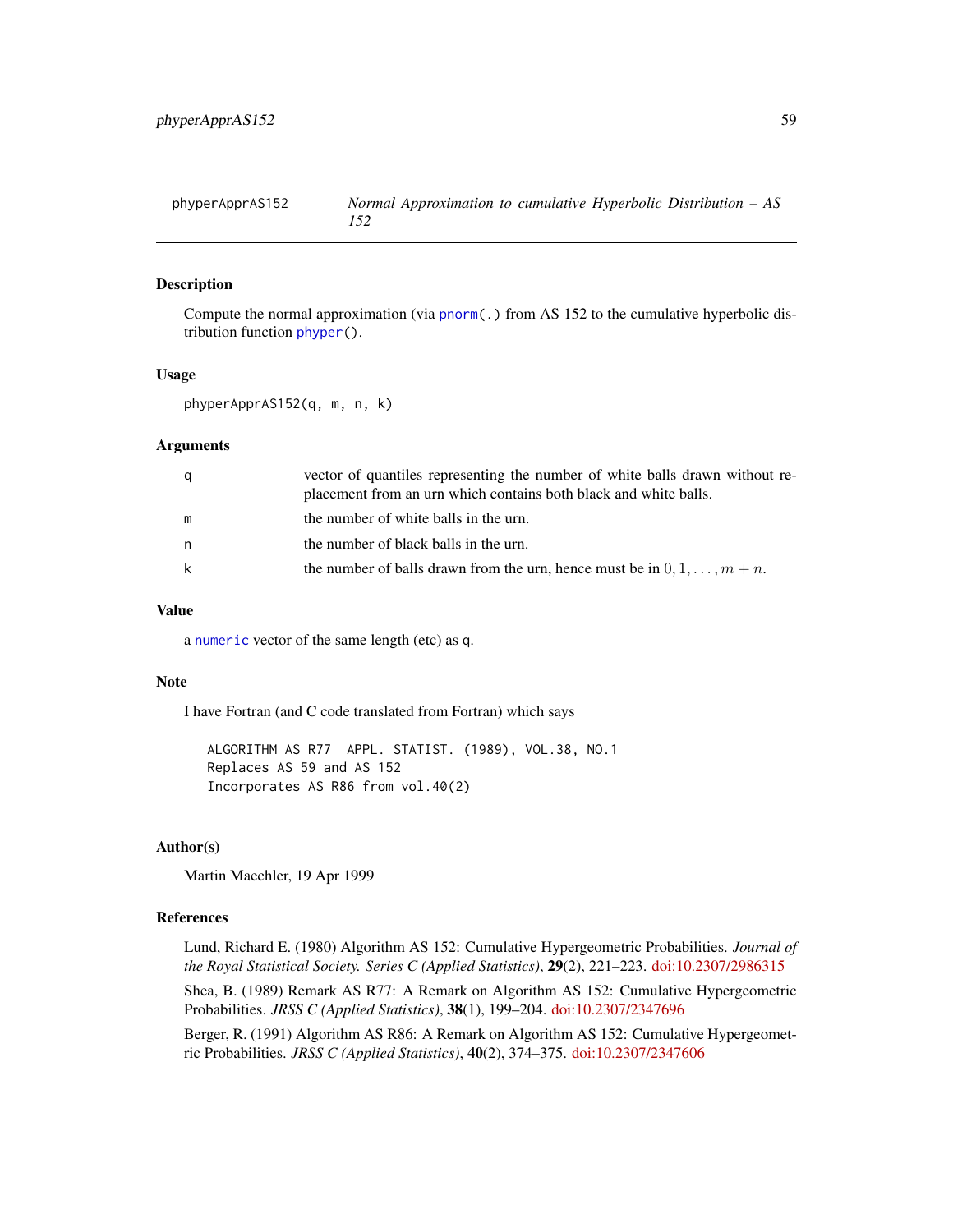## See Also

[phyper](#page-0-0)

#### Examples

```
##---- Should be DIRECTLY executable !! ----
##-- ==> Define data, use random,
##--or do help(data=index) for the standard data sets.
## The function is currently defined as
function (q, m, n, k)
{
   kk <- n
   nn < - mmm < - m + n11 < qmean <- kk * nn/mm
   sig \leq sqrt(mean \star (mm - nn)/mm \star (mm - kk)/(mm - 1))
   pnorm(11 + 1/2, mean = mean, sd = sig)}
```
<span id="page-59-0"></span>phyperBin *HyperGeometric Distribution via Approximate Binomial Distribution*

## Description

Compute hypergeometric cumulative probabilities via (good) binomial distribution approximations. The arguments of these functions are *exactly* those of R's own [phyper\(](#page-0-0)).

. . .

#### Usage

```
phyperBin.1(q, m, n, k, lower.tail = TRUE, log.p = FALSE)phyperBin.2(q, m, n, k, lower.tail = TRUE, log.p = FALSE)
phyperBin.3(q, m, n, k, lower.tail = TRUE, log.p = FALSE)
phyperBin.4(q, m, n, k, lower.tail = TRUE, log.p = FALSE)
```

| q          | vector of quantiles representing the number of white balls drawn without re-<br>placement from an urn which contains both black and white balls. |
|------------|--------------------------------------------------------------------------------------------------------------------------------------------------|
| m          | the number of white balls in the urn.                                                                                                            |
| n          | the number of black balls in the urn.                                                                                                            |
| k          | the number of balls drawn from the urn, hence must be in $0, 1, \ldots, m+n$ .                                                                   |
| lower.tail | logical; if TRUE (default), probabilities are $P[X \le x]$ , otherwise, $P[X > x]$ .                                                             |
| log.p      | logical; if TRUE, probabilities $p$ are given as $log(p)$ .                                                                                      |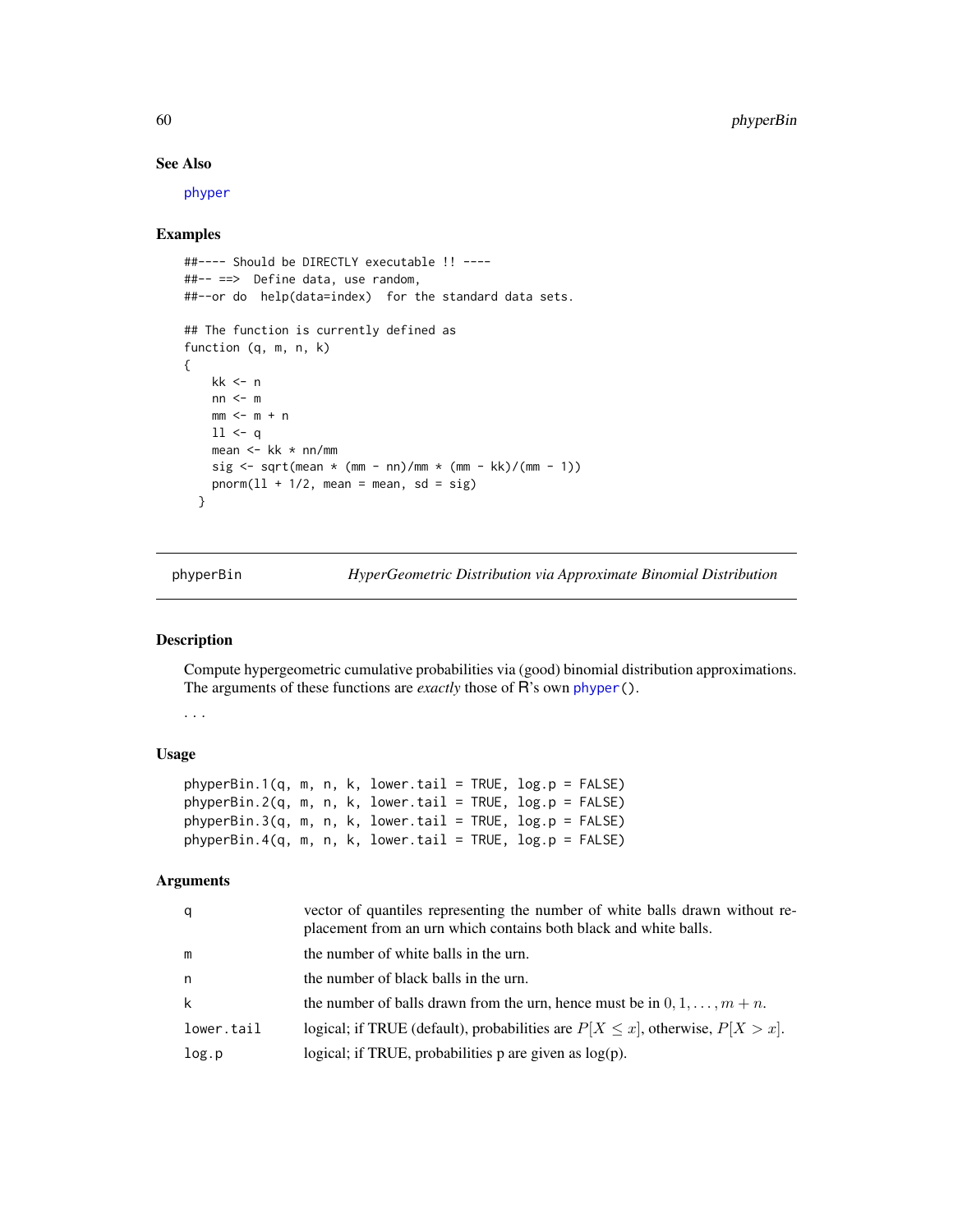## phyperBinMolenaar 61

### Value

. . .

## Author(s)

Martin Maechler

## See Also

[phyper](#page-0-0), [pbinom](#page-0-0)

## Examples

```
## The function is simply defined as
function (q, m, n, k, lower.tail = TRUE, log.p = FALSE)
 pbinom(q, size = k, prob = m/(m + n), lower.tail = lower.tail,log.p = log.p
```
<span id="page-60-0"></span>

| phyperBinMolenaar | HyperGeometric Distribution via Molenaar's Binomial Approxima- |
|-------------------|----------------------------------------------------------------|
|                   | tion                                                           |

## Description

Compute hypergeometric cumulative probabilities via Molenaar's binomial approximations. The arguments of these functions are *exactly* those of R's own [phyper\(](#page-0-0)).

. . .

### Usage

```
phyperBinMolenaar (q, m, n, k, lower.tail = TRUE, log.p = FALSE)
phyperBinMolenaar.1(q, m, n, k, lower.tail = TRUE, log.p = FALSE)
phyperBinMolenaar.2(q, m, n, k, lower.tail = TRUE, log.p = FALSE)
phyperBinMolenaar.3(q, m, n, k, lower.tail = TRUE, log.p = FALSE)
phyperBinMolenaar.4(q, m, n, k, lower.tail = TRUE, log.p = FALSE)
```

| q          | vector of quantiles representing the number of white balls drawn without re-<br>placement from an urn which contains both black and white balls. |
|------------|--------------------------------------------------------------------------------------------------------------------------------------------------|
| m          | the number of white balls in the urn.                                                                                                            |
| n          | the number of black balls in the urn.                                                                                                            |
| k          | the number of balls drawn from the urn, hence must be in $0, 1, \ldots, m+n$ .                                                                   |
| lower.tail | logical; if TRUE (default), probabilities are $P[X \le x]$ , otherwise, $P[X > x]$ .                                                             |
| log.p      | logical; if TRUE, probabilities $p$ are given as $log(p)$ .                                                                                      |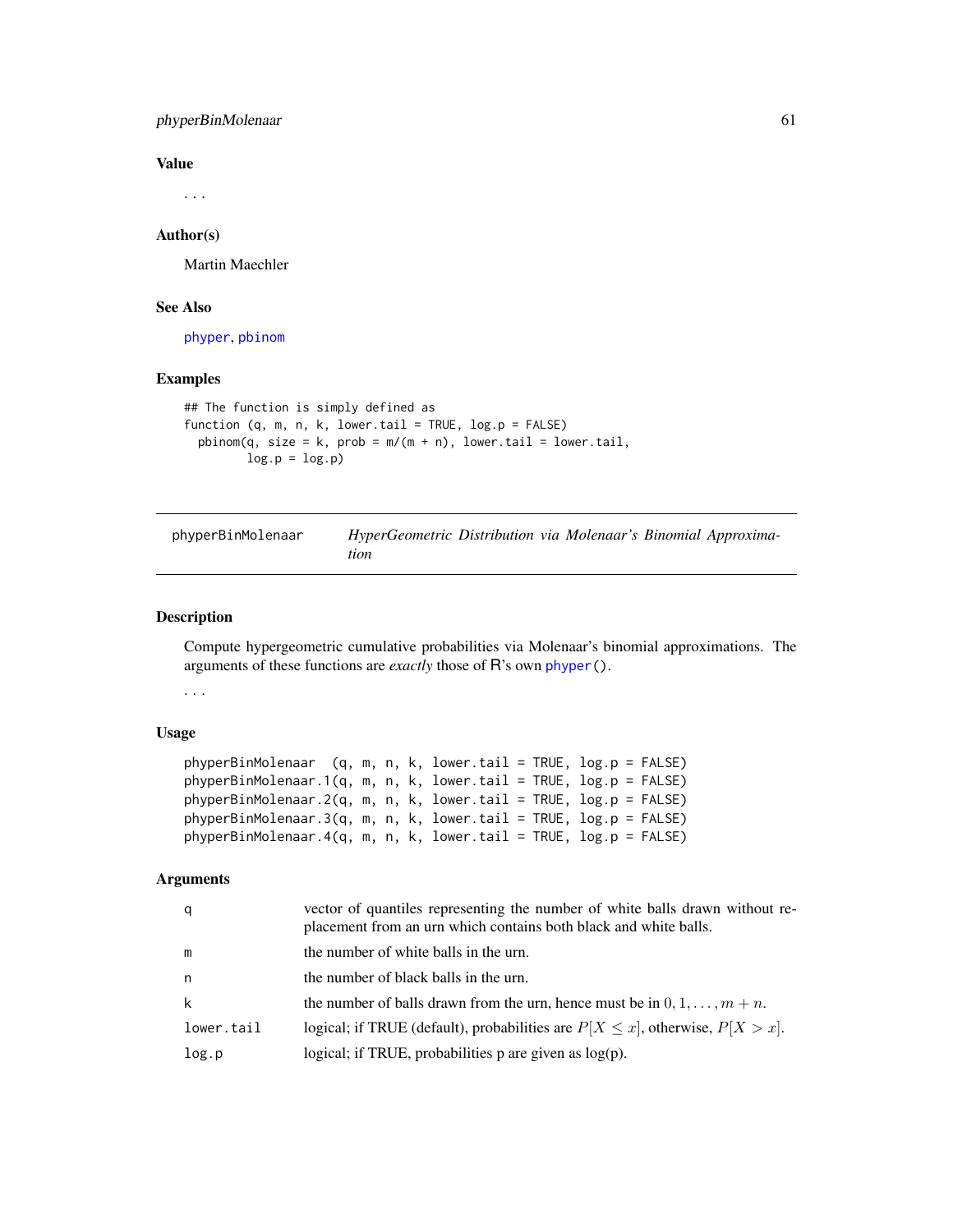Value

. . .

## Author(s)

Martin Maechler

# References

Johnson, N.L., Kotz, S. and Kemp, A.W. (1992) Univariate Discrete Distributions, 2nd ed.; Wiley. Chapter 6, mostly Section *5 Approximations and Bounds*, p.256 ff

## See Also

[phyper](#page-0-0), the hypergeometric distribution, and R's own "exact" computation. [pbinom](#page-0-0), the binomial distribution functions.

## Examples

```
## The function is currently defined as
function (q, m, n, k, lower.tail = TRUE, log.p = FALSE)
pbinom(q, size = k, prob = hyper2binomp(q, m, n, k), lower.tail = lower.tail,log.p = log.p
```

| phyperIbeta | Pearson's incomplete Beta Approximation to the Hyperbolic Distribu- |
|-------------|---------------------------------------------------------------------|
|             | tion                                                                |

## Description

Pearson's incomplete Beta function approximation to the cumulative hyperbolic distribution function [phyper\(](#page-0-0).).

Note that in R, [pbeta\(](#page-0-0)) provides a version of the incomplete Beta function.

## Usage

phyperIbeta(q, m, n, k)

| q  | vector of quantiles representing the number of white balls drawn without re-<br>placement from an urn which contains both black and white balls. |
|----|--------------------------------------------------------------------------------------------------------------------------------------------------|
| m  | the number of white balls in the urn.                                                                                                            |
| n. | the number of black balls in the urn.                                                                                                            |
| k  | the number of balls drawn from the urn, hence must be in $0, 1, \ldots, m+n$ .                                                                   |
|    |                                                                                                                                                  |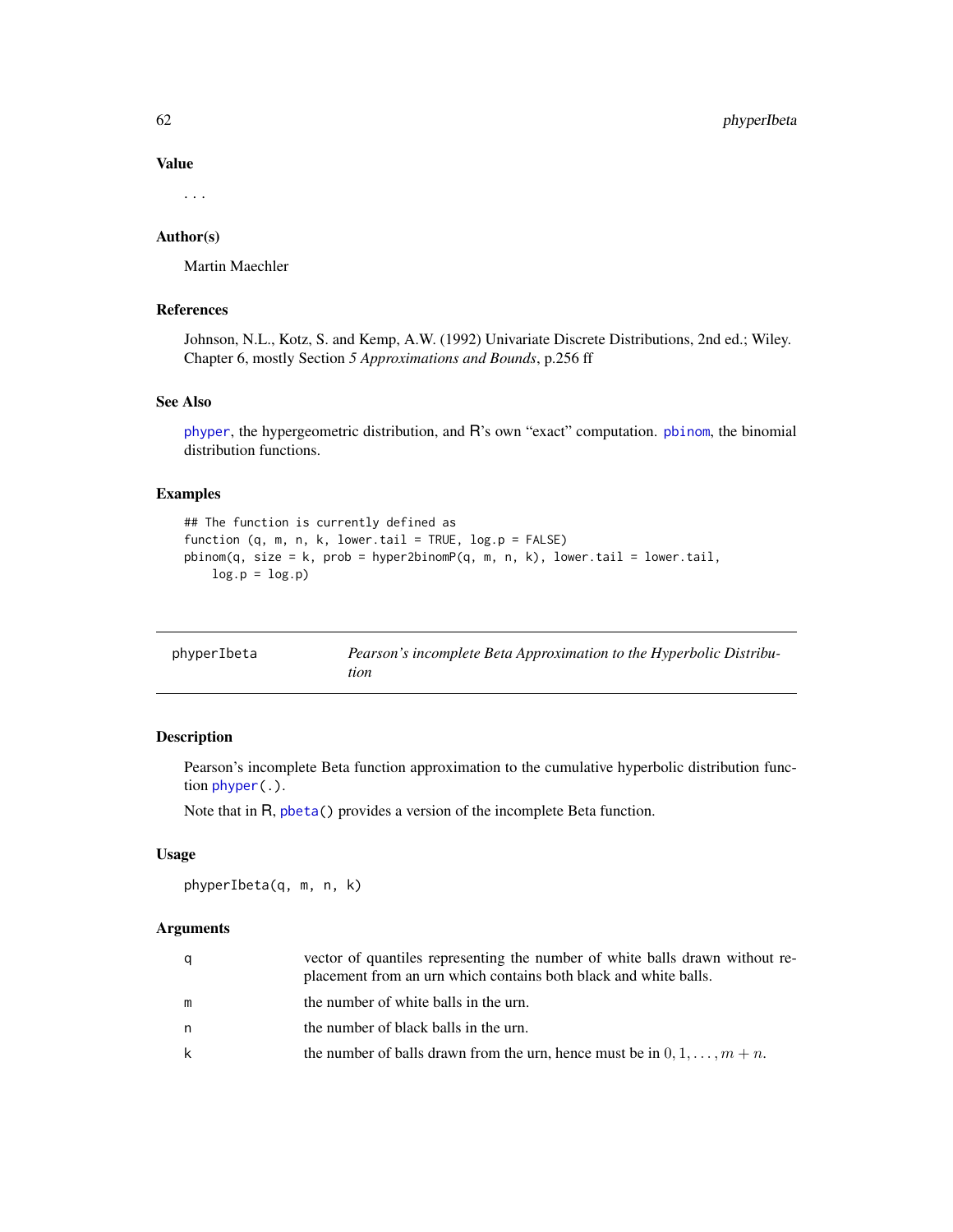## phyperMolenaar 63

# Value

a numeric vector "like" q with values approximately equal to [phyper\(](#page-0-0)q,m,n,k).

### Author(s)

Martin Maechler

## References

Johnson, Kotz & Kemp (1992): (6.90), p.260 – Bol'shev (1964)

#### See Also

[phyper](#page-0-0).

## Examples

```
## The function is currently defined as
function (q, m, n, k)
{
   Np \leq -mN <- n + mn \leq kx < - qp <- Np/N
   np \leq -n * pxi \leq (n + Np - 1 - 2 \times np)/(N - 2)d.c <- (N - n) * (1 - p) + np - 1cc <- n * (n - 1) * p * (Np - 1)/((N - 1) * d.c)
   lam <- (N - 2)^2 * np * (N - n) * (1 - p)/((N - 1) * d.c *
        (n + Np - 1 - 2 * np))pbeta(1 - xi, lam - x + cc, x - cc + 1)}
```

| phyperMolenaar | Molenaar's Normal Approximations to the Hypergeometric Distribu- |
|----------------|------------------------------------------------------------------|
|                | tion                                                             |

### Description

Compute Molenaar's two normal approximations to the (cumulative hypergeometric distribution [phyper\(](#page-0-0)).

#### Usage

```
phyper1molenaar(q, m, n, k)
phyper2molenaar(q, m, n, k)
```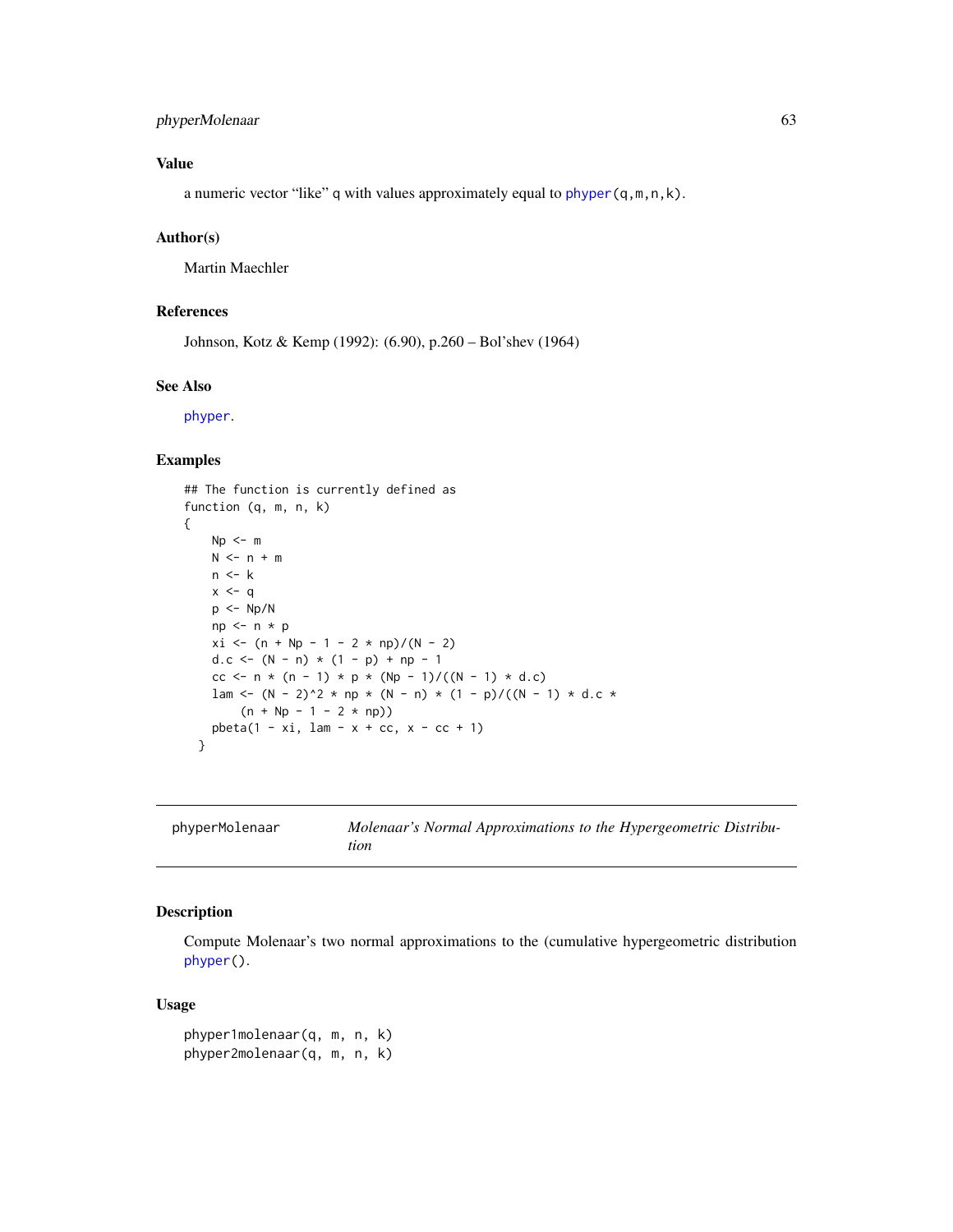## Arguments

| q | ٠ |
|---|---|
| m | ٠ |
| n | ٠ |
| k | ٠ |

## Details

Both approximations are from page 261 of J Johnson, Kotz & Kemp (1992). phyper1molenaar is formula (6.91), and phyper2molenaar is formula (6.92).

## Value

. . .

## Author(s)

Martin Maechler

# References

Johnson, Kotz & Kemp (1992): p.261

## See Also

[phyper](#page-0-0), [pnorm](#page-0-0).

## Examples

## TODO

phyperPeizer *Peizer's Normal Approximation to the Cumulative Hyperbolic*

## Description

Compute Peizer's extremely good normal approximation to the cumulative hyperbolic distribution. This implementation corrects a typo in the reference

## Usage

phyperPeizer(q, m, n, k)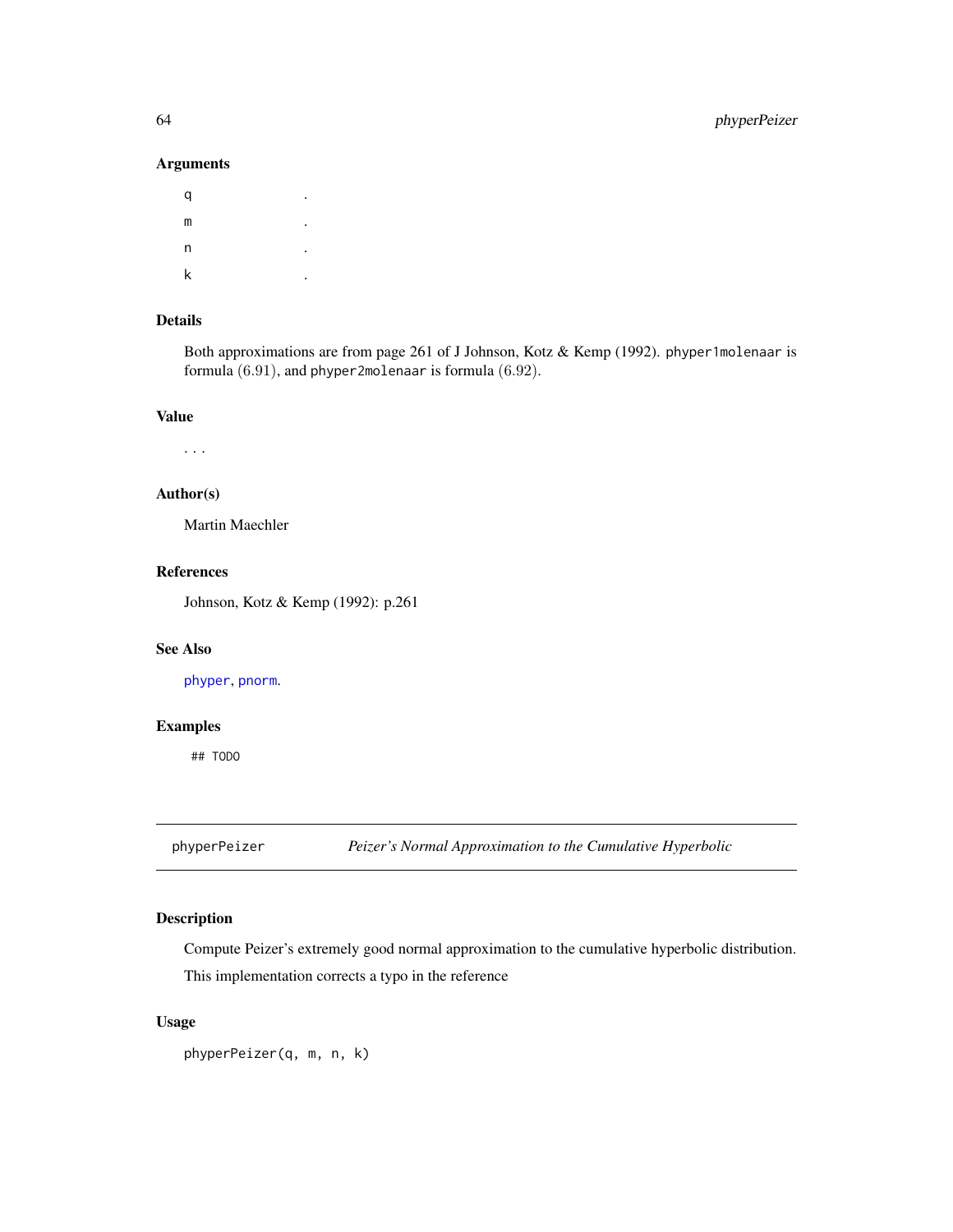## phyperPeizer 65

## Arguments

| q | vector of quantiles representing the number of white balls drawn without re-<br>placement from an urn which contains both black and white balls. |
|---|--------------------------------------------------------------------------------------------------------------------------------------------------|
| m | the number of white balls in the urn.                                                                                                            |
| n | the number of black balls in the urn.                                                                                                            |
| k | the number of balls drawn from the urn, hence must be in $0, 1, \ldots, m+n$ .                                                                   |

## Value

. .

### Author(s)

Martin Maechler

## References

Johnson, Kotz & Kemp (1992): (6.93) & (6.94), p.261 *CORRECTED* by M.M.

### See Also

[phyper](#page-0-0).

# Examples

## The function is currently defined as

```
phyperPeizer <- function(q, m, n, k)
{
 ## Purpose: Peizer's extremely good Normal Approx. to cumulative Hyperbolic
 ## Johnson, Kotz & Kemp (1992): (6.93) & (6.94), p.261 __CORRECTED__
 ## ----------------------------------------------------------------------
 Np \le - m; N \le - n + m; n \le - k; x \le - q
 ## (6.94) -- in proper order!
 nn < - Np; n. <- Np + 1/6
 mm <- N - Np \rightarrow ; m. <- N - Np + 1/6
 r <- n ; r. <- n + 1/6
 s < N - n ; s. < N - n + 1/6N. <- N - 1/6
  A <- x + 1/2 ; A. <- x + 2/3
  B <- Np - x - 1/2 ; B. <- Np - x - 1/3
  C \leq -n - x - 1/2 ; C. \leq n - x - 1/3D <- N - Np - n + x + 1/2 ; D. <- N - Np - n + x + 2/3
 n \leq -nnm < - mm
 ## After (6.93):
 L < -A * log((A*N)/(n*r)) +
```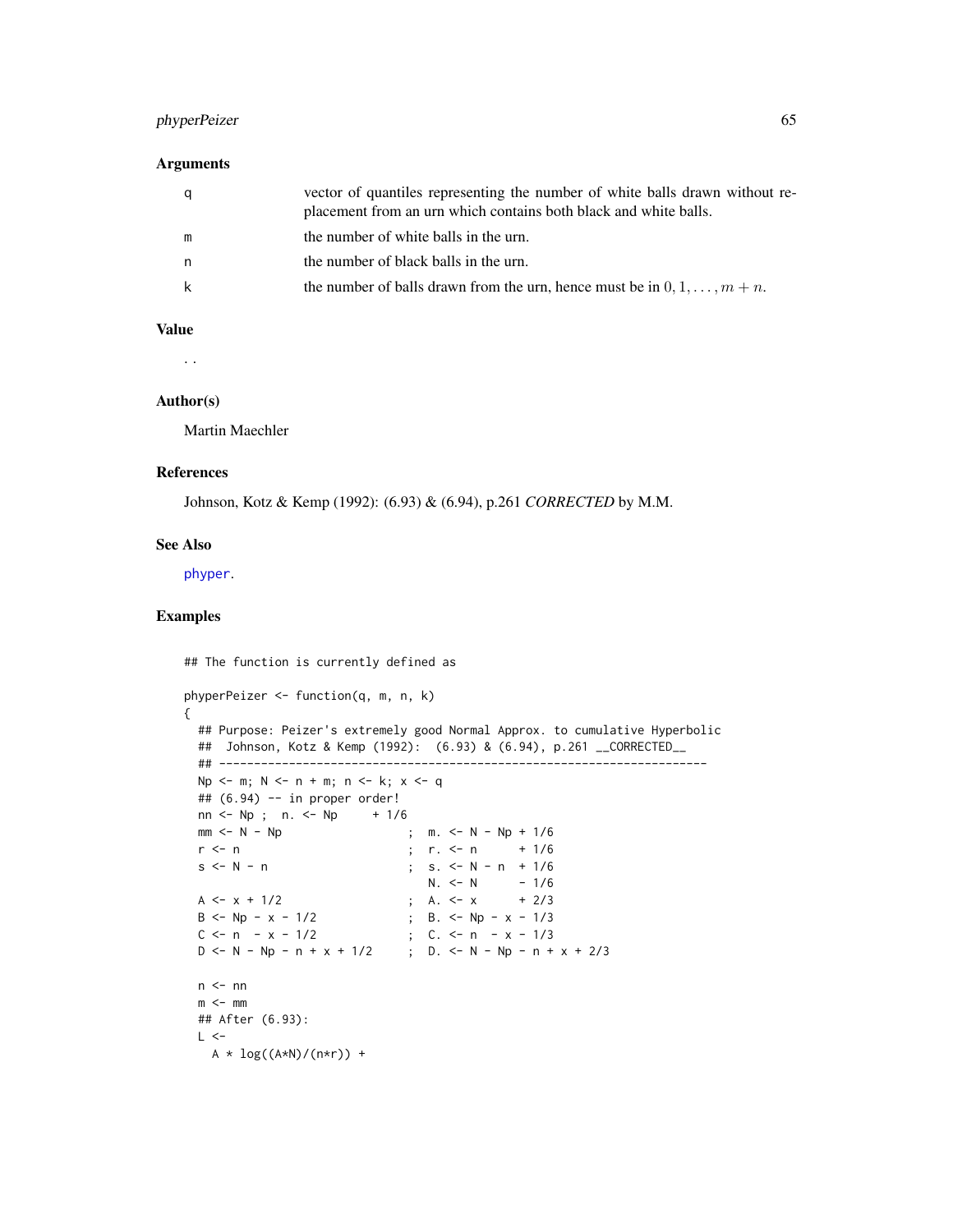```
B * log((B*N)/(n*s)) +C * log((C*N)/(m*r)) +D * log((D*N)/(m*s))## (6.93) :
 pnorm((A.*D. - B.*C.) / abs(A*B - B*C) *
       sqrt(2*L* (m* n* r* s* N.)/
                 (m.*n.*r.*s.*N )))
 # The book wrongly has an extra "2*" before `m* ' (after "2*L* (" ) above
}
```
phyperR R*-only version of* R*'s original phyper() algorithm*

## Description

An R version of the first phyper() algorithm in R, which was used up to svn rev 30227 on 2004- 07-09.

# Usage

phyperR(q, m, n, k)

## Arguments

| q  | vector of quantiles representing the number of white balls drawn without re-<br>placement from an urn which contains both black and white balls. |
|----|--------------------------------------------------------------------------------------------------------------------------------------------------|
| m  | the number of white balls in the urn.                                                                                                            |
| n. | the number of black balls in the urn.                                                                                                            |
| k  | the number of balls drawn from the urn, hence must be in $0, 1, \ldots, m+n$ .                                                                   |

## Value

a numeric vector similar to phyper(q, m, n, k).

# Note

The original argument list in C was (x, NR, NB, n) where there were *red* and *black* balls in the urn. Note that we have *vectorized* a translation to R of the original C code.

### Author(s)

Martin Maechler

# See Also

[phyper](#page-0-0).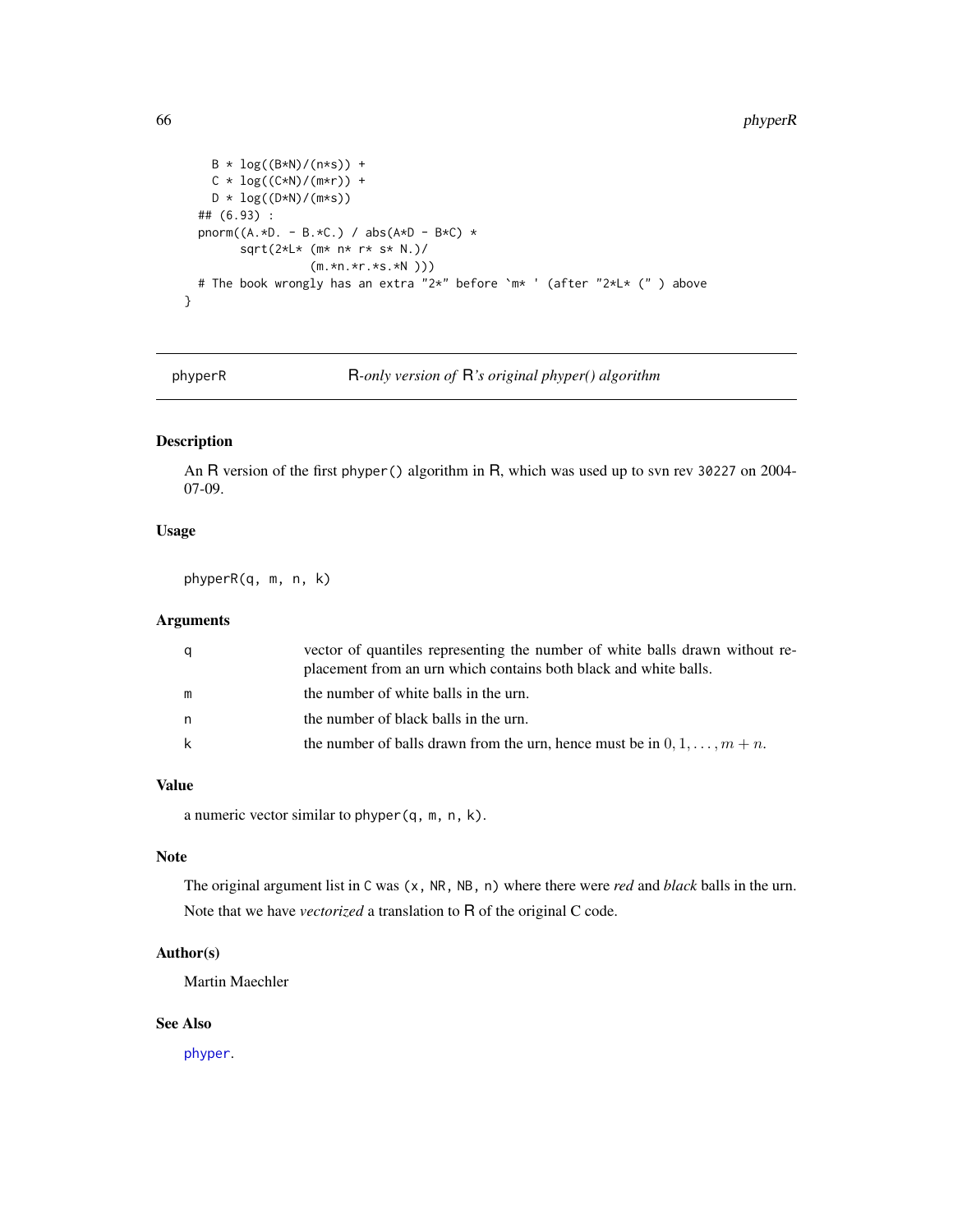#### $phyperR2$  67

## Examples

```
m <- 9:12; n <- 7:10; k <- 10
x \le -0: (k+1) # length 12
for(. in 0:11) stopifnot(
  all.equal(phyper (., m=10, n=8, k=10),
            phyperR(., m=10, n=8, k=10), tol=1e-12))
## BUT the vectorization fails badly : FIXME! %% <<<<<< FIXME <<<<<<<<<<<<<<<
(A \leq bind(x, m, n, k)) # shows the recycling
cbind(A, ph = phyper (x, m, n, k),phR = phyperR(x, m, n, k))
```
phyperR2 *Pure R version of R's C level phyper()*

### Description

Use pure R functions to compute (less efficiently and usually even less accurately) hypergeometric (point) probabilities with the same "Welinder"-algorithm as R's C level code has been doing since 2004.

Apart from boundary cases, each phyperR2() call uses one corresponding pdhyper() call.

### Usage

 $phyperR2(q, m, n, k, lower.tail = TRUE, log.p = FALSE, ...)$ pdhyper  $(q, m, n, k,$  log.p = FALSE, epsC = .Machine\$double.eps, verbose = getOption("verbose"))

| q          | vector of quantiles representing the number of white balls drawn without re-<br>placement from an urn which contains both black and white balls. |
|------------|--------------------------------------------------------------------------------------------------------------------------------------------------|
| m          | the number of white balls in the urn.                                                                                                            |
| n          | the number of black balls in the urn.                                                                                                            |
| k          | the number of balls drawn from the urn, hence must be in $0, 1, \ldots, m + n$ .                                                                 |
| lower.tail | logical; if TRUE (default), probabilities are $P[X \le x]$ , otherwise, $P[X > x]$ .                                                             |
| log.p      | logical; if TRUE, probabilities $p$ are given as $log(p)$ .                                                                                      |
| $\ddots$   | further arguments, passed to pdhyper().                                                                                                          |
| epsC       | a non-negative number, the computer epsilon to be used; effectively a relative<br>convergence tolerance for the while() loop in pdhyper().       |
| verbose    | logical indicating if the pdhyper() calls, typically one per phyperR2() call,<br>should show how many terms have been computed and summed up.    |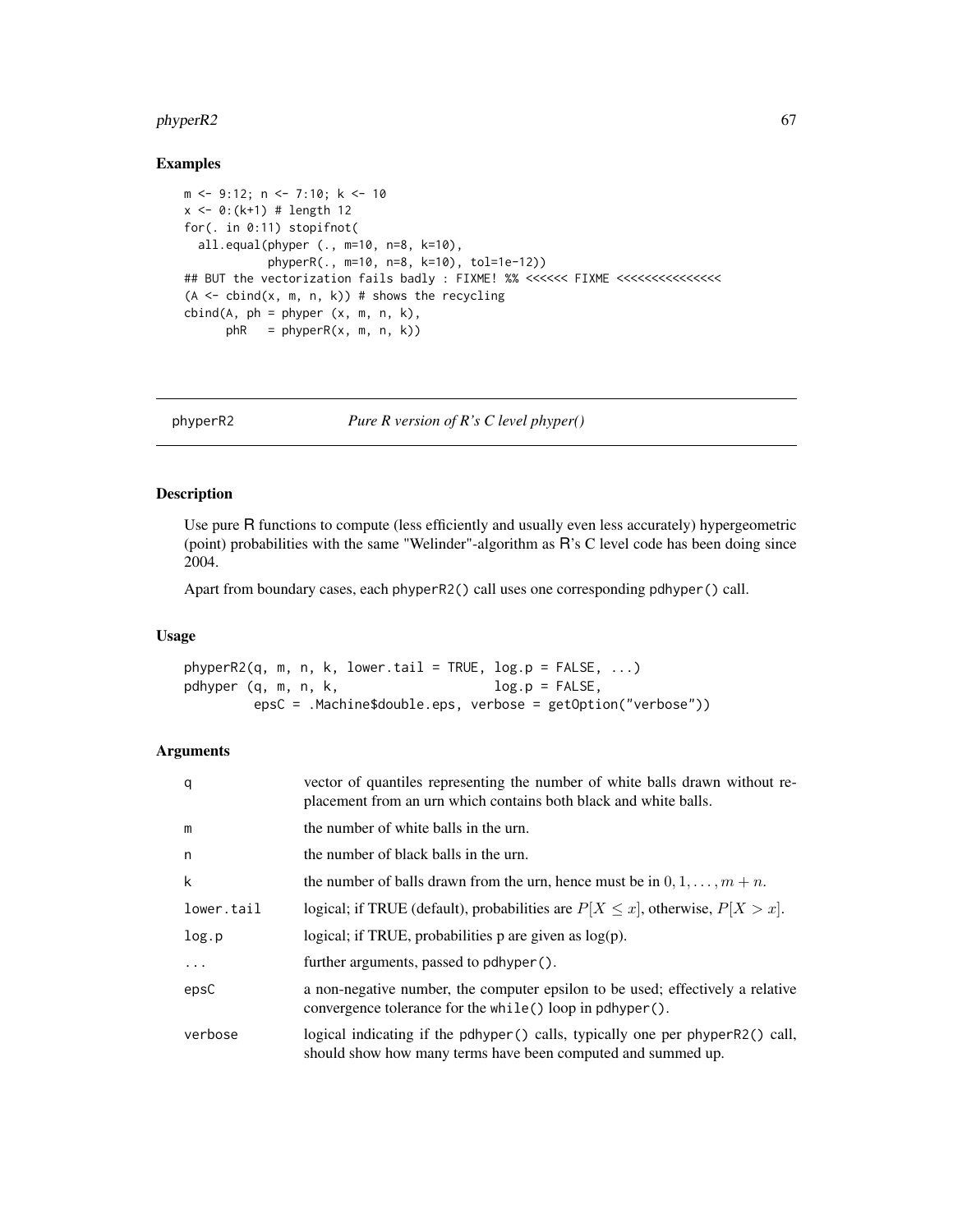#### Value

a number (as q).

- **pdhyper(q, m,n,k)** computes the ratio phyper(q, m,n,k) / dhyper(q, m,n,k) but without computing numerator or denominator explicitly.
- **phyperR2**() (in the non-boundary cases) then just computes the product dhyper $(.,\$  \* pdhyper $(.,\)$ , of course "modulo" lower.tail and log.p transformations.

Consequently, it typically returns values very close to the corresponding R phyper(q, m,n,k, ..) call.

#### **Note**

For now, all arguments of these functions must be of length one.

### Author(s)

Martin Maechler, based on R's C code originally provided by Morton Welinder from the Gnumeric project, who thanks Ian Smith for ideas.

#### References

Morten Welinder (2004) phyper accuracy and efficiency; R bug report [PR#6772.](https://bugs.R-project.org/show_bug.cgi?id=6772)

### See Also

#### [phyper](#page-0-0)

#### Examples

```
## same example as phyper()
m <- 10; n <- 7; k <- 8
vapply(0:9, phyperR2, 0.1, m=m, n=n, k=k) == phyper(0:9, m,n,k)
## *all* TRUE (for 64b FC30)
## 'verbose=TRUE' to see the number of terms used:
vapply(0:9, phyperR2, 0.1, m=m, n=n, k=k, verbose=TRUE)
## Larger arguments:
k \le -100; x \le -100. suppHyper(k,k,k)
ph <- phyper(x, k,k,k)
ph2 <- vapply(x, phyperR2, 0.1, m=k, n=k, k=k)
cbind(x, ph, ph2, rE = 1-ph2/ph)stopifnot(abs(1 -ph2/ph) < 8e-16) # 64bit FC30: see -2.22e-16 <= rE <= 3.33e-16
```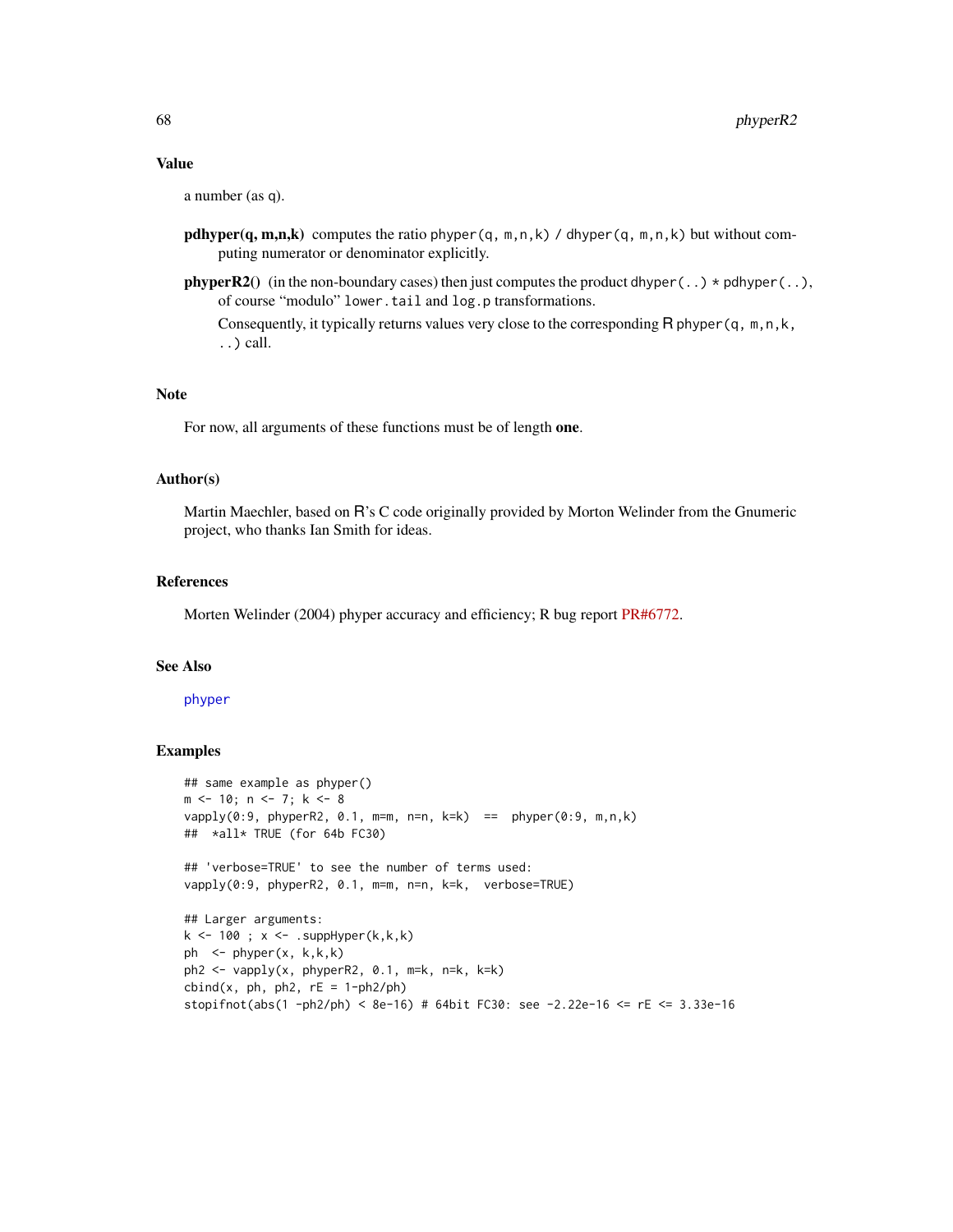## Description

Compute the four (4) symmetric [phyper\(](#page-0-0)) calls which mathematically would be identical but in practice typically slightl differ numerically.

## Usage

phypers(m, n, k, q = .suppHyper(m, n, k))

# Arguments

| m | the number of white balls in the urn.                                                                                                                                 |
|---|-----------------------------------------------------------------------------------------------------------------------------------------------------------------------|
| n | the number of black balls in the urn.                                                                                                                                 |
| k | the number of balls drawn from the urn, hence must be in $0, 1, \ldots, m+n$ .                                                                                        |
| q | vector of quantiles representing the number of white balls drawn without re-<br>placement from an urn which contains both black and white balls. The default<br>FIXME |

## Value

a list with components

| q    | Description of 'comp1'                                                                                                                         |
|------|------------------------------------------------------------------------------------------------------------------------------------------------|
| phyp | a numeric matrix of 4 columns with the 4 different calls to $phyper()$ which are<br>theoretically equivalent because of mathematical symmetry. |

# Author(s)

Martin Maechler

## References

Johnson et al

# See Also

[phyper](#page-0-0).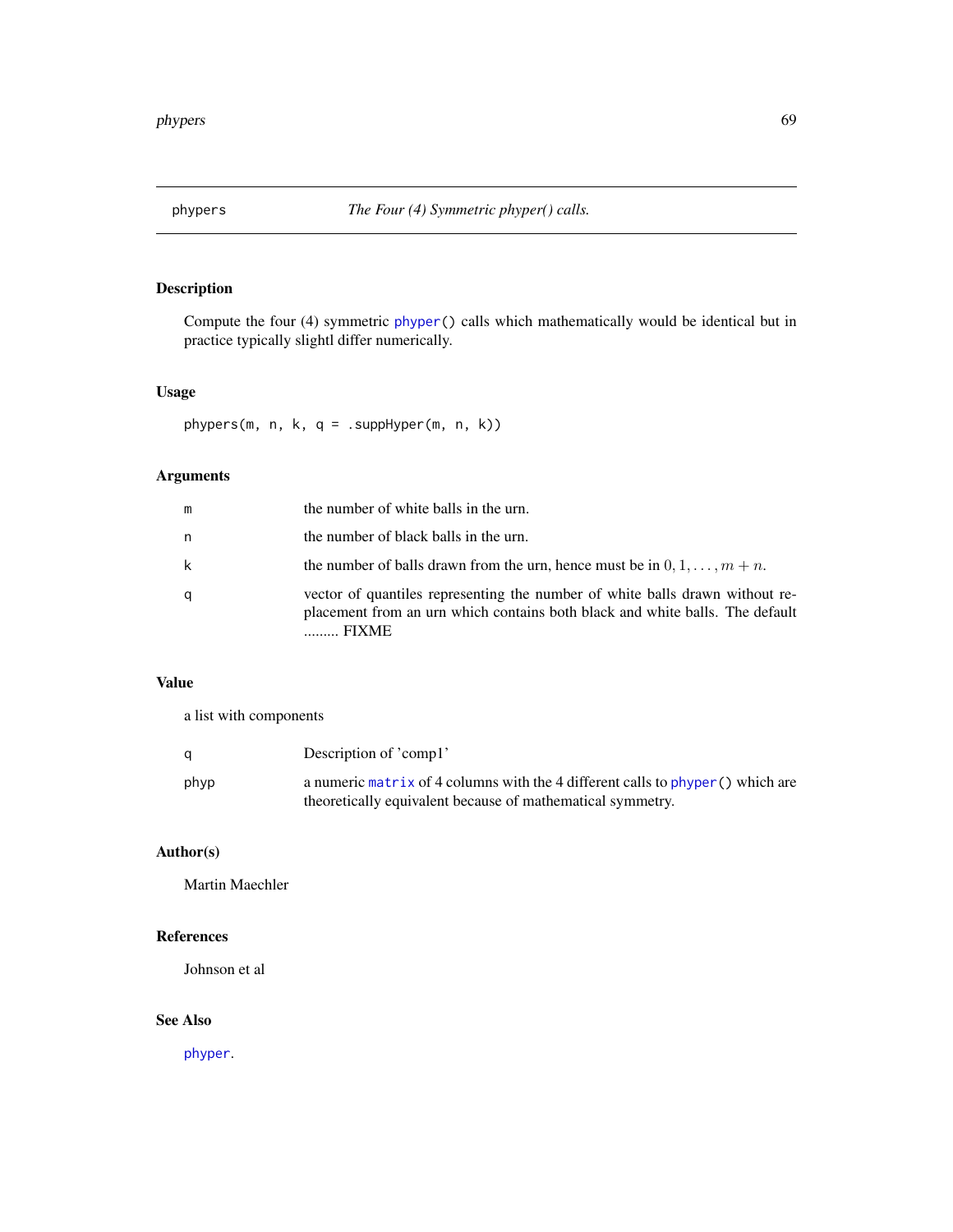## Examples

```
##---- Should be DIRECTLY executable !! ----
##-- ==> Define data, use random,
##--or do help(data=index) for the standard data sets.
## The function is currently defined as
function (m, n, k, q = .suppHyper(m, n, k))
{
   N \le -m + npm < - cbind(ph = phyper(q, m, n, k), p2 = phyper(q, k, N -
       k, m), Ip2 = phyper(m - 1 - q, N - k, k, m, lower.tail = FALSE),
       Ip1 = phyper(k - 1 - q, n, m, k, lower.tail = FALSE))
    stopifnot(all.equal(pm[, 1], pm[, 2]), all.equal(pm[, 2],
       pm[, 3]), all.equal(pm[, 3], pm[, 4]))
   list(q = q, phyp = pm)}
```
pl2curves *Plot 2 Noncentral Distribution Curves for Visual Comparison*

## Description

Plot two noncentral (chi-squared or  $t$  or ..) distribution curves for visual comparison.

## Usage

| $p$ l2curves(fun1, fun2, df, ncp, log = FALSE,   |  |
|--------------------------------------------------|--|
| from = 0, to = $2 * ncp$ , p.log = "", n = 2001, |  |
| $leg = TRUE, col2 = 2, lwd2 = 2, lty2 = 3, $     |  |

| fun1, fun2       | function()s, both to be used via curve(), and called with the same $4$ argu-<br>ments, $( . , df, nep, log)$ (the name of the first argument is not specified). |  |
|------------------|-----------------------------------------------------------------------------------------------------------------------------------------------------------------|--|
| df, ncp, log     | parameters to be passed and used in both functions, which hence typically are<br>non-central chi-squared or t density, probability or quantile functions.       |  |
| from, to         | numbers determining the x-range, passed to curve().                                                                                                             |  |
| p.log            | string, passed as $curve(\ldots, \log = \log p)$ .                                                                                                              |  |
| n                | the number of evaluation points, passed to $curve()$ .                                                                                                          |  |
| leg              | logical specifying if a legend() should be drawn.                                                                                                               |  |
| col2, lwd2, lty2 |                                                                                                                                                                 |  |
|                  | color, line width and line type for the second curve. (The first curve uses defaults<br>for these graphical properties.)                                        |  |
| $\ddotsc$        | further arguments passed to <i>first</i> $curve($ . $)$ call.                                                                                                   |  |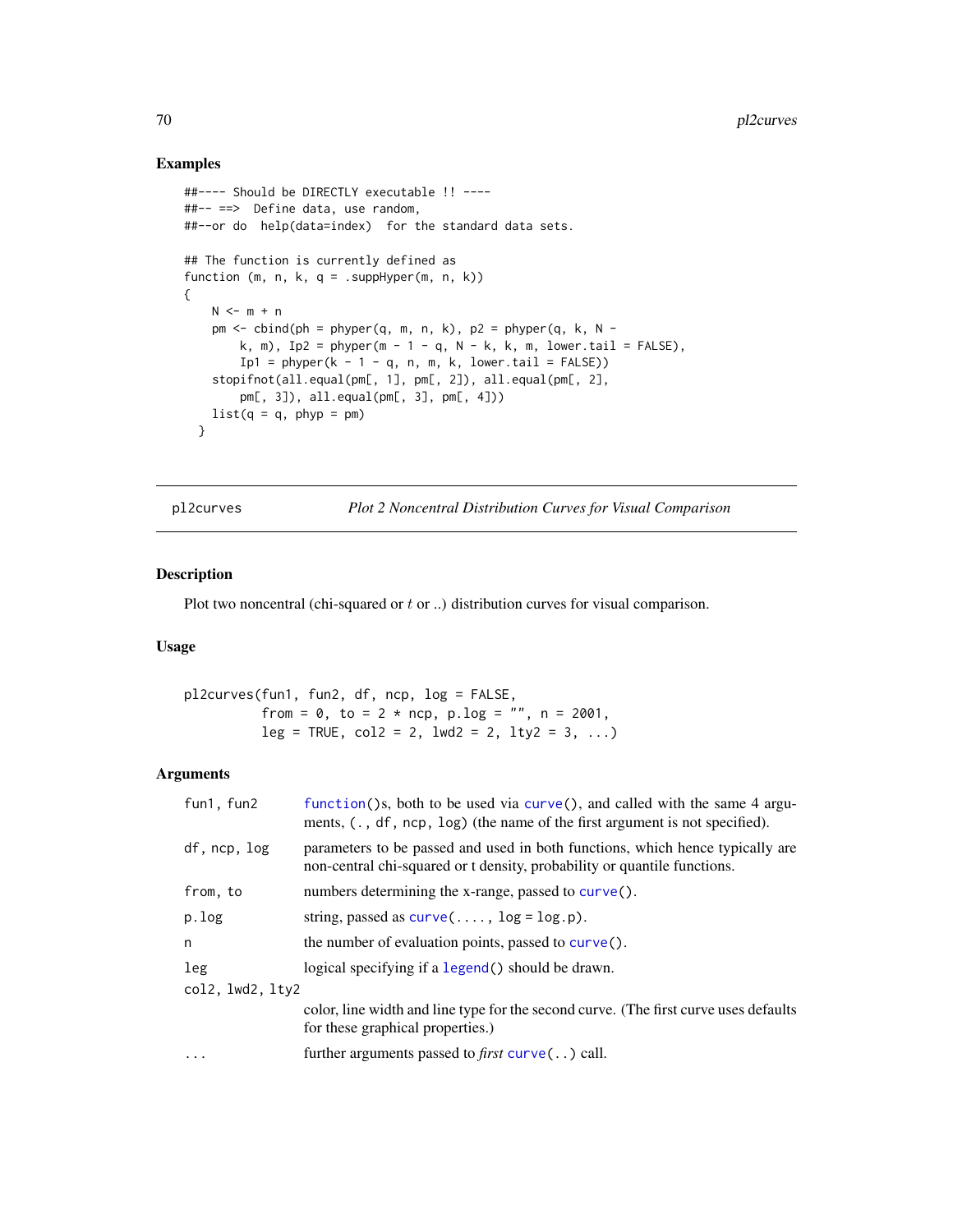pnbeta 71

# Value

TODO: inivisible return both curve() results, i.e., (x,y1, y2), possibly as data frame

### Author(s)

Martin Maechler

## See Also

[curve](#page-0-0), ..

## Examples

```
p.dnchiBessel <- function(df, ncp, log=FALSE, from=0, to = 2*ncp, p.log="", ...)
{
    pl2curves(dnchisqBessel, dchisq, df=df, ncp=ncp, log=log,
              from=from, to=to, p.log=p.log, ...)
}
  ## TODO the p.dnchiB() examples >>>>>> ../tests/chisq-nonc-ex.R <<<
```
pnbeta *Noncentral Beta Probabilities*

### Description

pnbetaAppr2() and its inital version pnbetaAppr2v1() provide the "approximation 2" of Chattamvelli and Shanmugam(1997) to the noncentral Beta probability distribution.

pnbetaAS310() is an R level interface to a C translation (and "Rification") of the AS 310 Fortran implementation.

## Usage

 $phetaAppr2(x, a, b, ncp = 0, lower$ **tail = TRUE, log.p = FALSE** $)$  $phetaAS310(x, a, b, ncp = 0, lower.tail = TRUE, log.p = FALSE,$  $useAS226 = (ncp < 54.),$  $\text{errmax} = 1e-6$ ,  $\text{itrmax} = 100$ )

| X     | numeric vector (of quantiles), typically from inside $[0, 1]$ . |
|-------|-----------------------------------------------------------------|
| a, b  | the shape parameters of Beta, aka as shape 1 and shape 2.       |
| ncp   | non-centrality parameter.                                       |
| log.p | logical; if TRUE, probabilities p are given as $log(p)$ .       |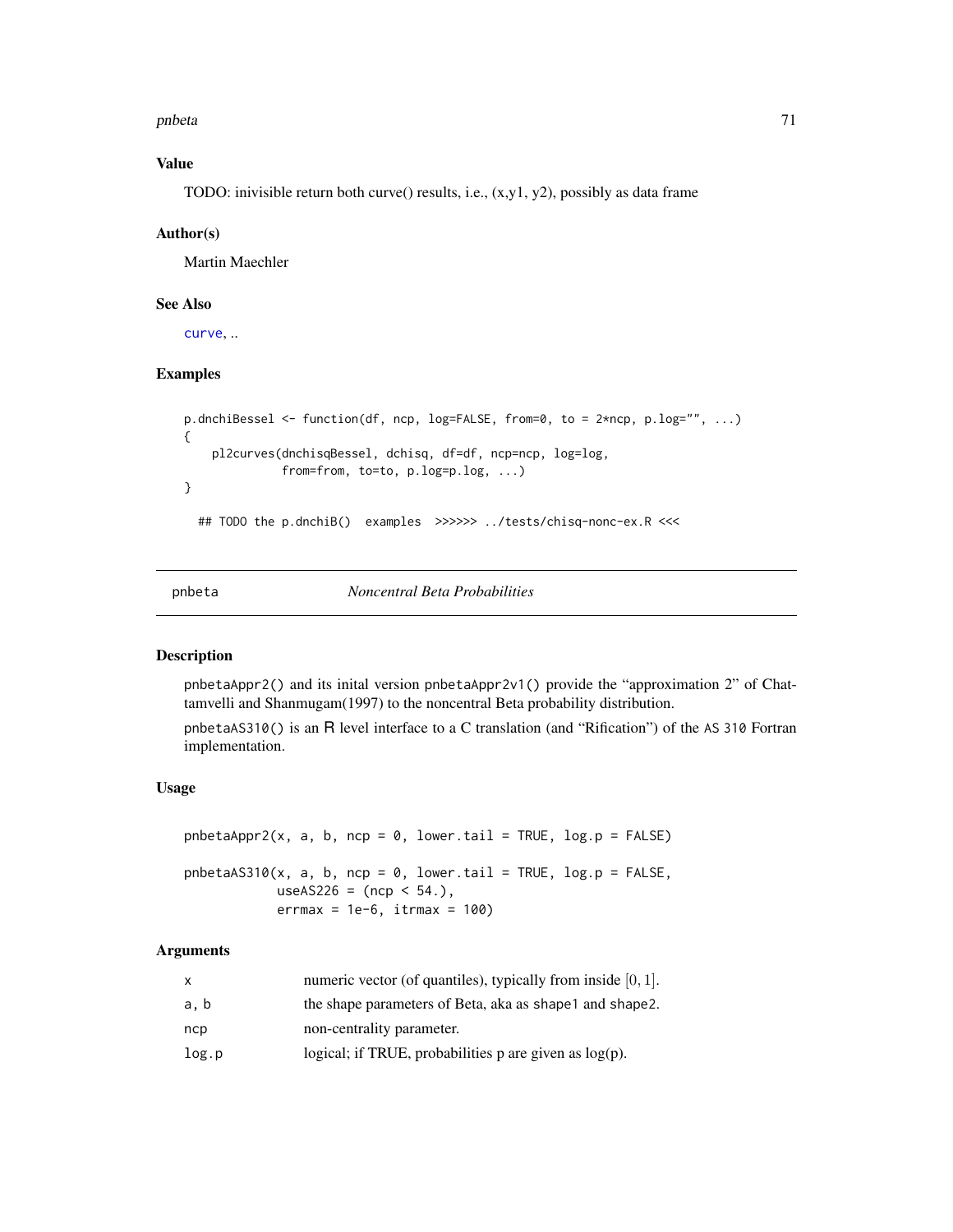72 pnbeta

| lower.tail | logical; if TRUE (default), probabilities are $P[X \le x]$ , otherwise, $P[X > x]$ .                                                                                               |
|------------|------------------------------------------------------------------------------------------------------------------------------------------------------------------------------------|
| useAS226   | logical specifying if AS 226 (with R84 and R95 amendments) should be used<br>which is said to be sufficient for small ncp. The default $ncp < 54$ had been<br>hardwired in AS 310. |
| errmax     | non-negative number determining convergence for AS 310.                                                                                                                            |
| itrmax     | positive integer number, only if (useAS226) is passed to AS 226.                                                                                                                   |

## Value

a numeric vector of (log) probabilities of the same length as x.

#### Note

The authors in the reference compare AS 310 with Lam(1995), Frick(1990) and Lenth(1987) and state to be better than them. R's current (2019) noncentral beta implementation builds on these, too, with some amendments though; still, pnbetaAS310() may potentially be better, at least in certain corners of the 4-dimensional input space.

## Author(s)

Martin Maechler; pnbetaAppr2() in Oct 2007.

## References

Chattamvelli, R., and Shanmugam, R. (1997) Algorithm AS 310: Computing the Non-Central Beta Distribution Function. *Journal of the Royal Statistical Society. Series C (Applied Statistics)* 46(1), 146–156, for "approximation 2" notably p.154;

#### [doi:10.1111/14679876.00055.](https://doi.org/10.1111/1467-9876.00055)

Lenth, R. V. (1987) Algorithm AS 226, . . . , Frick, H. (1990)'s AS R84, . . . , and Lam, M.L. (1995)'s AS R95 : See 'References' in R's [pbeta](#page-0-0) page.

# See Also

R's own [pbeta](#page-0-0).

### Examples

```
## Same arguments as for Table 1 (p.151) of the reference
a \le -5*rep(1:3, each=3)aargs \le cbind(a = a, b = a,
              ncp = rep(c(54, 140, 170), 3),x = 1e-4*c(8640, 9000, 9560, 8686, 9000, 9000, 8787, 9000, 9220)aargs
pnbA2 <- apply(aargs, 1, function(aa) do.call(pnbetaAppr2, as.list(aa)))
pnA310<- apply(aargs, 1, function(aa) do.call(pnbetaAS310, as.list(aa)))
aar2 <- aargs; dimnames(aar2)[[2]] <- c(paste0("shape", 1:2), "ncp", "q")
pnbR <- apply(aar2, 1, function(aa) do.call(pbeta, as.list(aa)))
range(relD2 \le -1 - pnbA2 /pnbR)
range(relD310 <- 1 - pnA310/pnbR)
```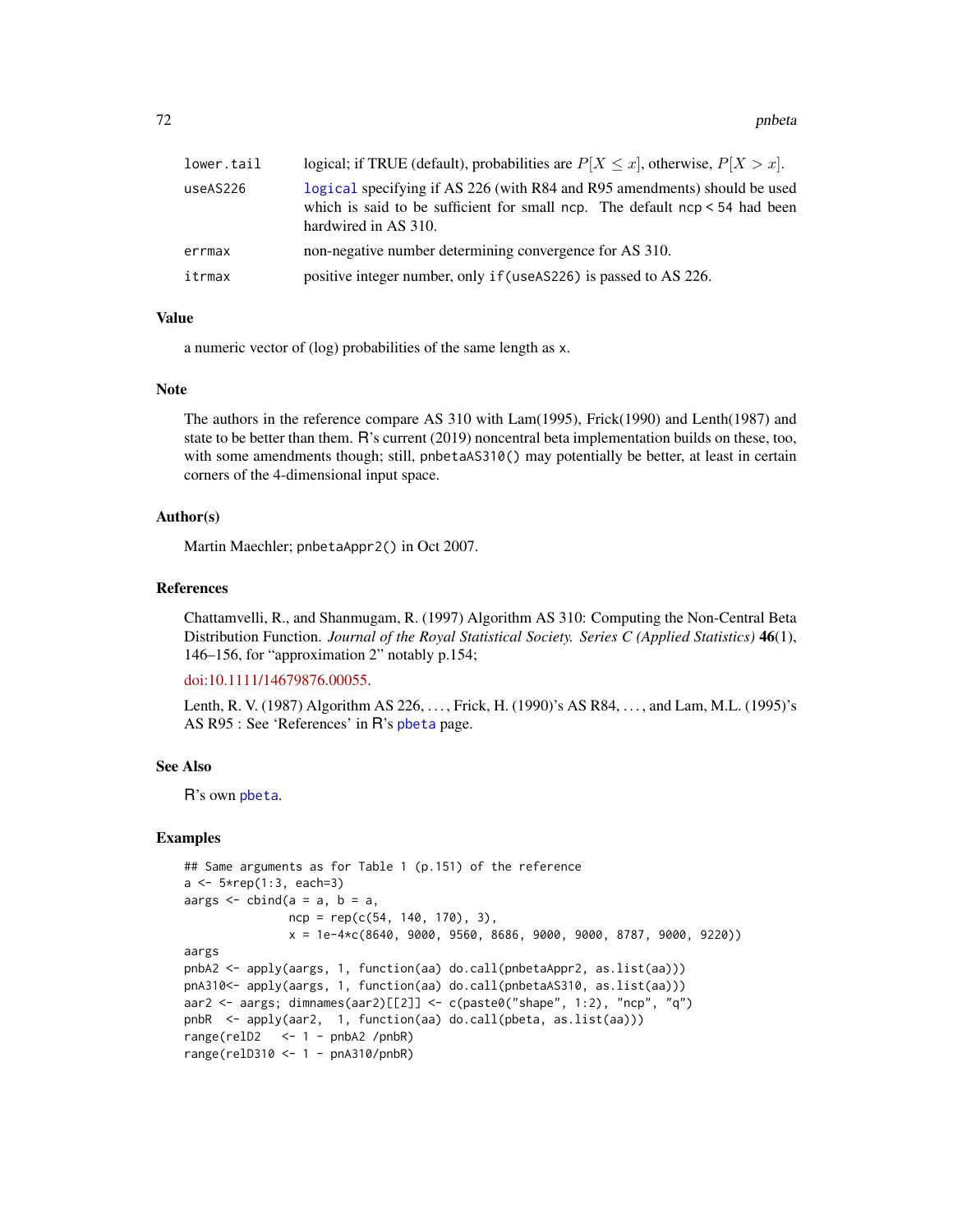### pnchi1sq 73

```
cbind(aargs, pnbA2, pnA310, pnbR,
      relD2 = signif(relD2, 3), relD310 = signif(relD310, 3)) # <------> Table 1
stopifnot(abs(relD2) < 0.009) # max is 0.006286
stopifnot(abs(relD310) < 1e-5 ) # max is 6.3732e-6
## Arguments as for Table 2 (p.152) of the reference :
aarg2 <- cbind(a = c( 10, 10, 15, 20, 20, 20, 30, 30),
               b = c(20, 10, 5, 10, 30, 50, 20, 40),
               ncp=c(150,120, 80,110, 65,130, 80,130),
               x = c(868,900,880,850,660,720,720,800)/1000)
pnbA2 <- apply(aarg2, 1, function(aa) do.call(pnbetaAppr2, as.list(aa)))
pnA310<- apply(aarg2, 1, function(aa) do.call(pnbetaAS310, as.list(aa)))
aar2 <- aarg2; dimnames(aar2)[[2]] <- c(paste0("shape", 1:2), "ncp", "q")
pnbR <- apply(aar2, 1, function(aa) do.call(pbeta, as.list(aa)))
range(relD2 <- 1 - pnbA2 /pnbR)
range(relD310 <- 1 - pnA310/pnbR)
cbind(aarg2, pnbA2, pnA310, pnbR,
      relD2 = signif(relD2, 3), relD310 = signif(relD310, 3)) # <------> Table 2
stopifnot(abs(relD2 ) < 0.006) # max is 0.00412
stopifnot(abs(relD310) < 1e-5 ) # max is 5.5953e-6
## Arguments as for Table 3 (p.152) of the reference :
aarg3 \le - \text{cbind}(a = c( 10, 10, 10, 15, 10, 12, 30, 35),b = c( 5, 10, 30, 20, 5, 17, 30, 30),
               ncp=c( 20, 54, 80,120, 55, 64,140, 20),
               x = c(644,700,780,760,795,560,800,670)/1000)
pnbA3 <- apply(aarg3, 1, function(aa) do.call(pnbetaAppr2, as.list(aa)))
pnA310<- apply(aarg3, 1, function(aa) do.call(pnbetaAS310, as.list(aa)))
aar3 <- aarg3; dimnames(aar3)[[2]] <- c(paste0("shape", 1:2), "ncp", "q")
pnbR <- apply(aar3, 1, function(aa) do.call(pbeta, as.list(aa)))
range(relD2 <- 1 - pnbA3 /pnbR)
range(relD310 <- 1 - pnA310/pnbR)
cbind(aarg3, pnbA3, pnA310, pnbR,
     relD2 = signif(relD2, 3), relD310 = signif(relD310, 3)) # <------> Table 3
stopifnot(abs(relD2 ) < 0.09) # max is 0.06337
stopifnot(abs(relD310) < 1e-4) # max is 3.898e-5
```
pnchi1sq *(Probabilities of Non-Central Chi-squared Distribution for Special Cases*

### Description

Computes probabilities for the non-central chi-squared distribution, in special cases, currently for df = 1 and df = 3, using 'exact' formulas only involving the standard normal (Gaussian) cdf  $\Phi()$ and its derivative  $\phi(.)$ , i.e., R's [pnorm\(](#page-0-0)) and [dnorm\(](#page-0-0)).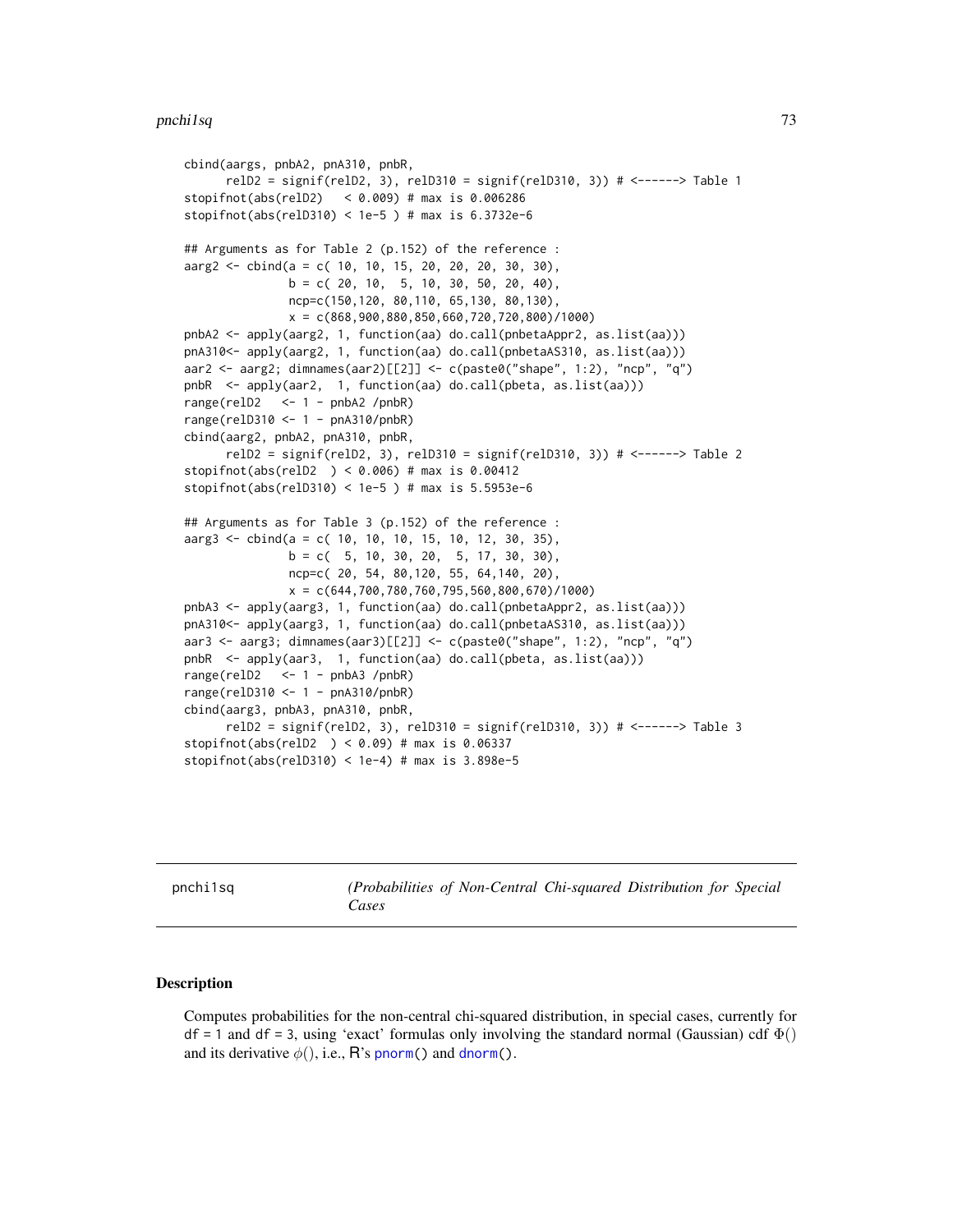### Usage

```
pnchi1sq(q, ncp = 0, lower.tail = TRUE, log.p = FALSE, epsS = .01)
pnchi3sq(q, ncp = \theta, lower.tail = TRUE, log.p = FALSE, epsS = .04)
```
### Arguments

| q                 | number ('quantile', i.e., abscissa value.)                                                                                                       |
|-------------------|--------------------------------------------------------------------------------------------------------------------------------------------------|
| ncp               | non-centrality parameter $\delta$ ;                                                                                                              |
| lower.tail, log.p |                                                                                                                                                  |
|                   | logical, see, e.g., $pchisq()$ .                                                                                                                 |
| epsS              | small number, determining where to switch from the "small case" to the regular<br>case, namely by defining small $\leq$ sqrt(q/ncp) $\leq$ epsS. |

# Details

In the "small case" (epsS above), the direct formulas suffer from cancellation, and we use Taylor series expansions in  $s := \sqrt{q}$ , which in turn use "probabilists" Hermite polynomials  $He_n(x)$ .

The default values epsS have currently been determined by experiments as those in the 'Examples' below.

## Value

a numeric vector "like" q+ncp, i.e., recycled to common length.

### Author(s)

Martin Maechler, notably the Taylor approximations in the "small" cases.

## References

Johnson et al.(1995), see 'References' in [pnchisqPearson](#page-75-0).

[https://en.wikipedia.org/wiki/Hermite\\_polynomials](https://en.wikipedia.org/wiki/Hermite_polynomials) for the notation.

# See Also

[pchisq](#page-0-0), the (simple and R-like) approximations, such as [pnchisqPearson](#page-75-0) and the wienergerm approximations, [pchisqW\(](#page-80-0)) etc.

```
qq <- seq(9500, 10500, length=1000)
m1 \le - \text{cbind}(\text{pc}h = \text{pc}h \text{is}q \quad (\text{qq}, \text{df}=1, \text{nc}p = 10000),p1 = \text{prchilsq(qq, \text{ncp = } 10000)})\text{matplot}(qq, m1, type = "1"); \text{abline}(h=0:1, v=10000+1, lty=3)all.equal(m1[,"p1"], m1[,"pch"], tol=0) # for now, 2.37e-12
m3 <- cbind(pch = pchisq (qq, df=3, ncp = 10000),
               p3 = \text{prchi3sq(qq, \text{ncp = } 10000)})\text{matplot}(qq, m3, type = "1"); \text{abline}(h=0:1, v=10000+3, lty=3)
```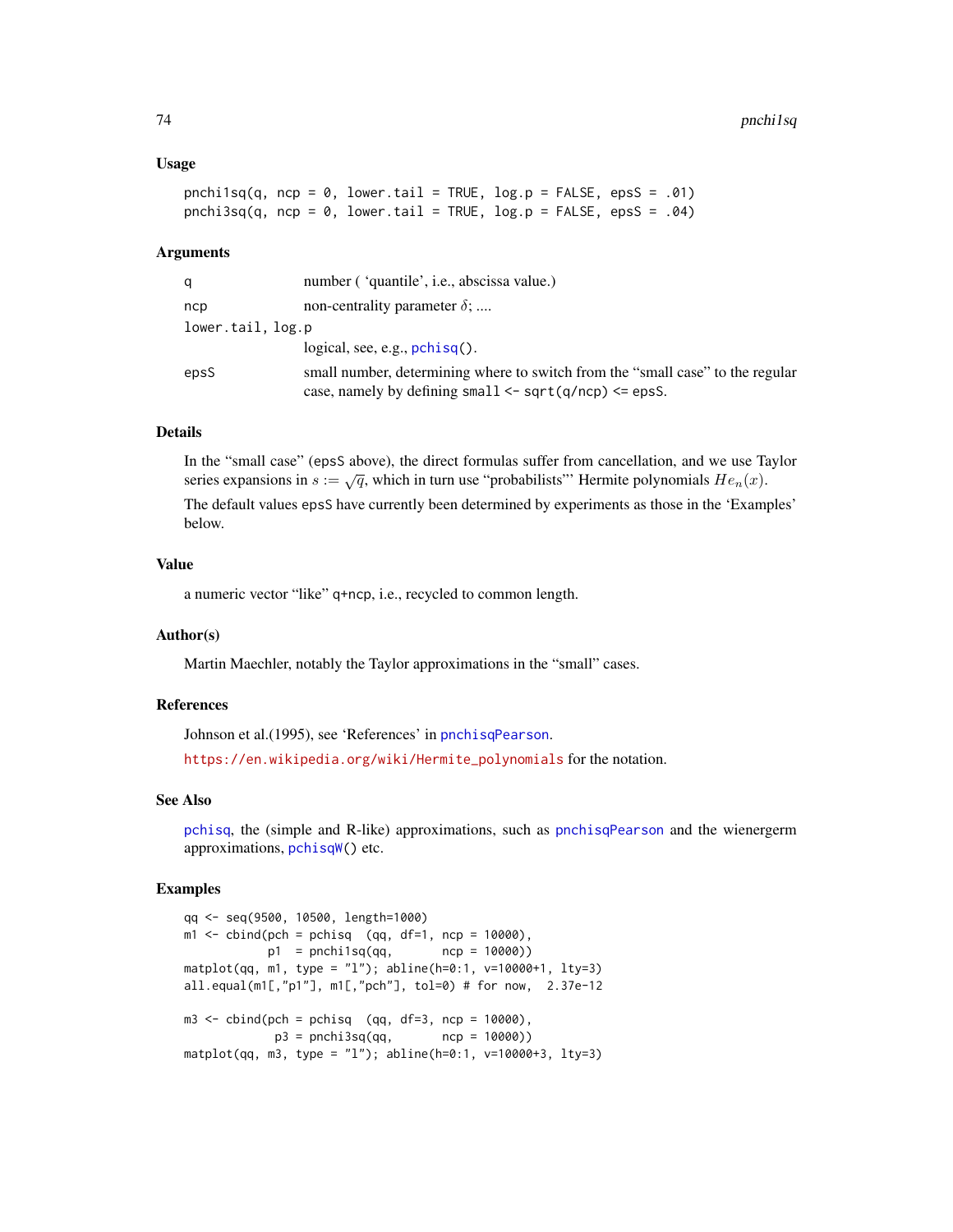```
all.equal(m3[,"p3"], m3[,"pch"], tol=0) # for now, 1.88e-12
stopifnot(exprs = {
  all.equal(m1[,"p1"], m1[,"pch"], tol=1e-10)
  all.equal(m3[,"p3"], m3[,"pch"], tol=1e-10)
})
### Very small 'x' i.e., 'q' would lead to cancellation: -----------
## df = 1 ---------------------------------------------------------
qS <- c(0, 2^seq(-40,4, by=1/16))
m1s <- cbind(pch = pchisq (qS, df=1, ncp = 1)
           , p1.0= pnchi1sq(qS, ncp = 1, epsS = 0)
           , p1.4= pnchi1sq(qS, ncp = 1, epsS = 1e-4)
           , p1.3= pnchi1sq(qS, ncp = 1, epsS = 1e-3)
           , p1.2= pnchi1sq(qS, ncp = 1, epsS = 1e-2)
        \lambdacols \leq adjustcolor(1:5, 1/2); lws \leq seq(4,2, by = -1/2)
abl.leg <- function(x.leg = "topright", epsS = 10^{\circ}-(4:2), legend = NULL)
{
   abline(h = .Machine$double.eps, v = eps<sup>2</sup>,lty = c(2,3,3,3), col = adjustcolor(1, 1/2))if(is.null(legend))
     legend <- c(quote(epsS == 0), as.expression(lapply(epsS,
                             function(K) substitute(epsS == KK,
                                                    list(KK = formatC(K, w=1))))))legend(x.leg, legend, lty=1:4, col=cols, lwd=lws, bty="n")
}
matplot(qS, m1s, type = "l", log="y" , col=cols, lwd=lws)
matplot(qS, m1s, type = "l", log="xy", col=cols, lwd=lws) ; abl.leg("right")
## ==== "Errors" ===================================================
## Absolute: -------------------------
\text{matplot}(qS, \text{ m1s[,1]} - \text{m1s[,-1]}, type = "l", log="x", col=cols, lwd=lws)
\text{matplot}(qS, abs(m1s[, 1] - m1s[, -1]), type = "l", log='xy", col=cols, lwd=lws)abl.leg("bottomright")
rbind(all = range(aE1e2 \leq abs(m1s[, "pch"] - m1s[, "p1.2"])),less.75 = range(aE1e2[qS \le 3/4]))## Lnx(F34;i7) M1mac(BDR)
## all 0 7.772e-16 1.110e-15
## less.75 0 1.665e-16 2.220e-16
stopifnot(aE1e2[qS <= 3/4] <= 4e-16, aE1e2 <= 2e-15) # check
## Relative: -------------------------
matplot(qS, 1 - m1s[, -1]/m1s[, 1], type = "1", log="x", col=cols, lwd=lws)
abl.leg()
matplot(qS, abs(1 - m1s[,-1]/m1s[,1]), type = "l", log="xy", col = cols, lwd = lws)
abl.leg()
## number of correct digits ('Inf' |--> 17) :
corrDigs <- pmin(round(-log10(abs(1 - m1s[,-1]/m1s[,1])[-1,]), 1), 17)
table(corrDigs > 9.8) # all
range(corrDigs[qS[-1] > 1e-8, 1 ], corrDigs[, 2:4]) # [11.8 , 17]
(min (corrDigs[qS[-1] > 1e-6, 1:2], corrDigs[, 3:4]) -> mi6) # 13
(min (corrDigs[qS[-1] > 1e-4, 1:3], corrDigs[, 4]) -> mi4) # 13.9
```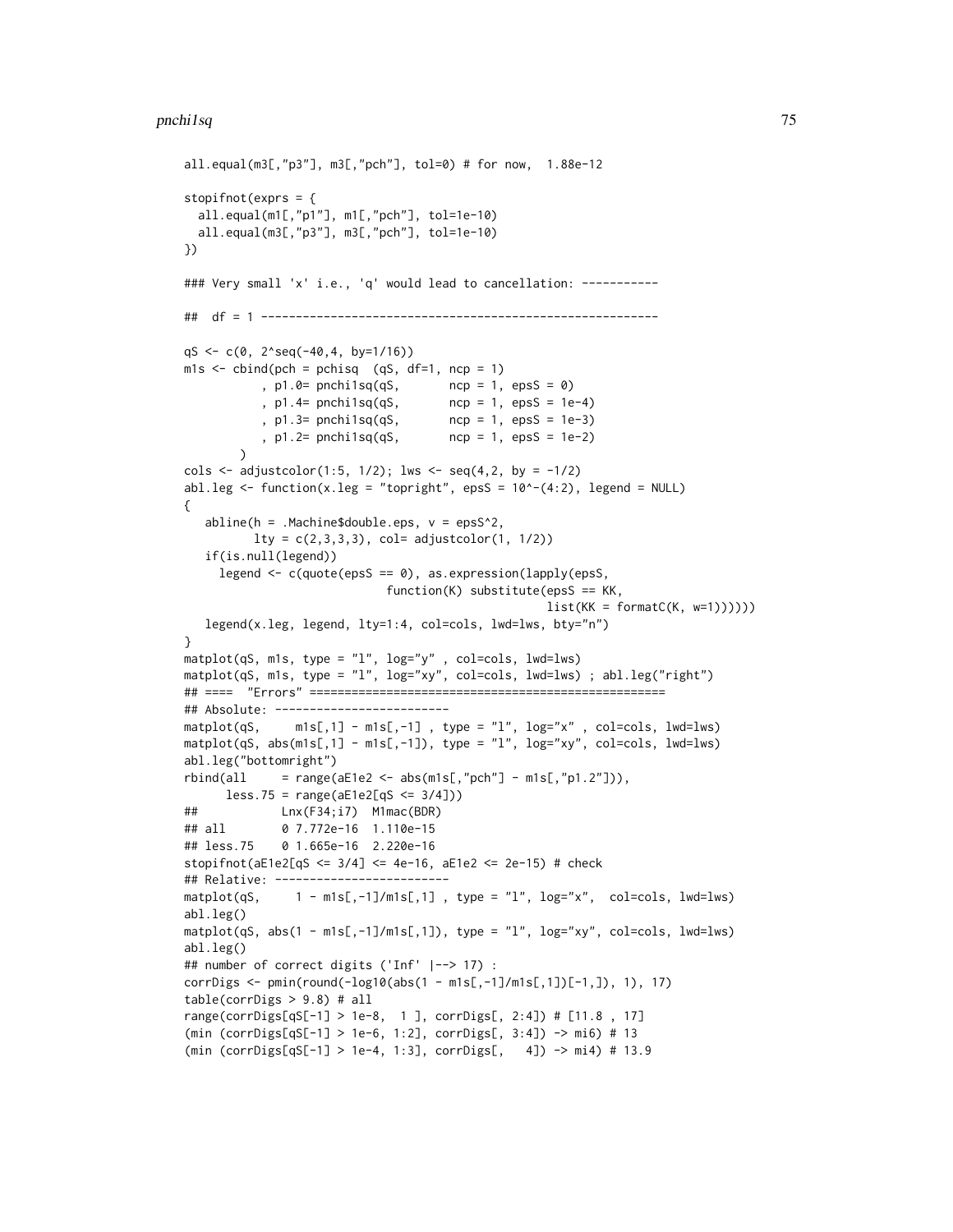```
stopifnot(exprs = {
   corrDigs > = 9.8c(corrDigs[qS[-1] > 1e-8, 1 ], corrDigs[, 2]) >= 11.5
   m16 >= 12.7
   mi4 > = 13.6})
## df = 3 -------------- NOTE: epsS=0 for small qS is "non-sense" --------
qS <- c(0, 2^seq(-40,4, by=1/16))
ee <- c(1e-3, 1e-2, .04)
m3s <- cbind(pch = pchisq (qS, df=3, ncp = 1)
           , p1.0= pnchi3sq(qS, ncp = 1, epsS = 0)
           , p1.3= pnchi3sq(qS, ncp = 1, epsS = ee[1])
           , p1.2= pnchi3sq(qS, ncp = 1, epsS = ee[2])
           , p1.1= pnchi3sq(qS, ncp = 1, epsS = ee[3])
        )
matplot(qS, m3s, type = "l", log="y" , col=cols, lwd=lws)
matplot(qS, m3s, type = "l", log="xy", col=cols, lwd=lws); abl.leg("right", ee)
## ==== "Errors" ===================================================
## Absolute: -------------------------
\text{matplot}(qS, \text{msS[,1]} - \text{m3s[, -1]}, type = "l", \text{log='x"}, \text{col=cols, lwd=lws)}matplot(qS, abs(m3s[,1] - m3s[,-1]), type = "l", log="xy", col=cols, lwd=lws)
abl.leg("right", ee)
## Relative: -------------------------
\text{matplot}(qS, \quad 1 - \text{m3s}[, -1]/\text{m3s}[, 1], type = "1", \log='x", \text{col=cols}, \text{lwd=lws})abl.leg(, ee)
matplot(qS, abs(1 - m3s[,-1]/m3s[,1]), type = "l", log="xy", col=cols, lwd=lws)
abl.leg(, ee)
```
pnchisqAppr *(Approximate) Probabilities of Non-Central Chi-squared Distribution*

### <span id="page-75-0"></span>**Description**

Compute (approximate) probabilities for the non-central chi-squared distribution.

The non-central chi-squared distribution with  $df = n$  degrees of freedom and non-centrality parameter ncp =  $\lambda$  has density

$$
f(x) = f_{n,\lambda}(x) = e^{-\lambda/2} \sum_{r=0}^{\infty} \frac{(\lambda/2)^r}{r!} f_{n+2r}(x)
$$

for  $x \geq 0$ ; for more, see R's help page for [pchisq](#page-0-0).

• R's own historical and current versions, but with more tuning parameters;

Historical relatively simple approximations listed in Johnson, Kotz, and Balakrishnan (1995):

• Patnaik(1949)'s approximation to the non-central via central chi-squared. Is also the formula 26.4.27 in Abramowitz & Stegun, p.942. Johnson et al mention that the approximation error is  $O(1/\sqrt(\lambda))$  *for*  $\lambda \to \infty$ .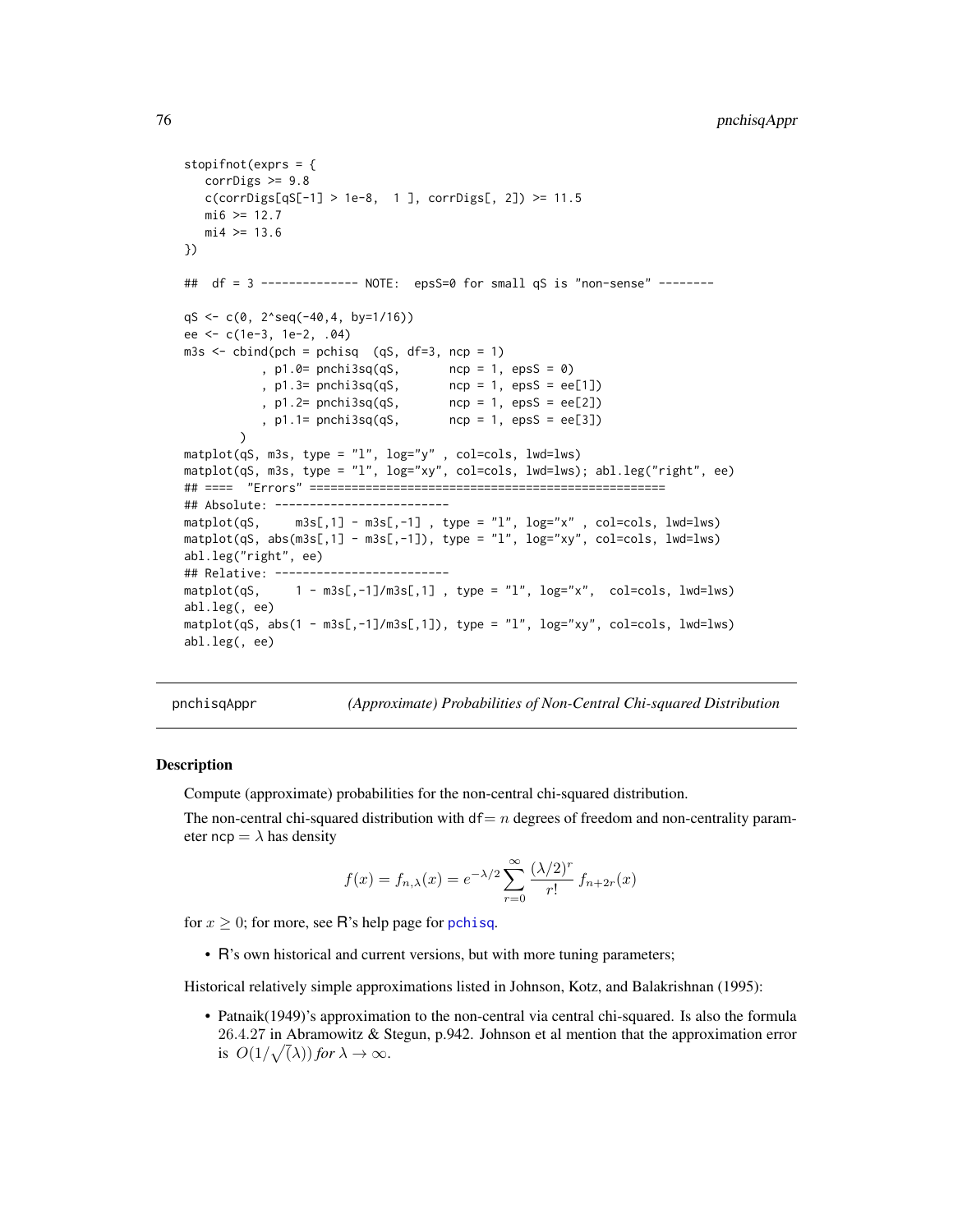- Pearson(1959) is using 3 moments instead of 2 as Patnaik (to approximate via a central chisquared), and therefore better than Patnaik for the right tail; further (in Johnson et al.), the approximation error is  $O(1/\lambda)$  *for*  $\lambda \to \infty$ .
- Abdel-Aty(1954)'s "first approximation" based on Wilson-Hilferty via Gaussian ([pnorm](#page-0-0)) probabilities, is partly *wrongly* cited in Johnson et al., p.463, eq.(29.61a).
- Bol'shev and Kuznetzov (1963) concentrate on the case of **small** ncp  $\lambda$  and provide an "approximation" via *central* chi-squared with the same degrees of freedom df, but a modified q ('x'); the approximation has error  $O(\lambda^3)$  for  $\lambda \to 0$  and is from Johnson et al., p.465, eq.(29.62) and (29.63).
- Sankaran(1959, 1963) proposes several further approximations base on Gaussian probabilities, according to Johnson et al., p.463. pnchisqSankaran\_d() implements its formula  $(29.61d).$
- pnchisq(): an R implementation of R's own C pnchisq\_raw(), but almost only up to Feb.27, 2004, long before the log.p=TRUE addition there, including *logspace arithmetic* in April 2014, its finish on 2015-09-01. Currently for historical reference only.

```
pnchisqV(): a Vectorize()d pnchisq.
```
pnchisqRC(): R's C implementation as of Aug.2019; but with many more options. Currently extreme cases tend to hang on Winbuilder (?)

pnchisqIT: ....

pnchisqTerms: ....

pnchisqT93: pure R implementations of approximations when both q and ncp are large, by Temme(1993), from Johnson et al., p.467, formulas (29.71a), and (29.71b), using auxiliary functions pnchisqT93a() and pnchisqT93b() respectively, with adapted formulas for the log.p=TRUE cases.

pnchisq\_ss(): ....

ss: .... ss2: .... ss2.: ....

#### Usage

| pnchisq                      | $(q, df, ncp = 0, lower.tail = TRUE,$<br>$cutOffncp = 80$ , itSimple = 110, errmax = 1e-12, reltol = 1e-11,<br>$maxit = 10* 10000$ , verbose = 0, xLrg.sigma = 5)                                                                                                                      |
|------------------------------|----------------------------------------------------------------------------------------------------------------------------------------------------------------------------------------------------------------------------------------------------------------------------------------|
| $pnchisqV(x, , verbose = 0)$ |                                                                                                                                                                                                                                                                                        |
| pnchisqRC                    | $(q, df, ncp = 0, lowertail = TRUE, log.p = FALSE,$<br>$no2nd-call = FALSE$ ,<br>$cutOffncp = 80$ , small.ncp.logspace = small.ncp.logspaceR2015,<br>itSimple = $110$ , errmax = $1e-12$ ,<br>reltol = $8 *$ .Machine\$double.eps, epsS = reltol/2, maxit = 1e6,<br>$verbose = FALSE)$ |
|                              | pnchisqAbdelAty (q, df, ncp = 0, lower.tail = TRUE, $log.p = FALSE$ )                                                                                                                                                                                                                  |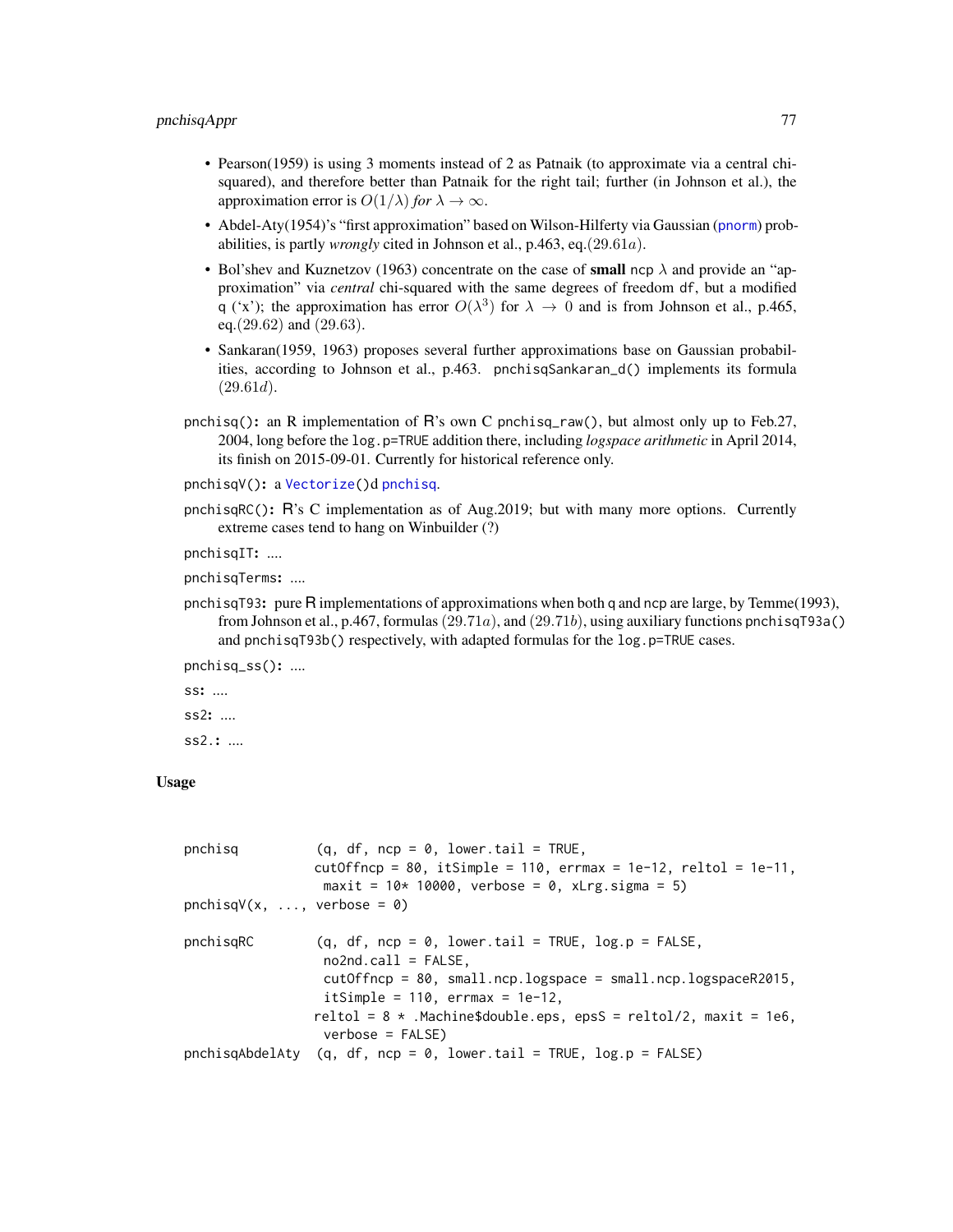```
pnchisqBolKuz (q, df, ncp = 0, lower.tail = TRUE, log.p = FALSE)pnchisqPatnaik (q, df, ncp = 0, lower.tail = TRUE, log.p = FALSE)
pnchisqPearson (q, df, ncp = 0, lower.tail = TRUE, log.p = FALSE)
pnchisqSankaran_d(q, df, ncp = 0, lower.tail = TRUE, log.p = FALSE)
pnchisq_ss (x, df, ncp = 0, lower.tail = TRUE, log.p = FALSE, i.max = 10000)pnchisqTerms (x, df, ncp, lower.tail = TRUE, i.max = 1000)
pnchisqT93 (q, df, ncp, lower.tail = TRUE, log.p = FALSE, use.a = q > ncp)
pnchisqT93.a(q, df, ncp, lower.tail = TRUE, log.p = FALSE)
pnchisqT93.b(q, df, ncp, lower.tail = TRUE, log.p = FALSE)ss (x, df, ncp, i.max = 10000, uselv = !(expMin < -lambda & 1/lambda < expMax))ss2 (x, df, ncp, i.max = 10000, eps = .Machine$double.eps)
ss2. (q, df, ncp = 0, errmax = 1e-12, reltol = 2 \times .Machine$double.eps,
     maxit = 1e+05, eps = reltol, verbose = FALSE)
```

| X                  | numeric vector (of 'quantiles', i.e., abscissa values).                                                                                                                                                       |
|--------------------|---------------------------------------------------------------------------------------------------------------------------------------------------------------------------------------------------------------|
| q                  | number ('quantile', i.e., abscissa value.)                                                                                                                                                                    |
| df                 | degrees of freedom $> 0$ , maybe non-integer.                                                                                                                                                                 |
| ncp                | non-centrality parameter $\delta$ ;                                                                                                                                                                           |
| lower.tail, log.p  |                                                                                                                                                                                                               |
|                    | logical, see, e.g., pchisq().                                                                                                                                                                                 |
| i.max              | number of terms in evaluation                                                                                                                                                                                 |
| use.a              | logical vector for Temme pnchisqT93*() formulas, indicating to use formula<br>'a' over 'b'. The default is as recommended in the references, but they did not<br>take into account $log.p = TRUE$ situations. |
| cutOffncp          | a positive number, the cutoff value for ncp                                                                                                                                                                   |
| itSimple           |                                                                                                                                                                                                               |
| errmax             | absolute error tolerance.                                                                                                                                                                                     |
| reltol             | convergence tolerance for <i>relative</i> error.                                                                                                                                                              |
| maxit              | maximal number of iterations.                                                                                                                                                                                 |
| xLrg.sigma         | positive number                                                                                                                                                                                               |
| no2nd.call         | logical indicating if a 2nd call is made to the internal function                                                                                                                                             |
| small.ncp.logspace |                                                                                                                                                                                                               |
|                    | logical vector or function, indicating if the logspace computations for "small"<br>ncp (defined to fulfill ncp < cut0ffncp !).                                                                                |
| epsS               | small positive number, the convergence tolerance of the 'simple' iterations                                                                                                                                   |
| verbose            | logical or integer specifying if or how much the algorithm progress should be<br>monitored.                                                                                                                   |
| $\ddotsc$          | further arguments passed from pnchisqV() to pnchisq().                                                                                                                                                        |
| useLv              | logical indicating if logarithmic scale should be used for $\lambda$ computations.                                                                                                                            |
| eps                | convergence tolerance, a positive number.                                                                                                                                                                     |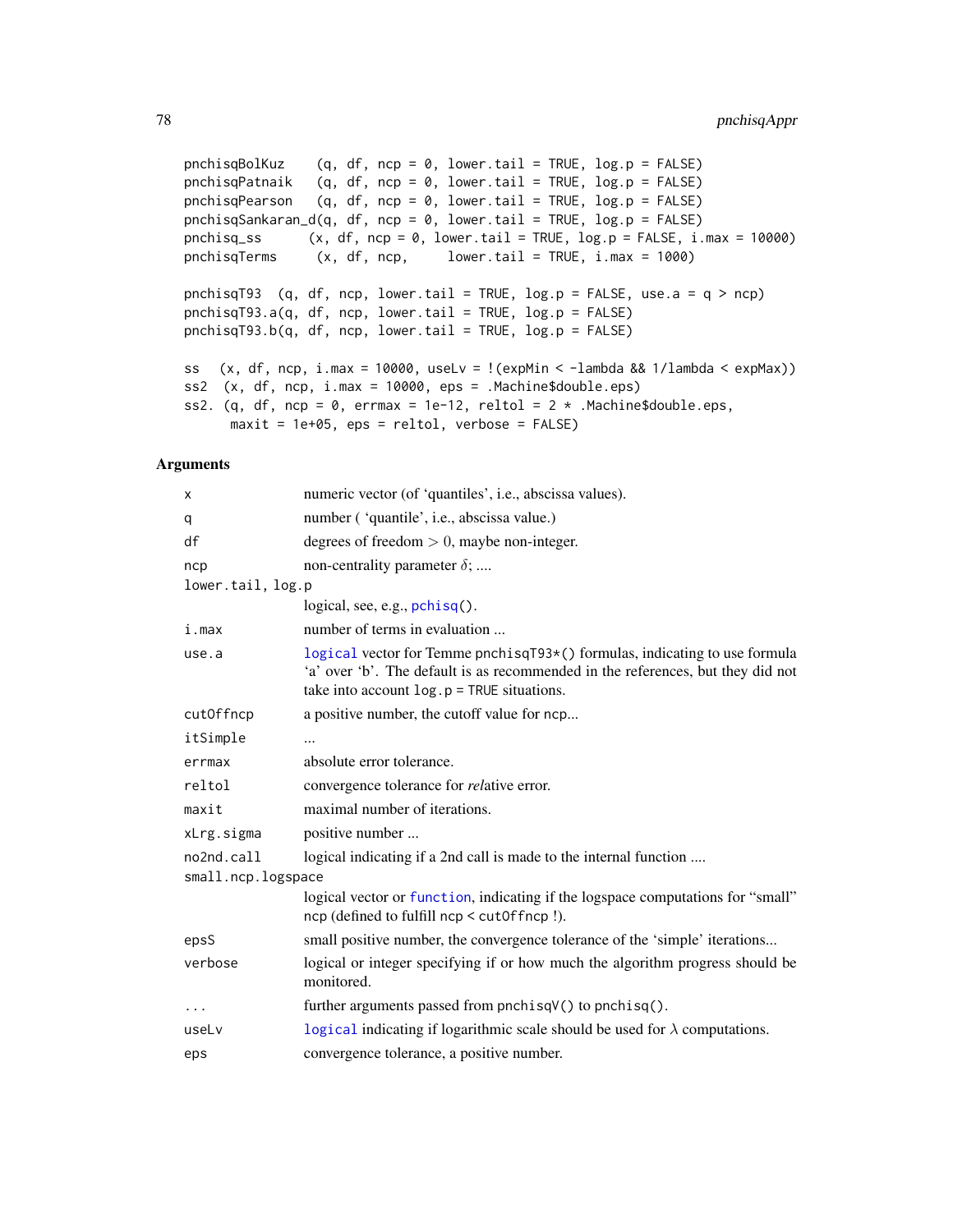# pnchisqAppr 79

### Details

pnchisq\_ss() uses si <- ss(x, df, ..) to get the series terms, and returns  $2*dot\{sg}(x, df =$  $df +2$ ) \* sum(si\$s).

- ss() computes the terms needed for the expansion used in pnchisq\_ss().
- ss2() computes some simple "statistics" about ss(..).

### Value

ss() returns a list with 3 components

| S.  | the series                                                                    |
|-----|-------------------------------------------------------------------------------|
| i1  | location (in $s[$ ]) of the first change from 0 to positive.                  |
| max | (first) location of the maximal value in the series (i.e., which, $max(s)$ ). |

### Author(s)

Martin Maechler, from May 1999; starting from a post to the S-news mailing list by Ranjan Maitra (@ math.umbc.edu) who showed a version of our pchisqAppr.0() thanking Jim Stapleton for providing it.

### References

Johnson, N.L., Kotz, S. and Balakrishnan, N. (1995) Continuous Univariate Distributions Vol~2, 2nd ed.; Wiley.

Chapter 29 *Noncentral* χ 2 *-Distributions*; notably Section *8 Approximations*, p.461 ff.

Abramowitz, M. and Stegun, I. A. (1972) *Handbook of Mathematical Functions*. New York: Dover. [https://en.wikipedia.org/wiki/Abramowitz\\_and\\_Stegun](https://en.wikipedia.org/wiki/Abramowitz_and_Stegun)

## See Also

[pchisq](#page-0-0) and the wienergerm approximations for it: [pchisqW\(](#page-80-0)) etc.

 $r_{\text{pois}}($ ) and its plot function, for an aspect of the series approximations we use in pnchisq\_ss().

```
## set of quantiles to use :
qq <- c(.001, .005, .01, .05, (1:9)/10, 2^seq(0, 10, by= 0.5))
## Take "all interesting" pchisq-approximation from our pkg :
pkg <- "package:DPQ"
pnchNms <- c(paste0("pchisq", c("V", "W", "W.", "W.R")),
             ls(pkg, pattern = "^pnchisq"))
pnchNms <- pnchNms[!grepl("Terms$", pnchNms)]
pnchF <- sapply(pnchNms, get, envir = as.environment(pkg))
str(pnchF)
ncps <- c(0, 1/8, 1/2)
pnchR <- as.list(setNames(ncps, paste("ncp",ncps, sep="=")))
for(i.n in seq_along(ncps)) {
 ncp <- ncps[i.n]
```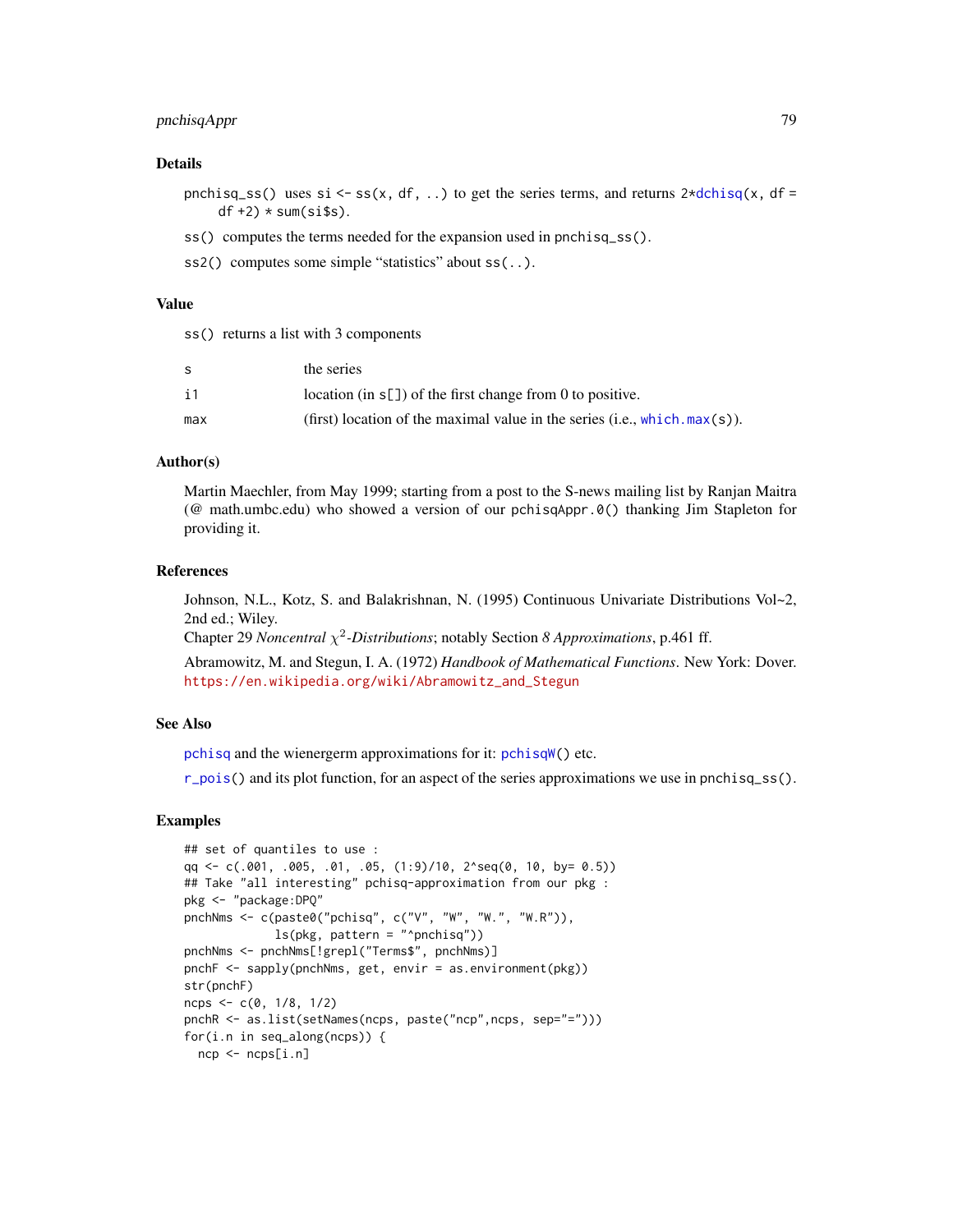```
pnF <- if(ncp == 0) pnchF[!grepl("chisqT93", pnchNms)] else pnchF
 pnchR[[i.n]] <- sapply(pnF, function(F)
           Vectorize(F, names(formals(F))[[1]])(qq, df = 3, ncp=ncp))
}
str(pnchR, max=2)
## A case where the non-central P[] should be improved :
## First, the central P[] which is close to exact -- choosing df=2 allows
## truly exact values: chi^2 = Exp(1) !
opal <- palette()
palette(c("black", "red", "green3", "blue", "cyan", "magenta", "gold3", "gray44"))
cR <- curve(pchisq (x, df=2, lower.tail=FALSE, log.p=TRUE), 0, 4000, n=2001)
cRC <- curve(pnchisqRC(x, df=2, ncp=0, lower.tail=FALSE, log.p=TRUE),
            add=TRUE, col=adjustcolor(2,1/2), lwd=3, lty=2, n=2001)
cR0 <- curve(pchisq (x, df=2, ncp=0, lower.tail=FALSE, log.p=TRUE),
            add=TRUE, col=adjustcolor(3,1/2), lwd=4, n=2001)
## smart "named list" constructur :
list_ <- function(...)`names<-`(list(...), vapply(sys.call()[-1L], as.character, ""))
JKBfn <-list_(pnchisqPatnaik,
             pnchisqPearson,
             pnchisqAbdelAty,
             pnchisqBolKuz,
             pnchisqSankaran_d)
cl. <- setNames(adjustcolor(3+seq_along(JKBfn), 1/2), names(JKBfn))
lw. <- setNames(2+seq_along(JKBfn), names(JKBfn))
cR.JKB <- sapply(names(JKBfn), function(nmf) {
 curve(JKBfn[[nmf]](x, df=2, ncp=0, lower.tail=FALSE, log.p=TRUE),
       add=TRUE, col=cl.[[nmf]], lwd=lw.[[nmf]], lty=lw.[[nmf]], n=2001)
})
legend("bottomleft", c("pchisq", "pchisq.ncp=0", "pnchisqRC", names(JKBfn)),
      col=c(palette()[1], adjustcolor(2:3,1/2), cl.),
      lwd=c(1,3,4, lw.), lty=c(1,2,1, lw.))
palette(opal)# revert
all.equals(CRC, CRO, tol = 1e-15) # TRUE [for now]## the problematic "jump" :
as.data.frame(cRC)[744:750,]
if(.Platform$OS.type == "unix")
 ## verbose=TRUE may reveal which branches of the algorithm are taken:
 pnchisqRC(1500, df=2, ncp=0, lower.tail=FALSE, log.p=TRUE, verbose=TRUE) #
 ## |--> -Inf currently
## The *two* principal cases (both lower.tail = {TRUE,FALSE} !), where
## "2nd call" happens *and* is currently beneficial :
dfs \leq c(1:2, 5, 10, 20)
pL. <- pnchisqRC(.00001, df=dfs, ncp=0, log.p=TRUE, lower.tail=FALSE, verbose = TRUE)
pR. <- pnchisqRC( 100, df=dfs, ncp=0, log.p=TRUE, verbose = TRUE)
## R's own non-central version (specifying 'ncp'):
pL0 <- pchisq (.00001, df=dfs, ncp=0, log.p=TRUE, lower.tail=FALSE)
pR0 <- pchisq ( 100, df=dfs, ncp=0, log.p=TRUE)
## R's *central* version, i.e., *not* specifying 'ncp' :
```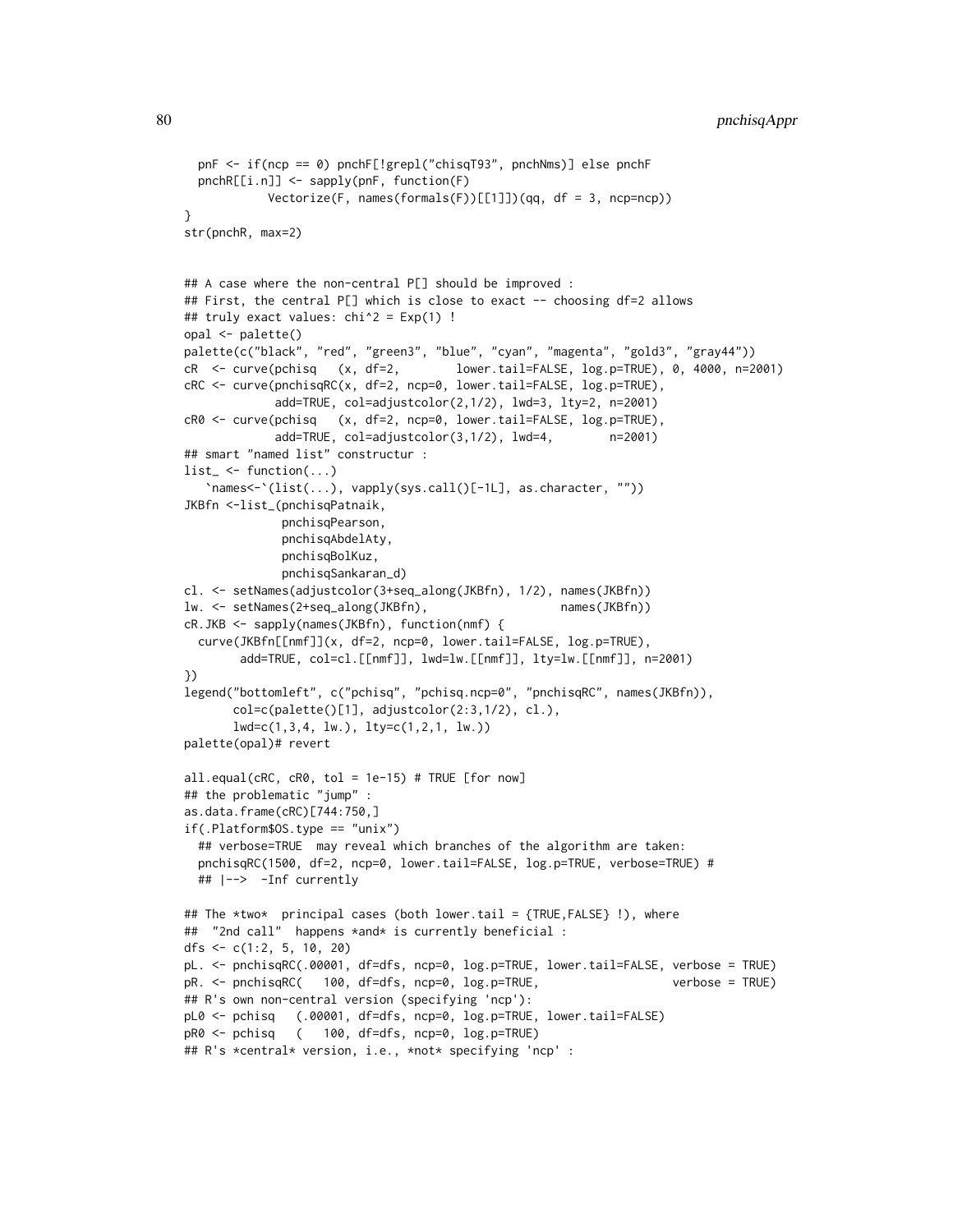```
pL <- pchisq (.00001, df=dfs, log.p=TRUE, lower.tail=FALSE)
pR <- pchisq ( 100, df=dfs, log.p=TRUE)
\text{cbind}(\text{pl.}, \text{pl.}, \text{relEc} = \text{signif}(1-\text{pl.}/\text{pl.}, 3), \text{relEq} = \text{signif}(1-\text{pl.}/\text{pl.0}, 3))cbind(pR., pR, relEc = signif(1-pR./pR, 3), relE0 = signif(1-pR./pR0, 3))
```

| pnchisqWienergerm | Wienergerm Approximations to (Non-Central) Chi-squared Probabili- |
|-------------------|-------------------------------------------------------------------|
|                   | <i>ties</i>                                                       |

### <span id="page-80-0"></span>Description

Functions implementing the two Wiener germ approximations to [pchisq\(](#page-0-0)), the (non-central) chisquared distribution, and to [qchisq\(](#page-0-0)) its inverse, the quantile function.

These have been proposed by Penev and Raykov (2000) who also listed a Fortran implementation.

In order to use them in numeric boundary cases, Martin Maechler has improved the original formulas.

### Auxiliary functions:

 $sW()$ : The  $s()$  as in the Wienergerm approximation, but using Taylor expansion when needed, i.e.,  $(x * ncp / df^2)$  << 1.

qs(): ...

z0(): ...

z.f(): ...

 $z.s()$ : ...

.................. ..................

# Usage

```
pchisqW. (q, df, ncp = 0, lower.tail = TRUE, log.p = FALSE,
         Fortran = TRUE, variant = c("s", "f")pchisqV (q, df, ncp = 0, lower.tail = TRUE, log.p = FALSE,
         Fortran = TRUE, variant = c("s", "f"))
pchisqW (q, df, ncp = 0, lower.tail = TRUE, log.p = FALSE, variant = c("s", "f"))
pchisqW.R(x, df, ncp = 0, lower.tail = TRUE, log.p = FALSE, variant = c("s", "f"),
          verbose = getOption("verbose"))
sW(x, df, ncp)qs(x, df, ncp, f.s = sw(x, df, ncp), eps1 = 1/2, sMax = 1e+100)z\theta(x, df, ncp)z.f(x, df, ncp)z.s(x, df, ncp, verbose = getOption("verbose"))
```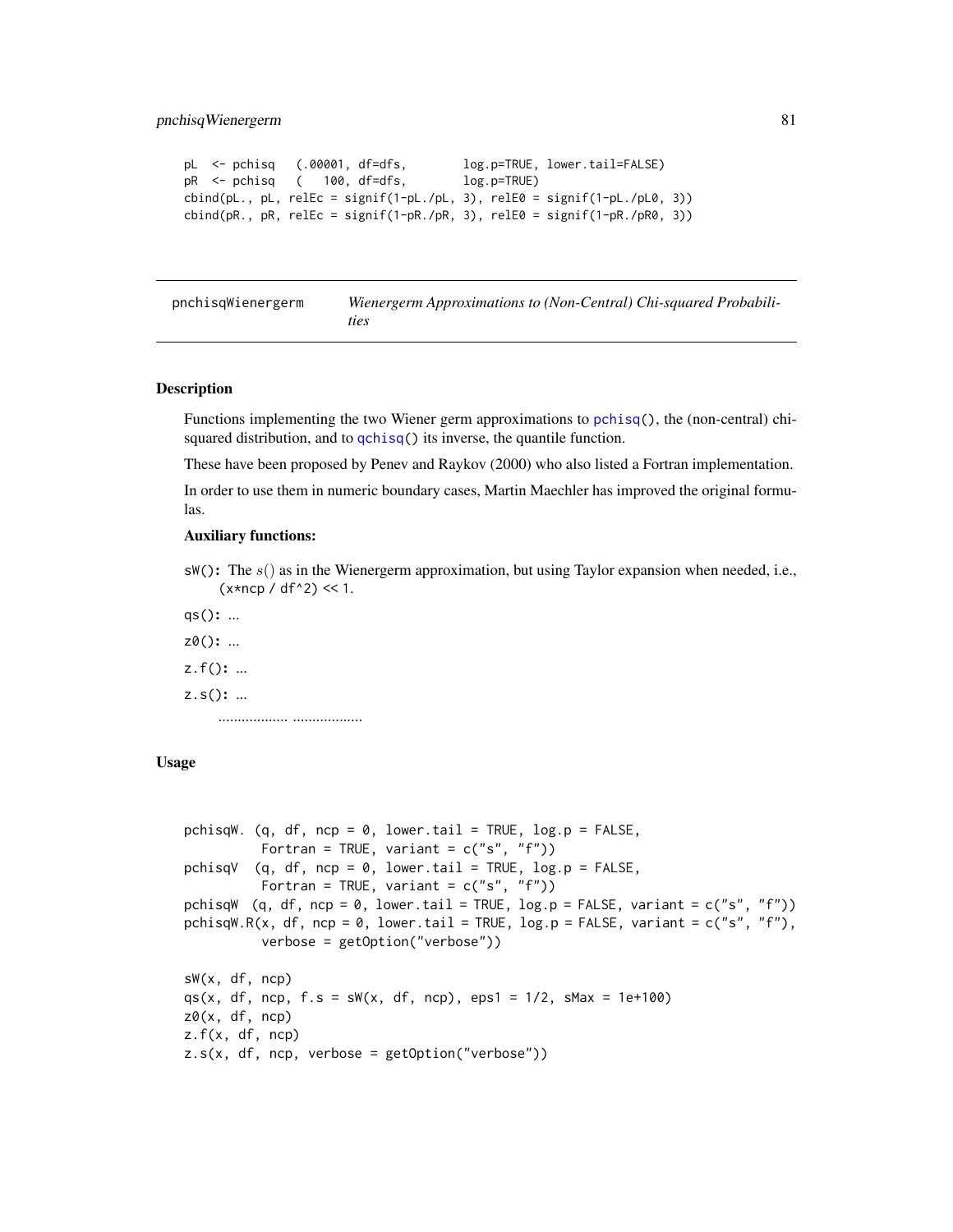## Arguments

| q, x             | vector of quantiles (main argument, see pchisq).                                                                                     |
|------------------|--------------------------------------------------------------------------------------------------------------------------------------|
| df               | degrees of freedom (non-negative, but can be non-integer).                                                                           |
| ncp              | non-centrality parameter (non-negative).                                                                                             |
| lower.tail,log.p |                                                                                                                                      |
|                  | logical, see pchisq.                                                                                                                 |
| variant          | a character string, currently either "f" for the first or "s" for the second<br>Wienergerm approximation in Penev and Raykov (2000). |
| Fortran          | logical specifying if the Fortran or the C version should be used.                                                                   |
| verbose          | logical (or integer) indicating if or how much diagnostic output should be printed<br>to the console during the computations.        |
| f.s              | a number must be a "version" of $s(x, df, ncp)$ .                                                                                    |
| eps1             | for qs(): use direct approximation instead of $h(1 - 1/s)$ for $s < eps1$ .                                                          |
| sMax             | for qs(): cutoff to switch the $h(.)$ formula for s > sMax.                                                                          |
|                  |                                                                                                                                      |

# Details

....TODO... or write vignette

### Value

all these functions return [numeric](#page-0-0) vectors according to their arguments.

### Note

The exact auxiliary function names etc, are still considered *provisional*; currently they are exported for easier documentation and use, but may well all disappear from the exported functions or even completely.

## Author(s)

Martin Maechler, mostly end of Jan 2004

## References

Penev, Spiridon and Raykov, Tenko (2000) A Wiener Germ approximation of the noncentral chi square distribution and of its quantiles. *Computational Statistics* 15, 219–228. [doi:10.1007/s001800000029](https://doi.org/10.1007/s001800000029)

Dinges, H. (1989) Special cases of second order Wiener germ approximations. *Probability Theory and Related Fields*, 83, 5–57.

## See Also

[pchisq](#page-0-0), and other approximations for it: [pnchisq\(](#page-75-0)) etc.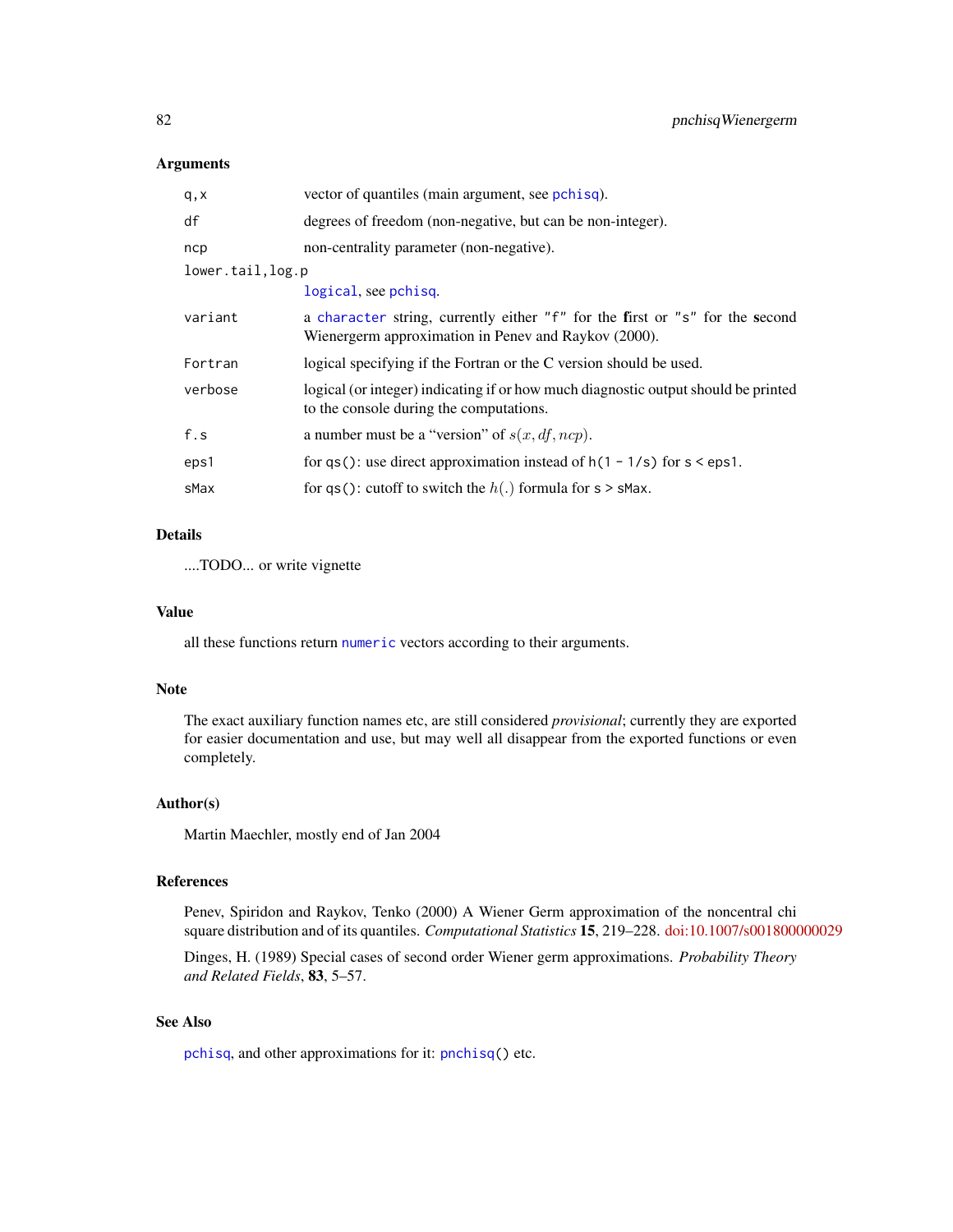# pnormAsymp 83

### Examples

## see example(pnchisqAppr) which looks at all of the pchisq() approximating functions

pnormAsymp *Asymptotic Approxmation of (Extreme Tail) 'pnorm()'*

# Description

Provide the first few terms of the asymptotic series approximation to [pnorm\(](#page-0-0))'s (extreme) tail, from Abramawitz and Stegun's 26.2.13 (p.932).

## Usage

 $pnormAsymp(x, k, lower$ **tail = FALSE, log.p = FALSE)** 

# Arguments

|                   | positive (at least non-negative) numeric vector.                                                   |
|-------------------|----------------------------------------------------------------------------------------------------|
| lower.tail, log.p |                                                                                                    |
|                   | logical, see, e.g., $\text{pnorm}()$ .                                                             |
| k                 | integer $\geq 0$ indicating how many terms the approximation should use; currently<br>$k \leq 5$ . |

## Value

a numeric vector "as" x; see the examples, on how to use it with arbitrary precise [mpfr](#page-0-0)-numbers from package [Rmpfr](https://CRAN.R-project.org/package=Rmpfr).

#### Author(s)

Martin Maechler

## References

Abramowitz, M. and Stegun, I. A. (1972) *Handbook of Mathematical Functions*. New York: Dover. [https://en.wikipedia.org/wiki/Abramowitz\\_and\\_Stegun](https://en.wikipedia.org/wiki/Abramowitz_and_Stegun) provides links to the full text which is in public domain.

## See Also

[pnormU\\_S53](#page-83-0) for (also asymptotic) upper and lower bounds.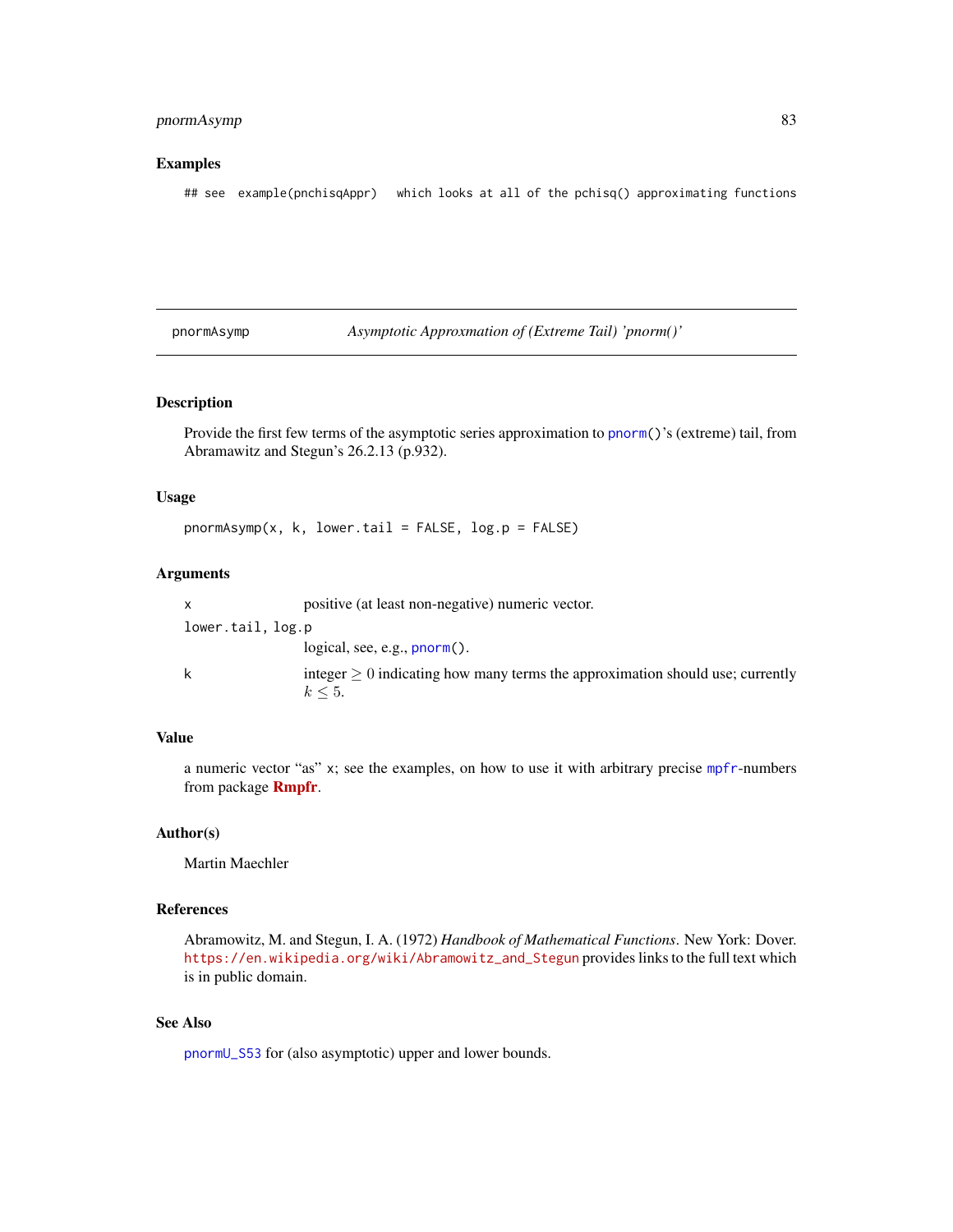### Examples

```
x <- c((2:10)*2, 25, (3:9)*10, (1:9)*100, (1:8)*1000, (2:4)*5000)
Px \leq -\text{pnorm}(x, \text{lower.tail} = \text{FALSE}, \text{log.p=True})PxA \leq sapply(setNames(0:5, paste("k = "0.5)),
              pnormAsymp, x=x, lower.tail = FALSE, log.p=TRUE)
## rel.errors :
signif(head(cbind(x, 1 - PxA/Px), 20))## Look more closely with high precision computations
if(requireNamespace("Rmpfr")) {
  ## ensure our function uses Rmpfr's dnorm(), etc:
  environment(pnormAsymp) <- asNamespace("Rmpfr")
  environment(pnormU_S53) <- asNamespace("Rmpfr")
  x. <- Rmpfr::mpfr(x, precBits=256)
  Px. <- Rmpfr::pnorm(x., lower.tail = FALSE, log.p=TRUE)
  ## manual, better sapplyMpfr():
  PxA. \leq sapply(setNames(0:5, paste("k =",0:5)),
                 pnormAsymp, x=x., lower.tail = FALSE, log.p=TRUE)
  PxA. <- new("mpfrMatrix", unlist(PxA.), Dim=dim(PxA.), Dimnames=dimnames(PxA.))
  PxA2 <- Rmpfr::cbind(pn_dbl = Px, PxA.,
                        pnormU53 = pnormU_S53(x=x., lower.tail = FALSE, log.p=TRUE))
  ## rel.errors :
  print( Rmpfr::roundMpfr(Rmpfr::cbind(x., 1 - PxA2/Px.), preclits = 13) )
  pch <- c("R", 0:5, "U")
  matplot(x, abs(1 -PxA2/Px.), type="o", log="xy", pch=pch,
          main="pnorm(<tail>) approximations' relative errors")
  legend("bottomleft", colnames(PxA2), col=1:6, pch=pch, lty=1:5, bty="n", inset=.01)
  at1 <- axTicks(1, axp=c(par("xaxp")[1:2], 3))
  axis(1, at=at1)
  abline(h = 1:2* 2^{\lambda}-53, v = at1, lty=3, col=adjustcolor("gray20", 1/2))
  axis(4, 1as=2, at= 2^{\circ}-53, 1abel = quote(epsilon[C]), col="gray20")}
```
pnormLU *Bounds for 1-Phi(.) – Mill's Ratio related Bounds for pnorm()*

### <span id="page-83-0"></span>Description

Bounds for  $1 - \Phi(x)$ , i.e., [pnorm\(](#page-0-0)x, \*, lower.tail=FALSE), typically related to Mill's Ratio.

## Usage

 $pnormL_LDD10(x, lower.tail = FALSE, log.p = FALSE)$ pnormU\_S53 (x, lower.tail = FALSE, log.p = FALSE)

#### Arguments

x positive (at least non-negative) numeric vector. lower.tail, log.p logical, see, e.g., [pnorm\(](#page-0-0)).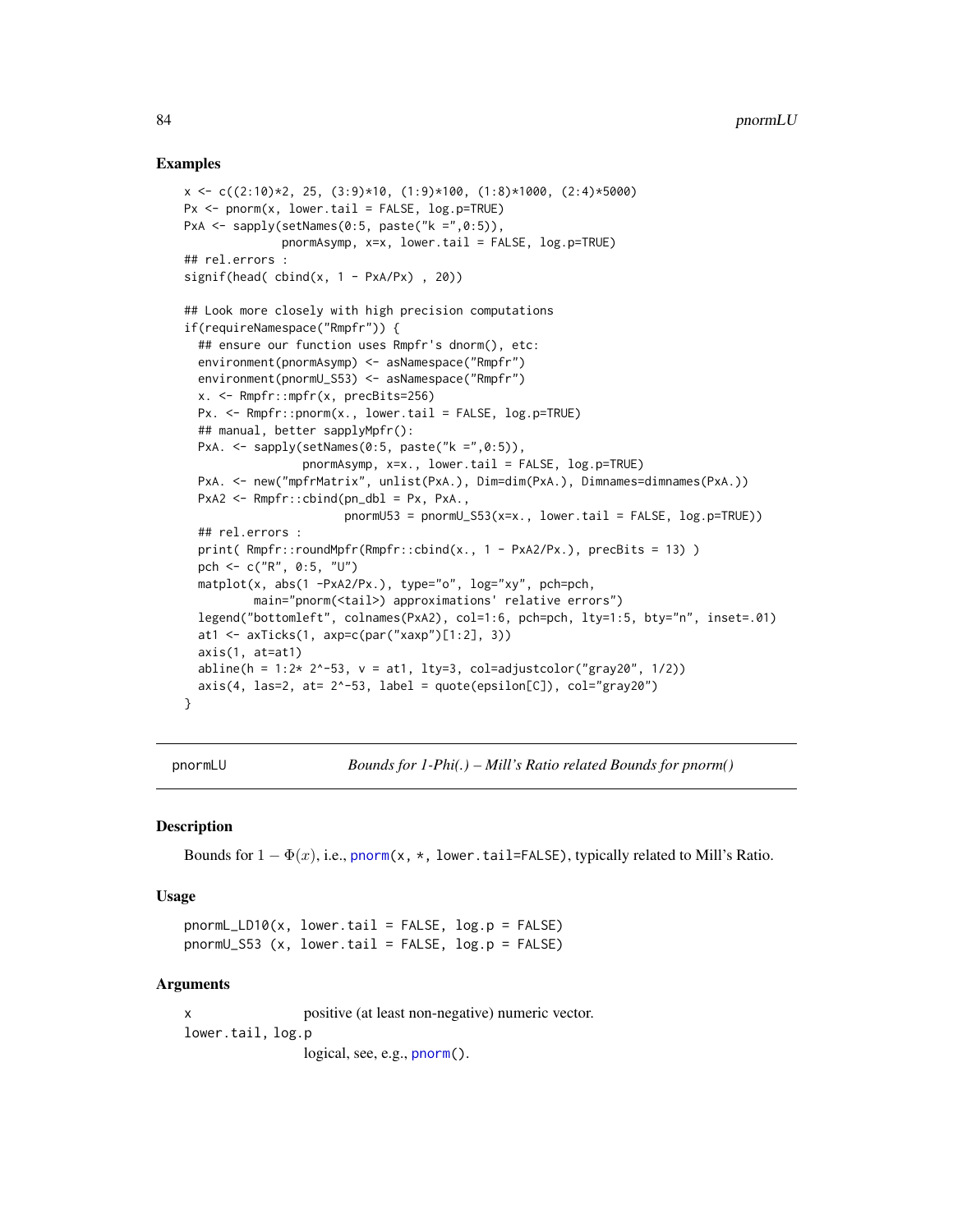### $p$ norm $LU$  85

### Value

a numeric vector like x

### Author(s)

Martin Maechler

## References

Lutz Duembgen (2010) *Bounding Standard Gaussian Tail Probabilities*; arXiv preprint 1012.2063, <https://arxiv.org/abs/1012.2063>

### See Also

[pnorm](#page-0-0).

```
x \leq -\text{seq}(1/64, 10, \text{ by} = 1/64)px < - cbind(
    lQ = pnorm (x, lower.tail=FALSE, log.p=TRUE)
  , Lo = pnormL_LD10(x, lower.tail=FALSE, log.p=TRUE)
  , Up = pnormU_S53 (x, lower.tail=FALSE, log.p=TRUE))
matplot(x, px, type="l") # all on top of each other
matplot(x, (D \le p \times [0, 2:3] - px[0, 1]), type="l") # the differences
abline(h=0, lty=3, col=adjustcolor(1, 1/2))
## check they are lower and upper bounds indeed :
stopifnot(D[,"Lo"] < 0, D[,"Up"] > 0)
matplot(x[x>4], D[x>4,], type="l") # the differences
abline(h=0, lty=3, col=adjustcolor(1, 1/2))
### zoom out to larger x : [1, 1000]
x \le - seg(1, 1000, by=1/4)
px <- cbind(
    lQ = pnorm (x, lower.tail=FALSE, log.p=TRUE)
  , Lo = pnormL_LD10(x, lower.tail=FALSE, log.p=TRUE)
  , Up = pnormU_S53 (x, lower.tail=FALSE, log.p=TRUE))
matplot(x, px, type="l") # all on top of each other
matplot(x, (D \le p \times [0, 2:3] - px[0, 1]), type="l") # the differences
abline(h=0, lty=3, col=adjustcolor(1, 1/2))
## check they are lower and upper bounds indeed :
table(D[, "Lo"] < 0) # no longer always true
table(D[, "Up"] > 0)## not even when equality (where it's much better though):
table(D[, "Lo"] \le 0)table(D[, "Up"] >= 0)## *relative* differences:
```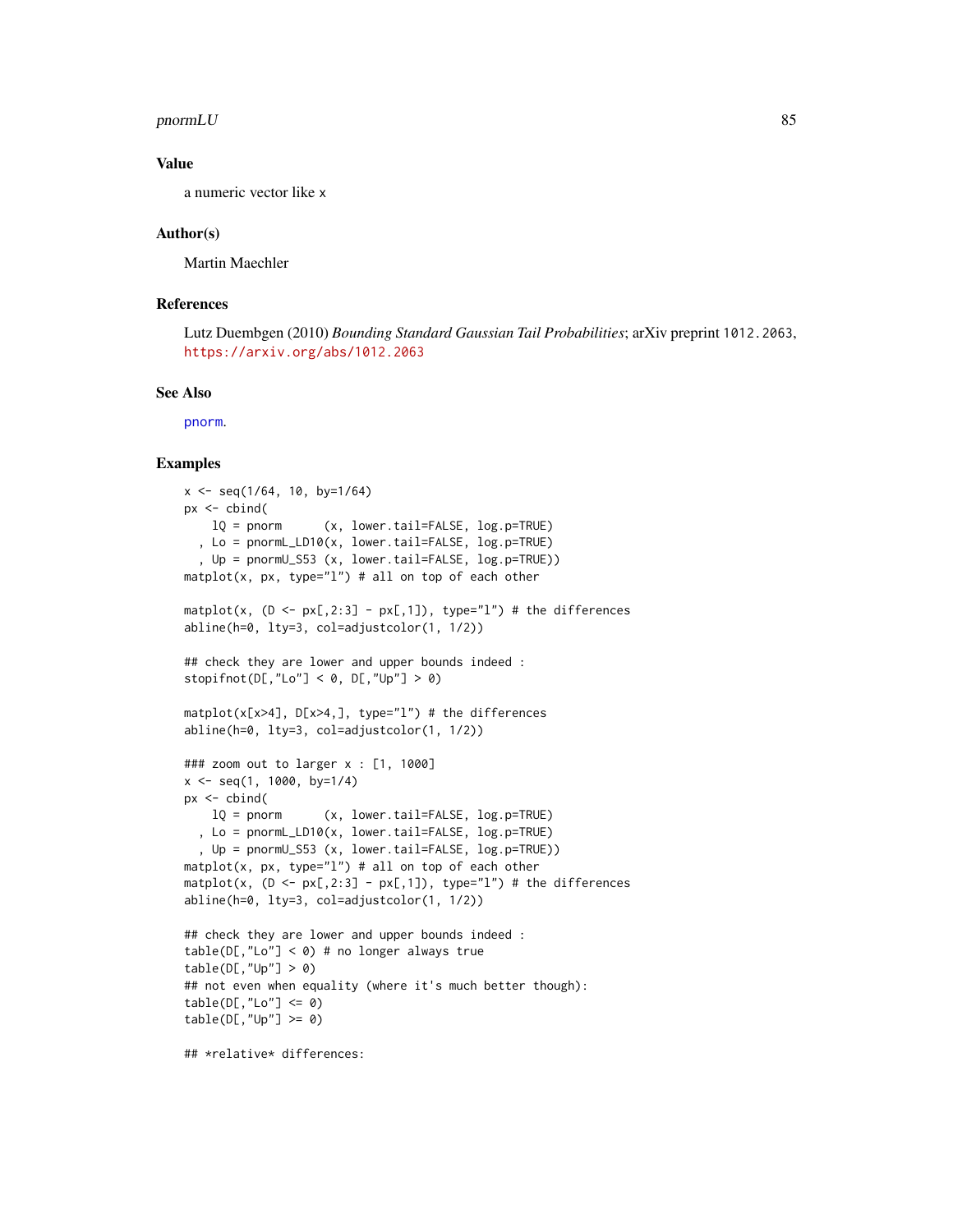```
86 pnormLU
```

```
matplot(x, (rD < -1 - px[, 2:3] / px[, 1]), type="1", log = "x")
abline(h=0, lty=3, col=adjustcolor(1, 1/2))
## abs()
matplot(x, abs(rD), type="l", log = "xy", axes=FALSE, # NB: curves *cross*
        main = "relative differences 1 - pnormUL(x, *)/pnorm(x,*)")
legend("top", c("Low.Bnd(D10)", "Upp.Bnd(S53)"), bty="n", col=1:2, lty=1:2)
sfsmisc::eaxis(1, sub10 = 2)sfsmisc::eaxis(2)
abline(h=(1:4)*2^* - 53, col=adjustcolor(1, 1/4))### zoom out to LARGE x : --------------------------
x \le -2^seq(0, 30, by = 1/64)
if(FALSE)## or even HUGE:
   x \le -2<sup>o</sup>seq(4, 513, by = 1/16)
px <- cbind(
    lQ = pnorm (x, lower.tail=FALSE, log.p=TRUE)
  , a0 = \text{dnorm}(x, \text{log=TRUE}), a1 = dnorm(x, \text{log=TRUE}) - \log(x), Lo = pnormL_LD10(x, lower.tail=FALSE, log.p=TRUE)
  , Up = pnormU_S53 (x, lower.tail=FALSE, log.p=TRUE))
col4 \leftarrow adjustcolor(1:4, 1/2)doLegTit <- function() {
  title(main = "relative differences 1 - pnormUL(x, *)/pnorm(x,*)")
  legend("top", c("phi(x)", "phi(x)/x", "Low.Bnd(D10)", "Upp.Bnd(S53)"),bty="n", col=col4, lty=1:4)
}
## *relative* differences are relevant:
matplot(x, (rD <- 1 - px[,-1] / px[,1]), type="l", log = "x",
            ylim = c(-1,1)/2^8, col=col4); doLegTit()
abline(h=0, lty=3, col=adjustcolor(1, 1/2))
## abs(rel.Diff) ---> can use log-log:
matplot(x, abs(rD), type="1", log = "xy", xaxt="n", yaxt="n"); doLegTit()
sfsmisc::eaxis(1, sub10=2)
sfsmisc::eaxis(2)
abline(h=(1:4)*2^-53, col=adjustcolor(1, 1/4))
## lower.tail=TRUE (w/ log.p=TRUE) works "the same" for x < 0:
x \le -2^seq(0, 30, by = 1/64)
## ==
px <- cbind(
    lQ = pnorm (x, lower.tail=TRUE, log.p=TRUE)
  , a0 = log1mexp(- dnorm(-x, log=TRUE))
  , a1 = \text{log1mexp}(-(\text{dnorm}(-x, \text{log=TRUE}) - \text{log}(-x))), Lo = log1mexp(-pnormL_LD10(-x, lower.tail=TRUE, log.p=TRUE))
  , Up = log1mexp(-pnormU_S53 (-x, lower.tail=TRUE, log.p=TRUE)) )
matplot(-x, ( rD < -1 - px[, -1] / px[, 1]), type="l", log = "x",
            ylim = c(-1,1)/2^8, col=col4) ; doLegTit()
abline(h=0, lty=3, col=adjustcolor(1, 1/2))
```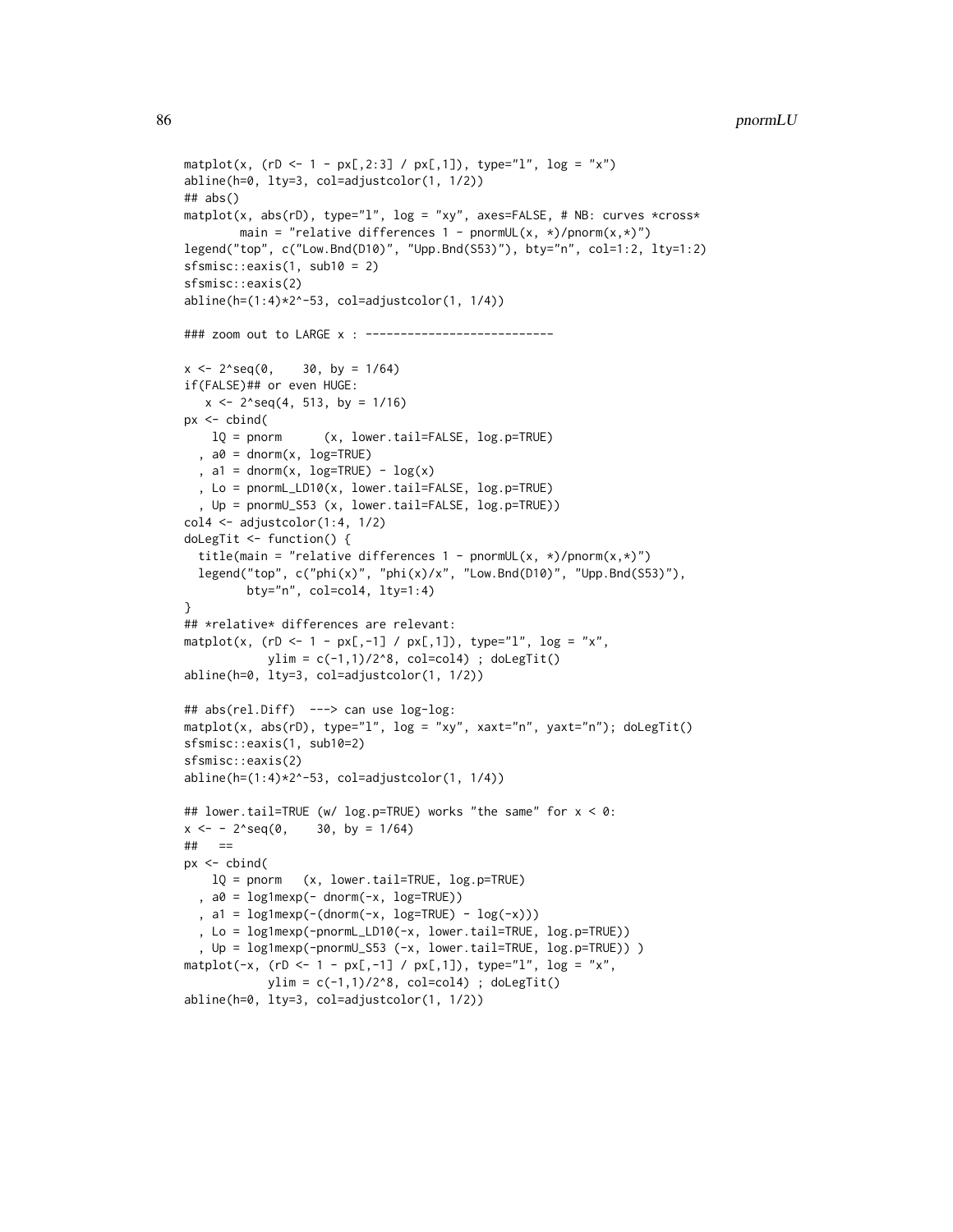pnt *Non-central t Probability Distribution - Algorithms and Approximations*

# Description

Compute different approximations for the non-central t-Distribution cumulative probability distribution function.

# Usage

| pntR  | $(t, df, ncp, lower.tail = TRUE, log.p = FALSE,$<br>use.pnorm = $(df > 4e5$   <br>$ncp^2 > 2 * log(2) * (-. Machine \$ {double.min.exp)},<br>$it$ rmax = 1000, errmax = 1e-12, verbose = TRUE) |
|-------|------------------------------------------------------------------------------------------------------------------------------------------------------------------------------------------------|
| pntR1 | $(t, df, ncp, lower.tail = TRUE, log.p = FALSE,$<br>use.pnorm = $(df > 4e5$                                                                                                                    |
|       | $ncp^2 > 2 \star log(2) \star (-. Machine \text{6} double.min.exp)),$                                                                                                                          |
|       | $it$ rmax = 1000, errmax = 1e-12, verbose = TRUE)                                                                                                                                              |
|       | $\text{ptP94}$ (t, df, ncp, lower.tail = TRUE, log.p = FALSE,<br>$it$ rmax = 1000, errmax = 1e-12, verbose = TRUE)                                                                             |
|       | $\text{ptP94.1}$ (t, df, ncp, lower.tail = TRUE, log.p = FALSE,                                                                                                                                |
|       | $it$ rmax = 1000, errmax = 1e-12, verbose = TRUE)                                                                                                                                              |
|       | $pt3150$ (t, df, ncp, lower.tail = TRUE, log.p = FALSE, M = 1000, verbose = TRUE)<br>pnt3150.1 (t, df, ncp, lower.tail = TRUE, $log.p = FALSE, M = 1000$ , verbose = TRUE)                     |
|       | pntLrg $(t, df, ncp, lower.tail = TRUE, log.p = FALSE)$                                                                                                                                        |
|       | pntJW39 $(t, df, ncp, lower.tail = TRUE, log.p = FALSE)$                                                                                                                                       |
|       | pntJW39.0 (t, df, ncp, lower.tail = TRUE, $log.p = FALSE$ )                                                                                                                                    |

|            | vector of quantiles (called q in $pt($ )).                                             |
|------------|----------------------------------------------------------------------------------------|
| df         | degrees of freedom ( $> 0$ , maybe non-integer). df = Inf is allowed.                  |
| ncp        | non-centrality parameter $\delta \geq 0$ ; If omitted, use the central t distribution. |
| log, log.p | logical; if TRUE, probabilities $p$ are given as $log(p)$ .                            |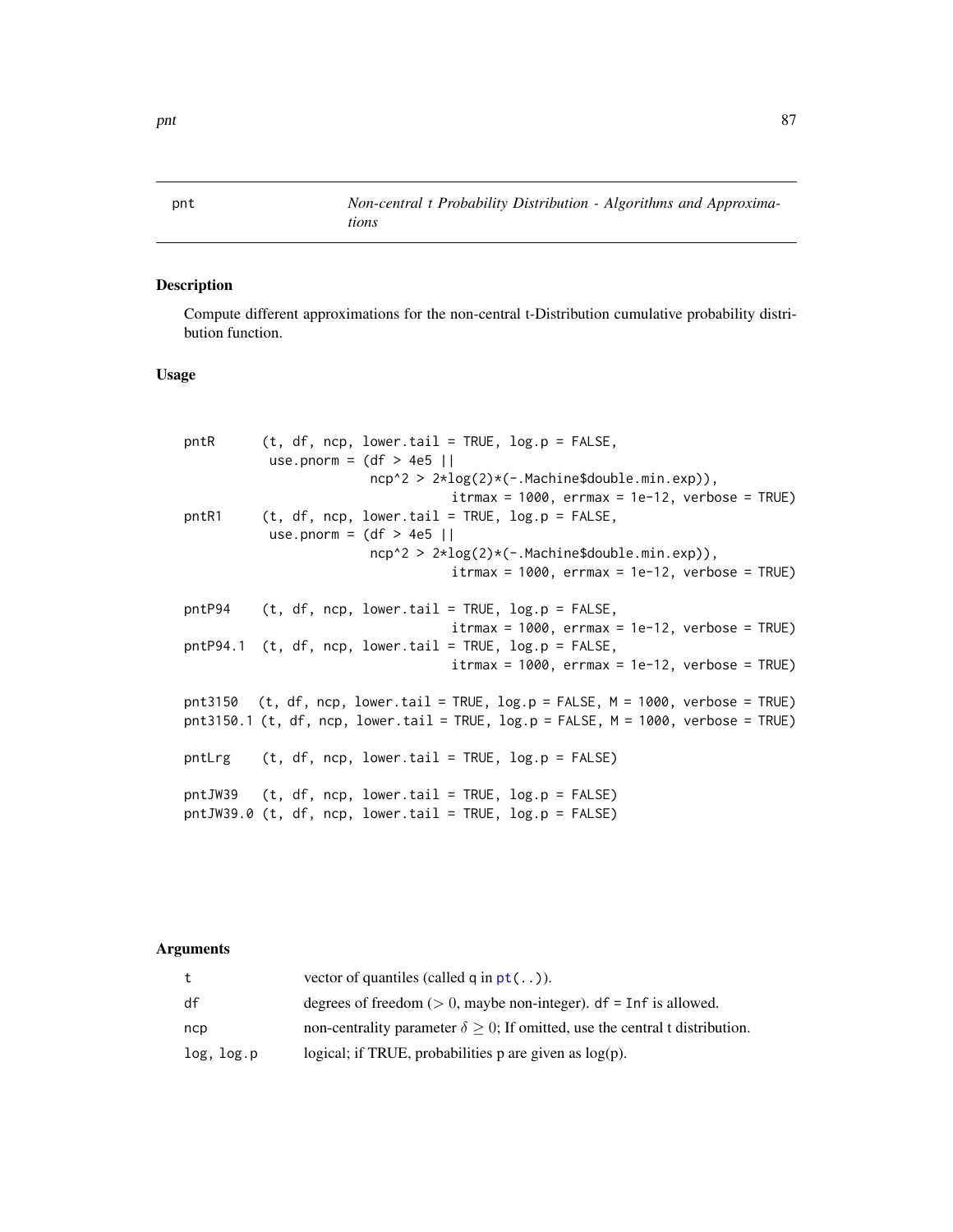| lower.tail | logical; if TRUE (default), probabilities are $P[X \le x]$ , otherwise, $P[X > x]$ .                                                             |
|------------|--------------------------------------------------------------------------------------------------------------------------------------------------|
| use.pnorm  | logical indicating if the pnorm() approximation of Abramowitz and Stegun<br>$(26.7.10)$ should be used, which is available as ${\rm pntLrg}()$ . |
|            | The default corresponds to $R pt()$ 's own behaviour (which is most probably<br>suboptimal).                                                     |
| itrmax     | number of iterations / terms.                                                                                                                    |
| errmax     | convergence bound for the iterations.                                                                                                            |
| verbose    | logical or integer determining the amount of diagnostic print out to the con-<br>sole.                                                           |
| M          | positive integer specifying the number of terms to use in the series.                                                                            |

## Details

pntR1(): a pure R version of the (C level) code of R's own  $pt$ ), additionally giving more flexibility (via arguments use.pnorm, itrmax, errmax whose defaults here have been hard-coded in R's C code).

This implements an improved version of the AS 243 algorithm from Lenth(1989);

- R's help on non-central [pt\(](#page-0-0)) says: *This computes the lower tail only, so the upper tail suffers from cancellation and a warning will be given when this is likely to be significant.*
- and (in 'Note:') *The code for non-zero* ncp *is principally intended to be used for moderate values of* ncp*: it will not be highly accurate, especially in the tails, for large values.*
- pntR(): the [Vectorize\(](#page-0-0))d version of pntR1().
- pntP94(), pntP94.1(): New versions of pntR1(), pntR(); using the Posten (1994) algorithm. pntP94() is the [Vectorize\(](#page-0-0))d version of pntP94.1().
- pnt3150(), pnt3150.1(): Simple inefficient but hopefully correct version of pntP94..() This is really a direct implementation of formula (31.50), p.532 of Johnson, Kotz and Balakrishnan (1995)
- pntLrg(): provides the [pnorm\(](#page-0-0)) approximation (to the non-central  $t$ ) from Abramowitz and Stegun (26.7.10), p.949; which should be employed only for *large* df and/or ncp.
- pntJW39.0(): use the Jennett & Welch (1939) approximation see Johnson et al. (1995), p. 520, after (31.26a). This is still *fast* for huge ncp but has *wrong* asymptotic tail for  $|t| \to \infty$ . Crucially needs  $b = b_{\text{c}}$ chi(df).
- pntJW39(): is an improved version of pntJW39.0(), using  $1 b = b$ \_chi(df, one.minus=TRUE) to avoid cancellation when computing  $1 - b^2$ .

### Value

a number for pntJKBf1() and .pntJKBch1().

a numeric vector of the same length as the maximum of the lengths of x, df, ncp for pntJKBf() and .pntJKBch().

## Author(s)

Martin Maechler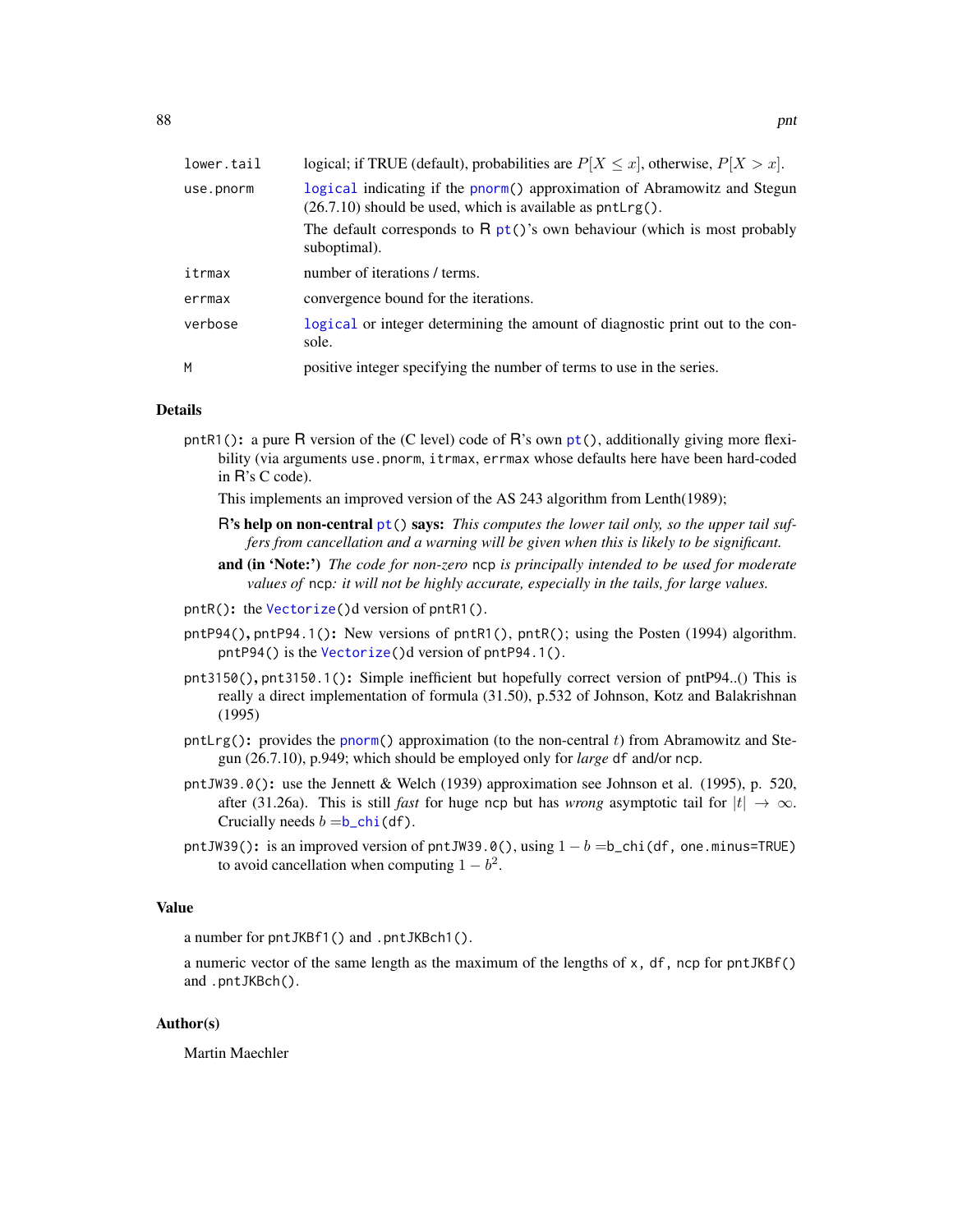### ppoisson 89 and 2012 and 2012 and 2012 and 2012 and 2012 and 2012 and 2012 and 2012 and 2012 and 201

### References

Johnson, N.L., Kotz, S. and Balakrishnan, N. (1995) Continuous Univariate Distributions Vol~2, 2nd ed.; Wiley.

Chapter 31, Section *5 Distribution Function*, p.514 ff

Lenth, R. V. (1989). *Algorithm AS 243* — Cumulative distribution function of the non-central t distribution, *Applied Statistics* 38, 185–189.

Abramowitz, M. and Stegun, I. A. (1972) *Handbook of Mathematical Functions*. New York: Dover. Formula (26.7.10), p.949

### See Also

[pt](#page-0-0), for R's version of non-central t probabilities.

### Examples

```
tt <- seq(0, 10, len = 21)
ncp < -seq(0, 6, len = 31)dt3R \le outer(tt, ncp, pt, , df = 3)
dt3JKB <- outer(tt, ncp, pntR, df = 3)# currently verbose
stopifnot(all.equal(dt3R, dt3JKB, tolerance = 4e-15))# 64-bit Lnx: 2.78e-16
```
ppoisson *Direct Computation of 'ppois()' Poisson Distribution Probabilities*

### **Description**

Direct computation and errors of [ppois](#page-0-0) Poisson distribution probabilities.

## Usage

```
ppoisD(q, lambda, all-from.0 = TRUE, verbose = 0L)ppoisErr (lambda, ppFUN = ppoisD, iP = 1e-15,
         xM = qpois(iP, lambda=lambda, lower.tail=FALSE),
         verbose = FALSE)
```

| q                | numeric vector of non-negative integer values, "quantiles" at which to evaluate<br>$pois(q, la)$ and $ppFUN(q, la)$ .          |
|------------------|--------------------------------------------------------------------------------------------------------------------------------|
| lambda           | positive parameter of the Poisson distribution, $lambda = E[X] = Var[X]$<br>where $X \sim Pois(\lambda)$ .                     |
| $all.$ from. $0$ | logical indicating if q is positive integer, and the probabilities should computed<br>for all quantile values of $\theta$ : q. |
| ppFUN            | alternative pools evaluation, by default the direct summation of $\phi$ ols (k, lambda).                                       |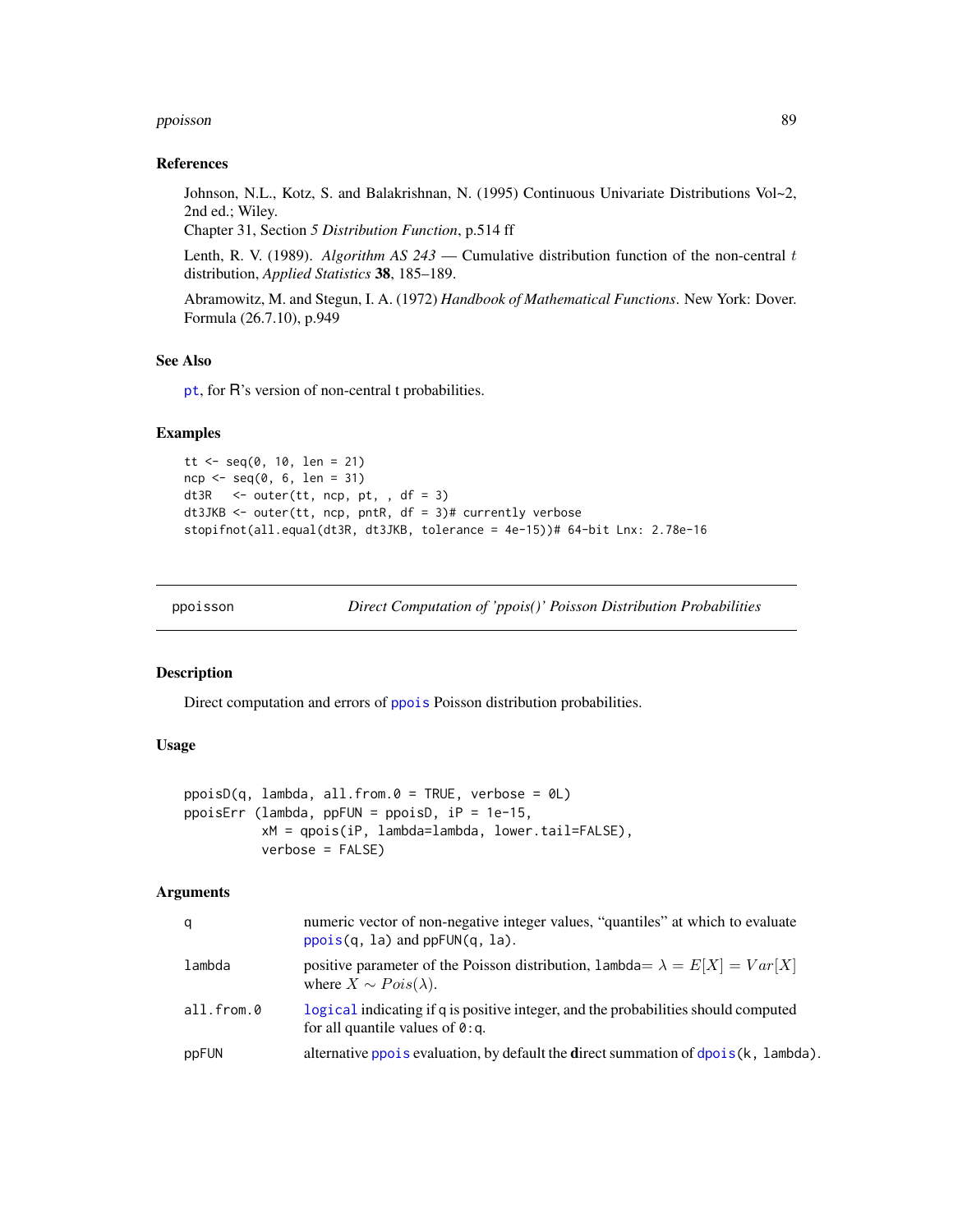| iР      | small number, iP << 1, used to construct the abscissa values x at which to eval-<br>uate and compare $ppois()$ and $ppFUN()$ , see $xM$ :                                                                            |
|---------|----------------------------------------------------------------------------------------------------------------------------------------------------------------------------------------------------------------------|
| xМ      | (specified instead of iP: ) the maximal x-value to be used, i.e., the values used<br>will be $x \le -0$ : iM. The default, $qpois(1-iP, \lambda)$ lambda = lambda) is the upper<br>tail iP-quantile of Poi (lambda). |
| verbose | integer $( \geq 0)$ or logical indicating if extra information should be printed.                                                                                                                                    |

## Value

ppoisD() contains the poisson probabilities along q, i.e., is a numeric vector of length length(q).

re <- ppoisErr() returns the relative "error" of [ppois\(](#page-0-0)x0, lambda) where ppFUN(x0, lambda) is assumed to be the truth and  $x\varnothing$  the "worst case", i.e., the value (among x) with the largest such difference.

Additionally, attr(re, "x0") contains that value x0.

## Author(s)

Martin Maechler, March 2004; 2019 ff

### See Also

[ppois](#page-0-0)

```
(lams < - outer(c(1, 2, 5), 10^*(0:3)))# 10^4 is already slow!
system.time(e1 <- sapply(lams, ppoisErr))
e1 / .Machine$double.eps
## Try another 'ppFUN' :---------------------------------
## this relies on the fact that it's *only* used on an 'x' of the form 0:M :
ppD0 <- function(x, lambda, all.from.0=TRUE)
           cumsum(dpois(if(all.from.0) 0:x else x, lambda=lambda))
## and test it:
p0 <- ppD0 ( 1000, lambda=10)
p1 <- ppois(0:1000, lambda=10)
stopifnot(all.equal(p0,p1, tol=8*.Machine$double.eps))
system.time(p0.slow <- ppoisD(0:1000, lambda=10, all.from.0=FALSE))# not very slow, here
p0.1 <- ppoisD(1000, lambda=10)
if(requireNamespace("Rmpfr")) {
ppoisMpfr <- function(x, lambda) cumsum(Rmpfr::dpois(x, lambda=lambda))
p0.best <- ppoisMpfr(0:1000, lambda = Rmpfr::mpfr(10, precBits = 256)AllEq. <- Rmpfr::all.equal
AllEq <- function(target, current, ...)
   AllEq.(target, current, ...,
          formatFUN = function(x, ...) Rmpfr::format(x, digits = 9))
 print(AllEq(p0.best, p0, tol = 0)) # 2.06e-18
 print(AllEq(p0.best, p0.slow, tol = 0)) # the "worst" (4.44e-17)print(AllEq(p0.best, p0.1, tol = 0)) # 1.08e-18
```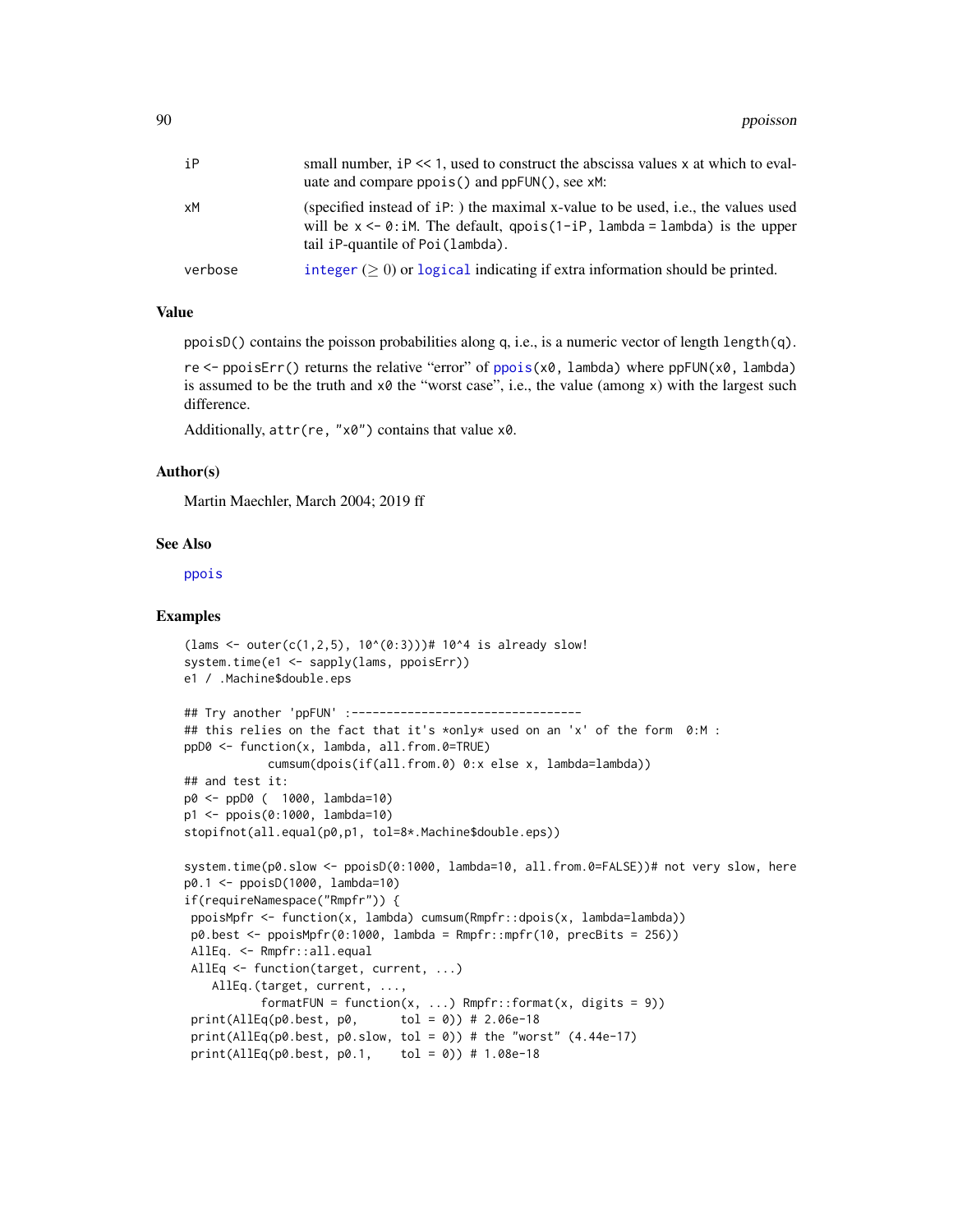### qbetaAppr 91

```
}
## Now (with 'all.from.0 = TRUE', it is fast too):
p15 <- ppoisErr(2^13)
p15.0. <- ppoisErr(2^13, ppFUN = ppD0)
c(p15, p15.0.) / .Machine$double.eps # on Lnx 64b, see (-10 2.5), then (-2 -2)
## lapply(), so you see "x0" values :
str(e0. <- lapply(lams, ppoisErr, ppFUN = ppD0))
## The first version [called 'err.lambd0()' for years] used simple cumsum(dpois(..))
## NOTE: It is *stil* much faster, as it relies on special x == 0:M relation
## Author: Martin Maechler, Date: 1 Mar 2004, 17:40
##
e0 <- sapply(lams, function(lamb) ppoisErr(lamb, ppFUN = ppD0))
all.equal(e1, e0) # typically TRUE, though small "random" differences:
cbind(e1, e0) * 2^53 # on Lnx 64b, seeing integer values in \{-24, ..., 33\}
```
qbetaAppr *Compute (Approximate) Quantiles of the Beta Distribution*

### <span id="page-90-0"></span>**Description**

Compute quantiles (inverse distribution values) of the beta distribution, using diverse approximations.

## Usage

```
qbetaAppr.1(a, p, q, lower.tail=TRUE, log.p=FALSE,
           y = qnormUappr(a, lower.tail=lower.tail, log.p = log(p))
qbetaAppr.2(a, p, q, lower.tail=TRUE, log.p=FALSE, logbeta = lbeta(p,q))
qbetaAppr.3(a, p, q, lower.tail=TRUE, log.p=FALSE, logbeta = lbeta(p,q))
qbetaAppr.4(a, p, q, lower.tail=TRUE, log.p=FALSE,
           y = qnormUappr(a, lower.tail=lower.tail, log.p=log.p),
           verbose = getOption("verbose"))
qbetaAppr (a, p, q, lower.tail=TRUE, log.p=FALSE,
           y = qnormUappr(a, lower.tail=lower.tail, log.p=log.p),
           logbeta = 1beta(p,q),
           verbose = getOption("verbose") && length(a) == 1)
qbeta.R (alpha, p, q,
           lower.tail = TRUE, log.p = FALSE,logbeta = 1beta(p,q),
   low.bnd = 3e-308, up.bnd = 1-2.22e-16,
           method = c("AS109", "Newton-log"),
```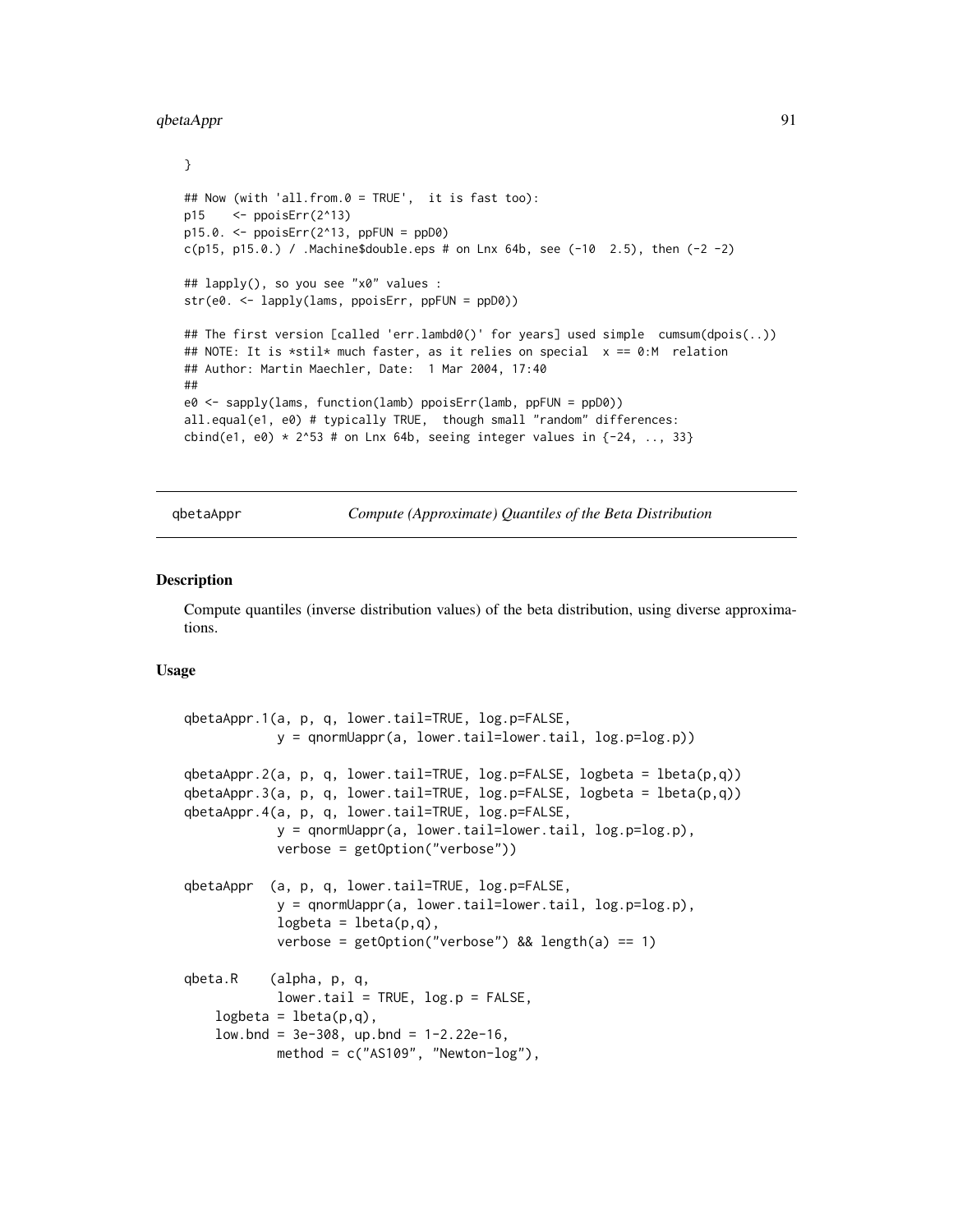```
tol.outer = 1e-15,
 f.acu = function(a,p,q) max(1e-300, 10^{\circ}(-13- 2.5/pp^2 - .5/a^2)),
 fpu = .Machine$ double.xmin,
 qnormU.fun = function(u, lu) qnormUappr(p=u, lp=lu)
        , R.pre.2014 = FALSE
, verbose = getOption("verbose")
        , non.finite.report = verbose
        )
```
# Arguments

| a, alpha          | vector of probabilities (otherwise, e.g., in qbeta(), called p).                                                                                                                           |
|-------------------|--------------------------------------------------------------------------------------------------------------------------------------------------------------------------------------------|
| p, q              | the two shape parameters of the beta distribution; otherwise, e.g., in qbeta(),<br>called shape1 and shape2.                                                                               |
| y                 | an approximation to $\Phi^{-1}(1-\alpha)$ (aka $z_{1-\alpha}$ ) where $\Phi(x)$ is the standard normal<br>cumulative probability function and $\Phi-1(x)$ its inverse, i.e., R's qnorm(x). |
| lower.tail, log.p |                                                                                                                                                                                            |
|                   | logical, see, e.g., qchisq(); must have length 1.                                                                                                                                          |
| logbeta           | must be $lbeta(p,q)$ ; mainly an option to pass a value already computed.                                                                                                                  |
| verbose           | logical or integer indicating if and how much "monitoring" information should<br>be produced by the algorithm.                                                                             |
| low.bnd, up.bnd   |                                                                                                                                                                                            |
|                   | lower and upper bounds for TODO                                                                                                                                                            |
| method            | a string specifying the approximation method to be used.                                                                                                                                   |
| tol.outer         | the "outer loop" convergence tolerance; the default 1e-15 has been hardwired<br>in $R$ 's qbeta $()$ .                                                                                     |
| f.acu             | a function with arguments (a, p, q) TODO                                                                                                                                                   |
| fpu               | a very small positive number.                                                                                                                                                              |
| qnormU.fun        | a function with arguments $(u, lu)$ to compute "the same" as qnormUappr $(),$<br>the upper standard normal quantile.                                                                       |
| R.pre.2014        | a logical  TODO                                                                                                                                                                            |
| non.finite.report |                                                                                                                                                                                            |
|                   | logical indicating if during the "outer loop" refining iterations if y becomes                                                                                                             |

[logical](#page-0-0) indicating if during the "outer loop" refining iterations, if y becomes non finite and the iterations have to stop, it should be reported (before the current best value is returned).

# Value

...

## Author(s)

The R Core Team for the C version of [qbeta](#page-0-0) in R's sources; Martin Maechler for the R port, and the approximations.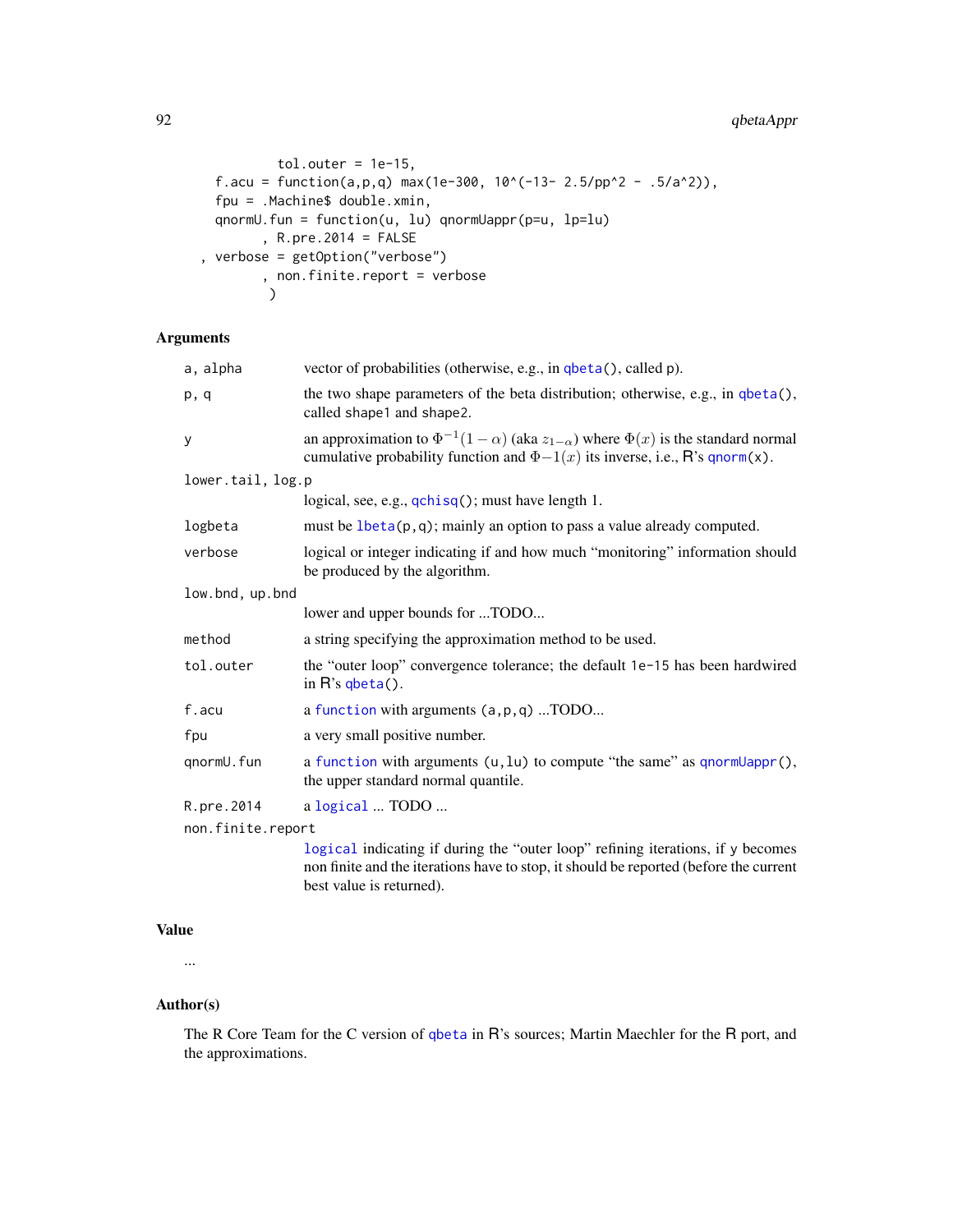### $qbinom R$  93

### See Also

[qbeta](#page-0-0).

### Examples

```
qbeta.R(0.6, 2, 3) # 0.4445
qbeta.R(0.6, 2, 3) - qbeta(0.6, 2,3) # almost 0
qbetaRV <- Vectorize(qbeta.R, "alpha") # now can use
curve(qbetaRV(x, 1.5, 2.5))
curve(qbeta (x, 1.5, 2.5), add=True, 1wd = 3, col = adjustment("red", 1/2))## an example of disagreement (and doubt, as borderline, close to underflow):
qbeta.R(0.5078, .01, 5) # -> 2.77558e-15 # but
qbeta (0.5078, .01, 5) # now gives 4.651188e-31 -- correctly!
qbeta (0.5078, .01, 5, ncp=0)# ditto
## which is because qbeta() now works in log-x scale here:
curve(pbeta(x, .01, 5), 1e-40, 1, n=10001, log="x", xaxt="n")
sfsmisc::eaxis(1); abline(h=.5078, lty=3); abline(v=4.651188e-31,col=2)
```
qbinomR *Pure R Implementation of R's qbinom() with Tuning Parameters*

### Description

A pure R implementation, including many tuning parameter arguments, of R's own Rmathlib C code algorithm, but with more flexibility.

It is using [Vectorize\(](#page-0-0)qbinomR1, \*) where the hidden qbinomR1 works for numbers (aka 'scalar', length one) arguments only, the same as the C code.

## Usage

```
qbinomR(p, size, prob, lower.tail = TRUE, log.p = FALSE,
       vLarge = 4096, # was hard wired to 1e5
       incF = 1/64, # was hard wired to .001
       iShrink = 8, # was hard wired to 100
       relTol = 1e-15,# was hard wired to 1e-15pfEps.n = 8, # was hard wired to 64: "fuzz to ensure left continuity"
       pfEps. L = 2, # was hard wired to 64: " "
       fpf = 4, # *MUST* be >= 1 (did not exist previously)
       trace = 0)
```
### Arguments

```
p, size, prob, lower.tail, log.p
```
[qbinom\(](#page-0-0)) standard argument, see its help page.

yLarge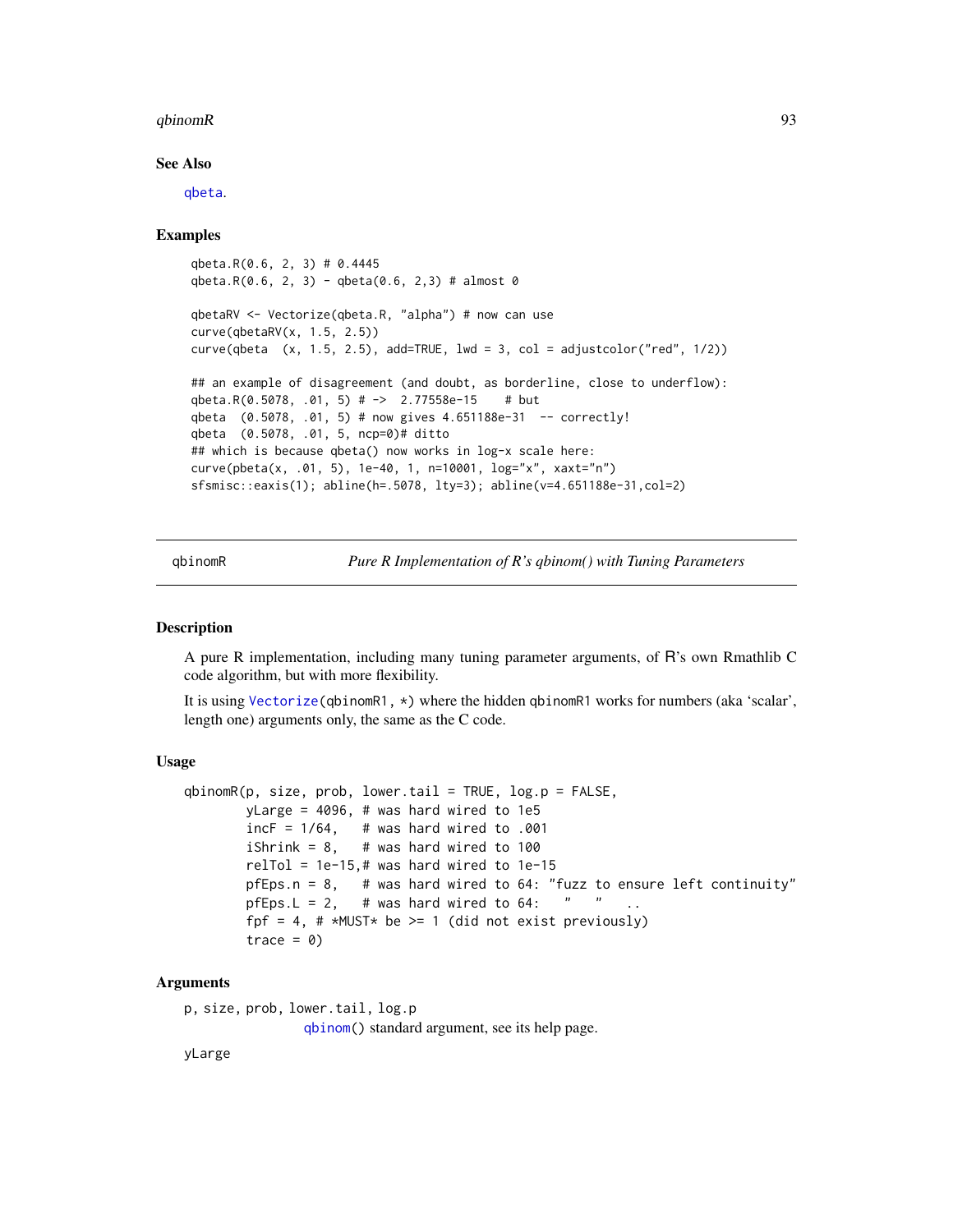| incF    |                                                                                                    |
|---------|----------------------------------------------------------------------------------------------------|
| iShrink |                                                                                                    |
| relTol  |                                                                                                    |
| pfEps.n |                                                                                                    |
| pfEps.L |                                                                                                    |
| fpf     |                                                                                                    |
| trace   | logical (or integer) specifying if (and how much) output should be produced<br>from the algorithm. |

### Value

a numeric vector like p recycled to the common lengths of p, size, and prob.

### Author(s)

Martin Maechler

# See Also

[qbinom](#page-0-0), [qpois](#page-0-0).

# Examples

```
set.seed(12)
pr <- (0:16)/16 # supposedly recycled
x10 \le- rbinom(500, prob=pr, size = 10); p10 <- pbinom(x10, prob=pr, size= 10)
x1c <- rbinom(500, prob=pr, size = 100); p1c <- pbinom(x1c, prob=pr, size=100)
## stopifnot(exprs = {
table(x10 == (qp10 <- qbinom(p10, prob=pr, size= 10))table( qp10 == (qp10R <- qbinomR(p10, prob=pr, size= 10) )); summary(warnings()) # 30 x NaN
table(x1c == (qp1c <- qbinom (p1c, prob=pr, size=100))table( qp1c == (qp1cR <- qbinomR(p1c, prob=pr, size=100) )); summary(warnings()) # 30 x NaN
## })
```
qchisqAppr *Compute Approximate Quantiles of the Chi-Squared Distribution*

## Description

Compute quantiles (inverse distribution values) for the chi-squared distribution. using Johnson,Kotz,.. ............TODO.......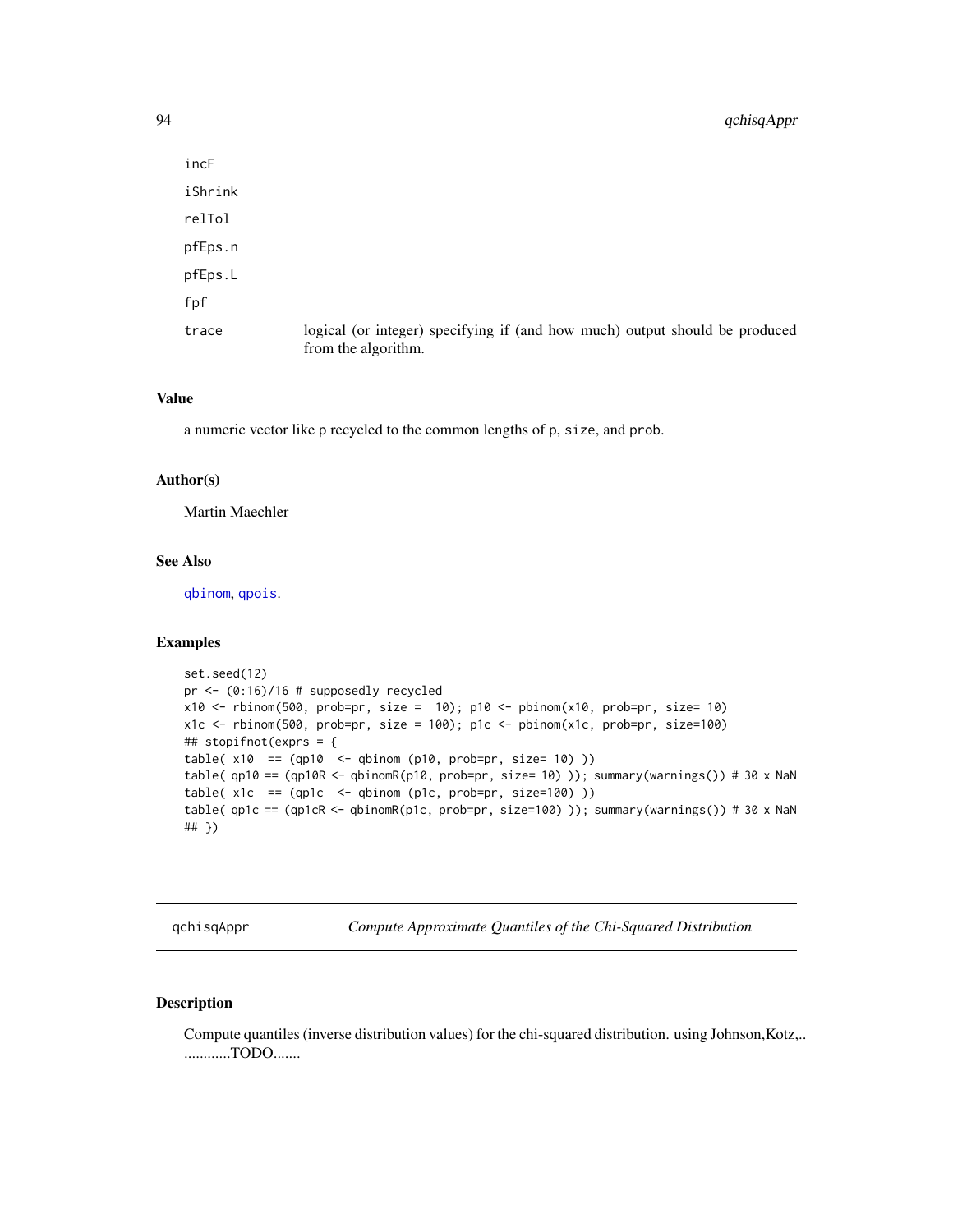# qchisqAppr 95

# Usage

```
qchisqKG (p, df, lower.tail = TRUE, log.p = FALSE)
qchisqWH (p, df, lower.tail = TRUE, log.p = FALSE)
qchisqAppr (p, df, lower.tail = TRUE, log.p = FALSE, tol = 5e-7)
qchisqAppr.R(p, df, lower.tail = TRUE, log.p = FALSE, tol = 5e-07,
            maxit = 1000, verbose = getOption("verbose"), kind = NULL)
```
# Arguments

| p                 | vector of probabilities.                                                                                                                                                                                                                                                                                                                             |
|-------------------|------------------------------------------------------------------------------------------------------------------------------------------------------------------------------------------------------------------------------------------------------------------------------------------------------------------------------------------------------|
| df                | degrees of freedom $> 0$ , maybe non-integer; must have length 1.                                                                                                                                                                                                                                                                                    |
| lower.tail, log.p |                                                                                                                                                                                                                                                                                                                                                      |
|                   | logical, see, e.g., $qchisq()$ ; must have length 1.                                                                                                                                                                                                                                                                                                 |
| tol               | non-negative number, the convergence tolerance                                                                                                                                                                                                                                                                                                       |
| maxit             | the maximal number of iterations                                                                                                                                                                                                                                                                                                                     |
| verbose           | logical indicating if the algorithm should produce "monitoring" information.                                                                                                                                                                                                                                                                         |
| kind              | the <i>kind</i> of approximation; if NULL, the default, the approximation chosen de-<br>pends on the arguments; notably it is chosen separately for each p. Otherwise,<br>it must be a character string. The main approximations are Wilson-Hilferty<br>versions, when the string contains "WH". More specifically, it must be one of the<br>strings |
|                   | " <b>chi.small</b> " particularly useful for small chi-squared values p;                                                                                                                                                                                                                                                                             |
|                   | "WH"                                                                                                                                                                                                                                                                                                                                                 |
|                   | " $p1WH$ "                                                                                                                                                                                                                                                                                                                                           |
|                   | "WHchk"                                                                                                                                                                                                                                                                                                                                              |
|                   | " <b>df.small</b> " particularly useful for small degrees of freedom df                                                                                                                                                                                                                                                                              |

# Value

...

## Author(s)

Martin Maechler

## See Also

[qchisq](#page-0-0). Further, our approximations to the *non-central* chi-squared quantiles, [qnchisqAppr](#page-98-0)

# Examples

## TODO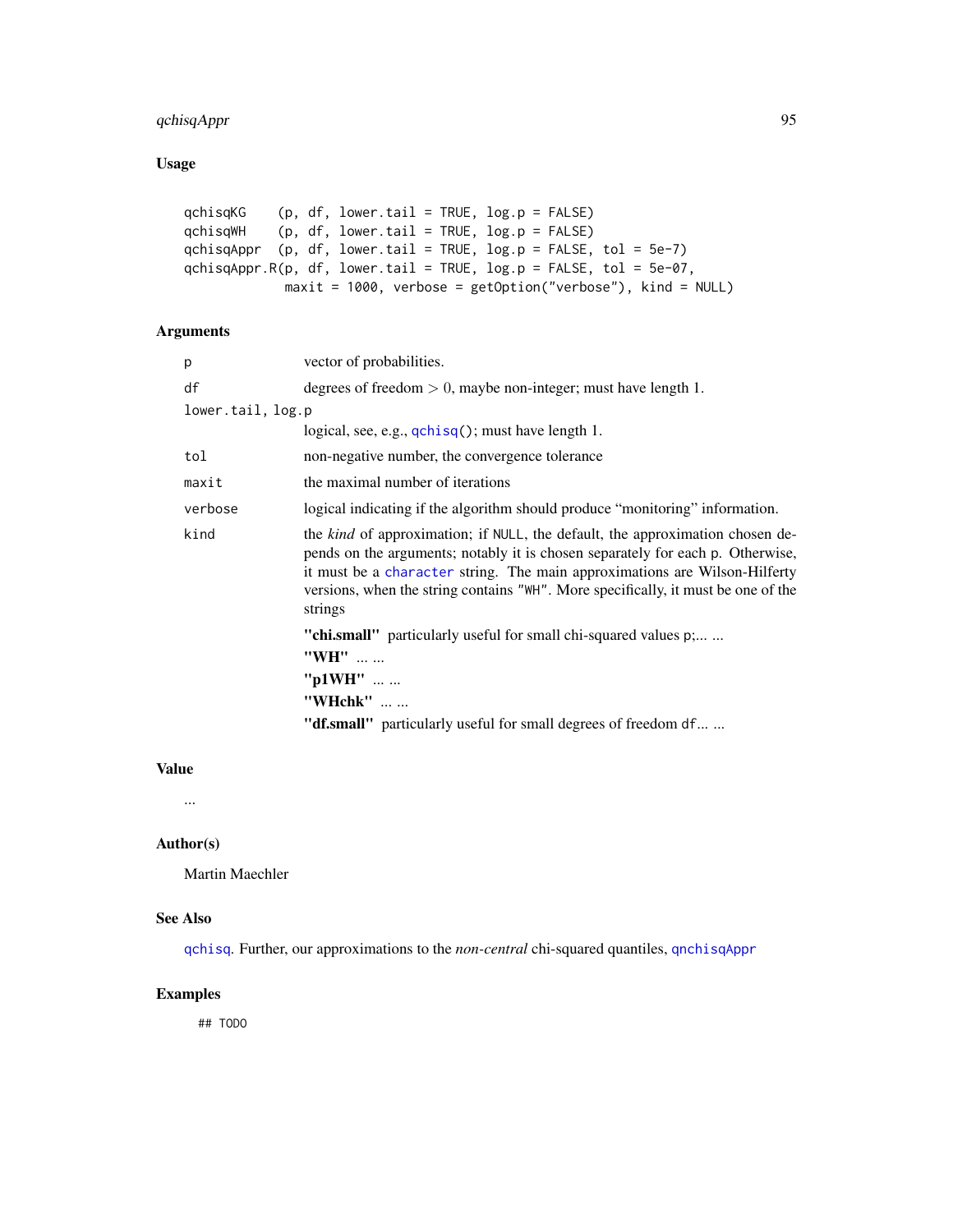# Description

Compute approximations to the quantile (i.e., inverse cumulative) function of the Gamma distribution.

## Usage

```
qgammaAppr(p, shape, lower.tail = TRUE, log.p = FALSE,
          tol = 5e-07qgamma.R (p, alpha, scale = 1, lower.tail = TRUE, log.p = FALSE,
          EPS1 = 0.01, EPS2 = 5e-07, epsN = 1e-15, maxit = 1000,
          pMin = 1e-100, pMax = (1 - 1e-14),
          verbose = getOption("verbose"))
qgammaApprKG(p, shape, lower.tail = TRUE, log.p = FALSE)
```

```
qgammaApprSmallP(p, shape, lower.tail = TRUE, log.p = FALSE)
```

| p                 | numeric vector (possibly log tranformed) probabilities.                      |  |
|-------------------|------------------------------------------------------------------------------|--|
| shape, alpha      | shape parameter, non-negative.                                               |  |
| scale             | scale parameter, non-negative, see qgamma.                                   |  |
| lower.tail, log.p |                                                                              |  |
|                   | logical, see, e.g., qgamma(); must have length 1.                            |  |
| tol               | tolerance of maximal approximation error.                                    |  |
| EPS1              | small positive number                                                        |  |
| EPS <sub>2</sub>  | small positive number                                                        |  |
| epsN              | small positive number                                                        |  |
| maxit             | maximal number of iterations                                                 |  |
| pMin, pMax        | boundaries for p.                                                            |  |
| verbose           | logical indicating if the algorithm should produce "monitoring" information. |  |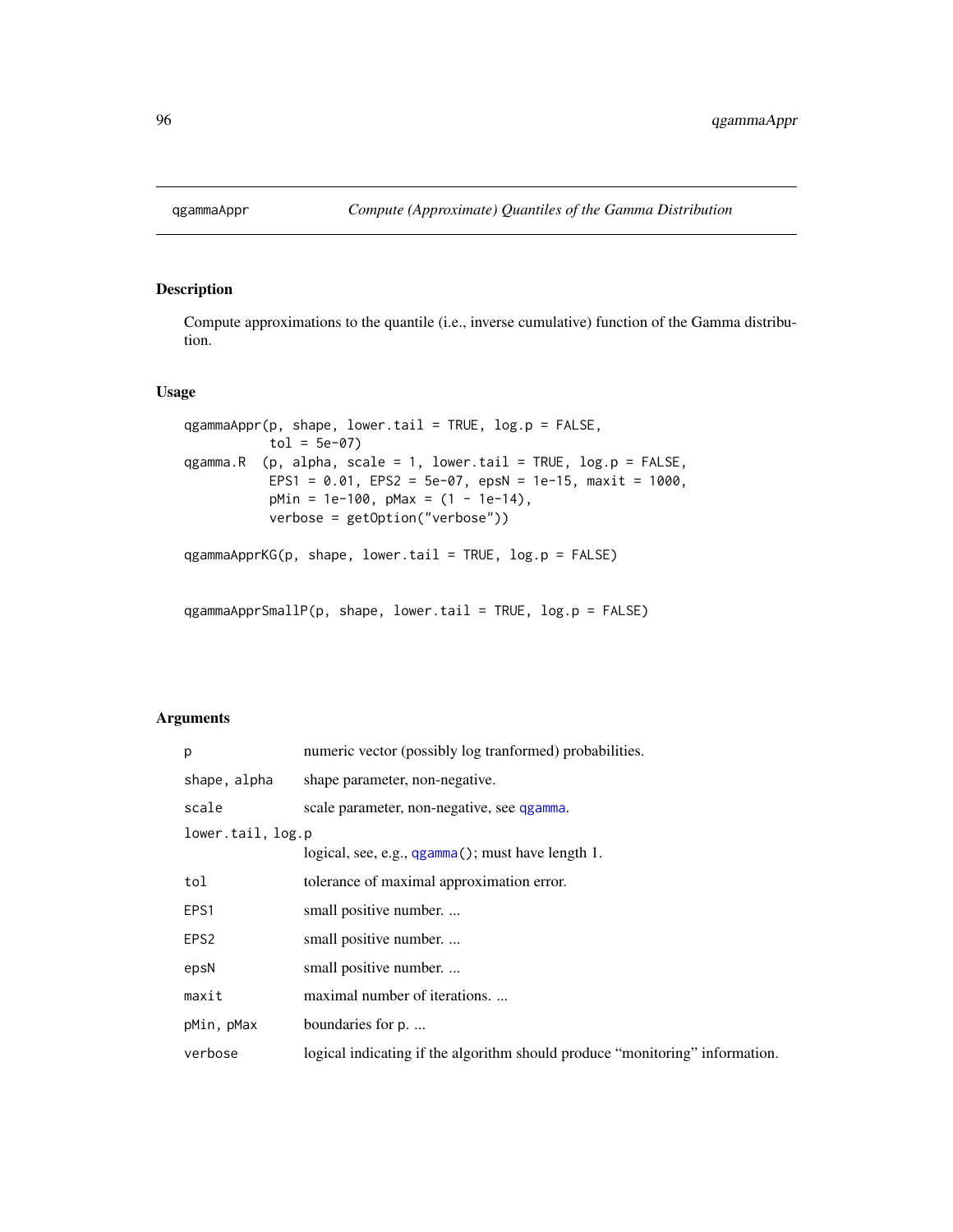# qgammaAppr 97

### Details

qgammaApprSmallP( $p$ , a) should be a good approximation in the following situation when both  $p$ and shape  $= \alpha =: a$  are small :

If we look at Abramowitz&Stegun  $gamma * (a, x) = x^- a * P(a, x)$  and its series  $g * (a, x) = x^- a * P(a, x)$  $1/gamma(a) * (1/a - 1/(a + 1) * x + ...)$ 

then the first order approximation  $P(a, x) = x^a * g * (a, x) = x^a/gamma(a + 1)$  and hence its inverse  $x = qgamma(p, a) = (p * gamma(a + 1))^{1}/a$  should be good as soon as  $1/a$  $1/(a+1)*x$ 

 $\langle == \rangle$  x «  $(a+1)/a = (1 + 1/a)$ 

 $\langle == \rangle$  x  $\langle$  eps  $*(a+1)/a$ 

 $\langle == \rangle \log(x)$  < log(eps) + log( (a+1)/a) = log(eps) + log((a+1)/a) ~ -36 - log(a) where log(x) ~=  $log(p * gamma(a+1)) / a = (log(p) + lgamma1p(a))/a$ 

such that the above

 $\langle \equiv \rangle (\log(p) + \text{lgamma1p}(a))/a < \log(\text{eps}) + \log((a+1)/a)$ 

 $\leq$  =  $>$  log(p) + lgamma1p(a)  $<$  a<sup>\*</sup>(-log(a)+ log(eps) + log1p(a))

 $\langle = \rangle \log(p) \langle a^*(-\log(a)) + \log(\log(a)) + \log(\log(a)) - \log(\log(a)) =: \text{bnd}(a)$ 

Note that ggammaApprSmallP() indeed also builds on [lgamma1p\(](#page-35-0)).

.qgammaApprBnd(a) provides this bound  $bnd(a)$ ; it is simply  $a*(logEps + log1p(a) - log(a))$ - lgamma1p(a), where logEps is  $log(\epsilon) = log(eps)$  where eps <- .Machine\$double.eps, i.e. typically (always?) logEps=  $\log \epsilon = -52 * \log(2) = -36.04365$ .

## Value

numeric

## Author(s)

Martin Maechler

## References

Abramowitz, M. and Stegun, I. A. (1972) *Handbook of Mathematical Functions*. New York: Dover. [https://en.wikipedia.org/wiki/Abramowitz\\_and\\_Stegun](https://en.wikipedia.org/wiki/Abramowitz_and_Stegun) provides links to the full text which is in public domain.

### See Also

[qgamma](#page-0-0) for R's Gamma distribution functions.

### Examples

## TODO : Move some of the curve()s from ../tests/qgamma-ex.R !!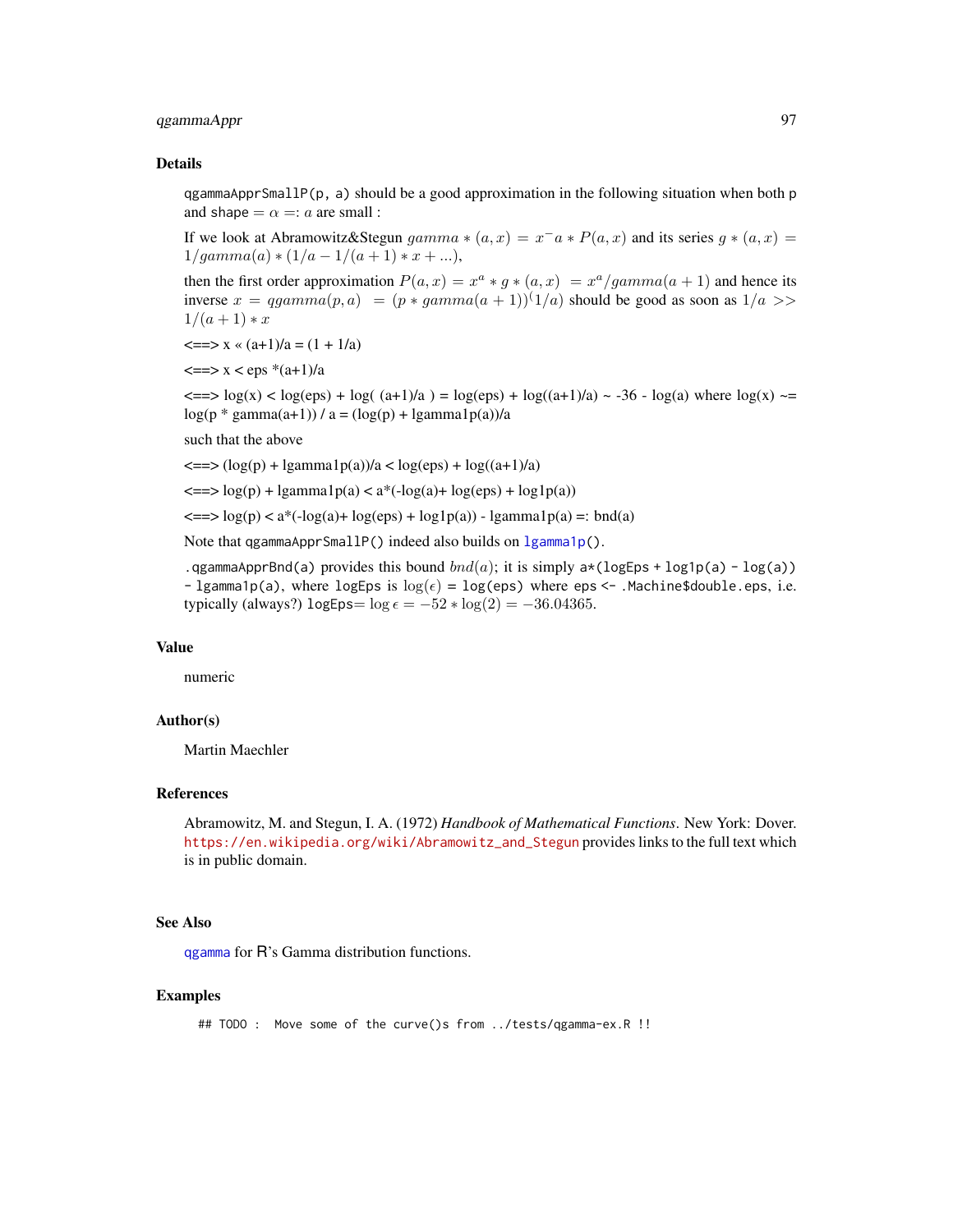# Description

A pure R implementation, including many tuning parameter arguments, of R's own Rmathlib C code algorithm, but with more flexibility.

It is using [Vectorize\(](#page-0-0)qnbinomR1, \*) where the hidden qnbinomR1 works for numbers (aka 'scalar', length one) arguments only, the same as the C code.

## Usage

```
qnbinomR(p, size, prob, mu, lower.tail = TRUE, log.p = FALSE,
        yLarge = 4096, # was hard wired to 1e5
         incF = 1/64, # was hard wired to .001
        iShrink = 8, # was hard wired to 100
        relTol = 1e-15,# was hard wired to 1e-15
        pfEps.n = 8, # was hard wired to 64: "fuzz to ensure left continuity"
        pfEps. L = 2, # was hard wired to 64: " " ..
        fpf = 4, \# *MUST* be >= 1 (did not exist previously)
        trace = \theta)
```
# Arguments

|         | p, size, prob, mu, lower.tail, log.p                                                               |
|---------|----------------------------------------------------------------------------------------------------|
|         | qnbinom() standard argument, see its help page.                                                    |
| yLarge  |                                                                                                    |
| incF    |                                                                                                    |
| iShrink |                                                                                                    |
| relTol  |                                                                                                    |
| pfEps.n |                                                                                                    |
| pfEps.L |                                                                                                    |
| fpf     |                                                                                                    |
| trace   | logical (or integer) specifying if (and how much) output should be produced<br>from the algorithm. |

# Value

a numeric vector like p recycled to the common lengths of p, size, and either prob or mu.

### Author(s)

Martin Maechler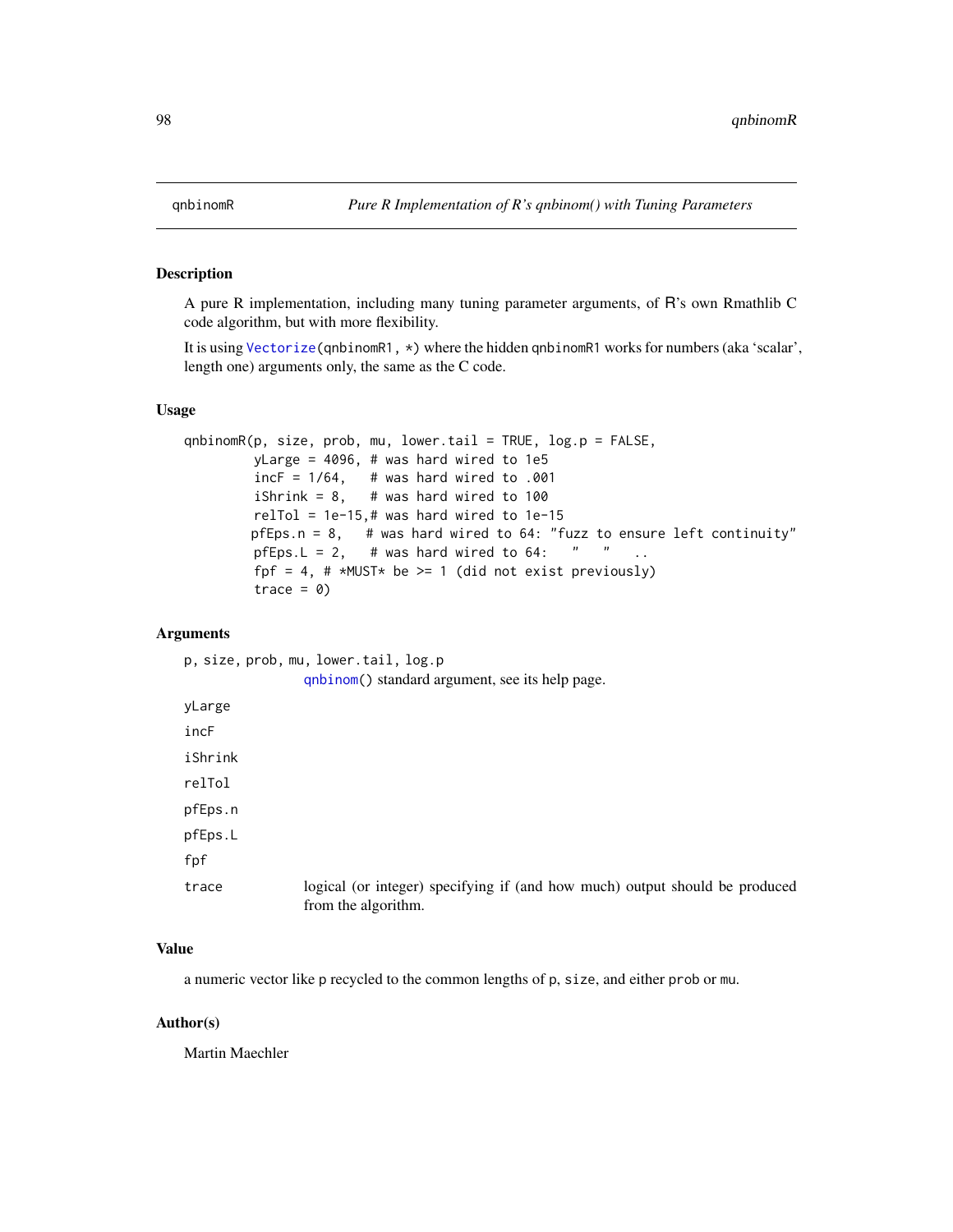# qnchisqAppr 99

### See Also

[qnbinom](#page-0-0), [qpois](#page-0-0).

### Examples

```
set.seed(12)
x10 \le rnbinom(500, mu = 4, size = 10); p10 <- pnbinom(x10, mu=4, size=10)
x1c <- rnbinom(500, prob = 31/32, size = 100); p1c <- pnbinom(x1c, prob=31/32, size=100)
stopifnot(exprs = {
   x10 == qnbinom (p10, mu=4, size=10)
   x10 == qnbinomR(p10, mu=4, size=10)
   x1c == qnbinom (p1c, prob=31/32, size=100)x1c == qnbinomR(p1c, prob=31/32, size=100)
})
```
<span id="page-98-0"></span>qnchisqAppr *Compute Approximate Quantiles of Noncentral Chi-Squared Distribution*

### **Description**

Compute quantiles (inverse distribution values) for the *non-central* chi-squared distribution.

........ using Johnson, Kotz, and other approximations ..............

## Usage

```
qchisqAppr.0 (p, df, ncp = 0, lower.tail = TRUE, log.p = FALSE)
qchisqAppr.1 (p, df, ncp = 0, lower.tail = TRUE, log.p = FALSE)
qchisqAppr.2 (p, df, ncp = 0, lower.tail = TRUE, log.p = FALSE)
qchisqAppr.3 (p, df, ncp = 0, lower.tail = TRUE, log.p = FALSE)
qchisqApprCF1(p, df, ncp = 0, lower.tail = TRUE, log.p = FALSE)
qchisqApprCF2(p, df, ncp = 0, lower.tail = TRUE, log.p = FALSE)
qchisqCappr.2 (p, df, ncp = 0, lower.tail = TRUE, log.p = FALSE)
qchisqN (p, df, ncp = 0, qIni = qchisqAppr.0, ...)qnchisqAbdelAty (p, df, ncp = 0, lower.tail = TRUE, log.p = FALSE)
qnchisqBolKuz (p, df, ncp = 0, lower.tail = TRUE, log.p = FALSE)
qnchisqPatnaik (p, df, ncp = 0, lower.tail = TRUE, log.p = FALSE)
qnchisqPearson (p, df, ncp = 0, lower.tail = TRUE, log.p = FALSE)
qnchisqSankaran_d(p, df, ncp = 0, lower.tail = TRUE, log.p = FALSE)
```

| Ŋ   | vector of probabilities.                      |
|-----|-----------------------------------------------|
| df  | degrees of freedom $> 0$ , maybe non-integer. |
| ncp | non-centrality parameter $\delta$ ;           |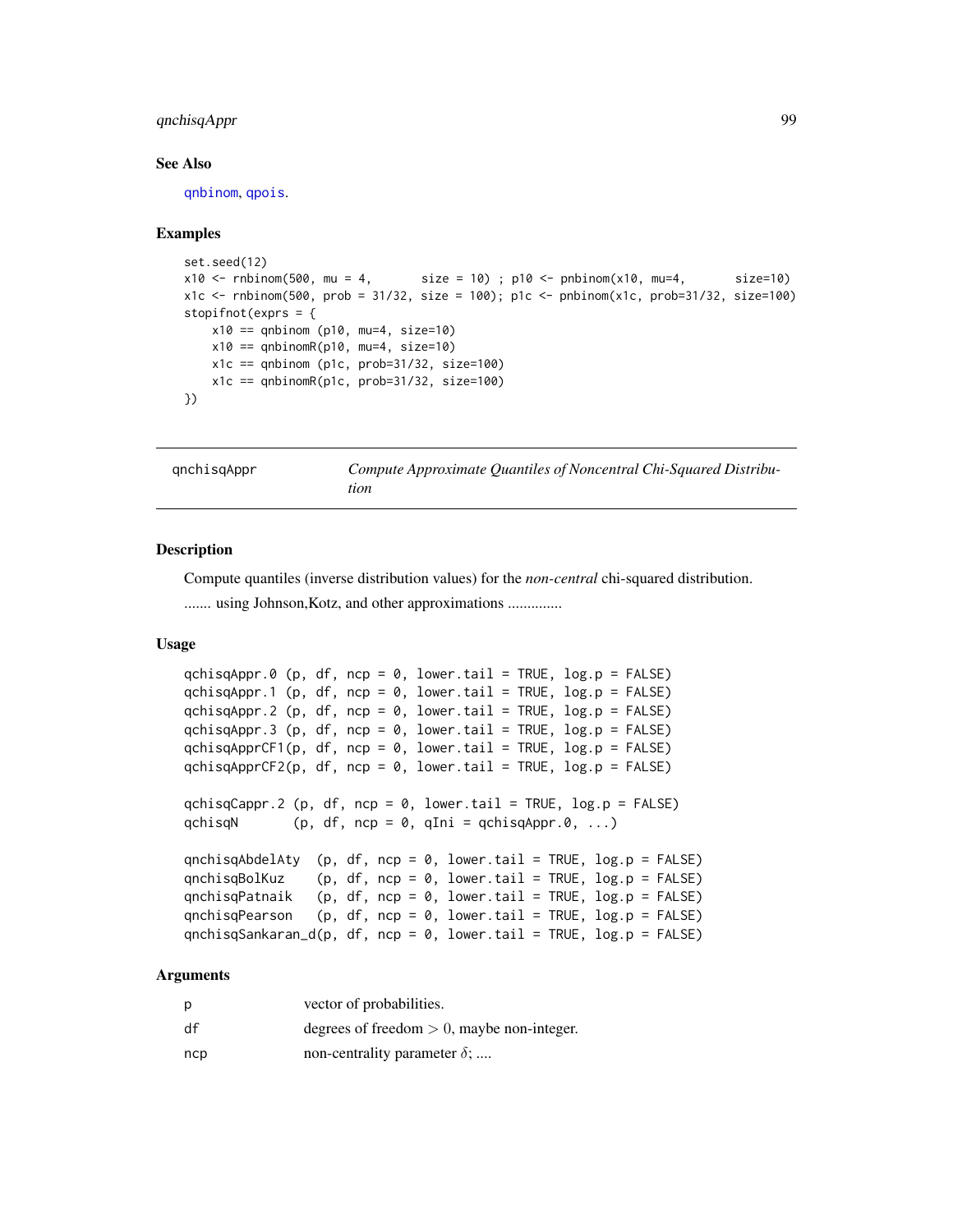100 qnchisqAppr

| logical, see, e.g., $qchisq()$ .<br>a function that computes an approximate noncentral chi-squared quantile as<br>aIni |  |
|------------------------------------------------------------------------------------------------------------------------|--|
|                                                                                                                        |  |
| starting value $x\theta$ for the Newton algorithm newton().                                                            |  |
| further arguments to newton(), notably eps or maxiter.<br>$\ddotsc$                                                    |  |

# Details

Compute (approximate) quantiles, using approximations analogous to those for the probabilities, see [pnchisqPearson](#page-75-0).

qchisqAppr.0(): ...TODO... qchisqAppr.1(): ...TODO... qchisqAppr.2(): ...TODO... qchisqAppr.3(): ...TODO... qchisqApprCF1(): ...TODO... qchisqApprCF2(): ...TODO... qchisqCappr.2(): ...TODO...  $qchisqN()$ : Uses Newton iterations with [pchisq\(](#page-0-0)) and [dchisq\(](#page-0-0)) to determine  $qchisq()$  $qchisq()$  values. qnchisqAbdelAty(): ...TODO... qnchisqBolKuz(): ...TODO... qnchisqPatnaik(): ...TODO... qnchisqPearson(): ...TODO...

qnchisqSankaran\_d(): ...TODO...

# Value

[numeric](#page-0-0) vectors of (noncentral) chi-squared quantiles, corresponding to probabilities p.

## Author(s)

Martin Maechler, from May 1999; starting from a post to the S-news mailing list by Ranjan Maitra (@ math.umbc.edu) who showed a version of our qchisqAppr.0() thanking Jim Stapleton for providing it.

### References

Johnson, N.L., Kotz, S. and Balakrishnan, N. (1995) Continuous Univariate Distributions Vol~2, 2nd ed.; Wiley.

Chapter 29 *Noncentral* χ 2 *-Distributions*; notably Section *8 Approximations*, p.461 ff.

## See Also

[qchisq](#page-0-0).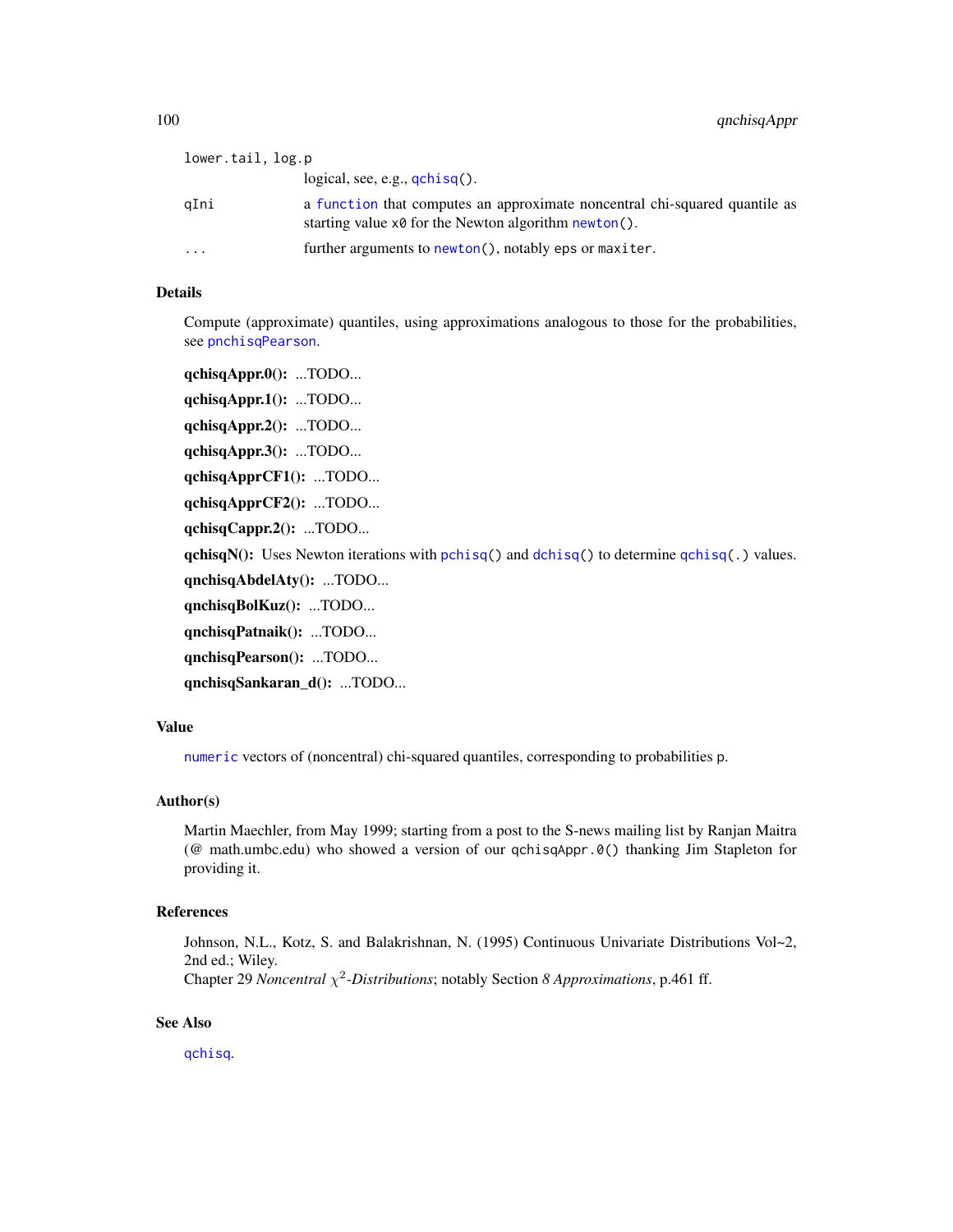## qnchisqAppr 101

```
pp <- c(.001, .005, .01, .05, (1:9)/10, .95, .99, .995, .999)
 pkg <- "package:DPQ"
 qnchNms <- c(paste0("qchisqAppr.",0:3), paste0("qchisqApprCF",1:2),
              "qchisqN", "qchisqCappr.2", ls(pkg, pattern = "^qnchisq"))
 qnchF <- sapply(qnchNms, get, envir = as.environment(pkg))
 for(ncp in c(0, 1/8, 1/2)) {
  cat("\n~~~~~~~~~~~~\nncp: ", ncp,"\n=======\n")
  print(sapply(qnchF, function(F) Vectorize(F, "p")(pp, df = 3, ncp=ncp)))
 }
## Bug: qnchisqSankaran_d() has numeric overflow problems for large df:
qnchisqSankaran_d(pp, df=1e200, ncp = 100)
## One current (2019-08) R bug: Noncentral chi-squared quantiles on *LOG SCALE*
## a) left/lower tail : -------------------------------------------------------
qs \leq 2^seq(0,11, by=1/16)
pqL <- pchisq(qs, df=5, ncp=1, log.p=TRUE)
plot(qs, -pqL, type="l", log="xy") # + expected warning on log(0) -- all fine
qpqL <- qchisq(pqL, df=5, ncp=1, log.p=TRUE) # severe overflow :
qm <- cbind(qs, pqL, qchisq=qpqL
, qchA.0 = qchisqAppr.0 (pqL, df=5, ncp=1, log.p=TRUE)
, qchA.1 = qchisqAppr.1 (pqL, df=5, ncp=1, log.p=TRUE)
, qchA.2 = qchisqAppr.2 (pqL, df=5, ncp=1, log.p=TRUE)
, qchA.3 = qchisqAppr.3 (pqL, df=5, ncp=1, log.p=TRUE)
, qchACF1= qchisqApprCF1(pqL, df=5, ncp=1, log.p=TRUE)
, qchACF2= qchisqApprCF2(pqL, df=5, ncp=1, log.p=TRUE)
, qchCa.2= qchisqCappr.2(pqL, df=5, ncp=1, log.p=TRUE)
, qnPatnaik = qnchisqPatnaik (pqL, df=5, ncp=1, log.p=TRUE)
, qnAbdelAty = qnchisqAbdelAty (pqL, df=5, ncp=1, log.p=TRUE)
, qnBolKuz = qnchisqBolKuz (pqL, df=5, ncp=1, log.p=TRUE)
, qnPearson = qnchisqPearson (pqL, df=5, ncp=1, log.p=TRUE)
, qnSankaran_d= qnchisqSankaran_d(pqL, df=5, ncp=1, log.p=TRUE)
)
round(qm[ qs %in% 2^(0:11) , -2])
#=> Approximations don't overflow but are not good enough
## b) right/upper tail , larger ncp -------------------------------------------
qS <- 2^seq(-3, 3, by=1/8)
pqLu <- pchisq(qS, df=5, ncp=100, log.p=TRUE, lower.tail=FALSE)
## using "the alternative" (here is currently identical):
identical(pqLu, (pqLu.<- log1p(-pchisq(qS, df=5, ncp=100)))) # here TRUE
plot (qS, -pqLu, type="l", log="xy") # fine
qpqLu <- qchisq(pqLu, df=5, ncp=100, log.p=TRUE, lower.tail=FALSE)
cbind(qS, pqLu, pqLu, qpqLu)# # severe underflow
qchMat <- cbind(qchisq = qpqLu
, qchA.0 = qchisqAppr.0 (pqLu, df=5, ncp=100, log.p=TRUE, lower.tail=FALSE)
, qchA.1 = qchisqAppr.1 (pqLu, df=5, ncp=100, log.p=TRUE, lower.tail=FALSE)
, qchA.2 = qchisqAppr.2 (pqLu, df=5, ncp=100, log.p=TRUE, lower.tail=FALSE)
, qchA.3 = qchisqAppr.3 (pqLu, df=5, ncp=100, log.p=TRUE, lower.tail=FALSE)
```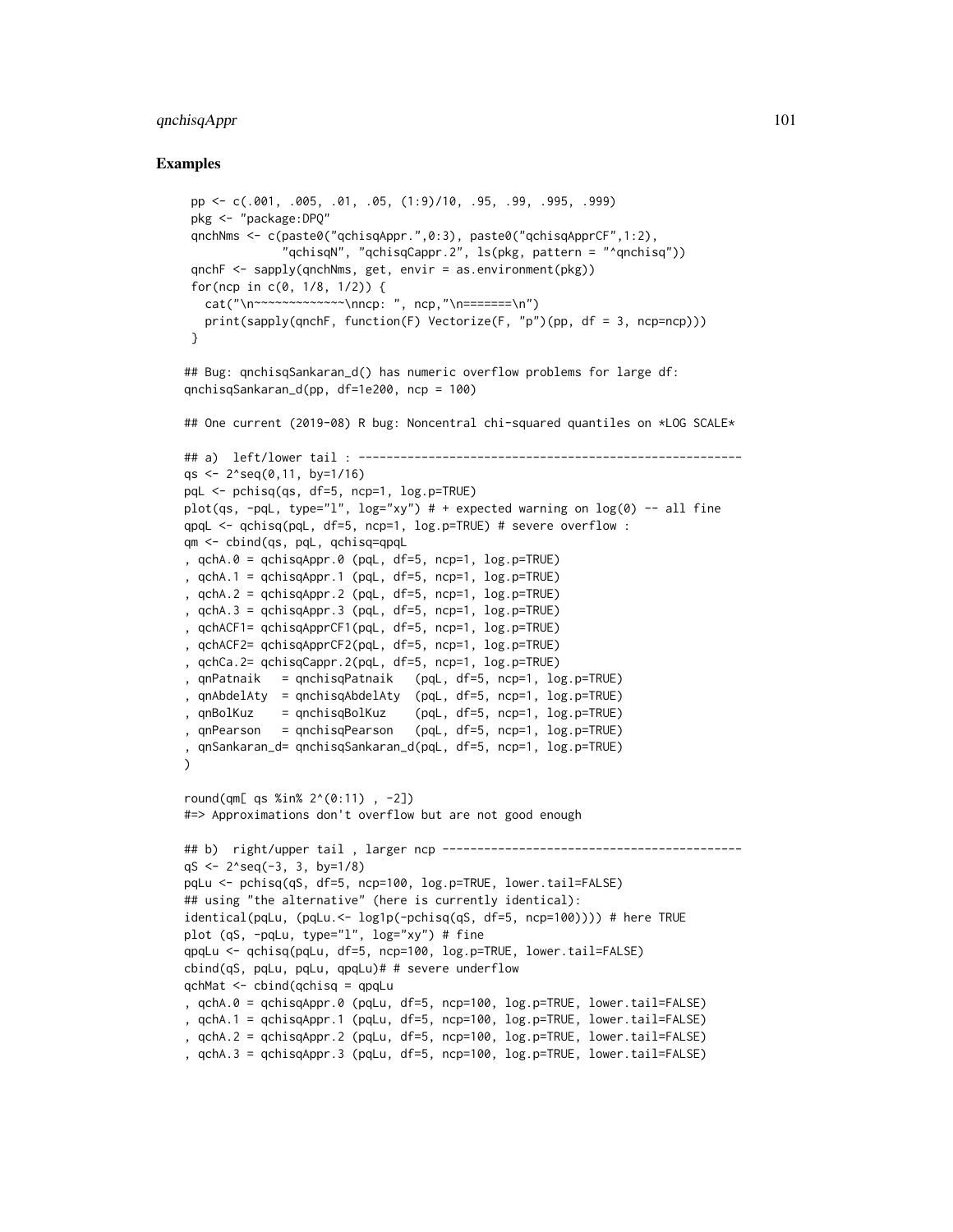```
, qchACF1= qchisqApprCF1(pqLu, df=5, ncp=100, log.p=TRUE, lower.tail=FALSE)
, qchACF2= qchisqApprCF2(pqLu, df=5, ncp=100, log.p=TRUE, lower.tail=FALSE)
, qchCa.2= qchisqCappr.2(pqLu, df=5, ncp=100, log.p=TRUE, lower.tail=FALSE)
, qnPatnaik = qnchisqPatnaik (pqLu, df=5, ncp=100, log.p=TRUE, lower.tail=FALSE)
, qnAbdelAty = qnchisqAbdelAty (pqLu, df=5, ncp=100, log.p=TRUE, lower.tail=FALSE)
, qnBolKuz = qnchisqBolKuz (pqLu, df=5, ncp=100, log.p=TRUE, lower.tail=FALSE)
, qnPearson = qnchisqPearson (pqLu, df=5, ncp=100, log.p=TRUE, lower.tail=FALSE)
, qnSankaran_d= qnchisqSankaran_d(pqLu, df=5, ncp=100, log.p=TRUE, lower.tail=FALSE)
\lambdacbind(L2err <- sort(sqrt(colSums((qchMat - qS)^2))))
##--> "Sankaran_d", "CF1" and "CF2" are good here
plot (qS, qpqLu, type = "b", log="x", lwd=2)
lines(qS, qS, col="gray", lty=2, lwd=3)
top3 <- names(L2err)[1:3]
use <- c("qchisq", top3)
matlines(qS, qchMat[, use]) # 3 of the approximations are "somewhat ok"
legend("topleft", c(use,"True"), bty="n", col=c(palette()[1:4], "gray"),
                 lty = c(1:4,2), lwd = c(2, 1,1,1, 3))
```
qnormAppr *Approximations to 'qnorm()', i.e.,* z*\_*α

## <span id="page-101-0"></span>**Description**

Relatively simple approximations to the standard normal (aka "Gaussian") quantiles, i.e., the inverse of the normal cumulative probability function.

qnormUappr() is a simple approximation to (the upper tail) standard normal quantiles, [qnorm\(](#page-0-0)).

### Usage

```
qnormAppr(p)
qnormUappr(p, lp = .DT_Clog(p, lower.tail=lower.tail, log.p=log.p),
           lower.tail = FALSE, log.p = FALSE)
```

| р          | numeric vector of probabilities, possibly transformed, depending on log. p. Does<br>not need to be specified, if 1p is instead.                                                  |
|------------|----------------------------------------------------------------------------------------------------------------------------------------------------------------------------------|
| 1p         | $\log(1 - p*)$ , assuming $p*$ is the lower tail=TRUE, log p=FALSE version of<br>p. If passed as argument, it can be much more accurate than when computed<br>from p by default. |
| lower.tail | logical; if TRUE ( <i>not</i> the default here!), probabilities are $P[X \le x]$ , otherwise<br>(by default) upper tail probabilities, $P[X > x]$ .                              |
| log.p      | logical; if TRUE, probabilities p are given as $log(p)$ in argument p.                                                                                                           |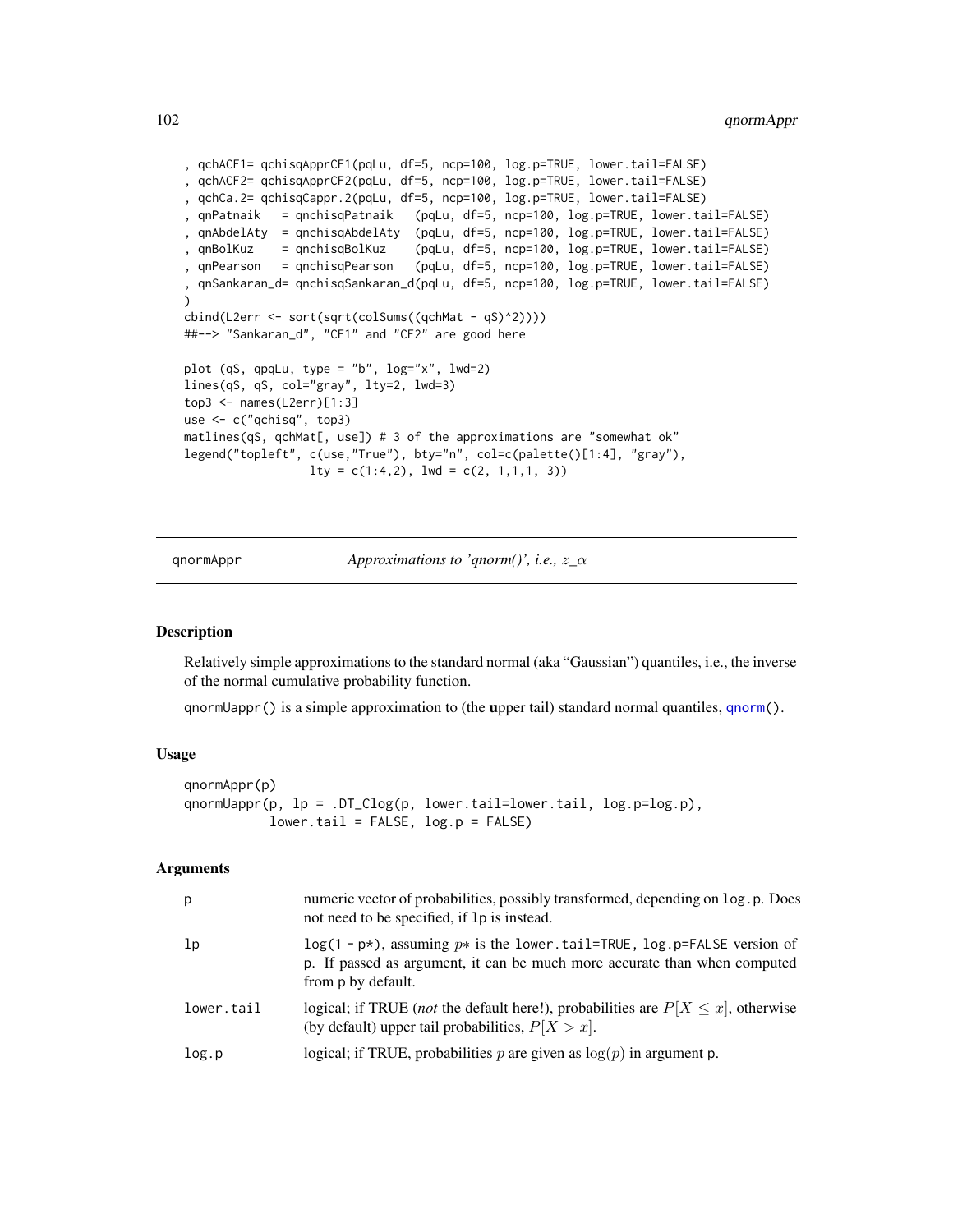### qnormR and the set of the set of the set of the set of the set of the set of the set of the set of the set of the set of the set of the set of the set of the set of the set of the set of the set of the set of the set of th

### Details

qnormAppr(p) uses the simple 4 coefficient rational approximation to [qnorm\(](#page-0-0)p), to be used *only* for  $p > 1/2$  in [qbeta\(](#page-0-0)) computations, e.g., [qbeta.R](#page-90-0).

The relative error of this approximation is quite *asymmetric*: It is mainly < 0.

qnormUappr(p) uses the same rational approximation directly for the Upper tail where it is relatively good, and for the lower tail via "swapping the tails", so it is good there as well.

### Value

numeric vector of (approximate) normal quantiles corresponding to probabilities p

#### Author(s)

Martin Maechler

## See Also

[qnorm](#page-0-0).

## Examples

```
pp <- c(.001, .005, .01, .05, (1:9)/10, .95, .99, .995, .999)
z_p < - qnorm(pp)
(R \le - \text{cbind(pp, z_p, qA = qnormAppr(pp), qUA = qnormUappr(pp, lower.\tauail=TRUE))})## Errors, absolute and relative:
cbind(pp, (relE <- cbind(
               errA = z_p - R[, "qA" ],errUA = z_p - R[, "qUA"],
               rE.A = 1 - R[, "qA" ]/z_p,rE.UA = 1 - R[, "qUA"]/z_p))lp \leftarrow -c(1000, 500, 200, 100, 50, 20:10, seq(9.75, 0, by = -1/8))qnormUappr(lp=lp) # 'p' need not be specified if 'lp' is
curve(qnorm(x, lower.tail=FALSE), n=1001)
curve(qnormUappr(x), add=TRUE, n=1001, col = adjustcolor("red", 1/2))
curve(qnorm(x, lower.tail=FALSE) - qnormUappr(x), n=1001)
```
qnormR *Pure R version of* R*'s* qnorm() *with Diagnostics and Tuning Parameters*

### Description

Compute's R level implementations of R's [qnorm\(](#page-0-0)) as implemented in C code (in R's 'Rmathlib').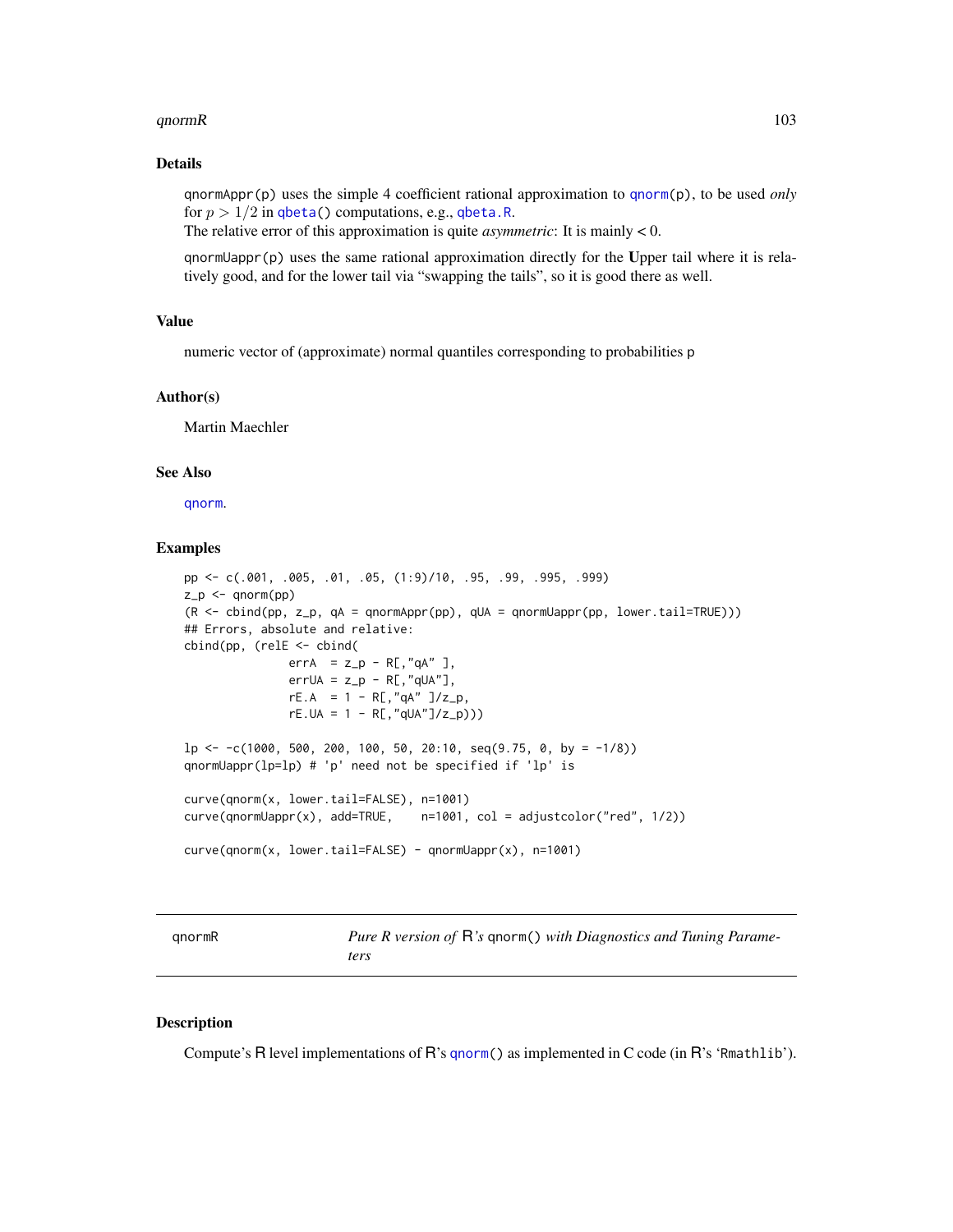### Usage

```
qnormR1(p, mu = 0, sd = 1, lower.tail = TRUE, log.p = FALSE, trace = 0, version = )
qnormR (p, mu = 0, sd = 1, lower.tail = TRUE, log.p = FALSE, trace = 0,
        version = c("4.0.x", "2020-10-17"))
```
### Arguments

| p                       | probability p, $1-p$ , or $log(p)$ , $log(1-p)$ , depending on lower. tail and log.p.                                                                                                                                                                                                                    |
|-------------------------|----------------------------------------------------------------------------------------------------------------------------------------------------------------------------------------------------------------------------------------------------------------------------------------------------------|
| mu                      | mean of the normal distribution.                                                                                                                                                                                                                                                                         |
| sd<br>lower.tail, log.p | standard deviation of the normal distribution.                                                                                                                                                                                                                                                           |
|                         | logical, see, e.g., $qnorm()$ .                                                                                                                                                                                                                                                                          |
| trace                   | logical or integer; if positive or TRUE, diagnostic output is printed to the console<br>during the computations.                                                                                                                                                                                         |
| version                 | a character string specifying which version or variant is used. The <i>current</i><br>default, "4.0.x" is the one used in R versions up to 4.0.x; "2020-10-17" is the<br>one committed to the R development sources on 2020-10-17, which prevents the<br>worst for very large $ p $ when $\log p$ =TRUE. |

### Details

For qnormR1(p, ..), p must be of length one, whereas qnormR(p, m, s, ..) works vectorized in p, mu, and sd. In the DPQ package source, it simply the result of [Vectorize\(](#page-0-0)qnormR1, ...).

### Value

a numeric vector like the input q.

#### Author(s)

Martin Maechler

#### See Also

[qnorm](#page-0-0)

```
qR \leq curve(qnormR, n = 2^11)
abline(h=0, v=0:1, lty=3, col=adjustcolor(1, 1/2))
with(qR, all.equal(y, qnorm(x), tol=0)) # currently shows TRUE
with(qR, all.equal(pnorm(y), x, tol=0)) # currently: mean rel. diff.: 2e-16
stopifnot(with(qR, all.equals(pnorm(y), x, tol = 1e-14)))## Showing why/where R's qnorm() was poor up to 2020: log.p=TRUE extreme tail
qs <- 2^seq(0, 155, by=1/8)
lp <- pnorm(qs, lower.tail=FALSE, log.p=TRUE)
```

```
## the inverse of pnorm() fails BADLY for extreme tails; this identical to qnorm(..) in R <= 4.0.x:
```

```
qp <- qnormR(lp, lower.tail=FALSE, log.p=TRUE, version="4.0.x")
```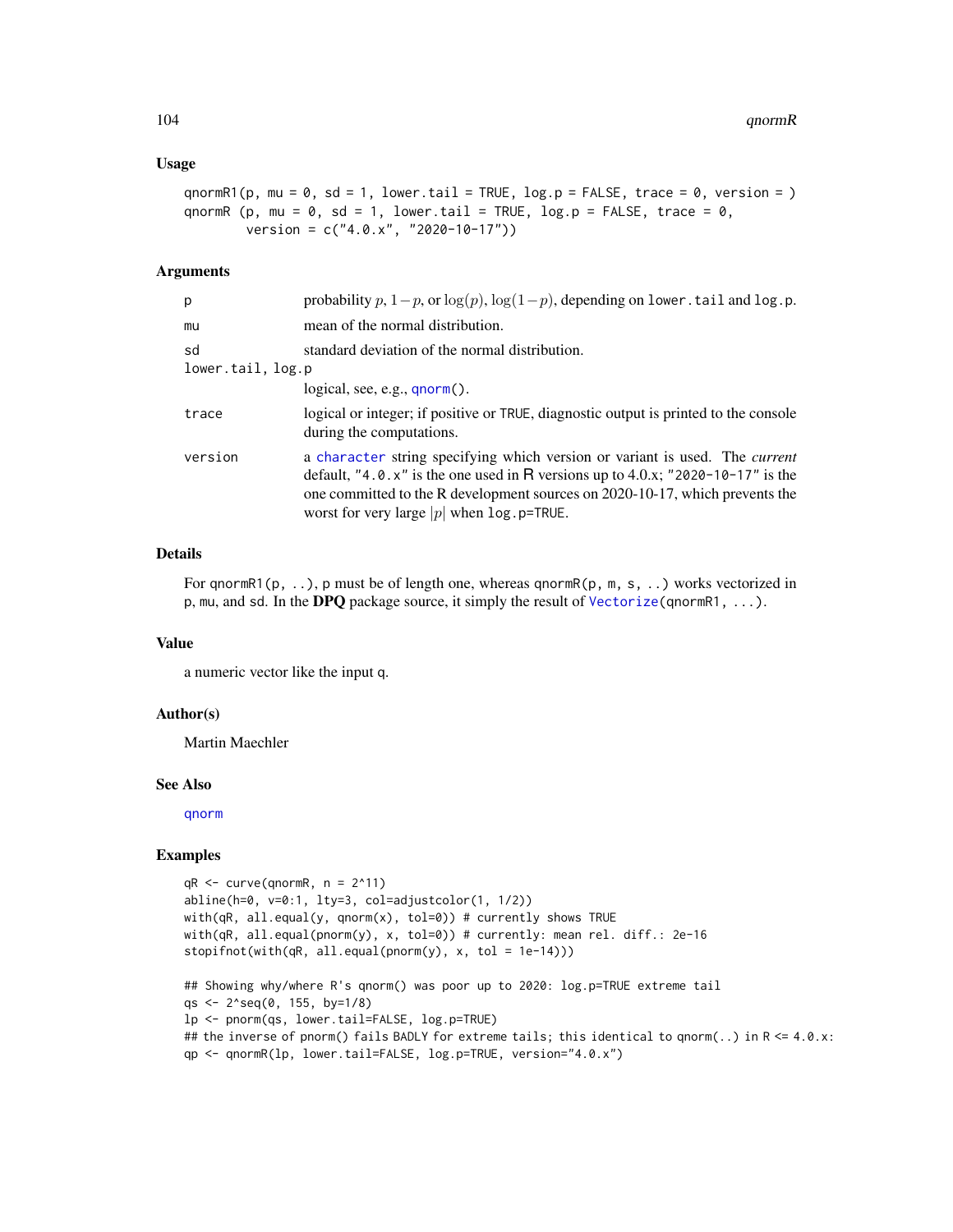### $qpoisR$  and  $qpoisR$  and  $qpoisR$  and  $qpoisR$  and  $qpoisR$  and  $qpoisR$  and  $qpoisR$  and  $qpoisR$  and  $qpoisR$  and  $qpoisR$  and  $qpoisR$  and  $qpoisR$  and  $qpoisR$  and  $qpoisR$  and  $qpoisR$  and  $qpoisR$  and  $qpoisR$  and  $qpoisR$  and  $qpoisR$  and  $qpoisR$  and

```
## asymptotically correct approximation :
qpA \leq sqrt(-2 \times 1)##^
col2 <- c("black", adjustcolor(2, 0.6))
col3 \leftarrow c(col2, adjustment(4, 0.6))## instead of going toward infinity, it converges at 9.834030e+07 :
matplot(-lp, cbind(qs, qp, qpA), type="l", log="xy", lwd = c(1,1,3), col=col3,
        main = "Poorness of qnorm(lp, lower.tail=FALSE, log.p=TRUE)",
        ylab = "qnorm(1p, ...)", axes=FALSE)
sfsmisc::eaxis(1); sfsmisc::eaxis(2)
legend("top", c("truth", "qnorm(.) = qnormR(.,' "4.0.x\\"); "asymp. approx"),lwd=c(1,1,3), lty=1:3, col=col3, bty="n")
rM <- cbind(lp, qs, 1 - cbind(relE.qnorm=qp, relE.approx=qpA)/qs)
rM[ which(1:nrow(rM) %% 20 == 1) ,]
```
qpoisR *Pure R Implementation of R's qpois() with Tuning Parameters*

### **Description**

A pure R implementation, including many tuning parameter arguments, of R's own Rmathlib C code algorithm, but with more flexibility.

It is using [Vectorize\(](#page-0-0)qpoisR1,  $\star$ ) where the hidden qpoisR1 works for numbers (aka 'scalar', length one) arguments only, the same as the C code.

### Usage

```
qpoisR(p, lambda, lower.tail = TRUE, log.p = FALSE,yLarge = 4096, # was hard wired to 1e5
      incF = 1/64, # was hard wired to .001
      iShrink = 8, # was hard wired to 100
      relTol = 1e-15,# was hard wired to 1e-15pfEps.n = 8, # was hard wired to 64: "fuzz to ensure left continuity"
      pfEps. L = 2, # was hard wired to 64: " " ..
      fpf = 4, # *MUST* be >= 1 (did not exist previously)
      trace = 0
```
#### Arguments

p, lambda, lower[.tail,](#page-0-0) log.p

qpois() standard argument, see its help page.

- yLarge a positive number; in R up to 2021, was internally hardwired to yLarge = 1e5: Uses more careful search for  $y \geq y_L$ , where y is the initial approximate result, derived from a Cornish-Fisher expansiion.
- incF a positive "increment factor" (originally hardwired to 0.001), used only when y >= yLarge; defines the initial increment in the search algorithm as incr < floor(incF  $*$  y).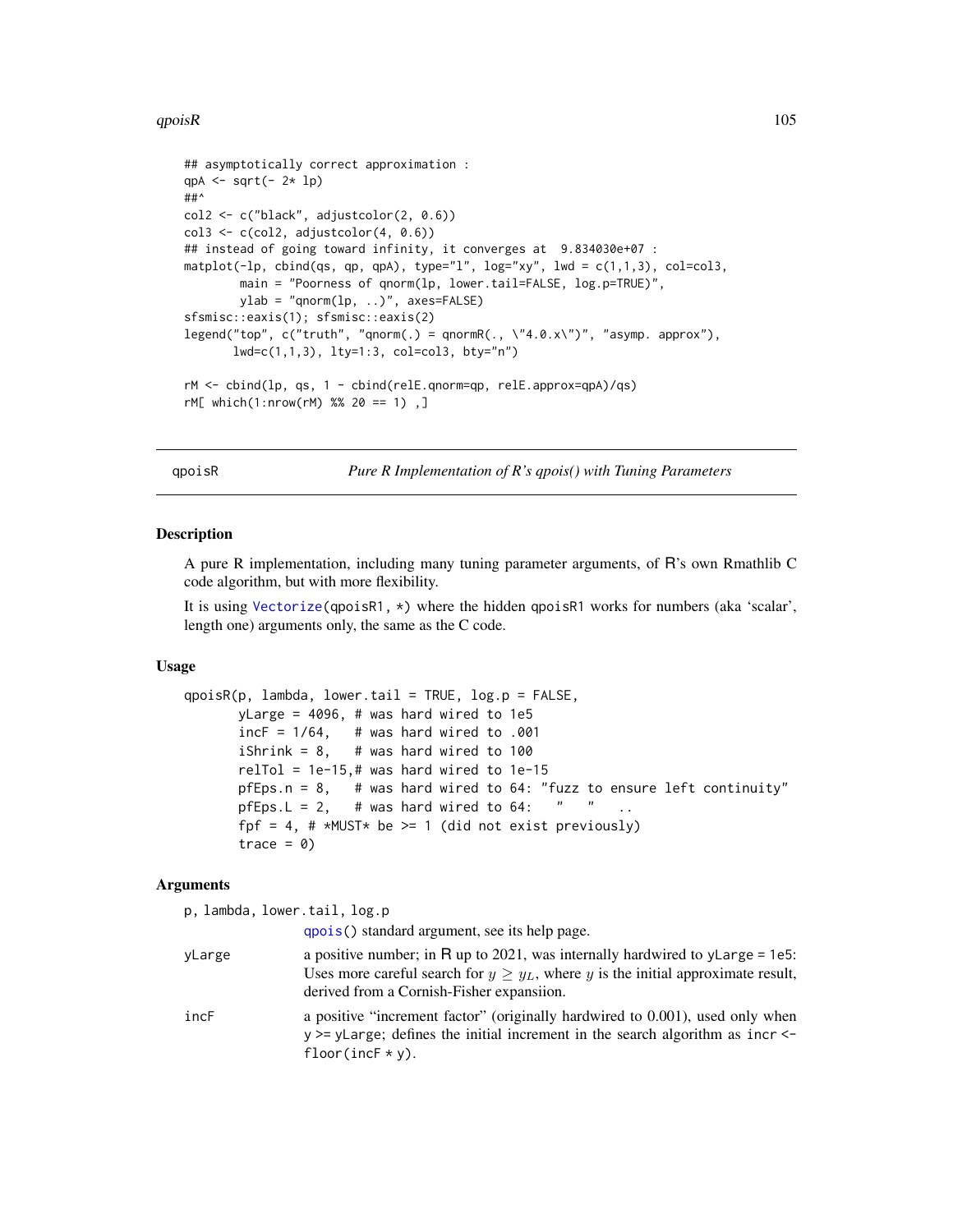| iShrink          | a positive increment shrinking factor, used only when $y \ge y$ Large to define the<br>new increment from the old one as incr <- max(1, floor(incr/iShrink))<br>where the LHS was hardired original to (incr/100).                                          |
|------------------|-------------------------------------------------------------------------------------------------------------------------------------------------------------------------------------------------------------------------------------------------------------|
| relTol           | originally hard wired to 1e-15, defines the convergence tolerance for the search<br>iterations when $y \ge y$ Large; the iterations stop when (new) incr $\le y \cdot \text{relTol}$ .                                                                      |
| pfEps.n, pfEps.L |                                                                                                                                                                                                                                                             |
|                  | positive factors defining "fuzz to ensure left continuity", both originally hard-<br>wired to 64. originally, the fuzz adjustment was                                                                                                                       |
|                  | $p \le p * (1 - 64 * .$ Machine\$double.eps)                                                                                                                                                                                                                |
|                  | Now, pfEps. L is used if $(\log p)$ is true and pfEps. n is used otherwise ("n"ormal<br>case), and the adjustments also depend on lower.tail, and also on fpf:                                                                                              |
| fpf              | a number larger than 1, together with pfEps. n determines the fuzz-adjustment to<br>p in the case (lower=tail=FALSE, log.p=FALSE): with e <- pfEps.n *. Machine\$double.eps,<br>the adjustment $p \leq -p * (1 + e)$ is made iff $1 - p > \text{fpf} * e$ . |
| trace            | logical (or integer) specifying if (and how much) output should be produced<br>from the algorithm.                                                                                                                                                          |

## Details

The defaults and exact meaning of the algorithmic tuning arguments from yLarge to fpf were experimentally determined are subject to change.

## Value

a numeric vector like p recycled to the common lengths of p and lambda.

## Author(s)

Martin Maechler

## See Also

[qpois](#page-0-0).

```
x \le -10*(15:25)Pp \leq- ppois(x, lambda = 100, lower.tail = FALSE) # no cancellation
qPp <- qpois(Pp, lambda = 100, lower.tail=FALSE)
table(x == qPp) # all TRUE ?## future: if(getRversion() >= "4.2") stopifnot(x == qPp) # R-devel
qpRp <- qpoisR(Pp, lambda = 100, lower.tail=FALSE)
all.equals(x, qpRp, tol = 0)stopifnot(all.equal(x, qpRp, tol = 1e-15))
```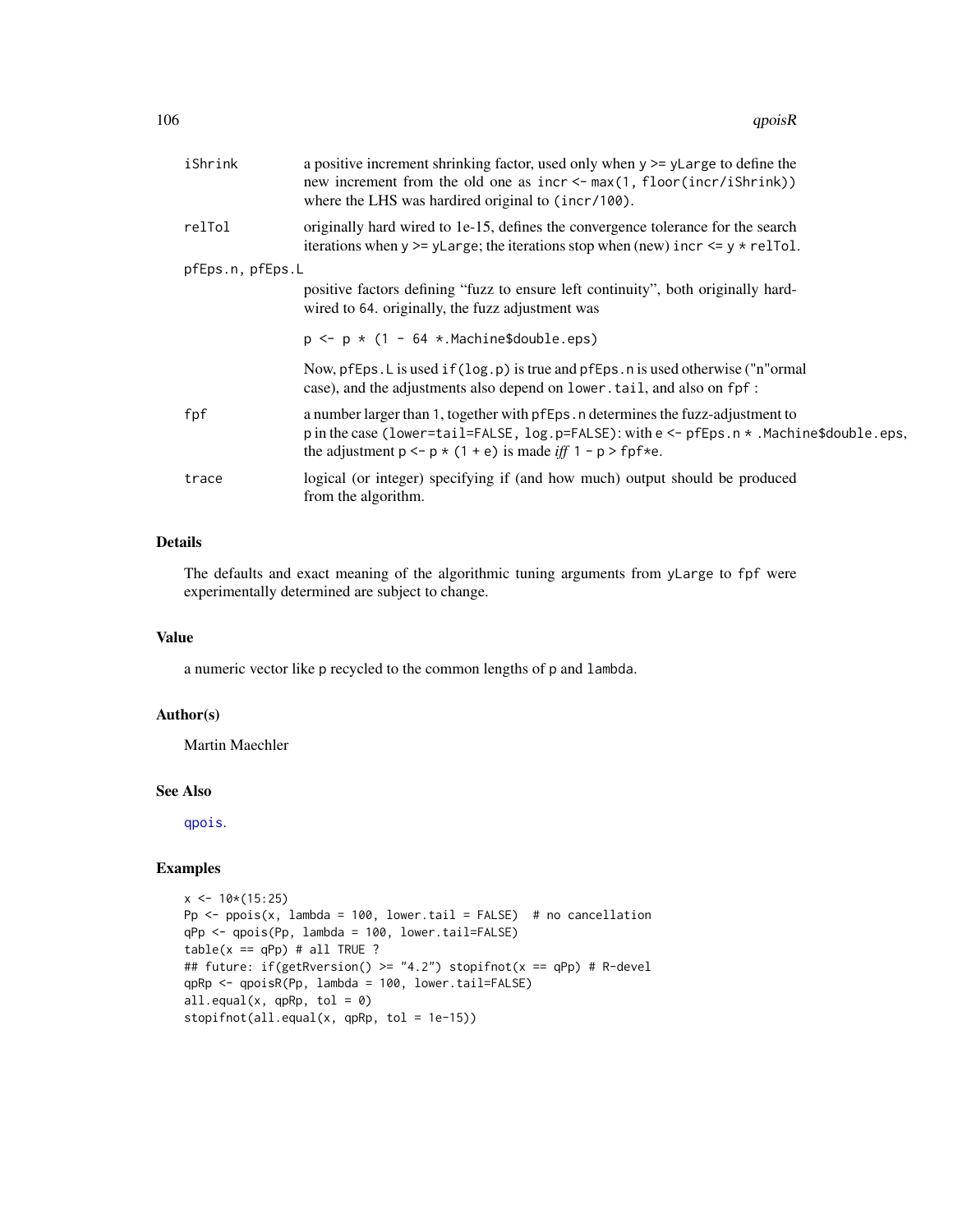# Description

Compute quantiles (inverse distribution values) for the non-central t distribution. using Johnson,Kotz,.. p.521, formula (31.26 a) (31.26 b) & (31.26 c)

Note that  $qt(..., nep=\star)$  $qt(..., nep=\star)$  did not exist yet in 1999, when MM implemented qtAppr().

# Usage

qtAppr(p, df, ncp, lower.tail = TRUE, log.p = FALSE, method =  $c("a", "b", "c")$ )

# Arguments

| р                 | vector of probabilities.                                 |
|-------------------|----------------------------------------------------------|
| df                | degrees of freedom $> 0$ , maybe non-integer.            |
| ncp               | non-centrality parameter $\delta$ ;                      |
| lower.tail, log.p |                                                          |
|                   | logical, see, e.g., $qt()$ .                             |
| method            | a string specifying the approximation method to be used. |

## Value

...

# Author(s)

Martin Maechler, 6 Feb 1999

## See Also

[qt](#page-0-0).

# Examples

## TODO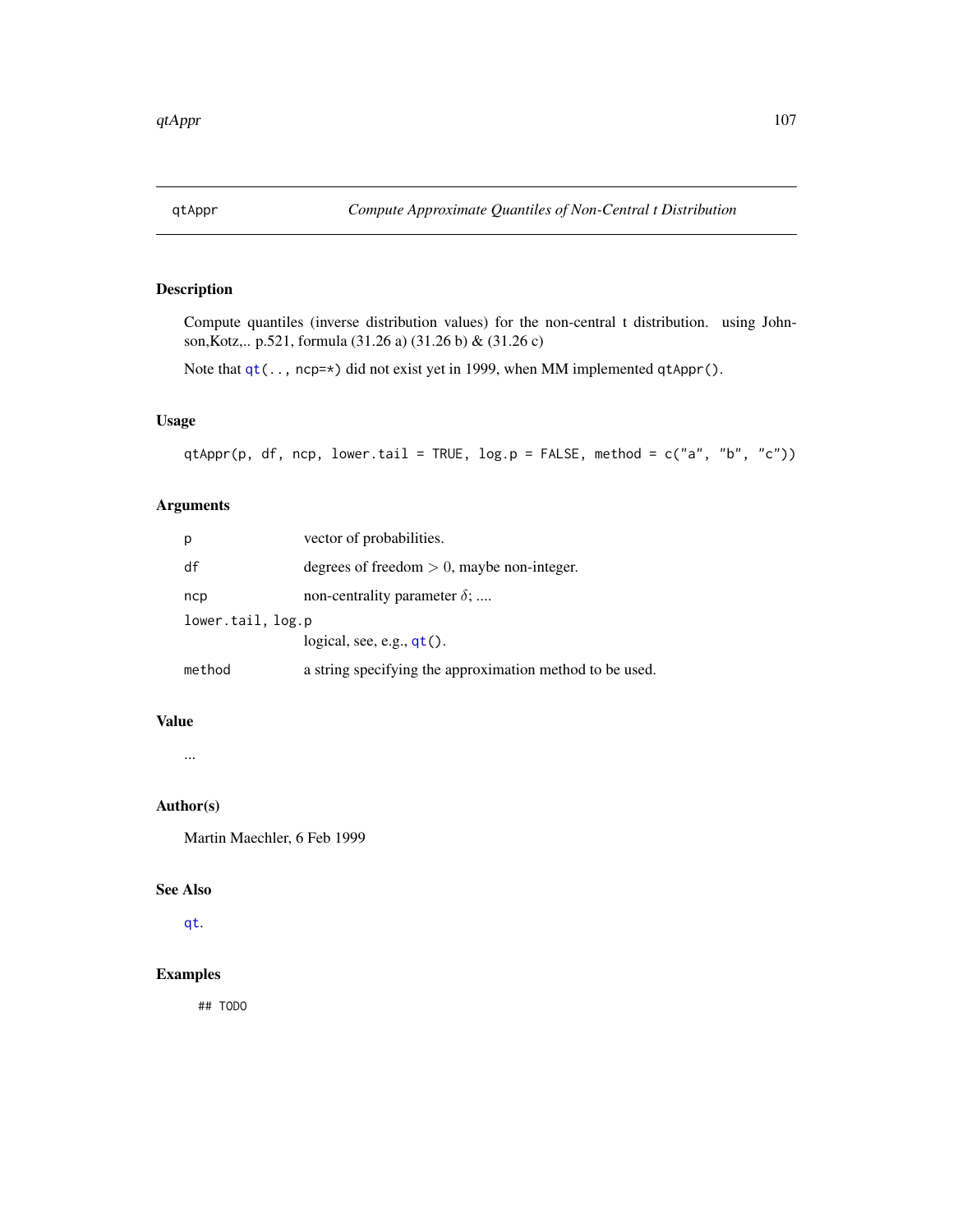<span id="page-107-0"></span>

# Description

Compute

$$
r_{\lambda}(i) := (\lambda^i/i!) / e_{i-1}(\lambda),
$$

where  $\lambda =$ lambda, and

$$
e_n(x) := 1 + x + x^2/2! + \dots + x^n/n!
$$

is the *n*-th partial sum of  $exp(x) = e^x$ .

Questions: As function of i

- Can this be put in a simple formula, or at least be well approximated for large  $\lambda$  and/or large i?
- For which  $i := i_m(\lambda)$  is it maximal?
- When does  $r_{\lambda}(i)$  become smaller than  $(f+2i-x)/x = a + b *i$ ?

NB: This is relevant in computations for non-central chi-squared (and similar non-central distribution functions) defined as weighted sum with "Poisson weights".

## Usage

```
r_pois(i, lambda)
r_pois_expr # the R expression() for the asymptotic branch of r_pois()
plRpois(lambda, iset = 1:(2*lambda), do.main = TRUE,
       log = 'xy', type = "o", cex = 0.4, col = c("red","blue"),
       do.eaxis = TRUE, sub10 = "10")
```

| i        | integer                                                                                     |
|----------|---------------------------------------------------------------------------------------------|
| lambda   | non-negative number                                                                         |
| iset     |                                                                                             |
| do.main  | logical specifying if a main title should be drawn via (main = r_pois_expr).                |
| type     | type of (line) plot, see lines.                                                             |
| log      | string specifying if (and where) logarithmic scales should be used, see plot. $default()$ . |
| cex      | character expansion factor.                                                                 |
| col      | colors for the two curves.                                                                  |
| do.eaxis | logical specifying if eaxis() (package <b>sfsmisc</b> ) should be used.                     |
| sub10    | argument for $\angle$ axis() (with a different default than the original).                  |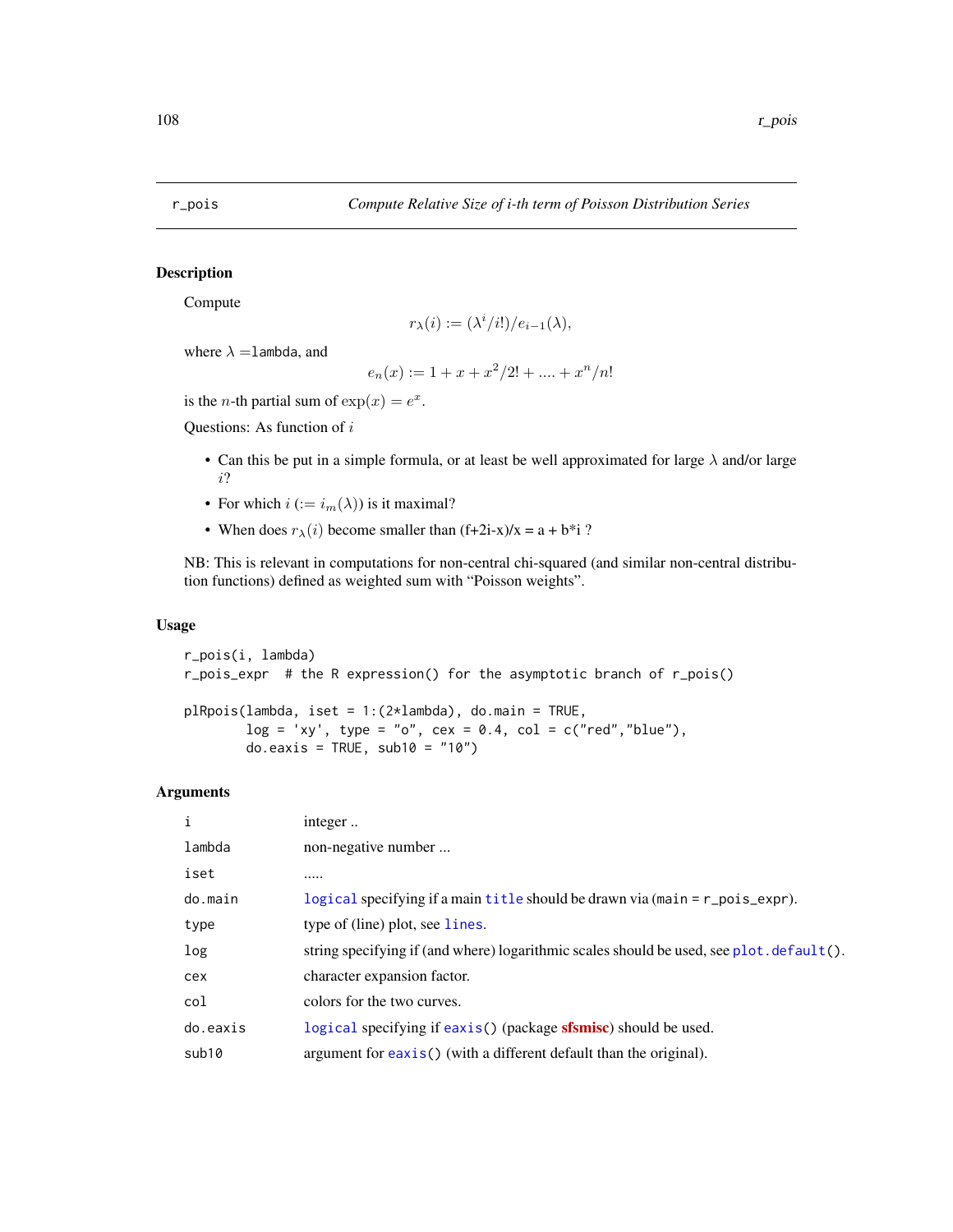### <span id="page-108-0"></span>r\_pois and the contract of the contract of the contract of the contract of the contract of the contract of the contract of the contract of the contract of the contract of the contract of the contract of the contract of the

# Details

r\_pois() is related to our series expansions and approximations for the non-central chi-squared; in particular ...........

plRpois() simply produces a "nice" plot of r\_pois(ii, \*) vs ii.

## Value

r\_pois() returns a numeric vector  $r_{\lambda}(i)$  values.

r\_pois\_expr() an [expression](#page-0-0).

# Author(s)

Martin Maechler, 20 Jan 2004

## See Also

[dpois\(](#page-0-0)).

# Examples

plRpois(12) plRpois(120)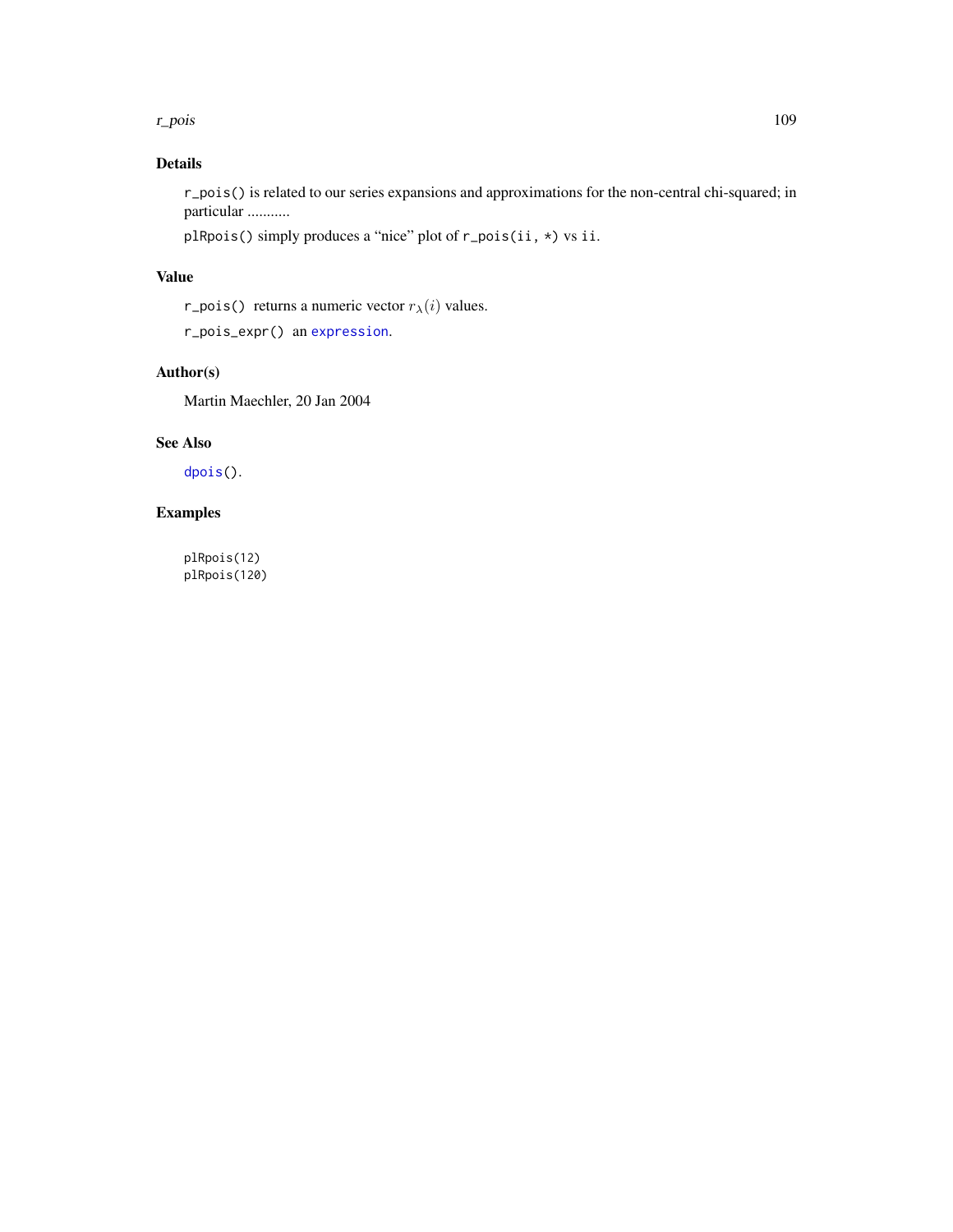# Index

∗ arith fr\_ld\_exp, [31](#page-30-0) logspace.add, [43](#page-42-0) ∗ character format01prec, [30](#page-29-0) ∗ distribution b\_chi, [11](#page-10-0) bpser, [10](#page-9-0) dbinom\_raw, [14](#page-13-0) dchisqApprox, [15](#page-14-0) dgamma-utils, [17](#page-16-0) dgamma.R, [21](#page-20-0) dhyperBinMolenaar, [22](#page-21-0) dnbinomR, [23](#page-22-0) dnt, [24](#page-23-0) DPQ-package, [3](#page-2-0) dtWV, [28](#page-27-0) hyper2binomP, [32](#page-31-0) lgamma1p, [36](#page-35-0) lgammaAsymp, [37](#page-36-0) lssum, [44](#page-43-0) pbetaRv1, [56](#page-55-0) phyperAllBin, [57](#page-56-0) phyperApprAS152, [59](#page-58-0) phyperBin, [60](#page-59-0) phyperBinMolenaar, [61](#page-60-0) phyperIbeta, [62](#page-61-0) phyperMolenaar, [63](#page-62-0) phyperPeizer, [64](#page-63-0) phyperR, [66](#page-65-0) phyperR2, [67](#page-66-0) pnbeta, [71](#page-70-0) pnchi1sq, [73](#page-72-0) pnchisqAppr, [76](#page-75-0) pnchisqWienergerm, [81](#page-80-0) pnormAsymp, [83](#page-82-0) pnormLU, [84](#page-83-0) pnt, [87](#page-86-0) ppoisson, [89](#page-88-0)

qbetaAppr, [91](#page-90-0) qbinomR, [93](#page-92-0) qchisqAppr, [94](#page-93-0) qgammaAppr, [96](#page-95-0) qnbinomR, [98](#page-97-0) qnchisqAppr, [99](#page-98-0) qnormAppr, [102](#page-101-0) qnormR, [103](#page-102-0) qpoisR, [105](#page-104-0) qtAppr, [107](#page-106-0) r\_pois, [108](#page-107-0) ∗ hplot pl2curves, [70](#page-69-0) ∗ math algdiv, [7](#page-6-0) b\_chi, [11](#page-10-0) Bern, [9](#page-8-0) dchisqApprox, [15](#page-14-0) dgamma.R, [21](#page-20-0) dnt, [24](#page-23-0) DPQ-package, [3](#page-2-0) dpsifn, [26](#page-25-0) dtWV, [28](#page-27-0) lbeta, [33](#page-32-0) lfastchoose, [35](#page-34-0) lgamma1p, [36](#page-35-0) lgammaAsymp, [37](#page-36-0) log1mexp, [38](#page-37-0) log1pmx, [39](#page-38-0) logcf, [41](#page-40-0) newton, [46](#page-45-0) numer-utils, [49](#page-48-0) pbetaRv1, [56](#page-55-0) pnbeta, [71](#page-70-0) pnchi1sq, [73](#page-72-0) pnchisqWienergerm, [81](#page-80-0) pnt, [87](#page-86-0) ∗ package DPQ-package, [3](#page-2-0)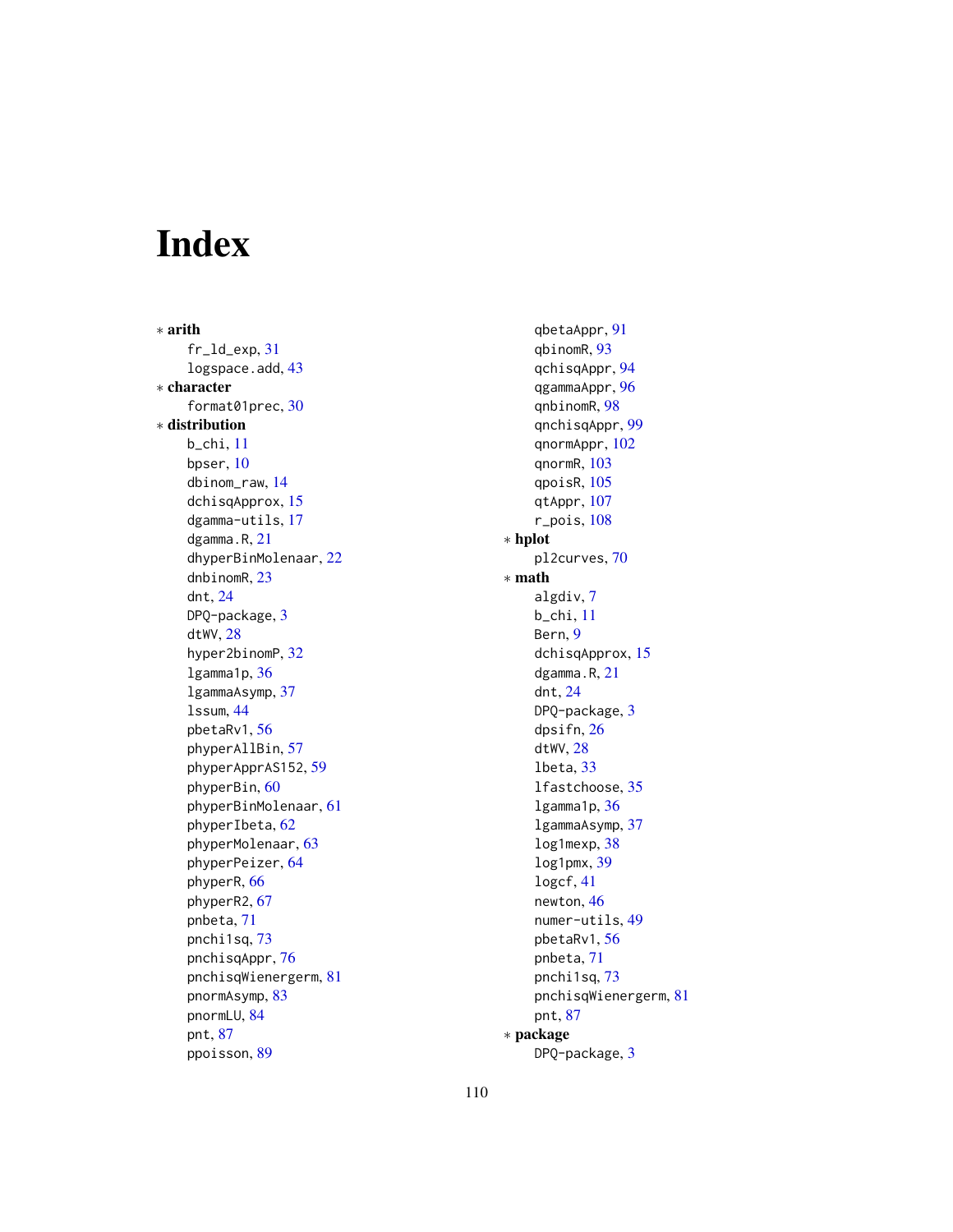## INDEX 111

∗ print format01prec , [30](#page-29-0) ∗ psi gamma functions dpsifn , [26](#page-25-0) ∗ utilities hyper2binomP, [32](#page-31-0) .Machine , *[51](#page-50-0)* .dntJKBch *(*dnt *)* , [24](#page-23-0) .dntJKBch1 *(*dnt *)* , [24](#page-23-0) .p1l1ser *(*p1l1 *)* , [51](#page-50-0) .qgammaApprBnd *(*qgammaAppr *)* , [96](#page-95-0) .suppHyper *(*phyperAllBin *)* , [57](#page-56-0)

algdiv, [7](#page-6-0), [34](#page-33-0), [35](#page-34-0) all , *[50](#page-49-0)* all.equal , *[25](#page-24-0)* all\_mpfr *(*numer-utils *)* , [49](#page-48-0) any , *[50](#page-49-0)* any\_mpfr *(*numer-utils *)* , [49](#page-48-0) attributes , *[27](#page-26-0)*

```
b_chi
, 11
, 88
b_chiAsymp
(b_chi
)
, 11
bd0
, 14
, 24
, 51
, 52
bd0
(dgamma-utils
)
, 17
bd0_l1pm
(dgamma-utils
)
, 17
bd0_p1l1d
(dgamma-utils
)
, 17
bd0_p1l1d1
(dgamma-utils
)
, 17
bd0C
(dgamma-utils
)
, 17
Bern
,
9
, 37
Bernoulli
,
9
besselI
, 16
beta
,
8
, 33
–35
betaI
(lbeta
)
, 33
10
```
c\_dt *(*b\_chi *)* , [11](#page-10-0) c\_dtAsymp *(*b\_chi *)* , [11](#page-10-0) c\_pt *(*b\_chi *)* , [11](#page-10-0) character , *[18](#page-17-0)* , *[30](#page-29-0)* , *[82](#page-81-0)* , *[95](#page-94-0)* , *[104](#page-103-0)* class , *[24](#page-23-0)* , *[50](#page-49-0)* curve , *[70](#page-69-0) , [71](#page-70-0)*

dbinom , *[14](#page-13-0)* , *[19](#page-18-0)* , *[23](#page-22-0) , [24](#page-23-0)* , *[52](#page-51-0)* dbinom\_raw , [14](#page-13-0) , *[24](#page-23-0)* dchisq , *[15](#page-14-0) , [16](#page-15-0)* , *[79](#page-78-0)* , *[100](#page-99-0)* dchisqApprox , [15](#page-14-0) dchisqAsym *(*dchisqApprox *)* , [15](#page-14-0) dgamma , *[17](#page-16-0)* , *[20](#page-19-0) , [21](#page-20-0)*

dgamma-utils , [17](#page-16-0) dgamma.R, [21](#page-20-0) dhyper , *[23](#page-22-0)* dhyperBinMolenaar , [22](#page-21-0) , *[33](#page-32-0)* digamma , *[27](#page-26-0)* dnbinom , *[23](#page-22-0) , [24](#page-23-0)* dnbinom.mu *(*dnbinomR *)* , [23](#page-22-0) dnbinomR , [23](#page-22-0) dnchisqBessel *(*dchisqApprox *)* , [15](#page-14-0) dnchisqR *(*dchisqApprox *)* , [15](#page-14-0) dnoncentchisq *(*dchisqApprox *)* , [15](#page-14-0) dnorm , *[73](#page-72-0)* dnt , [24](#page-23-0) dntJKBf , *[29](#page-28-0)* dntJKBf *(*dnt *)* , [24](#page-23-0) dntJKBf1 *(*dnt *)* , [24](#page-23-0) double , *[42](#page-41-0)* dpois , *[16](#page-15-0)* , *[20](#page-19-0)* , *[89](#page-88-0)* , *[109](#page-108-0)* dpois\_raw , *[22](#page-21-0)* dpois\_raw *(*dgamma-utils *)* , [17](#page-16-0) dpois\_simpl *(*dgamma-utils *)* , [17](#page-16-0) dpois\_simpl0 *(*dgamma-utils *)* , [17](#page-16-0) DPQ *(*DPQ-package *)* , [3](#page-2-0) DPQ-package, [3](#page-2-0) dpsifn , [26](#page-25-0) dt , *[11](#page-10-0)* , *[25](#page-24-0)* , *[28](#page-27-0) , [29](#page-28-0)* dtWV , *[25](#page-24-0)* , [28](#page-27-0)

eaxis , *[108](#page-107-0)* ebd0 *(*dgamma-utils *)* , [17](#page-16-0) ebd0C *(*dgamma-utils *)* , [17](#page-16-0) environment , *[9](#page-8-0)* expression , *[109](#page-108-0)*

f05lchoose *(*lfastchoose *)* , [35](#page-34-0) format , *[30](#page-29-0)* format.pval , *[30](#page-29-0)* format01prec, [30](#page-29-0) formatC , *[30](#page-29-0)* fr\_ld\_exp , [31](#page-30-0) frexp *(*fr\_ld\_exp *)* , [31](#page-30-0) function , *[30](#page-29-0)* , *[40](#page-39-0)* , *[47](#page-46-0)* , *[70](#page-69-0)* , *[78](#page-77-0)* , *[92](#page-91-0)* , *[100](#page-99-0)*

g2 *(*pnchisqWienergerm *)* , [81](#page-80-0) G\_half *(*numer-utils *)* , [49](#page-48-0) gamma , *[8](#page-7-0)* , *[11](#page-10-0)* , *[36](#page-35-0)* gnt *(*pnchisqWienergerm *)* , [81](#page-80-0)

h *(*pnchisqWienergerm *)* , [81](#page-80-0)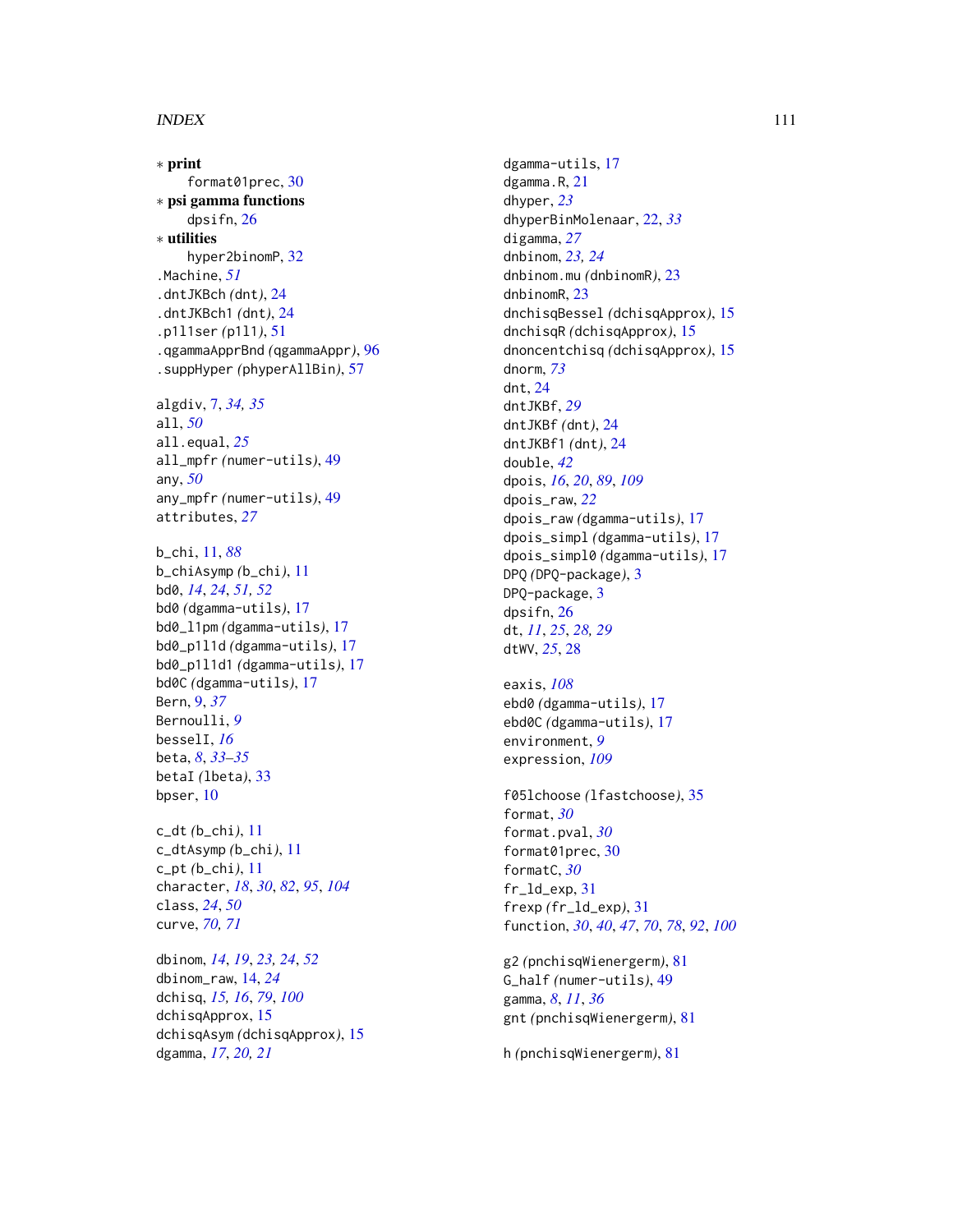```
112 INDEX
h0 (pnchisqWienergerm), 81
h1 (pnchisqWienergerm), 81
h2 (pnchisqWienergerm), 81
hnt (pnchisqWienergerm), 81
hyper2binomP, 22, 32
integer, 90
lb_chi0 (b_chi), 11
lb_chi00 (b_chi), 11
lb_chiAsymp (b_chi), 11
lbeta, 33, 34, 92
lbeta_asy (lbeta), 33
lbetaI (lbeta), 33
lbetaM (lbeta), 33
lbetaMM (lbeta), 33
lchoose, 35
ldexp (fr_ld_exp), 31
legend, 70
length, 37, 43
lfastchoose, 35
lgamma, 11, 27, 36–38
```
lgamma1p, [36,](#page-35-0) *[41,](#page-40-0) [42](#page-41-0)*, *[97](#page-96-0)*

log, *[10,](#page-9-0) [11](#page-10-0)*, *[14](#page-13-0)*, *[22](#page-21-0)*, *[36](#page-35-0)*, *[50](#page-49-0)* log1mexp, *[31](#page-30-0)*, [38,](#page-37-0) *[39](#page-38-0)*, *[43](#page-42-0)* log1mexpC *(*log1mexp*)*, [38](#page-37-0) log1p, *[37](#page-36-0)*, *[40,](#page-39-0) [41](#page-40-0)*, *[51](#page-50-0)* log1pexpC *(*log1mexp*)*, [38](#page-37-0)

log1pmxC *(*log1pmx*)*, [39](#page-38-0) logcf, *[18](#page-17-0)*, *[36](#page-35-0)*, *[40,](#page-39-0) [41](#page-40-0)*, [41](#page-40-0) logcfR *(*logcf*)*, [41](#page-40-0)

logQab\_asy, *[7,](#page-6-0) [8](#page-7-0)* logQab\_asy *(*lbeta*)*, [33](#page-32-0) logr *(*numer-utils*)*, [49](#page-48-0) logspace.add, *[31](#page-30-0)*, [43](#page-42-0)

lssum, *[44](#page-43-0)*, [44,](#page-43-0) *[46](#page-45-0)* lsum, *[31](#page-30-0)*, *[44,](#page-43-0) [45](#page-44-0)*, [45](#page-44-0)

lgammaAsymp, [37](#page-36-0)

lines, *[108](#page-107-0)* list, *[10](#page-9-0)*, *[31](#page-30-0)*, *[47](#page-46-0)*

lgamma1p\_series *(*lgamma1p*)*, [36](#page-35-0) lgamma1pC *(*lgamma1p*)*, [36](#page-35-0)

lgammacor *(*dgamma-utils*)*, [17](#page-16-0)

log1pmx, *[18](#page-17-0)*, *[36,](#page-35-0) [37](#page-36-0)*, [39,](#page-38-0) *[41,](#page-40-0) [42](#page-41-0)*, *[51,](#page-50-0) [52](#page-51-0)*

logspace.sub *(*logspace.add*)*, [43](#page-42-0)

M\_cutoff *(*numer-utils*)*, [49](#page-48-0)

logical, *[10](#page-9-0)*, *[18](#page-17-0)*, *[22](#page-21-0)*, *[27](#page-26-0)*, *[33](#page-32-0)*, *[40](#page-39-0)*, *[44](#page-43-0)*, *[47](#page-46-0)*, *[50](#page-49-0)*, *[72](#page-71-0)*, *[78](#page-77-0)*, *[82](#page-81-0)*, *[88](#page-87-0)[–90](#page-89-0)*, *[92](#page-91-0)*, *[108](#page-107-0)*

```
M_LN2 (numer-utils), 49
M_minExp (numer-utils), 49
M_SQRT2 (numer-utils), 49
matrix, 27, 58, 69
max, 44
modf (numer-utils), 49
mpfr, 19, 24, 25, 40, 83
newton, 46, 100
numer-utils, 49
numeric, 9, 10, 18, 42, 43, 59, 82, 100
okLongDouble (numer-utils), 49
p1l1, 51
p1l1p (p1l1), 51
p1l1ser (p1l1), 51
pbeta, 7, 10, 34, 37, 42, 56, 57, 62, 72
pbetaRv1, 56
pbinom, 33, 61, 62
pchisq, 74, 76, 78, 79, 81, 82, 100
pchisqV (pnchisqWienergerm), 81
pchisqW, 74, 79
pchisqW (pnchisqWienergerm), 81
pdhyper (phyperR2), 67
pgamma, 43, 44
phyper, 33, 57–66, 68, 69
phyper1molenaar (phyperMolenaar), 63
phyper2molenaar (phyperMolenaar), 63
phyperAllBin, 57
phyperAllBinM (phyperAllBin), 57
phyperApprAS152, 59
phyperBin, 60
phyperBin.1, 57, 58
phyperBinMolenaar, 58, 61
phyperIbeta, 62
phyperMolenaar, 63
phyperPeizer, 64
phyperR, 66
phyperR2, 67
phypers, 69
pl2curves, 70
plot.default, 108
plRpois (r_pois), 108
pnbeta, 71
pnbetaAppr2 (pnbeta), 71
pnbetaAppr2v1 (pnbeta), 71
pnbetaAS310 (pnbeta), 71
pnchi1sq, 73
```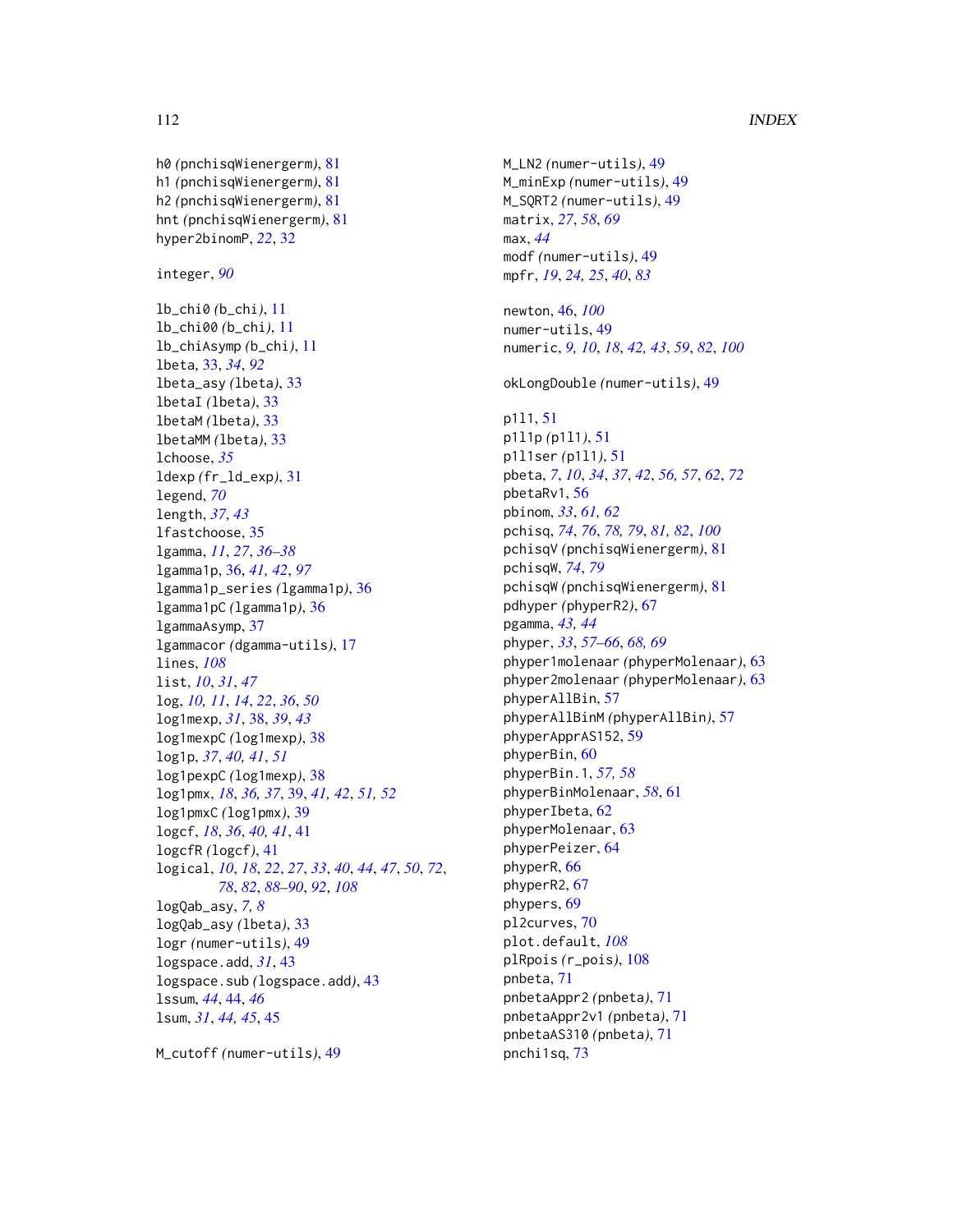## INDEX 113

pnchi3sq *(*pnchi1sq*)*, [73](#page-72-0) pnchisq, *[77](#page-76-0)*, *[82](#page-81-0)* pnchisq *(*pnchisqAppr*)*, [76](#page-75-0) pnchisq\_ss *(*pnchisqAppr*)*, [76](#page-75-0) pnchisqAbdelAty *(*pnchisqAppr*)*, [76](#page-75-0) pnchisqAppr, [76](#page-75-0) pnchisqBolKuz *(*pnchisqAppr*)*, [76](#page-75-0) pnchisqIT *(*pnchisqAppr*)*, [76](#page-75-0) pnchisqPatnaik *(*pnchisqAppr*)*, [76](#page-75-0) pnchisqPearson, *[74](#page-73-0)*, *[100](#page-99-0)* pnchisqPearson *(*pnchisqAppr*)*, [76](#page-75-0) pnchisqRC *(*pnchisqAppr*)*, [76](#page-75-0) pnchisqSankaran\_d *(*pnchisqAppr*)*, [76](#page-75-0) pnchisqT93 *(*pnchisqAppr*)*, [76](#page-75-0) pnchisqTerms *(*pnchisqAppr*)*, [76](#page-75-0) pnchisqV *(*pnchisqAppr*)*, [76](#page-75-0) pnchisqWienergerm, [81](#page-80-0) pnorm, *[59](#page-58-0)*, *[64](#page-63-0)*, *[73](#page-72-0)*, *[77](#page-76-0)*, *[83–](#page-82-0)[85](#page-84-0)*, *[88](#page-87-0)* pnormAsymp, [83](#page-82-0) pnormL\_LD10 *(*pnormLU*)*, [84](#page-83-0) pnormLU, [84](#page-83-0) pnormU\_S53, *[83](#page-82-0)* pnormU\_S53 *(*pnormLU*)*, [84](#page-83-0) pnt, [87](#page-86-0) pnt3150 *(*pnt*)*, [87](#page-86-0) pntChShP94 *(*pnt*)*, [87](#page-86-0) pntJW39, *[11](#page-10-0)*, *[13](#page-12-0)* pntJW39 *(*pnt*)*, [87](#page-86-0) pntLrg *(*pnt*)*, [87](#page-86-0) pntP94 *(*pnt*)*, [87](#page-86-0) pntR *(*pnt*)*, [87](#page-86-0) pntR1 *(*pnt*)*, [87](#page-86-0) ppois, *[89,](#page-88-0) [90](#page-89-0)* ppoisD *(*ppoisson*)*, [89](#page-88-0) ppoisErr *(*ppoisson*)*, [89](#page-88-0) ppoisson, [89](#page-88-0) psigamma, *[27](#page-26-0)* pt, *[13](#page-12-0)*, *[87](#page-86-0)[–89](#page-88-0)* Qab\_terms *(*lbeta*)*, [33](#page-32-0) qbeta, *[34](#page-33-0)*, *[92,](#page-91-0) [93](#page-92-0)*, *[103](#page-102-0)* qbeta.R, *[103](#page-102-0)*

qbeta.R *(*qbetaAppr*)*, [91](#page-90-0) qbetaAppr, [91](#page-90-0) qbinom, *[93,](#page-92-0) [94](#page-93-0)* qbinomR, [93](#page-92-0) qchisq, *[81](#page-80-0)*, *[92](#page-91-0)*, *[95](#page-94-0)*, *[100](#page-99-0)* qchisqAppr, [94](#page-93-0) qchisqAppr.0 *(*qnchisqAppr*)*, [99](#page-98-0) qchisqAppr.1 *(*qnchisqAppr*)*, [99](#page-98-0) qchisqAppr.2 *(*qnchisqAppr*)*, [99](#page-98-0) qchisqAppr.3 *(*qnchisqAppr*)*, [99](#page-98-0) qchisqApprCF1 *(*qnchisqAppr*)*, [99](#page-98-0) qchisqApprCF2 *(*qnchisqAppr*)*, [99](#page-98-0) qchisqCappr.2 *(*qnchisqAppr*)*, [99](#page-98-0) qchisqKG *(*qchisqAppr*)*, [94](#page-93-0) qchisqN, *[48](#page-47-0)* qchisqN *(*qnchisqAppr*)*, [99](#page-98-0) qchisqWH *(*qchisqAppr*)*, [94](#page-93-0) qgamma, *[96,](#page-95-0) [97](#page-96-0)* qgamma.R *(*qgammaAppr*)*, [96](#page-95-0) qgammaAppr, [96](#page-95-0) qgammaApprKG *(*qgammaAppr*)*, [96](#page-95-0) qgammaApprSmallP *(*qgammaAppr*)*, [96](#page-95-0) qnbinom, *[98,](#page-97-0) [99](#page-98-0)* qnbinomR, [98](#page-97-0) qnchisqAbdelAty *(*qnchisqAppr*)*, [99](#page-98-0) qnchisqAppr, *[95](#page-94-0)*, [99](#page-98-0) qnchisqBolKuz *(*qnchisqAppr*)*, [99](#page-98-0) qnchisqPatnaik *(*qnchisqAppr*)*, [99](#page-98-0) qnchisqPearson *(*qnchisqAppr*)*, [99](#page-98-0) qnchisqSankaran\_d *(*qnchisqAppr*)*, [99](#page-98-0) qnorm, *[92](#page-91-0)*, *[102](#page-101-0)[–104](#page-103-0)* qnormAppr, [102](#page-101-0) qnormR, [103](#page-102-0) qnormR1 *(*qnormR*)*, [103](#page-102-0) qnormUappr, *[92](#page-91-0)* qnormUappr *(*qnormAppr*)*, [102](#page-101-0) qpois, *[94](#page-93-0)*, *[99](#page-98-0)*, *[105,](#page-104-0) [106](#page-105-0)* qpoisR, [105](#page-104-0) qs *(*pnchisqWienergerm*)*, [81](#page-80-0) qt, *[107](#page-106-0)* qtAppr, [107](#page-106-0)

r\_pois, *[79](#page-78-0)*, [108](#page-107-0) r\_pois\_expr *(*r\_pois*)*, [108](#page-107-0) Rmpfr, *[6](#page-5-0)*

scalefactor *(*pnchisqWienergerm*)*, [81](#page-80-0) ss *(*pnchisqAppr*)*, [76](#page-75-0) ss2 *(*pnchisqAppr*)*, [76](#page-75-0) stirlerr, *[14](#page-13-0)*, *[24](#page-23-0)* stirlerr *(*dgamma-utils*)*, [17](#page-16-0) stirlerr\_simpl *(*dgamma-utils*)*, [17](#page-16-0) stirlerrM, *[20](#page-19-0)* sum, *[44](#page-43-0)* sW *(*pnchisqWienergerm*)*, [81](#page-80-0)